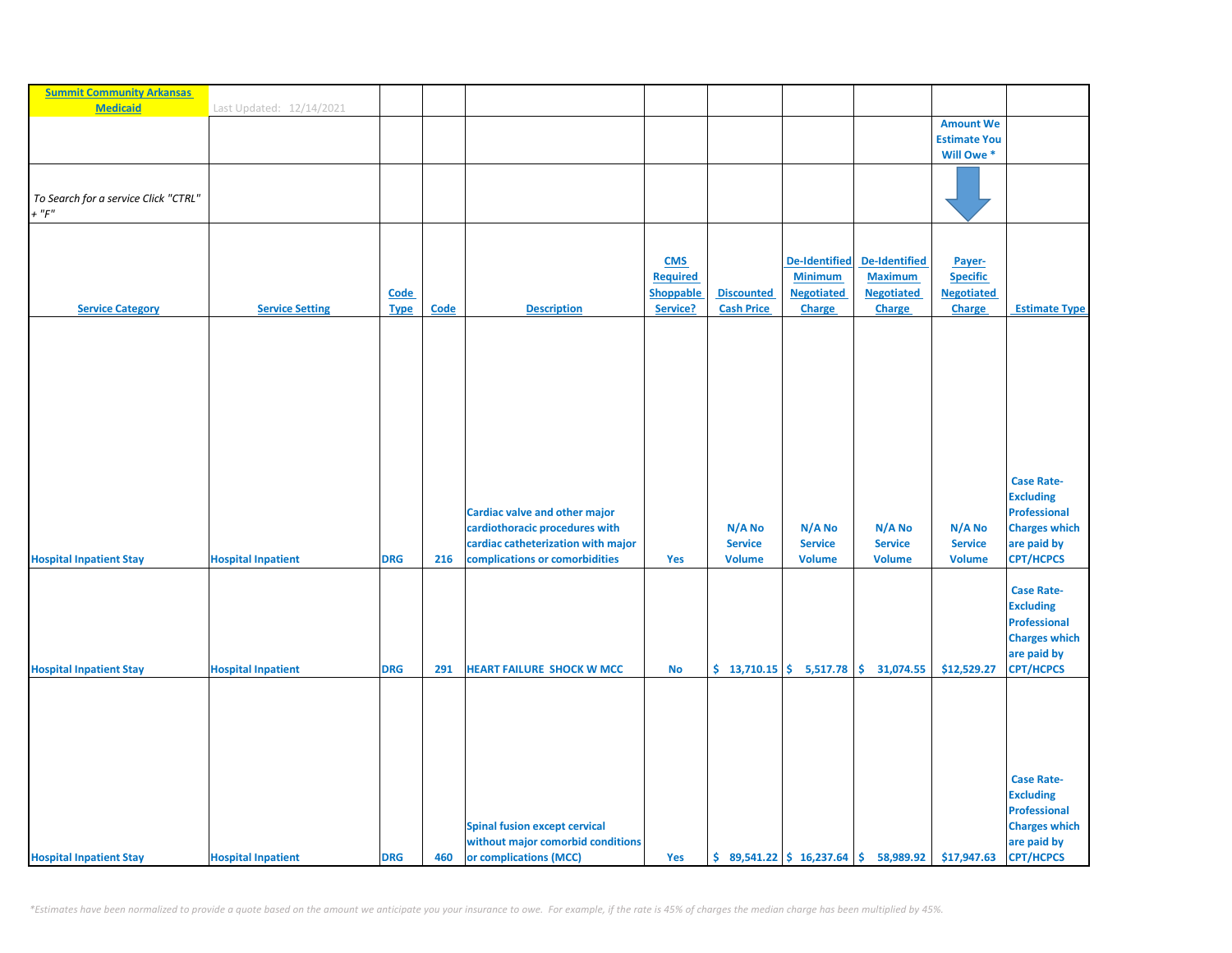|                                      |                           |             |             |                                                                                                                                      |                  |                   |                              |                                                                            | <b>Amount We</b>    |                                                                                                                         |
|--------------------------------------|---------------------------|-------------|-------------|--------------------------------------------------------------------------------------------------------------------------------------|------------------|-------------------|------------------------------|----------------------------------------------------------------------------|---------------------|-------------------------------------------------------------------------------------------------------------------------|
|                                      |                           |             |             |                                                                                                                                      |                  |                   |                              |                                                                            | <b>Estimate You</b> |                                                                                                                         |
|                                      |                           |             |             |                                                                                                                                      |                  |                   |                              |                                                                            | Will Owe *          |                                                                                                                         |
|                                      |                           |             |             |                                                                                                                                      |                  |                   |                              |                                                                            |                     |                                                                                                                         |
| To Search for a service Click "CTRL" |                           |             |             |                                                                                                                                      |                  |                   |                              |                                                                            |                     |                                                                                                                         |
| $+$ " $F$ "                          |                           |             |             |                                                                                                                                      |                  |                   |                              |                                                                            |                     |                                                                                                                         |
|                                      |                           |             |             |                                                                                                                                      |                  |                   |                              |                                                                            |                     |                                                                                                                         |
|                                      |                           |             |             |                                                                                                                                      |                  |                   |                              |                                                                            |                     |                                                                                                                         |
|                                      |                           |             |             |                                                                                                                                      | <b>CMS</b>       |                   | <b>De-Identified</b>         | De-Identified                                                              | Payer-              |                                                                                                                         |
|                                      |                           |             |             |                                                                                                                                      | <b>Required</b>  |                   | <b>Minimum</b>               | <b>Maximum</b>                                                             | <b>Specific</b>     |                                                                                                                         |
|                                      |                           | Code        |             |                                                                                                                                      | <b>Shoppable</b> | <b>Discounted</b> | <b>Negotiated</b>            | <b>Negotiated</b>                                                          | <b>Negotiated</b>   |                                                                                                                         |
| <b>Service Category</b>              | <b>Service Setting</b>    | <b>Type</b> | <b>Code</b> | <b>Description</b>                                                                                                                   | Service?         | <b>Cash Price</b> | <b>Charge</b>                | Charge                                                                     | <b>Charge</b>       | <b>Estimate Type</b>                                                                                                    |
| <b>Hospital Inpatient Stay</b>       | <b>Hospital Inpatient</b> | <b>DRG</b>  | 470         | <b>Major joint replacement or</b><br>reattachment of lower extremity<br>without major comorbid conditions<br>or complications (MCC). | Yes              |                   | $$26,747.32 \mid $8,070.44]$ | \$37,721.88                                                                | \$6,941.10          | <b>Case Rate-</b><br><b>Excluding</b><br><b>Professional</b><br><b>Charges which</b><br>are paid by<br><b>CPT/HCPCS</b> |
| <b>Hospital Inpatient Stay</b>       | <b>Hospital Inpatient</b> | <b>DRG</b>  | 473         | <b>Cervical spinal fusion without</b><br>comorbid conditions (CC) or major<br>comorbid conditions or<br>complications (MCC).         | Yes              |                   |                              | $\binom{2}{3}$ 37,083.10 $\binom{2}{3}$ 10,123.74 $\binom{2}{3}$ 62,430.00 | \$5,180.43          | <b>Case Rate-</b><br><b>Excluding</b><br><b>Professional</b><br><b>Charges which</b><br>are paid by<br><b>CPT/HCPCS</b> |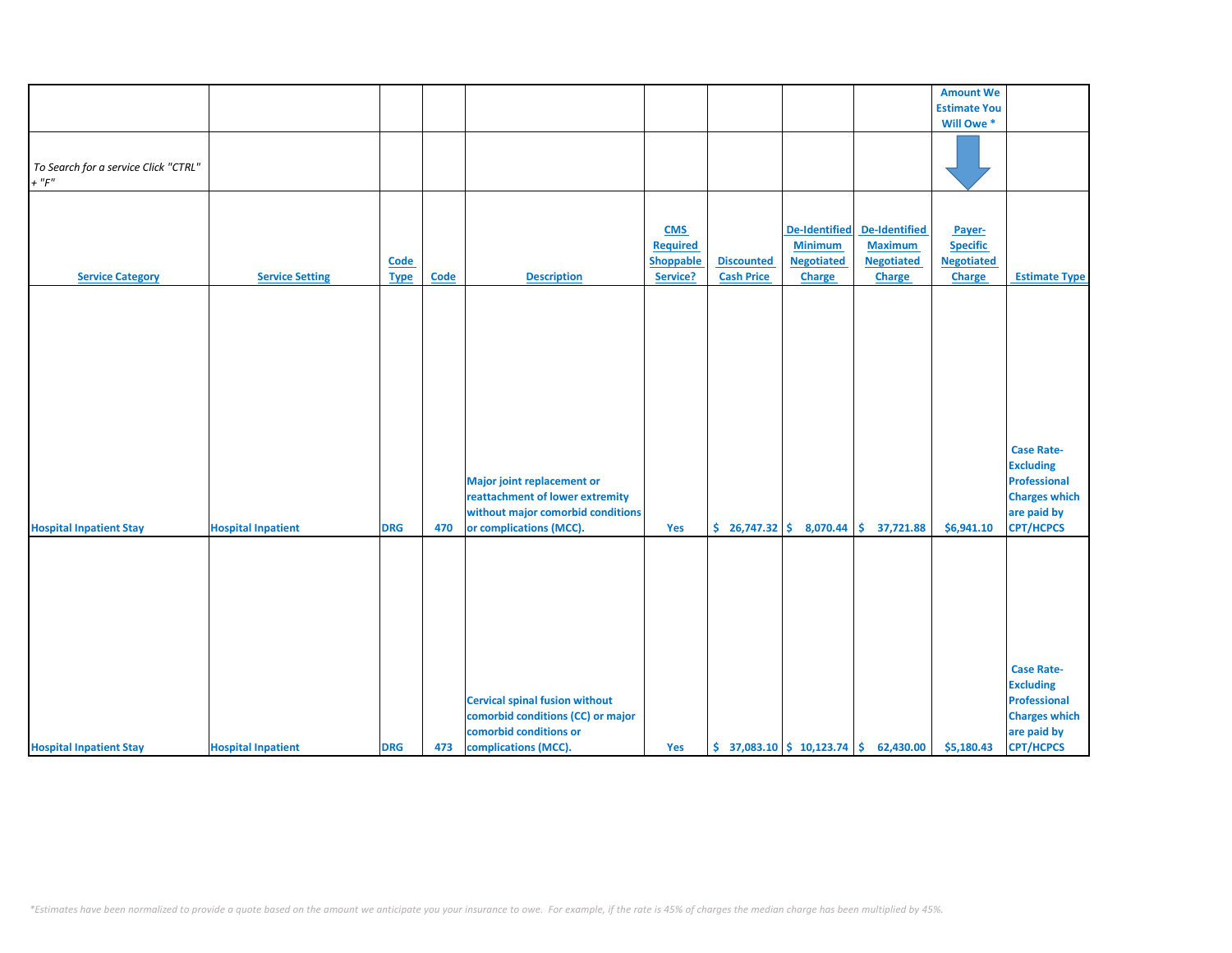|                                      |                           |             |             |                                     |                 |                           |                           |                                                                           | <b>Amount We</b>    |                      |
|--------------------------------------|---------------------------|-------------|-------------|-------------------------------------|-----------------|---------------------------|---------------------------|---------------------------------------------------------------------------|---------------------|----------------------|
|                                      |                           |             |             |                                     |                 |                           |                           |                                                                           | <b>Estimate You</b> |                      |
|                                      |                           |             |             |                                     |                 |                           |                           |                                                                           | Will Owe *          |                      |
|                                      |                           |             |             |                                     |                 |                           |                           |                                                                           |                     |                      |
|                                      |                           |             |             |                                     |                 |                           |                           |                                                                           |                     |                      |
| To Search for a service Click "CTRL" |                           |             |             |                                     |                 |                           |                           |                                                                           |                     |                      |
|                                      |                           |             |             |                                     |                 |                           |                           |                                                                           |                     |                      |
| $+$ " $F"$                           |                           |             |             |                                     |                 |                           |                           |                                                                           |                     |                      |
|                                      |                           |             |             |                                     |                 |                           |                           |                                                                           |                     |                      |
|                                      |                           |             |             |                                     |                 |                           |                           |                                                                           |                     |                      |
|                                      |                           |             |             |                                     | <b>CMS</b>      |                           | De-Identified             | <b>De-Identified</b>                                                      | Payer-              |                      |
|                                      |                           |             |             |                                     |                 |                           |                           | <b>Maximum</b>                                                            |                     |                      |
|                                      |                           |             |             |                                     | <b>Required</b> |                           | <b>Minimum</b>            |                                                                           | <b>Specific</b>     |                      |
|                                      |                           | <b>Code</b> |             |                                     | Shoppable       | <b>Discounted</b>         | <b>Negotiated</b>         | <b>Negotiated</b>                                                         | <b>Negotiated</b>   |                      |
| <b>Service Category</b>              | <b>Service Setting</b>    | <b>Type</b> | <b>Code</b> | <b>Description</b>                  | Service?        | <b>Cash Price</b>         | Charge                    | Charge                                                                    | Charge              | <b>Estimate Type</b> |
|                                      |                           |             |             |                                     |                 |                           |                           |                                                                           |                     |                      |
|                                      |                           |             |             |                                     |                 |                           |                           |                                                                           |                     |                      |
|                                      |                           |             |             |                                     |                 |                           |                           |                                                                           |                     |                      |
|                                      |                           |             |             |                                     |                 |                           |                           |                                                                           |                     | <b>Case Rate-</b>    |
|                                      |                           |             |             |                                     |                 |                           |                           |                                                                           |                     | <b>Excluding</b>     |
|                                      |                           |             |             |                                     |                 |                           |                           |                                                                           |                     | <b>Professional</b>  |
|                                      |                           |             |             |                                     |                 |                           |                           |                                                                           |                     | <b>Charges which</b> |
|                                      |                           |             |             |                                     |                 |                           |                           |                                                                           |                     |                      |
|                                      |                           |             |             | <b>HIP FEMUR PROCEDURES EXCEPT</b>  |                 |                           |                           |                                                                           |                     | are paid by          |
| <b>Hospital Inpatient Stay</b>       | <b>Hospital Inpatient</b> | <b>DRG</b>  | 480         | <b>MAJOR JOINT W MCC</b>            | <b>No</b>       | $$58,727.97$ $$12,375.85$ |                           | \$.<br>48,933.51                                                          | \$18,867.60         | <b>CPT/HCPCS</b>     |
|                                      |                           |             |             |                                     |                 |                           |                           |                                                                           |                     |                      |
|                                      |                           |             |             |                                     |                 |                           |                           |                                                                           |                     |                      |
|                                      |                           |             |             |                                     |                 |                           |                           |                                                                           |                     | <b>Case Rate-</b>    |
|                                      |                           |             |             |                                     |                 |                           |                           |                                                                           |                     |                      |
|                                      |                           |             |             |                                     |                 |                           |                           |                                                                           |                     | <b>Excluding</b>     |
|                                      |                           |             |             |                                     |                 |                           |                           |                                                                           |                     | <b>Professional</b>  |
|                                      |                           |             |             |                                     |                 |                           |                           |                                                                           |                     | <b>Charges which</b> |
|                                      |                           |             |             | <b>HIP FEMUR PROCEDURES EXCEPT</b>  |                 |                           |                           |                                                                           |                     | are paid by          |
|                                      |                           |             | 481         |                                     |                 |                           | $$48,507.14$$ $$8,559.98$ |                                                                           |                     | <b>CPT/HCPCS</b>     |
| <b>Hospital Inpatient Stay</b>       | <b>Hospital Inpatient</b> | <b>DRG</b>  |             | <b>MAJOR JOINT W CC</b>             | No              |                           |                           | \$.<br>38,996.68                                                          | \$10,408.84         |                      |
|                                      |                           |             |             |                                     |                 |                           |                           |                                                                           |                     |                      |
|                                      |                           |             |             |                                     |                 |                           |                           |                                                                           |                     |                      |
|                                      |                           |             |             |                                     |                 |                           |                           |                                                                           |                     |                      |
|                                      |                           |             |             |                                     |                 |                           |                           |                                                                           |                     | <b>Case Rate-</b>    |
|                                      |                           |             |             |                                     |                 |                           |                           |                                                                           |                     |                      |
|                                      |                           |             |             |                                     |                 |                           |                           |                                                                           |                     | <b>Excluding</b>     |
|                                      |                           |             |             |                                     |                 |                           |                           |                                                                           |                     | <b>Professional</b>  |
|                                      |                           |             |             |                                     |                 |                           |                           |                                                                           |                     | <b>Charges which</b> |
|                                      |                           |             |             | <b>HIP FEMUR PROCEDURES EXCEPT</b>  |                 |                           |                           |                                                                           |                     | are paid by          |
|                                      |                           |             |             |                                     |                 |                           |                           |                                                                           |                     |                      |
| <b>Hospital Inpatient Stay</b>       | <b>Hospital Inpatient</b> | <b>DRG</b>  | 482         | <b>MAJOR JOINT W/O CC/MCC</b>       | No              |                           |                           | $\binom{1}{2}$ 35,733.50 $\binom{2}{3}$ 6,745.73 $\binom{3}{2}$ 37,731.25 | \$6,559.34          | <b>CPT/HCPCS</b>     |
|                                      |                           |             |             |                                     |                 |                           |                           |                                                                           |                     |                      |
|                                      |                           |             |             |                                     |                 |                           |                           |                                                                           |                     |                      |
|                                      |                           |             |             |                                     |                 |                           |                           |                                                                           |                     |                      |
|                                      |                           |             |             |                                     |                 |                           |                           |                                                                           |                     | <b>Case Rate-</b>    |
|                                      |                           |             |             |                                     |                 |                           |                           |                                                                           |                     |                      |
|                                      |                           |             |             |                                     |                 |                           |                           |                                                                           |                     | <b>Excluding</b>     |
|                                      |                           |             |             |                                     |                 |                           |                           |                                                                           |                     | <b>Professional</b>  |
|                                      |                           |             |             |                                     |                 |                           |                           |                                                                           |                     | <b>Charges which</b> |
|                                      |                           |             |             | <b>LOWER EXTREM HUMER PROC</b>      |                 |                           |                           |                                                                           |                     |                      |
|                                      |                           |             |             |                                     |                 |                           |                           |                                                                           |                     | are paid by          |
| <b>Hospital Inpatient Stay</b>       | <b>Hospital Inpatient</b> | <b>DRG</b>  | 493         | <b>EXCEPT HIP, FOOT, FEMUR W CC</b> | No              |                           |                           | $\binom{6}{5}$ 46,392.83 $\binom{6}{5}$ 9,438.20 $\binom{6}{5}$ 41,283.64 | \$12,869.24         | <b>CPT/HCPCS</b>     |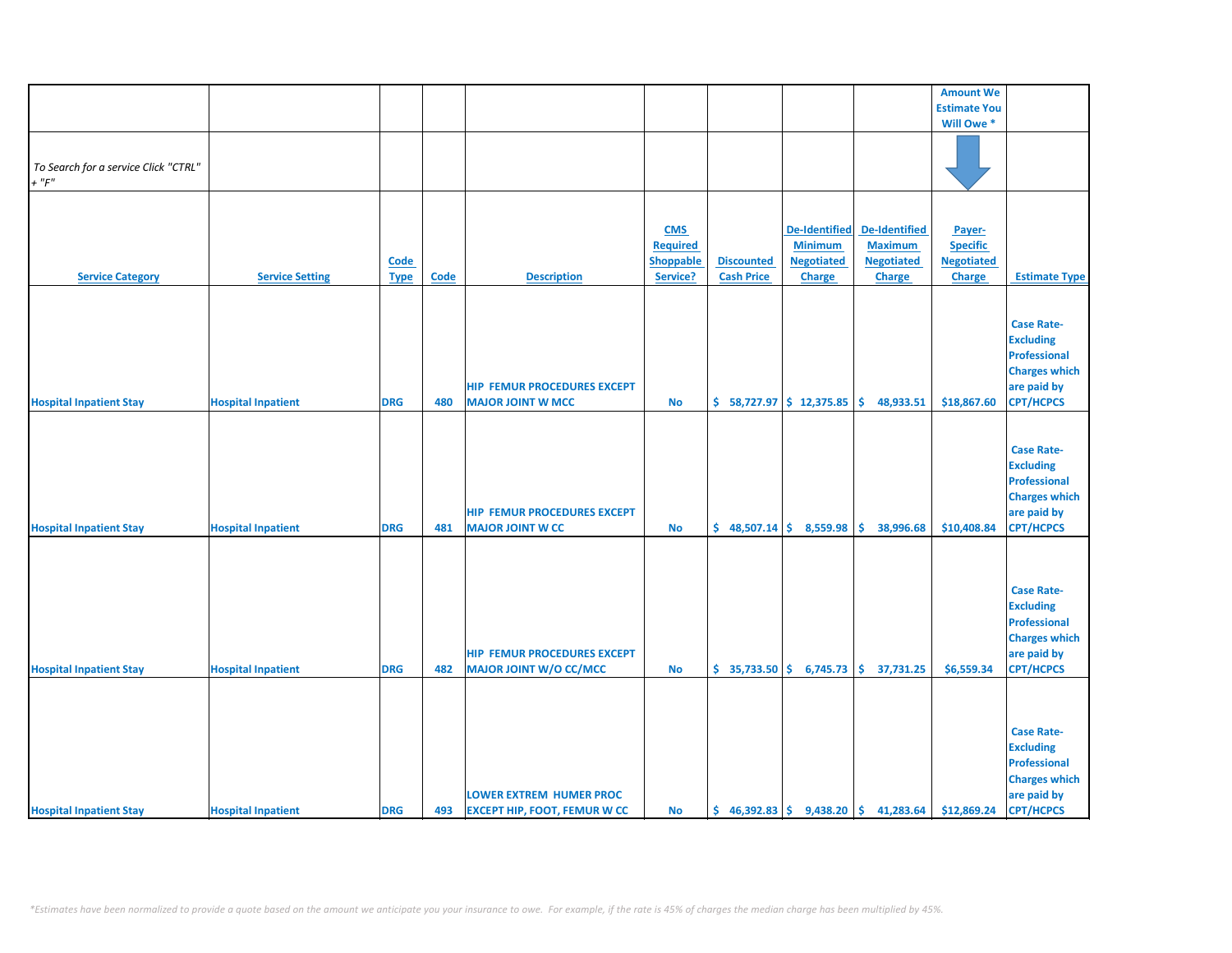|                                      |                           |             |             |                                          |                  |                   |                          |                                                              | <b>Amount We</b>    |                      |
|--------------------------------------|---------------------------|-------------|-------------|------------------------------------------|------------------|-------------------|--------------------------|--------------------------------------------------------------|---------------------|----------------------|
|                                      |                           |             |             |                                          |                  |                   |                          |                                                              | <b>Estimate You</b> |                      |
|                                      |                           |             |             |                                          |                  |                   |                          |                                                              | Will Owe *          |                      |
|                                      |                           |             |             |                                          |                  |                   |                          |                                                              |                     |                      |
|                                      |                           |             |             |                                          |                  |                   |                          |                                                              |                     |                      |
|                                      |                           |             |             |                                          |                  |                   |                          |                                                              |                     |                      |
| To Search for a service Click "CTRL" |                           |             |             |                                          |                  |                   |                          |                                                              |                     |                      |
| $+$ " $F"$                           |                           |             |             |                                          |                  |                   |                          |                                                              |                     |                      |
|                                      |                           |             |             |                                          |                  |                   |                          |                                                              |                     |                      |
|                                      |                           |             |             |                                          |                  |                   |                          |                                                              |                     |                      |
|                                      |                           |             |             |                                          |                  |                   |                          |                                                              |                     |                      |
|                                      |                           |             |             |                                          | <b>CMS</b>       |                   | <b>De-Identified</b>     | <b>De-Identified</b>                                         | Payer-              |                      |
|                                      |                           |             |             |                                          | <b>Required</b>  |                   | <b>Minimum</b>           | <b>Maximum</b>                                               | <b>Specific</b>     |                      |
|                                      |                           | Code        |             |                                          | <b>Shoppable</b> | <b>Discounted</b> | <b>Negotiated</b>        | <b>Negotiated</b>                                            | <b>Negotiated</b>   |                      |
| <b>Service Category</b>              | <b>Service Setting</b>    | <b>Type</b> | <b>Code</b> | <b>Description</b>                       | Service?         | <b>Cash Price</b> | <b>Charge</b>            | Charge                                                       | Charge              | <b>Estimate Type</b> |
|                                      |                           |             |             |                                          |                  |                   |                          |                                                              |                     |                      |
|                                      |                           |             |             |                                          |                  |                   |                          |                                                              |                     |                      |
|                                      |                           |             |             |                                          |                  |                   |                          |                                                              |                     |                      |
|                                      |                           |             |             |                                          |                  |                   |                          |                                                              |                     |                      |
|                                      |                           |             |             |                                          |                  |                   |                          |                                                              |                     |                      |
|                                      |                           |             |             |                                          |                  |                   |                          |                                                              |                     |                      |
|                                      |                           |             |             |                                          |                  |                   |                          |                                                              |                     | <b>Case Rate-</b>    |
|                                      |                           |             |             |                                          |                  |                   |                          |                                                              |                     | <b>Excluding</b>     |
|                                      |                           |             |             |                                          |                  |                   |                          |                                                              |                     | <b>Professional</b>  |
|                                      |                           |             |             | <b>LOWER EXTREM HUMER PROC</b>           |                  |                   |                          |                                                              |                     | <b>Charges which</b> |
|                                      |                           |             |             |                                          |                  |                   |                          |                                                              |                     |                      |
|                                      |                           |             |             | <b>EXCEPT HIP, FOOT, FEMUR W/O</b>       |                  |                   |                          |                                                              |                     | are paid by          |
| <b>Hospital Inpatient Stay</b>       | <b>Hospital Inpatient</b> | <b>DRG</b>  | 494         | <b>CC/MCC</b>                            | <b>No</b>        |                   | $$34,304.81$ $$7,426.74$ | \$.<br>43,066.25                                             | \$7,277.70          | <b>CPT/HCPCS</b>     |
|                                      |                           |             |             |                                          |                  |                   |                          |                                                              |                     |                      |
|                                      |                           |             |             |                                          |                  |                   |                          |                                                              |                     |                      |
|                                      |                           |             |             |                                          |                  |                   |                          |                                                              |                     |                      |
|                                      |                           |             |             |                                          |                  |                   |                          |                                                              |                     |                      |
|                                      |                           |             |             |                                          |                  |                   |                          |                                                              |                     |                      |
|                                      |                           |             |             |                                          |                  |                   |                          |                                                              |                     |                      |
|                                      |                           |             |             |                                          |                  |                   |                          |                                                              |                     |                      |
|                                      |                           |             |             |                                          |                  |                   |                          |                                                              |                     |                      |
|                                      |                           |             |             |                                          |                  |                   |                          |                                                              |                     |                      |
|                                      |                           |             |             |                                          |                  |                   |                          |                                                              |                     |                      |
|                                      |                           |             |             |                                          |                  |                   |                          |                                                              |                     |                      |
|                                      |                           |             |             |                                          |                  |                   |                          |                                                              |                     |                      |
|                                      |                           |             |             |                                          |                  |                   |                          |                                                              |                     |                      |
|                                      |                           |             |             |                                          |                  |                   |                          |                                                              |                     |                      |
|                                      |                           |             |             |                                          |                  |                   |                          |                                                              |                     | <b>Case Rate-</b>    |
|                                      |                           |             |             |                                          |                  |                   |                          |                                                              |                     | <b>Excluding</b>     |
|                                      |                           |             |             |                                          |                  |                   |                          |                                                              |                     |                      |
|                                      |                           |             |             | <b>Uterine and adnexa procedures for</b> |                  |                   |                          |                                                              |                     | <b>Professional</b>  |
|                                      |                           |             |             | non-malignancy without comorbid          |                  |                   |                          |                                                              |                     | <b>Charges which</b> |
|                                      |                           |             |             | conditions (CC) or major comorbid        |                  |                   |                          |                                                              |                     | are paid by          |
| <b>Hospital Inpatient Stay</b>       | <b>Hospital Inpatient</b> | <b>DRG</b>  | 743         | conditions or complications (MCC)        | Yes              |                   | $$18,033.90 \t$3,828.29$ | Ŝ.<br>28,968.03                                              | \$3,709.77          | <b>CPT/HCPCS</b>     |
|                                      |                           |             |             |                                          |                  |                   |                          |                                                              |                     |                      |
|                                      |                           |             |             |                                          |                  |                   |                          |                                                              |                     |                      |
|                                      |                           |             |             |                                          |                  |                   |                          |                                                              |                     | <b>Case Rate-</b>    |
|                                      |                           |             |             |                                          |                  |                   |                          |                                                              |                     | <b>Excluding</b>     |
|                                      |                           |             |             |                                          |                  |                   |                          |                                                              |                     | <b>Professional</b>  |
|                                      |                           |             |             |                                          |                  |                   |                          |                                                              |                     |                      |
|                                      |                           |             |             |                                          |                  |                   |                          |                                                              |                     | <b>Charges which</b> |
|                                      |                           |             |             | <b>RED BLOOD CELL DISORDERS W</b>        |                  |                   |                          |                                                              |                     | are paid by          |
| <b>Hospital Inpatient Stay</b>       | <b>Hospital Inpatient</b> | <b>DRG</b>  | 811         | <b>MCC</b>                               | <b>No</b>        |                   |                          | $\binom{23,221.02}{5}$ 4,255.93 $\binom{25,23}{5}$ 31,015.82 | \$11,825.72         | <b>CPT/HCPCS</b>     |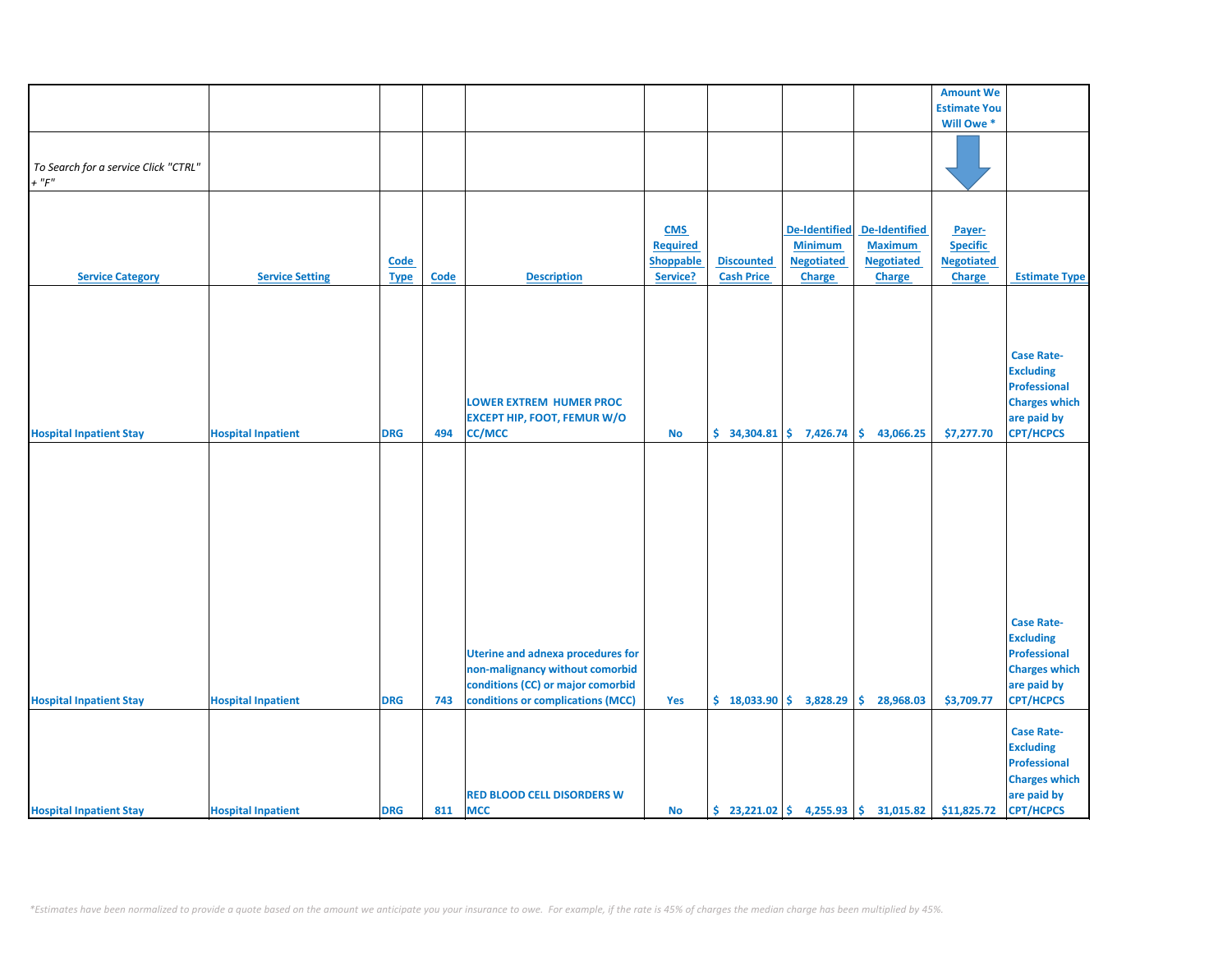|                                                     |                           |                     |      |                                                                           |                                                               |                                        |                                                                       |                                                                              | <b>Amount We</b>                                                |                                                                                                                         |
|-----------------------------------------------------|---------------------------|---------------------|------|---------------------------------------------------------------------------|---------------------------------------------------------------|----------------------------------------|-----------------------------------------------------------------------|------------------------------------------------------------------------------|-----------------------------------------------------------------|-------------------------------------------------------------------------------------------------------------------------|
|                                                     |                           |                     |      |                                                                           |                                                               |                                        |                                                                       |                                                                              | <b>Estimate You</b>                                             |                                                                                                                         |
|                                                     |                           |                     |      |                                                                           |                                                               |                                        |                                                                       |                                                                              | Will Owe *                                                      |                                                                                                                         |
| To Search for a service Click "CTRL"<br>$+$ " $F$ " |                           |                     |      |                                                                           |                                                               |                                        |                                                                       |                                                                              |                                                                 |                                                                                                                         |
| <b>Service Category</b>                             | <b>Service Setting</b>    | Code<br><b>Type</b> | Code | <b>Description</b>                                                        | <b>CMS</b><br><b>Required</b><br><b>Shoppable</b><br>Service? | <b>Discounted</b><br><b>Cash Price</b> | <b>De-Identified</b><br><b>Minimum</b><br><b>Negotiated</b><br>Charge | <b>De-Identified</b><br><b>Maximum</b><br><b>Negotiated</b><br><b>Charge</b> | Payer-<br><b>Specific</b><br><b>Negotiated</b><br><b>Charge</b> | <b>Estimate Type</b>                                                                                                    |
| <b>Hospital Inpatient Stay</b>                      | <b>Hospital Inpatient</b> | <b>DRG</b>          | 812  | <b>RED BLOOD CELL DISORDERS W/O</b><br><b>MCC</b>                         | <b>No</b>                                                     |                                        | $\frac{1}{2}$ 17,544.11 $\frac{1}{2}$ 2,955.18                        | \$.<br>26,002.03                                                             | \$8,286.35                                                      | <b>Case Rate-</b><br><b>Excluding</b><br><b>Professional</b><br><b>Charges which</b><br>are paid by<br><b>CPT/HCPCS</b> |
| <b>Hospital Inpatient Stay</b>                      | <b>Hospital Inpatient</b> | <b>DRG</b>          | 928  | <b>FULL THICKNESS BURN W SKIN</b><br><b>GRAFT OR INHAL INJ W CC/MCC</b>   | <b>No</b>                                                     |                                        | $$31,430.86 \mid $21,639.28$                                          | \$150,000.00                                                                 | \$38,906.25                                                     | <b>Case Rate-</b><br><b>Excluding</b><br><b>Professional</b><br><b>Charges which</b><br>are paid by<br><b>CPT/HCPCS</b> |
| <b>Hospital Inpatient Stay</b>                      | <b>Hospital Inpatient</b> | <b>DRG</b>          | 929  | <b>FULL THICKNESS BURN W SKIN</b><br><b>GRAFT OR INHAL INJ W/O CC/MCC</b> | <b>No</b>                                                     | $$38,084.70 \mid $6,540.49$            |                                                                       | 50,000.00<br>Ŝ.                                                              | \$22,845.03                                                     | <b>Case Rate-</b><br><b>Excluding</b><br><b>Professional</b><br><b>Charges which</b><br>are paid by<br><b>CPT/HCPCS</b> |
| <b>Hospital Inpatient Stay</b>                      | <b>Hospital Inpatient</b> | <b>DRG</b>          | 935  | <b>NON-EXTENSIVE BURNS</b>                                                | No                                                            |                                        |                                                                       | $\frac{1}{2}$ 18,159.73 $\frac{1}{2}$ 3,301.83 $\frac{1}{2}$ 50,000.00       | \$11,474.71                                                     | <b>Case Rate-</b><br><b>Excluding</b><br><b>Professional</b><br><b>Charges which</b><br>are paid by<br><b>CPT/HCPCS</b> |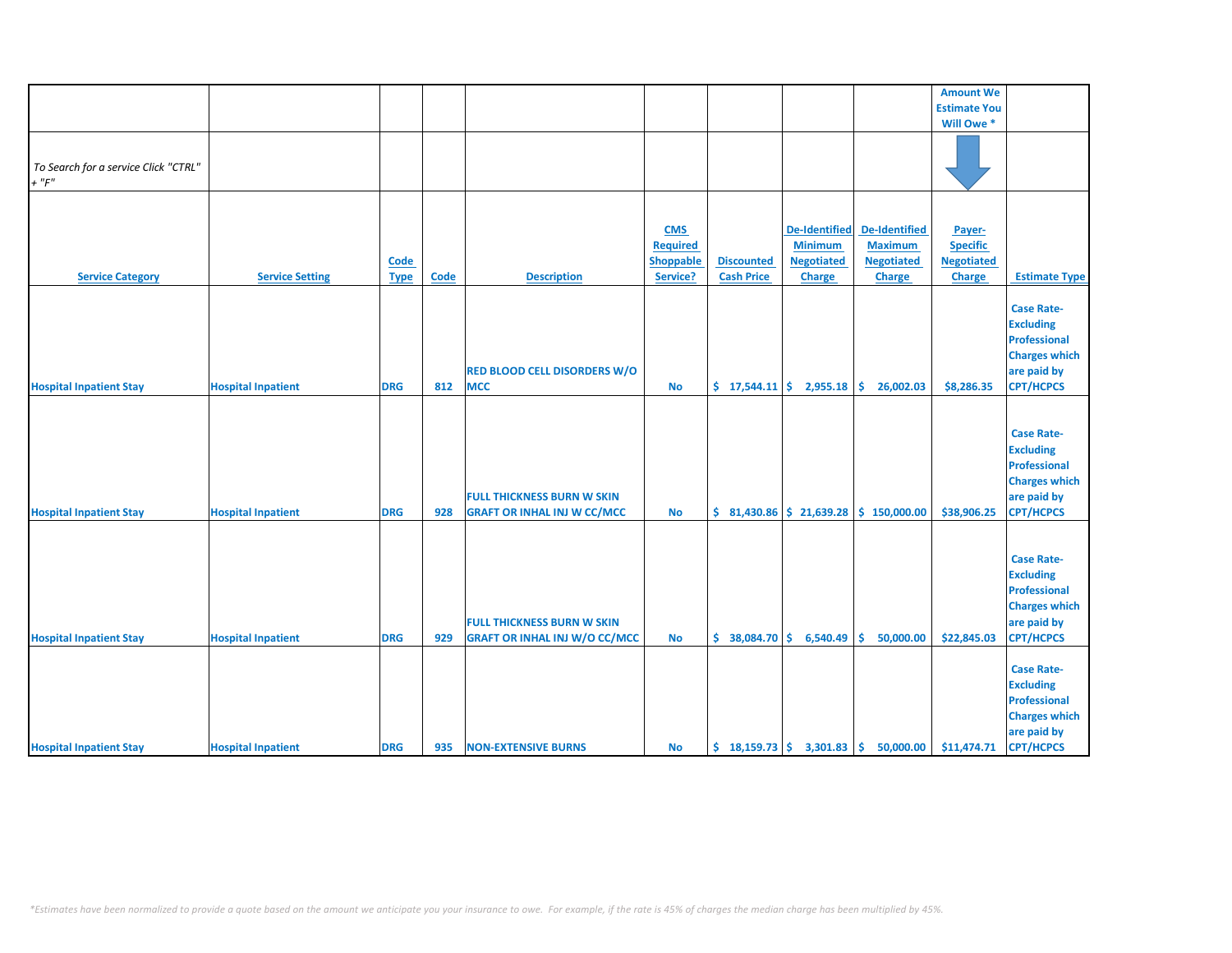|                                      |                           |             |             |                                    |                 |                                                              |                      |                                                                             | <b>Amount We</b>    |                      |
|--------------------------------------|---------------------------|-------------|-------------|------------------------------------|-----------------|--------------------------------------------------------------|----------------------|-----------------------------------------------------------------------------|---------------------|----------------------|
|                                      |                           |             |             |                                    |                 |                                                              |                      |                                                                             | <b>Estimate You</b> |                      |
|                                      |                           |             |             |                                    |                 |                                                              |                      |                                                                             | Will Owe *          |                      |
|                                      |                           |             |             |                                    |                 |                                                              |                      |                                                                             |                     |                      |
|                                      |                           |             |             |                                    |                 |                                                              |                      |                                                                             |                     |                      |
| To Search for a service Click "CTRL" |                           |             |             |                                    |                 |                                                              |                      |                                                                             |                     |                      |
| $+$ " $F$ "                          |                           |             |             |                                    |                 |                                                              |                      |                                                                             |                     |                      |
|                                      |                           |             |             |                                    |                 |                                                              |                      |                                                                             |                     |                      |
|                                      |                           |             |             |                                    |                 |                                                              |                      |                                                                             |                     |                      |
|                                      |                           |             |             |                                    | <b>CMS</b>      |                                                              | <b>De-Identified</b> | De-Identified                                                               | Payer-              |                      |
|                                      |                           |             |             |                                    | <b>Required</b> |                                                              | <b>Minimum</b>       | <b>Maximum</b>                                                              | <b>Specific</b>     |                      |
|                                      |                           | <b>Code</b> |             |                                    | Shoppable       | <b>Discounted</b>                                            | <b>Negotiated</b>    | <b>Negotiated</b>                                                           | <b>Negotiated</b>   |                      |
| <b>Service Category</b>              | <b>Service Setting</b>    |             | <b>Code</b> | <b>Description</b>                 | Service?        | <b>Cash Price</b>                                            | <b>Charge</b>        | <b>Charge</b>                                                               | Charge              | <b>Estimate Type</b> |
|                                      |                           | <b>Type</b> |             |                                    |                 |                                                              |                      |                                                                             |                     |                      |
|                                      |                           |             |             |                                    |                 |                                                              |                      |                                                                             |                     |                      |
|                                      |                           |             |             |                                    |                 |                                                              |                      |                                                                             |                     |                      |
|                                      |                           |             |             |                                    |                 |                                                              |                      |                                                                             |                     |                      |
|                                      |                           |             |             |                                    |                 |                                                              |                      |                                                                             |                     |                      |
|                                      |                           |             |             |                                    |                 |                                                              |                      |                                                                             |                     | <b>Case Rate-</b>    |
|                                      |                           |             |             |                                    |                 |                                                              |                      |                                                                             |                     | <b>Excluding</b>     |
|                                      |                           |             |             |                                    |                 |                                                              |                      |                                                                             |                     | <b>Professional</b>  |
|                                      |                           |             |             | LIMB REATTACHMENT, HIP             |                 |                                                              |                      |                                                                             |                     | <b>Charges which</b> |
|                                      |                           |             |             | <b>FEMUR PROC FOR MULTIPLE</b>     |                 |                                                              |                      |                                                                             |                     | are paid by          |
| <b>Hospital Inpatient Stay</b>       | <b>Hospital Inpatient</b> | <b>DRG</b>  | 956         | <b>SIGNIFICANT TRAUMA</b>          | No              |                                                              |                      | $$105,373.59 \mid $16,085.53 \mid $200,000.00$                              | \$23,943.96         | <b>CPT/HCPCS</b>     |
|                                      |                           |             |             |                                    |                 |                                                              |                      |                                                                             |                     |                      |
|                                      |                           |             |             |                                    |                 |                                                              |                      |                                                                             |                     |                      |
|                                      |                           |             |             |                                    |                 |                                                              |                      |                                                                             |                     |                      |
|                                      |                           |             |             |                                    |                 |                                                              |                      |                                                                             |                     | <b>Case Rate-</b>    |
|                                      |                           |             |             |                                    |                 |                                                              |                      |                                                                             |                     | <b>Excluding</b>     |
|                                      |                           |             |             |                                    |                 |                                                              |                      |                                                                             |                     | <b>Professional</b>  |
|                                      |                           |             |             | <b>OTHER O.R. PROCEDURES FOR</b>   |                 |                                                              |                      |                                                                             |                     | <b>Charges which</b> |
|                                      |                           |             |             | <b>MULTIPLE SIGNIFICANT TRAUMA</b> |                 |                                                              |                      |                                                                             |                     | are paid by          |
| <b>Hospital Inpatient Stay</b>       | <b>Hospital Inpatient</b> | <b>DRG</b>  | 957         | <b>W MCC</b>                       | <b>No</b>       |                                                              |                      | $\frac{1}{2}$ 139,128.72 $\frac{1}{2}$ 30,888.17 $\frac{1}{2}$ 200,000.00   | \$35,615.29         | <b>CPT/HCPCS</b>     |
|                                      |                           |             |             |                                    |                 |                                                              |                      |                                                                             |                     |                      |
|                                      |                           |             |             |                                    |                 |                                                              |                      |                                                                             |                     |                      |
|                                      |                           |             |             |                                    |                 |                                                              |                      |                                                                             |                     |                      |
|                                      |                           |             |             |                                    |                 |                                                              |                      |                                                                             |                     |                      |
|                                      |                           |             |             |                                    |                 |                                                              |                      |                                                                             |                     | <b>Case Rate-</b>    |
|                                      |                           |             |             |                                    |                 |                                                              |                      |                                                                             |                     | <b>Excluding</b>     |
|                                      |                           |             |             |                                    |                 |                                                              |                      |                                                                             |                     | <b>Professional</b>  |
|                                      |                           |             |             | <b>OTHER O.R. PROCEDURES FOR</b>   |                 |                                                              |                      |                                                                             |                     | <b>Charges which</b> |
|                                      |                           |             |             | <b>MULTIPLE SIGNIFICANT TRAUMA</b> |                 |                                                              |                      |                                                                             |                     | are paid by          |
| <b>Hospital Inpatient Stay</b>       | <b>Hospital Inpatient</b> | <b>DRG</b>  | 958         | <b>WCC</b>                         | <b>No</b>       |                                                              |                      | $\binom{1}{2}$ 73,933.71 $\binom{2}{3}$ 17,182.69 $\binom{3}{2}$ 125,000.00 | \$18,358.27         | <b>CPT/HCPCS</b>     |
|                                      |                           |             |             |                                    |                 |                                                              |                      |                                                                             |                     |                      |
|                                      |                           |             |             |                                    |                 |                                                              |                      |                                                                             |                     | <b>Case Rate-</b>    |
|                                      |                           |             |             |                                    |                 |                                                              |                      |                                                                             |                     | <b>Excluding</b>     |
|                                      |                           |             |             |                                    |                 |                                                              |                      |                                                                             |                     | <b>Professional</b>  |
|                                      |                           |             |             |                                    |                 |                                                              |                      |                                                                             |                     | <b>Charges which</b> |
|                                      |                           |             |             | <b>OTHER MULTIPLE SIGNIFICANT</b>  |                 |                                                              |                      |                                                                             |                     | are paid by          |
| <b>Hospital Inpatient Stay</b>       | <b>Hospital Inpatient</b> | <b>DRG</b>  | 964         | <b>TRAUMA W CC</b>                 | <b>No</b>       | $\frac{1}{2}$ 34,761.85 $\frac{1}{2}$ 6,123.35 $\frac{1}{2}$ |                      | 50,000.00                                                                   | \$12,558.14         | <b>CPT/HCPCS</b>     |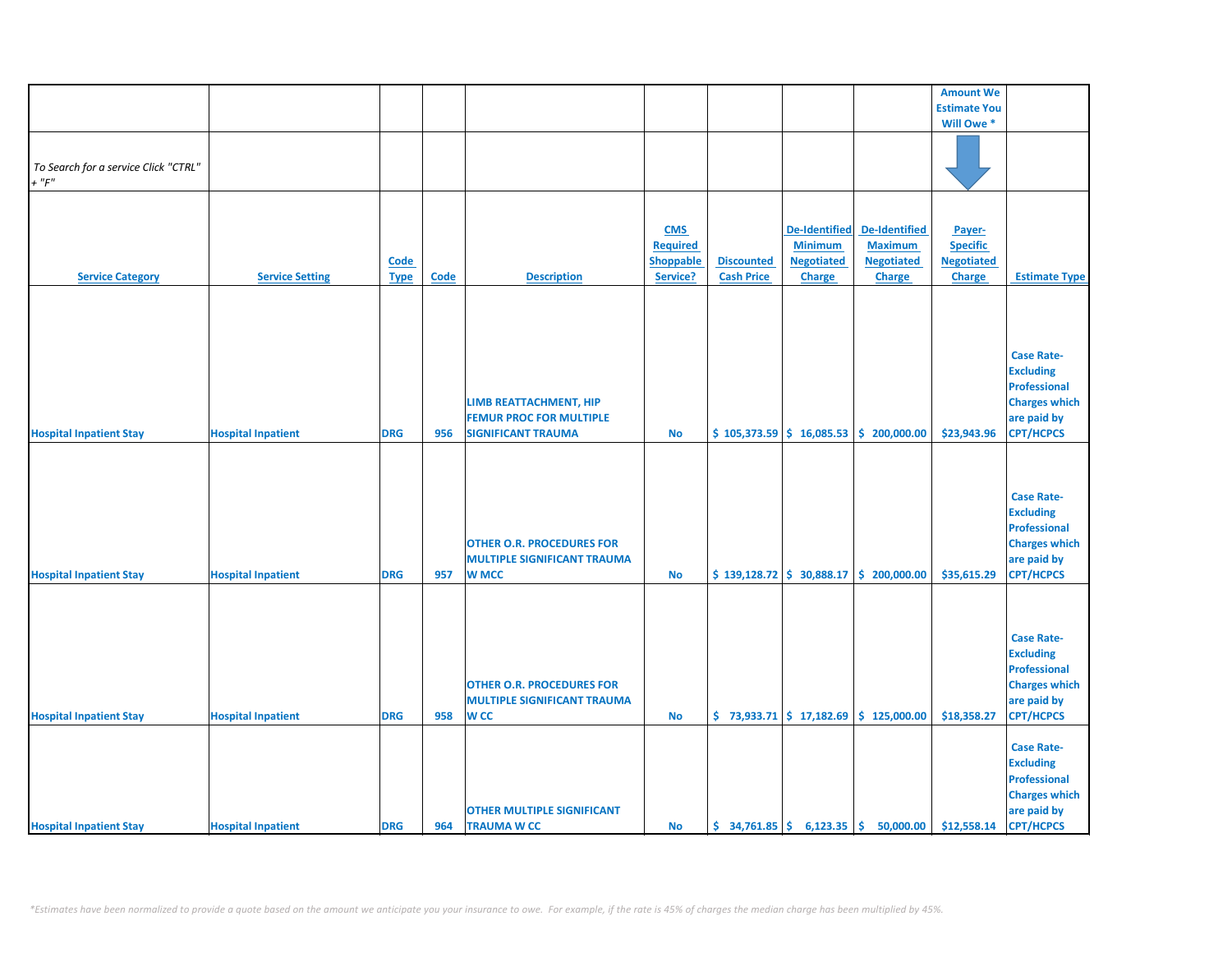|                                      |                           |             |             |                                       |                  |                   |                                                 |                                                                  | <b>Amount We</b>    |                      |
|--------------------------------------|---------------------------|-------------|-------------|---------------------------------------|------------------|-------------------|-------------------------------------------------|------------------------------------------------------------------|---------------------|----------------------|
|                                      |                           |             |             |                                       |                  |                   |                                                 |                                                                  | <b>Estimate You</b> |                      |
|                                      |                           |             |             |                                       |                  |                   |                                                 |                                                                  | Will Owe *          |                      |
|                                      |                           |             |             |                                       |                  |                   |                                                 |                                                                  |                     |                      |
|                                      |                           |             |             |                                       |                  |                   |                                                 |                                                                  |                     |                      |
| To Search for a service Click "CTRL" |                           |             |             |                                       |                  |                   |                                                 |                                                                  |                     |                      |
| $+$ " $F$ "                          |                           |             |             |                                       |                  |                   |                                                 |                                                                  |                     |                      |
|                                      |                           |             |             |                                       |                  |                   |                                                 |                                                                  |                     |                      |
|                                      |                           |             |             |                                       |                  |                   |                                                 |                                                                  |                     |                      |
|                                      |                           |             |             |                                       | <b>CMS</b>       |                   | <b>De-Identified</b>                            | <b>De-Identified</b>                                             | Payer-              |                      |
|                                      |                           |             |             |                                       | <b>Required</b>  |                   | <b>Minimum</b>                                  | <b>Maximum</b>                                                   | <b>Specific</b>     |                      |
|                                      |                           | <b>Code</b> |             |                                       | <b>Shoppable</b> | <b>Discounted</b> | <b>Negotiated</b>                               | <b>Negotiated</b>                                                | <b>Negotiated</b>   |                      |
| <b>Service Category</b>              | <b>Service Setting</b>    | <b>Type</b> | <b>Code</b> | <b>Description</b>                    | Service?         | <b>Cash Price</b> | <b>Charge</b>                                   | <b>Charge</b>                                                    | Charge              | <b>Estimate Type</b> |
|                                      |                           |             |             |                                       |                  |                   |                                                 |                                                                  |                     |                      |
|                                      |                           |             |             |                                       |                  |                   |                                                 |                                                                  |                     |                      |
|                                      |                           |             |             |                                       |                  |                   |                                                 |                                                                  |                     | <b>Case Rate-</b>    |
|                                      |                           |             |             |                                       |                  |                   |                                                 |                                                                  |                     | <b>Excluding</b>     |
|                                      |                           |             |             |                                       |                  |                   |                                                 |                                                                  |                     | <b>Professional</b>  |
|                                      |                           |             |             |                                       |                  |                   |                                                 |                                                                  |                     | <b>Charges which</b> |
|                                      |                           |             |             | <b>VAGINAL DELIVERY W O.R. PROC</b>   |                  |                   |                                                 |                                                                  |                     | are paid by          |
|                                      |                           |             |             |                                       |                  |                   |                                                 |                                                                  |                     | <b>CPT/HCPCS</b>     |
| <b>Maternity/Delivery</b>            | <b>Hospital Inpatient</b> | <b>DRG</b>  | 768         | <b>EXCEPT STERIL &amp;/OR D&amp;C</b> | <b>No</b>        |                   |                                                 | $\binom{10,335.01}{5}$ 2,464.00 $\binom{10,335.01}{5}$ 27,462.61 | \$5,897.45          |                      |
|                                      |                           |             |             |                                       |                  |                   |                                                 |                                                                  |                     |                      |
|                                      |                           |             |             |                                       |                  |                   |                                                 |                                                                  |                     | <b>Case Rate-</b>    |
|                                      |                           |             |             |                                       |                  |                   |                                                 |                                                                  |                     | <b>Excluding</b>     |
|                                      |                           |             |             |                                       |                  |                   |                                                 |                                                                  |                     | <b>Professional</b>  |
|                                      |                           |             |             |                                       |                  |                   |                                                 |                                                                  |                     | <b>Charges which</b> |
|                                      |                           |             |             | <b>CESAREAN SECTION W</b>             |                  |                   |                                                 |                                                                  |                     | are paid by          |
| <b>Maternity/Delivery</b>            | <b>Hospital Inpatient</b> | <b>DRG</b>  | 783         | <b>STERILIZATION W MCC</b>            | <b>No</b>        |                   | $$11,915.22 \mid $3,570.00$                     | \$<br>39,605.25                                                  | \$11,545.94         | <b>CPT/HCPCS</b>     |
|                                      |                           |             |             |                                       |                  |                   |                                                 |                                                                  |                     |                      |
|                                      |                           |             |             |                                       |                  |                   |                                                 |                                                                  |                     | <b>Case Rate-</b>    |
|                                      |                           |             |             |                                       |                  |                   |                                                 |                                                                  |                     | <b>Excluding</b>     |
|                                      |                           |             |             |                                       |                  |                   |                                                 |                                                                  |                     | <b>Professional</b>  |
|                                      |                           |             |             |                                       |                  |                   |                                                 |                                                                  |                     | <b>Charges which</b> |
|                                      |                           |             |             | <b>CESAREAN SECTION W</b>             |                  |                   |                                                 |                                                                  |                     | are paid by          |
| <b>Maternity/Delivery</b>            | <b>Hospital Inpatient</b> | <b>DRG</b>  | 784         | <b>STERILIZATION W CC</b>             | <b>No</b>        | \$.               | $9,940.40 \mid \xi$ 3,570.00                    | \$27,865.12                                                      | \$8,265.84          | <b>CPT/HCPCS</b>     |
|                                      |                           |             |             |                                       |                  |                   |                                                 |                                                                  |                     |                      |
|                                      |                           |             |             |                                       |                  |                   |                                                 |                                                                  |                     | <b>Case Rate-</b>    |
|                                      |                           |             |             |                                       |                  |                   |                                                 |                                                                  |                     | <b>Excluding</b>     |
|                                      |                           |             |             |                                       |                  |                   |                                                 |                                                                  |                     | <b>Professional</b>  |
|                                      |                           |             |             |                                       |                  |                   |                                                 |                                                                  |                     |                      |
|                                      |                           |             |             |                                       |                  |                   |                                                 |                                                                  |                     | <b>Charges which</b> |
|                                      |                           |             |             | <b>CESAREAN SECTION W</b>             |                  |                   |                                                 |                                                                  |                     | are paid by          |
| <b>Maternity/Delivery</b>            | <b>Hospital Inpatient</b> | <b>DRG</b>  | 785         | <b>STERILIZATION W/O CC/MCC</b>       | No               |                   | $\binom{6}{5}$ 8,988.27 $\binom{6}{5}$ 3,519.44 | \$25,870.71                                                      | \$6,143.39          | CPT/HCPCS            |
|                                      |                           |             |             |                                       |                  |                   |                                                 |                                                                  |                     |                      |
|                                      |                           |             |             |                                       |                  |                   |                                                 |                                                                  |                     | <b>Case Rate-</b>    |
|                                      |                           |             |             |                                       |                  |                   |                                                 |                                                                  |                     | <b>Excluding</b>     |
|                                      |                           |             |             |                                       |                  |                   |                                                 |                                                                  |                     | <b>Professional</b>  |
|                                      |                           |             |             |                                       |                  |                   |                                                 |                                                                  |                     | <b>Charges which</b> |
|                                      |                           |             |             | <b>CESAREAN SECTION W/O</b>           |                  |                   |                                                 |                                                                  |                     | are paid by          |
| <b>Maternity/Delivery</b>            | <b>Hospital Inpatient</b> | <b>DRG</b>  | 786         | <b>STERILIZATION W MCC</b>            | <b>No</b>        |                   |                                                 | $\binom{12,696.27}{ }$ \$ 3,570.00 \$ 35,011.06                  | \$9,751.41          | <b>CPT/HCPCS</b>     |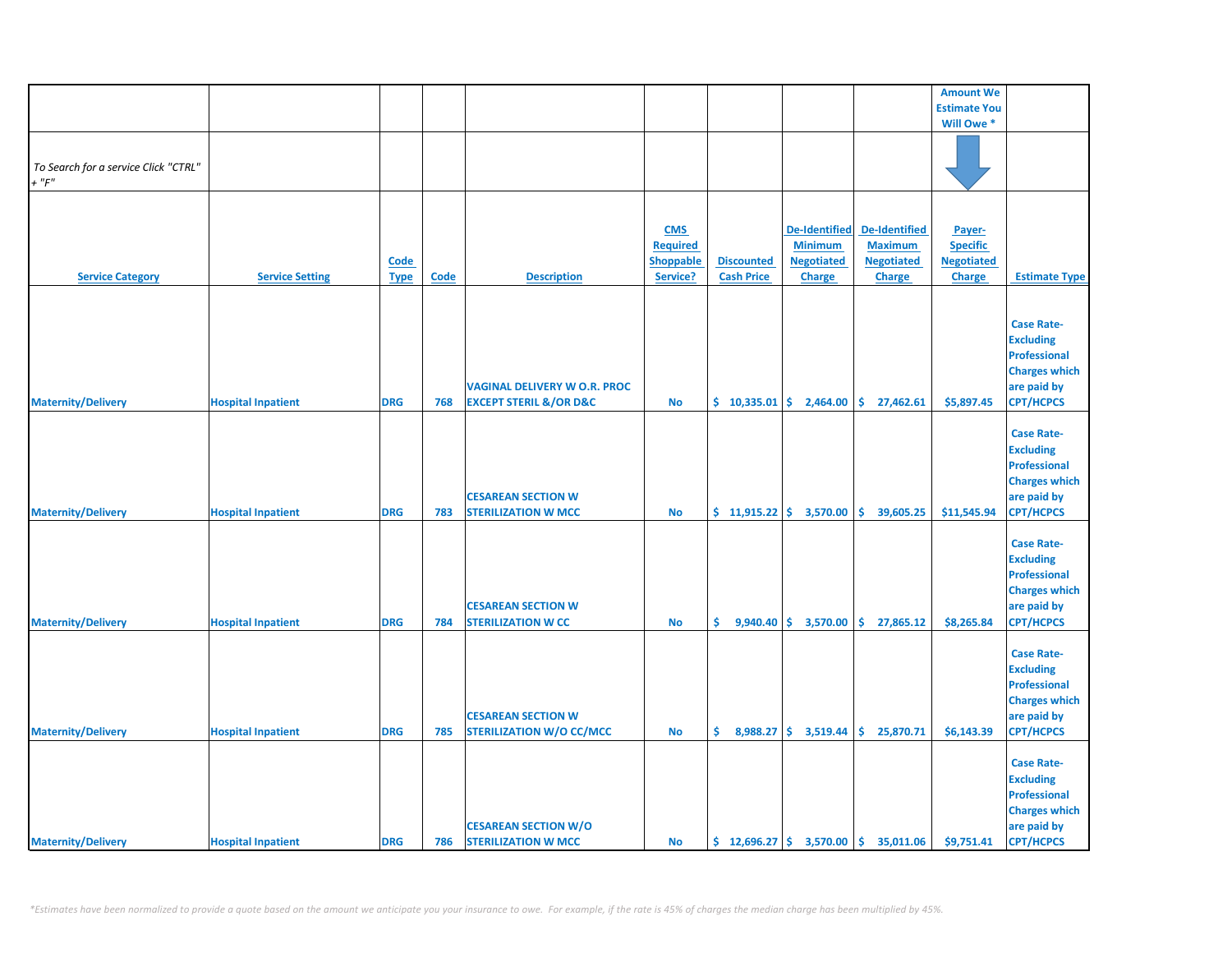|                                      |                           |             |             |                                   |                 |                   |                        |                                                        | <b>Amount We</b>    |                      |
|--------------------------------------|---------------------------|-------------|-------------|-----------------------------------|-----------------|-------------------|------------------------|--------------------------------------------------------|---------------------|----------------------|
|                                      |                           |             |             |                                   |                 |                   |                        |                                                        | <b>Estimate You</b> |                      |
|                                      |                           |             |             |                                   |                 |                   |                        |                                                        | Will Owe *          |                      |
|                                      |                           |             |             |                                   |                 |                   |                        |                                                        |                     |                      |
|                                      |                           |             |             |                                   |                 |                   |                        |                                                        |                     |                      |
| To Search for a service Click "CTRL" |                           |             |             |                                   |                 |                   |                        |                                                        |                     |                      |
| $+$ " $F$ "                          |                           |             |             |                                   |                 |                   |                        |                                                        |                     |                      |
|                                      |                           |             |             |                                   |                 |                   |                        |                                                        |                     |                      |
|                                      |                           |             |             |                                   |                 |                   |                        |                                                        |                     |                      |
|                                      |                           |             |             |                                   | <b>CMS</b>      |                   | <b>De-Identified</b>   | <b>De-Identified</b>                                   | Payer-              |                      |
|                                      |                           |             |             |                                   | <b>Required</b> |                   | <b>Minimum</b>         | <b>Maximum</b>                                         | <b>Specific</b>     |                      |
|                                      |                           |             |             |                                   |                 | <b>Discounted</b> | <b>Negotiated</b>      | <b>Negotiated</b>                                      | <b>Negotiated</b>   |                      |
|                                      |                           | Code        |             |                                   | Shoppable       |                   |                        |                                                        |                     |                      |
| <b>Service Category</b>              | <b>Service Setting</b>    | <b>Type</b> | <b>Code</b> | <b>Description</b>                | Service?        | <b>Cash Price</b> | Charge                 | <b>Charge</b>                                          | Charge              | <b>Estimate Type</b> |
|                                      |                           |             |             |                                   |                 |                   |                        |                                                        |                     |                      |
|                                      |                           |             |             |                                   |                 |                   |                        |                                                        |                     | <b>Case Rate-</b>    |
|                                      |                           |             |             |                                   |                 |                   |                        |                                                        |                     | <b>Excluding</b>     |
|                                      |                           |             |             |                                   |                 |                   |                        |                                                        |                     | <b>Professional</b>  |
|                                      |                           |             |             |                                   |                 |                   |                        |                                                        |                     | <b>Charges which</b> |
|                                      |                           |             |             | <b>CESAREAN SECTION W/O</b>       |                 |                   |                        |                                                        |                     | are paid by          |
| <b>Maternity/Delivery</b>            | <b>Hospital Inpatient</b> | <b>DRG</b>  | 787         | <b>STERILIZATION W CC</b>         | <b>No</b>       | $$11,322.59$ \$   | 2,835.00               | \$<br>27,868.32                                        | \$8,078.47          | <b>CPT/HCPCS</b>     |
|                                      |                           |             |             |                                   |                 |                   |                        |                                                        |                     |                      |
|                                      |                           |             |             |                                   |                 |                   |                        |                                                        |                     | <b>Case Rate-</b>    |
|                                      |                           |             |             |                                   |                 |                   |                        |                                                        |                     | <b>Excluding</b>     |
|                                      |                           |             |             |                                   |                 |                   |                        |                                                        |                     |                      |
|                                      |                           |             |             |                                   |                 |                   |                        |                                                        |                     | <b>Professional</b>  |
|                                      |                           |             |             |                                   |                 |                   |                        |                                                        |                     | <b>Charges which</b> |
|                                      |                           |             |             | <b>CESAREAN SECTION W/O</b>       |                 |                   |                        |                                                        |                     | are paid by          |
| <b>Maternity/Delivery</b>            | <b>Hospital Inpatient</b> | <b>DRG</b>  | 788         | <b>STERILIZATION W/O CC/MCC</b>   | <b>No</b>       | \$.               | $9,626.23$ \$ 3,242.44 | \$26,381.06                                            | \$6,697.37          | CPT/HCPCS            |
|                                      |                           |             |             |                                   |                 |                   |                        |                                                        |                     |                      |
|                                      |                           |             |             |                                   |                 |                   |                        |                                                        |                     | <b>Case Rate-</b>    |
|                                      |                           |             |             |                                   |                 |                   |                        |                                                        |                     | <b>Excluding</b>     |
|                                      |                           |             |             |                                   |                 |                   |                        |                                                        |                     | <b>Professional</b>  |
|                                      |                           |             |             |                                   |                 |                   |                        |                                                        |                     | <b>Charges which</b> |
|                                      |                           |             |             |                                   |                 |                   |                        |                                                        |                     | are paid by          |
| <b>Maternity/Delivery</b>            | <b>Hospital Inpatient</b> | <b>DRG</b>  | 795         | <b>NORMAL NEWBORN</b>             | <b>No</b>       | \$.<br>1,400.10   | \$.<br>626.89          | \$18,705.56                                            | \$4,134.93          | <b>CPT/HCPCS</b>     |
|                                      |                           |             |             |                                   |                 |                   |                        |                                                        |                     |                      |
|                                      |                           |             |             |                                   |                 |                   |                        |                                                        |                     |                      |
|                                      |                           |             |             |                                   |                 |                   |                        |                                                        |                     | <b>Case Rate-</b>    |
|                                      |                           |             |             |                                   |                 |                   |                        |                                                        |                     | <b>Excluding</b>     |
|                                      |                           |             |             |                                   |                 |                   |                        |                                                        |                     | Professional         |
|                                      |                           |             |             |                                   |                 |                   |                        |                                                        |                     | <b>Charges which</b> |
|                                      |                           |             |             | <b>VAGINAL DELIVERY W</b>         |                 |                   |                        |                                                        |                     | are paid by          |
| <b>Maternity/Delivery</b>            | <b>Hospital Inpatient</b> | <b>DRG</b>  | 797         | <b>STERILIZATION/D&amp;C W CC</b> | <b>No</b>       | \$12,785.73       | 2,464.00               | \$<br>25,917.69                                        | \$6,162.35          | <b>CPT/HCPCS</b>     |
|                                      |                           |             |             |                                   |                 |                   |                        |                                                        |                     |                      |
|                                      |                           |             |             |                                   |                 |                   |                        |                                                        |                     | <b>Case Rate-</b>    |
|                                      |                           |             |             |                                   |                 |                   |                        |                                                        |                     | <b>Excluding</b>     |
|                                      |                           |             |             |                                   |                 |                   |                        |                                                        |                     |                      |
|                                      |                           |             |             |                                   |                 |                   |                        |                                                        |                     | <b>Professional</b>  |
|                                      |                           |             |             |                                   |                 |                   |                        |                                                        |                     | <b>Charges which</b> |
|                                      |                           |             |             | <b>VAGINAL DELIVERY W</b>         |                 |                   |                        |                                                        |                     | are paid by          |
| <b>Maternity/Delivery</b>            | <b>Hospital Inpatient</b> | <b>DRG</b>  | 798         | STERILIZATION/D&C W/O CC/MCC      | No              |                   |                        | $\binom{10,897.11}{5}$ 2,464.00 $\binom{10,897.11}{5}$ | \$5,546.11          | <b>CPT/HCPCS</b>     |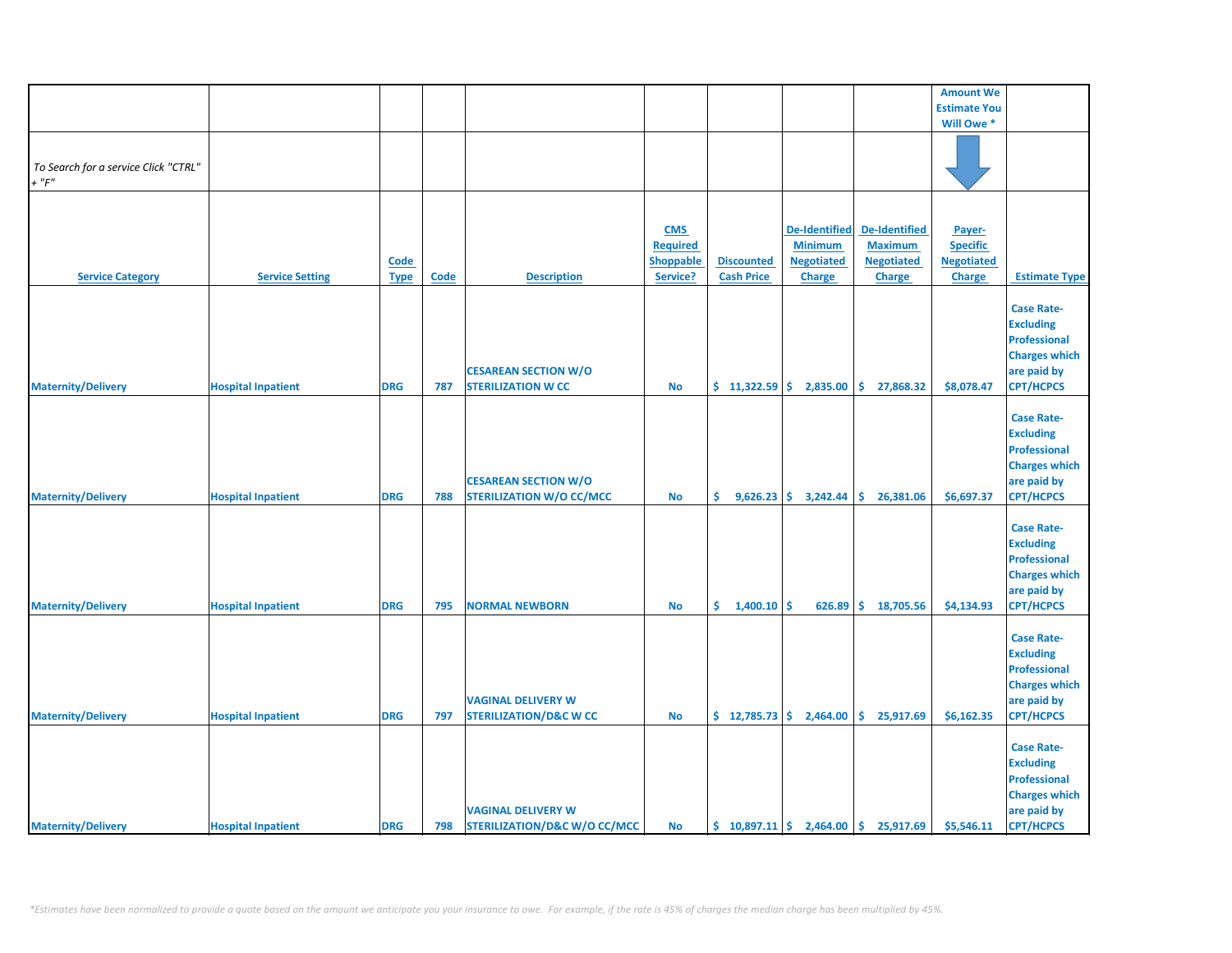|                                          |                                              |             |             |                                         |                 |                      |                                               |                                         | <b>Amount We</b>    |                      |
|------------------------------------------|----------------------------------------------|-------------|-------------|-----------------------------------------|-----------------|----------------------|-----------------------------------------------|-----------------------------------------|---------------------|----------------------|
|                                          |                                              |             |             |                                         |                 |                      |                                               |                                         | <b>Estimate You</b> |                      |
|                                          |                                              |             |             |                                         |                 |                      |                                               |                                         | Will Owe *          |                      |
|                                          |                                              |             |             |                                         |                 |                      |                                               |                                         |                     |                      |
| To Search for a service Click "CTRL"     |                                              |             |             |                                         |                 |                      |                                               |                                         |                     |                      |
| $+$ " $F$ "                              |                                              |             |             |                                         |                 |                      |                                               |                                         |                     |                      |
|                                          |                                              |             |             |                                         |                 |                      |                                               |                                         |                     |                      |
|                                          |                                              |             |             |                                         |                 |                      |                                               |                                         |                     |                      |
|                                          |                                              |             |             |                                         | <b>CMS</b>      |                      | <b>De-Identified</b>                          | <b>De-Identified</b>                    | Payer-              |                      |
|                                          |                                              |             |             |                                         | <b>Required</b> |                      | <b>Minimum</b>                                | <b>Maximum</b>                          | <b>Specific</b>     |                      |
|                                          |                                              | Code        |             |                                         | Shoppable       | <b>Discounted</b>    | <b>Negotiated</b>                             | <b>Negotiated</b>                       | <b>Negotiated</b>   |                      |
| <b>Service Category</b>                  | <b>Service Setting</b>                       | <b>Type</b> | <b>Code</b> | <b>Description</b>                      | Service?        | <b>Cash Price</b>    | Charge                                        | <b>Charge</b>                           | <b>Charge</b>       | <b>Estimate Type</b> |
|                                          |                                              |             |             |                                         |                 |                      |                                               |                                         |                     |                      |
|                                          |                                              |             |             |                                         |                 |                      |                                               |                                         |                     | <b>Case Rate-</b>    |
|                                          |                                              |             |             |                                         |                 |                      |                                               |                                         |                     | <b>Excluding</b>     |
|                                          |                                              |             |             |                                         |                 |                      |                                               |                                         |                     |                      |
|                                          |                                              |             |             |                                         |                 |                      |                                               |                                         |                     | <b>Professional</b>  |
|                                          |                                              |             |             |                                         |                 |                      |                                               |                                         |                     | <b>Charges which</b> |
|                                          |                                              |             |             | <b>VAGINAL DELIVERY W/O</b>             |                 |                      |                                               |                                         |                     | are paid by          |
| <b>Maternity/Delivery</b>                | <b>Hospital Inpatient</b>                    | <b>DRG</b>  | 805         | <b>STERILIZATION/D&amp;C W MCC</b>      | No              | \$10,518.03          | 2,464.00                                      | \$.<br>27,817.08                        | \$7,347.41          | <b>CPT/HCPCS</b>     |
|                                          |                                              |             |             |                                         |                 |                      |                                               |                                         |                     |                      |
|                                          |                                              |             |             |                                         |                 |                      |                                               |                                         |                     | <b>Case Rate-</b>    |
|                                          |                                              |             |             |                                         |                 |                      |                                               |                                         |                     | <b>Excluding</b>     |
|                                          |                                              |             |             |                                         |                 |                      |                                               |                                         |                     | <b>Professional</b>  |
|                                          |                                              |             |             |                                         |                 |                      |                                               |                                         |                     | <b>Charges which</b> |
|                                          |                                              |             |             | <b>VAGINAL DELIVERY W/O</b>             |                 |                      |                                               |                                         |                     | are paid by          |
| <b>Maternity/Delivery</b>                | <b>Hospital Inpatient</b>                    | <b>DRG</b>  | 806         | <b>STERILIZATION/D&amp;C W CC</b>       | <b>No</b>       |                      | $\frac{1}{2}$ 8,616.42 $\frac{1}{2}$ 2,464.00 | \$24,277.74                             | \$5,350.95          | <b>CPT/HCPCS</b>     |
|                                          |                                              |             |             |                                         |                 |                      |                                               |                                         |                     |                      |
|                                          |                                              |             |             |                                         |                 |                      |                                               |                                         |                     | <b>Case Rate-</b>    |
|                                          |                                              |             |             |                                         |                 |                      |                                               |                                         |                     | <b>Excluding</b>     |
|                                          |                                              |             |             |                                         |                 |                      |                                               |                                         |                     | <b>Professional</b>  |
|                                          |                                              |             |             |                                         |                 |                      |                                               |                                         |                     | <b>Charges which</b> |
|                                          |                                              |             |             | <b>VAGINAL DELIVERY W/O</b>             |                 |                      |                                               |                                         |                     | are paid by          |
| <b>Maternity/Delivery</b>                | <b>Hospital Inpatient</b>                    | <b>DRG</b>  | 807         | <b>STERILIZATION/D&amp;C W/O CC/MCC</b> | <b>No</b>       | \$.<br>$7,318.91$ \$ | 2,464.00                                      | \$<br>23,397.98                         | \$4,690.53          | <b>CPT/HCPCS</b>     |
|                                          |                                              |             |             |                                         |                 |                      |                                               |                                         |                     |                      |
|                                          |                                              |             |             |                                         |                 |                      |                                               |                                         |                     | <b>Case Rate-</b>    |
|                                          |                                              |             |             |                                         |                 |                      |                                               |                                         |                     | <b>Excluding</b>     |
|                                          |                                              |             |             |                                         |                 |                      |                                               |                                         |                     | <b>Professional</b>  |
|                                          |                                              |             |             |                                         |                 |                      |                                               |                                         |                     | <b>Charges which</b> |
| <b>Inpatient Rehabilitation Hospital</b> |                                              |             |             |                                         |                 |                      |                                               |                                         |                     |                      |
|                                          |                                              |             |             |                                         |                 |                      |                                               |                                         |                     | are paid by          |
| <b>Stay</b>                              | <b>Inpatient Rehabilitation Hospital</b>     | <b>DRG</b>  | 945         | <b>REHABILITATION W CC/MCC</b>          | <b>No</b>       | N/A                  |                                               | $$14,553.00 \mid $14,553.00$            | \$28,073.57         | <b>CPT/HCPCS</b>     |
|                                          |                                              |             |             |                                         |                 |                      |                                               |                                         |                     |                      |
|                                          |                                              |             |             |                                         |                 |                      |                                               |                                         |                     | <b>Case Rate-</b>    |
|                                          |                                              |             |             |                                         |                 |                      |                                               |                                         |                     | <b>Excluding</b>     |
|                                          |                                              |             |             |                                         |                 |                      |                                               |                                         |                     | <b>Professional</b>  |
|                                          |                                              |             |             |                                         |                 |                      |                                               |                                         |                     | <b>Charges which</b> |
| <b>Inpatient Rehabilitation Hospital</b> |                                              |             |             |                                         |                 |                      |                                               |                                         |                     | are paid by          |
| <b>Stay</b>                              | <b>Inpatient Rehabilitation Hospital DRG</b> |             | 946         | <b>REHABILITATION W/O CC/MCC</b>        | <b>No</b>       | N/A                  |                                               | $$10,870.00 \;   \; $10,870.00 \;   \;$ | \$24,514.47         | <b>CPT/HCPCS</b>     |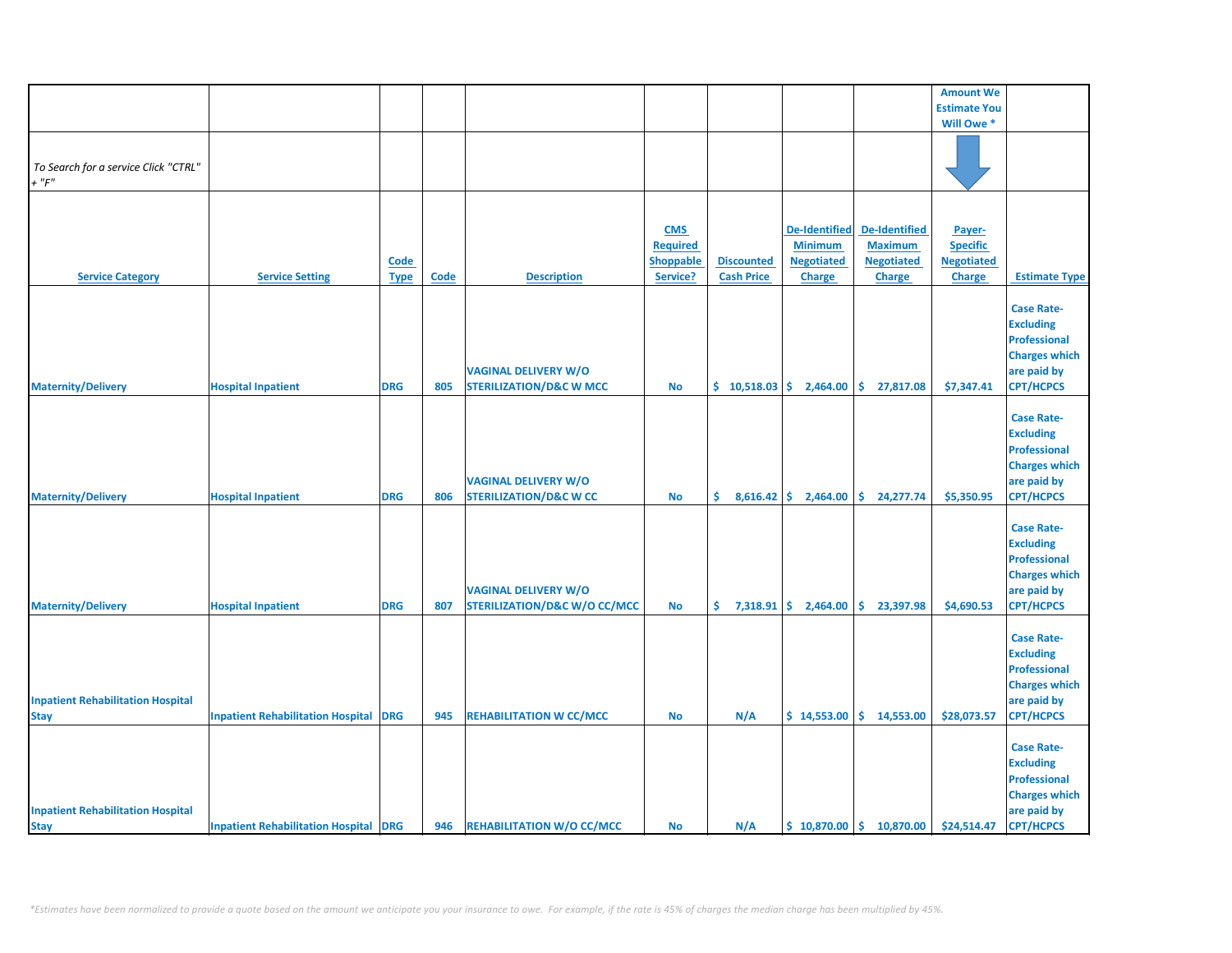|                                                         |                                             |                     |      |                                                                                             |                                                               |                                                                            |                                                                              |                                                                       | <b>Amount We</b>                                                |                                                                                                                         |
|---------------------------------------------------------|---------------------------------------------|---------------------|------|---------------------------------------------------------------------------------------------|---------------------------------------------------------------|----------------------------------------------------------------------------|------------------------------------------------------------------------------|-----------------------------------------------------------------------|-----------------------------------------------------------------|-------------------------------------------------------------------------------------------------------------------------|
|                                                         |                                             |                     |      |                                                                                             |                                                               |                                                                            |                                                                              |                                                                       | <b>Estimate You</b>                                             |                                                                                                                         |
|                                                         |                                             |                     |      |                                                                                             |                                                               |                                                                            |                                                                              |                                                                       | Will Owe*                                                       |                                                                                                                         |
| To Search for a service Click "CTRL"<br>$+$ " $F$ "     |                                             |                     |      |                                                                                             |                                                               |                                                                            |                                                                              |                                                                       |                                                                 |                                                                                                                         |
| <b>Service Category</b>                                 | <b>Service Setting</b>                      | Code<br><b>Type</b> | Code | <b>Description</b>                                                                          | <b>CMS</b><br><b>Required</b><br><b>Shoppable</b><br>Service? | <b>Discounted</b><br><b>Cash Price</b>                                     | <b>De-Identified</b><br><b>Minimum</b><br><b>Negotiated</b><br><b>Charge</b> | <b>De-Identified</b><br><b>Maximum</b><br><b>Negotiated</b><br>Charge | Payer-<br><b>Specific</b><br><b>Negotiated</b><br><b>Charge</b> | <b>Estimate Type</b>                                                                                                    |
| <b>Inpatient Rehabilitation Hospital</b><br><b>Stay</b> | <b>Inpatient Rehabilitation Hospital UB</b> |                     | 118  | <b>Inpatient Rehabilitation Hospital</b><br><b>Room &amp; Board</b>                         | <b>No</b>                                                     | <b>52% Charges</b><br><b>Estimated at</b><br>\$2,341.96 Per<br><b>Diem</b> |                                                                              |                                                                       | \$2,133.12 Per Per Diem Per<br><b>Diem</b>                      | Day                                                                                                                     |
| <b>Inpatient Skilled Nursing</b>                        | <b>Inpatient Skilled Nursing</b>            | <b>DRG</b>          | 559  | <b>AFTERCARE, MUSCULOSKELETAL</b><br><b>SYSTEM AND CONNECTIVE TISSUE</b><br><b>WITH MCC</b> | <b>No</b>                                                     | N/A                                                                        | \$18,018.00                                                                  | \$.<br>18,018.00                                                      | \$21,940.66                                                     | <b>Case Rate-</b><br><b>Excluding</b><br><b>Professional</b><br><b>Charges which</b><br>are paid by<br><b>CPT/HCPCS</b> |
| <b>Inpatient Skilled Nursing</b>                        | <b>Inpatient Skilled Nursing</b>            | <b>DRG</b>          | 560  | <b>AFTERCARE, MUSCULOSKELETAL</b><br><b>SYSTEM &amp; CONNECTIVE TISSUE W</b><br><b>CC</b>   | <b>No</b>                                                     | N/A                                                                        |                                                                              | $$10,435.00 \mid $10,435.00$                                          | \$22,055.66                                                     | <b>Case Rate-</b><br><b>Excluding</b><br><b>Professional</b><br><b>Charges which</b><br>are paid by<br><b>CPT/HCPCS</b> |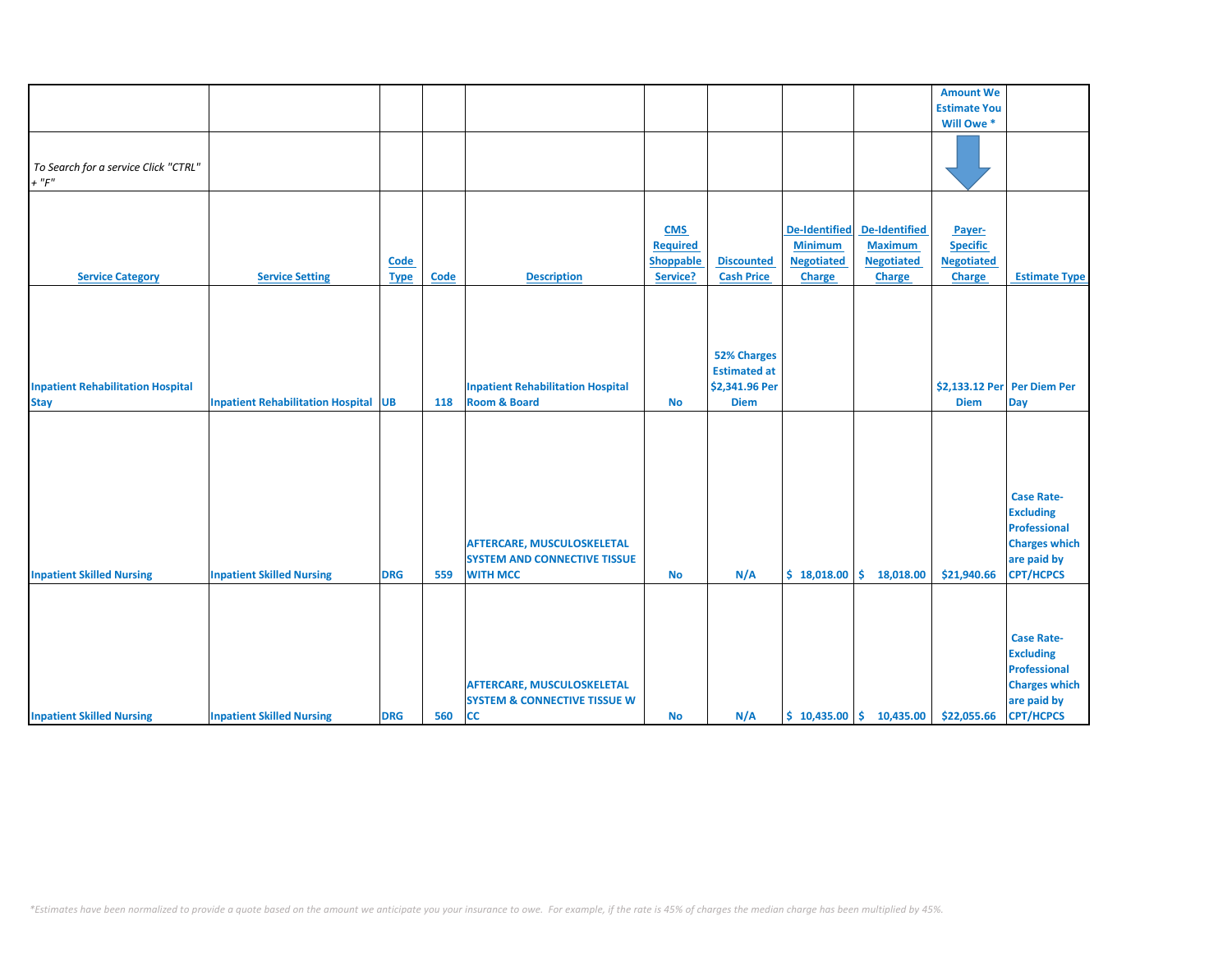|                                                             |                                                    |                     |                |                                                                                          |                                                               |                                                                            |                                                                              |                                                                              | <b>Amount We</b>                                                |                                                                                                                         |
|-------------------------------------------------------------|----------------------------------------------------|---------------------|----------------|------------------------------------------------------------------------------------------|---------------------------------------------------------------|----------------------------------------------------------------------------|------------------------------------------------------------------------------|------------------------------------------------------------------------------|-----------------------------------------------------------------|-------------------------------------------------------------------------------------------------------------------------|
|                                                             |                                                    |                     |                |                                                                                          |                                                               |                                                                            |                                                                              |                                                                              | <b>Estimate You</b>                                             |                                                                                                                         |
|                                                             |                                                    |                     |                |                                                                                          |                                                               |                                                                            |                                                                              |                                                                              | Will Owe *                                                      |                                                                                                                         |
| To Search for a service Click "CTRL"<br>$+$ " $F$ "         |                                                    |                     |                |                                                                                          |                                                               |                                                                            |                                                                              |                                                                              |                                                                 |                                                                                                                         |
| <b>Service Category</b>                                     | <b>Service Setting</b>                             | Code<br><b>Type</b> | <b>Code</b>    | <b>Description</b>                                                                       | <b>CMS</b><br><b>Required</b><br><b>Shoppable</b><br>Service? | <b>Discounted</b><br><b>Cash Price</b>                                     | <b>De-Identified</b><br><b>Minimum</b><br><b>Negotiated</b><br><b>Charge</b> | <b>De-Identified</b><br><b>Maximum</b><br><b>Negotiated</b><br><b>Charge</b> | Payer-<br><b>Specific</b><br><b>Negotiated</b><br><b>Charge</b> | <b>Estimate Type</b>                                                                                                    |
|                                                             |                                                    |                     |                |                                                                                          |                                                               |                                                                            |                                                                              |                                                                              |                                                                 |                                                                                                                         |
| <b>Inpatient Skilled Nursing</b>                            | <b>Inpatient Skilled Nursing</b>                   | <b>DRG</b>          | 561            | <b>AFTERCARE, MUSCULOSKELETAL</b><br><b>SYSTEM &amp; CONNECTIVE TISSUE</b><br>W/O CC/MCC | <b>No</b>                                                     | N/A                                                                        | \$7,474.00                                                                   | \$<br>7,474.00                                                               | \$19,739.82                                                     | <b>Case Rate-</b><br><b>Excluding</b><br><b>Professional</b><br><b>Charges which</b><br>are paid by<br><b>CPT/HCPCS</b> |
| <b>Long Term Acute Care Inpatient</b><br><b>Stay</b>        | <b>Inpatient Long-Term Care</b><br><b>Hospital</b> | <b>DRG</b>          | LTC189 failure | Pulmonary edema respiratory                                                              | No                                                            | N/A                                                                        |                                                                              | $$74,931.49$ $$74,931.49$                                                    | <b>Non-Par</b>                                                  | <b>Case Rate-</b><br><b>Excluding</b><br><b>Professional</b><br><b>Charges which</b><br>are paid by<br><b>CPT/HCPCS</b> |
| <b>Long Term Acute Care Inpatient</b><br><b>Stay</b>        | <b>Inpatient Long-Term Care</b><br><b>Hospital</b> | <b>DRG</b>          |                | <b>Respiratory system diagnosis w</b><br>LTC207 ventilator support >96 hours             | No                                                            | N/A                                                                        |                                                                              | $$37,703.24 \mid $37,703.24$$                                                | <b>Non-Par</b>                                                  | <b>Case Rate-</b><br><b>Excluding</b><br><b>Professional</b><br><b>Charges which</b><br>are paid by<br><b>CPT/HCPCS</b> |
| <b>Long Term Acute Care Inpatient</b><br><b>Stay</b>        | <b>Inpatient Long-Term Care</b><br><b>Hospital</b> | <b>UB</b>           | 200            | <b>Long Term Care Intensive Care</b><br><b>Room &amp; Board</b>                          | <b>No</b>                                                     | <b>70% Charges</b><br>(Estimated as<br>\$6,047.26 per<br>diem)             | \$1,040 Per<br><b>Diem</b>                                                   | \$1,929 Per<br><b>Diem</b>                                                   | <b>Non-Par</b>                                                  | <b>Per Diem Per</b><br>Day                                                                                              |
| <b>Skilled Nursing Inpatient Room &amp;</b><br><b>Board</b> | <b>Inpatient Skilled Nursing</b>                   | <b>UB</b>           |                | 191 Subacute Care Level 1- Skilled Care                                                  | <b>No</b>                                                     | <b>52% Charges</b><br><b>Estimated at</b><br>\$1,109.30 Per<br><b>Diem</b> | Ŝ<br>$227.70$ \$                                                             | 850.00                                                                       | <b>Non-Par</b>                                                  | <b>Per Diem Per</b><br>Day                                                                                              |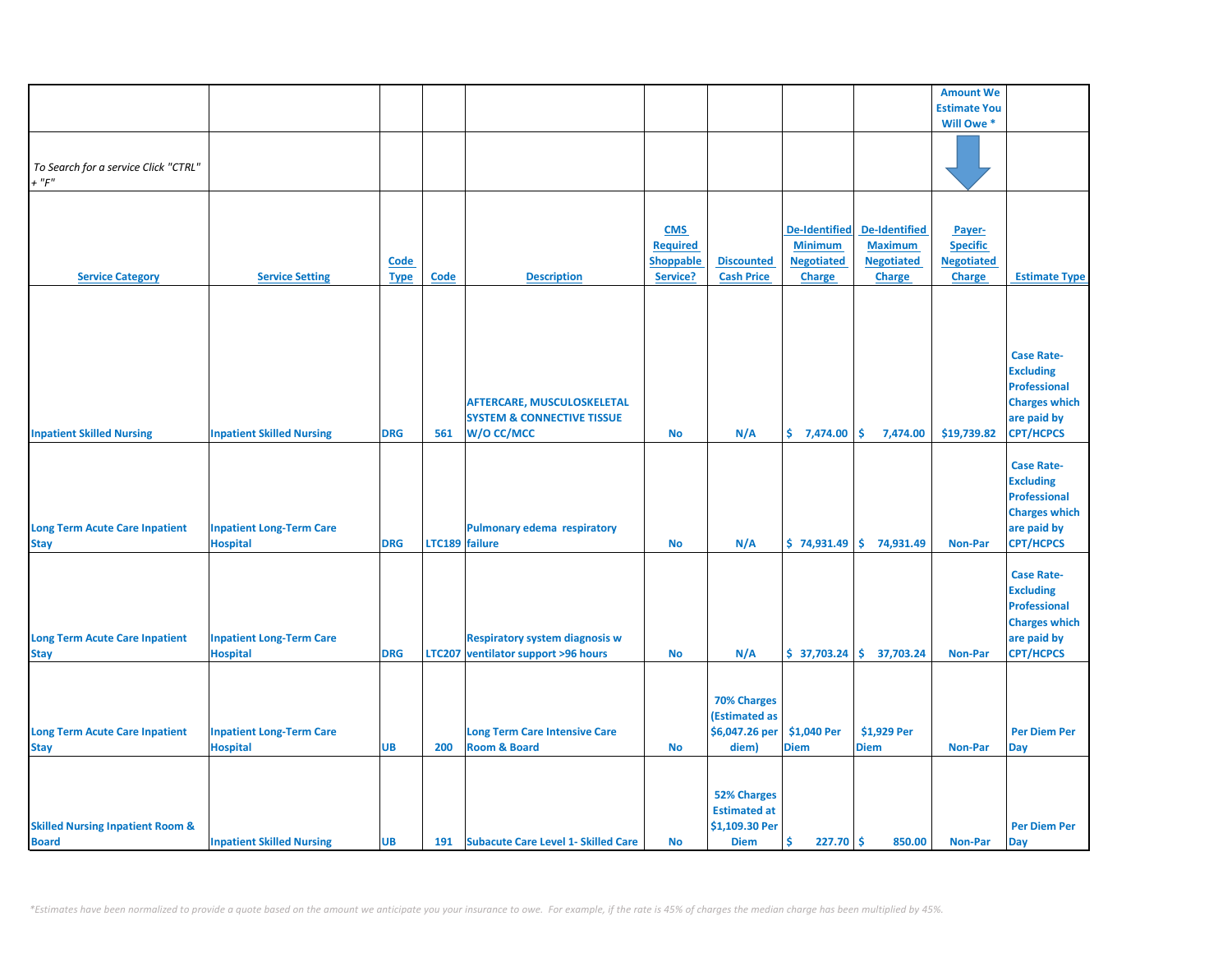|                                                             |                                  |                     |      |                                                                    |                                                               |                                                                            |                                                                              |                                                                              | <b>Amount We</b>                                                |                            |
|-------------------------------------------------------------|----------------------------------|---------------------|------|--------------------------------------------------------------------|---------------------------------------------------------------|----------------------------------------------------------------------------|------------------------------------------------------------------------------|------------------------------------------------------------------------------|-----------------------------------------------------------------|----------------------------|
|                                                             |                                  |                     |      |                                                                    |                                                               |                                                                            |                                                                              |                                                                              | <b>Estimate You</b>                                             |                            |
|                                                             |                                  |                     |      |                                                                    |                                                               |                                                                            |                                                                              |                                                                              | Will Owe *                                                      |                            |
| To Search for a service Click "CTRL"<br>$+$ " $F$ "         |                                  |                     |      |                                                                    |                                                               |                                                                            |                                                                              |                                                                              |                                                                 |                            |
| <b>Service Category</b>                                     | <b>Service Setting</b>           | Code<br><b>Type</b> | Code | <b>Description</b>                                                 | <b>CMS</b><br><b>Required</b><br><b>Shoppable</b><br>Service? | <b>Discounted</b><br><b>Cash Price</b>                                     | <b>De-Identified</b><br><b>Minimum</b><br><b>Negotiated</b><br><b>Charge</b> | <b>De-Identified</b><br><b>Maximum</b><br><b>Negotiated</b><br><b>Charge</b> | Payer-<br><b>Specific</b><br><b>Negotiated</b><br><b>Charge</b> | <b>Estimate Type</b>       |
| <b>Skilled Nursing Inpatient Room &amp;</b><br><b>Board</b> | <b>Inpatient Skilled Nursing</b> | <b>UB</b>           | 192  | <b>Subacute Care Level 2-</b><br><b>Comprehensive Care</b>         | <b>No</b>                                                     | <b>52% Charges</b><br><b>Estimated at</b><br>\$1,109.30 Per<br><b>Diem</b> | \$<br>$299.70$ \$                                                            | 850.00                                                                       | <b>Non-Par</b>                                                  | <b>Per Diem Per</b><br>Day |
| <b>Skilled Nursing Inpatient Room &amp;</b><br><b>Board</b> | <b>Inpatient Skilled Nursing</b> | <b>UB</b>           | 193  | <b>Subacute Care Level 3- Complex</b><br><b>Care</b>               | <b>No</b>                                                     | <b>52% Charges</b><br><b>Estimated at</b><br>\$1,109.30 Per<br><b>Diem</b> | \$<br>370.00                                                                 | ۱\$<br>850.00                                                                | <b>Non-Par</b>                                                  | <b>Per Diem Per</b><br>Day |
| <b>Hospital Outpatient Procedure</b>                        | <b>Hospital Outpatient</b>       | <b>CPT</b>          |      | 11102 Biopsy - Tangential Biopsy of Skin                           | <b>No</b>                                                     | 530.90<br>Ś.                                                               | -Ś<br>161.58                                                                 | l\$<br>1,803.41                                                              | \$271.62                                                        | <b>Case Rate</b>           |
| <b>Hospital Outpatient Procedure</b>                        | <b>Hospital Outpatient</b>       | <b>CPT</b>          |      | 11104 Biopsy - Punch Biopsy of Skin                                | <b>No</b>                                                     | Ś.<br>584.92                                                               | -Ś<br>$167.15$ \$                                                            | 1,829.27                                                                     | \$277.19                                                        | <b>Case Rate</b>           |
| <b>Hospital Outpatient Procedure</b>                        | <b>Hospital Outpatient</b>       | <b>CPT</b>          |      | 17000 Destruction of Lesion (outpatient)                           | No                                                            | $1,131.70$ \$<br>\$.                                                       | $157.92$ \$                                                                  | 1,634.10                                                                     | \$294.00                                                        | <b>Case Rate</b>           |
| <b>Hospital Outpatient Procedure</b>                        | <b>Hospital Outpatient</b>       | <b>CPT</b>          |      | 19083 Bx breast 1st lesion us imag                                 | No                                                            | $\frac{1}{2}$ 3,052.42 \$                                                  | $381.25$ \$                                                                  | 2,964.36                                                                     | \$381.25                                                        | <b>Case Rate</b>           |
| <b>Hospital Outpatient Procedure</b>                        | <b>Hospital Outpatient</b>       | <b>CPT</b>          |      | <b>Removal of 1 or more breast</b><br>19120 growth, open procedure | Yes                                                           | N/A No<br><b>Service</b><br><b>Volume</b>                                  | Ś<br>$\sim$                                                                  | Ŝ                                                                            | N/A No<br><b>Service</b><br><b>Volume</b>                       | <b>Case Rate</b>           |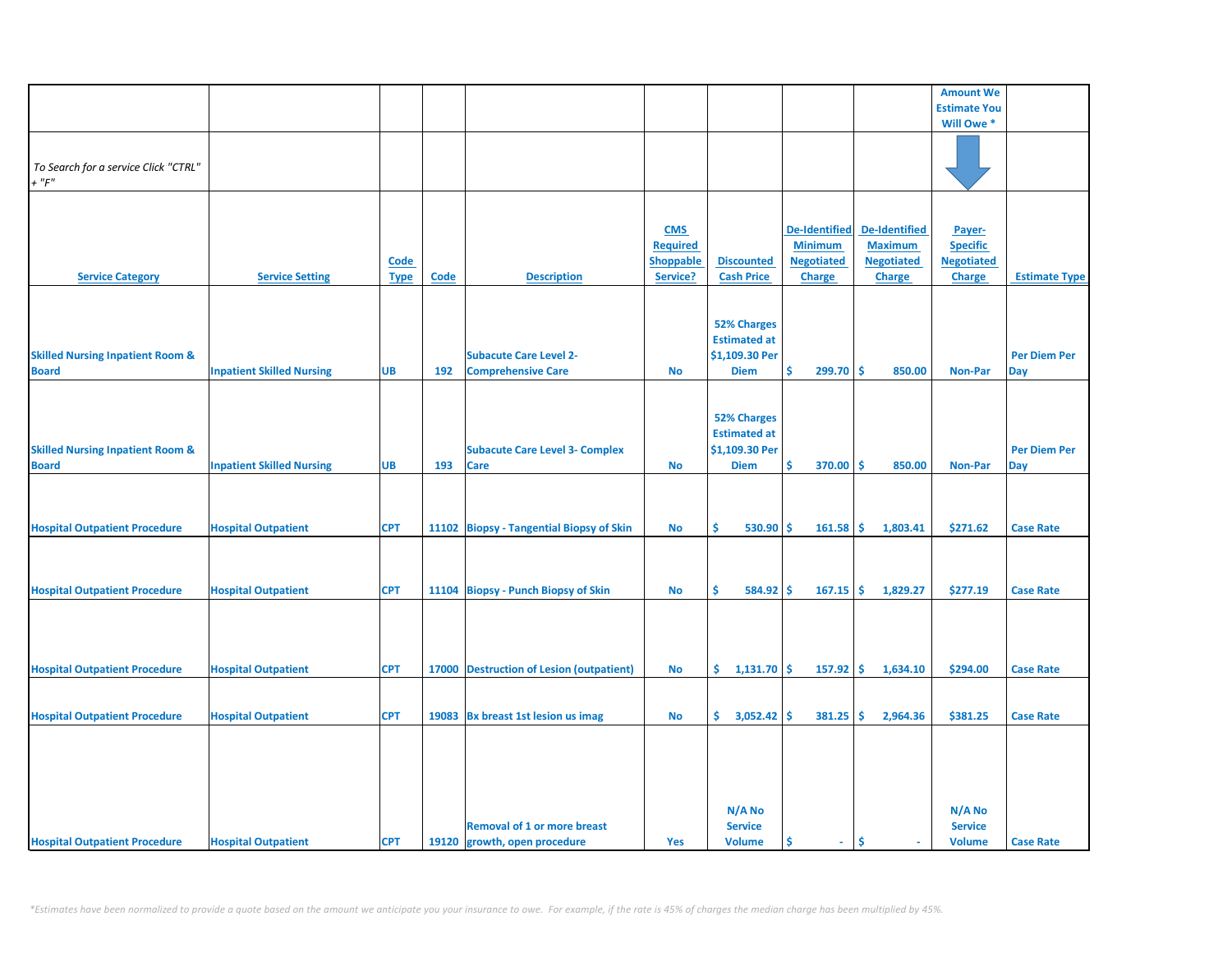|                                      |                            |             |             |                                           |                  |                   |                      |                      | <b>Amount We</b>    |                      |
|--------------------------------------|----------------------------|-------------|-------------|-------------------------------------------|------------------|-------------------|----------------------|----------------------|---------------------|----------------------|
|                                      |                            |             |             |                                           |                  |                   |                      |                      | <b>Estimate You</b> |                      |
|                                      |                            |             |             |                                           |                  |                   |                      |                      | Will Owe *          |                      |
|                                      |                            |             |             |                                           |                  |                   |                      |                      |                     |                      |
|                                      |                            |             |             |                                           |                  |                   |                      |                      |                     |                      |
| To Search for a service Click "CTRL" |                            |             |             |                                           |                  |                   |                      |                      |                     |                      |
| $+$ " $F$ "                          |                            |             |             |                                           |                  |                   |                      |                      |                     |                      |
|                                      |                            |             |             |                                           |                  |                   |                      |                      |                     |                      |
|                                      |                            |             |             |                                           |                  |                   |                      |                      |                     |                      |
|                                      |                            |             |             |                                           |                  |                   |                      |                      |                     |                      |
|                                      |                            |             |             |                                           | <b>CMS</b>       |                   | <b>De-Identified</b> | <b>De-Identified</b> | Payer-              |                      |
|                                      |                            |             |             |                                           | <b>Required</b>  |                   | <b>Minimum</b>       | <b>Maximum</b>       | <b>Specific</b>     |                      |
|                                      |                            |             |             |                                           |                  |                   |                      |                      |                     |                      |
|                                      |                            | <b>Code</b> |             |                                           | <b>Shoppable</b> | <b>Discounted</b> | <b>Negotiated</b>    | <b>Negotiated</b>    | <b>Negotiated</b>   |                      |
| <b>Service Category</b>              | <b>Service Setting</b>     | <b>Type</b> | <b>Code</b> | <b>Description</b>                        | Service?         | <b>Cash Price</b> | <b>Charge</b>        | <b>Charge</b>        | <b>Charge</b>       | <b>Estimate Type</b> |
|                                      |                            |             |             |                                           |                  |                   |                      |                      |                     |                      |
|                                      |                            |             |             |                                           |                  |                   |                      |                      |                     |                      |
|                                      |                            |             |             |                                           |                  |                   |                      |                      |                     |                      |
|                                      |                            |             |             |                                           |                  |                   |                      |                      |                     |                      |
| <b>Injections</b>                    | <b>Hospital Outpatient</b> | <b>CPT</b>  | 20610       | <b>Arthrocentesis (outpatient)</b>        | No               | \$<br>370.58      | Ŝ.<br>182.39         | \$<br>1,461.73       | \$263.42            | <b>Case Rate</b>     |
|                                      |                            |             |             |                                           |                  |                   |                      |                      |                     |                      |
|                                      |                            |             |             |                                           |                  |                   |                      |                      |                     |                      |
| <b>Hospital Outpatient Procedure</b> | <b>Hospital Outpatient</b> | <b>CPT</b>  |             | 27818 Treatment of ankle fracture         | <b>No</b>        | 1,243.48<br>\$.   | 395.00<br>\$.        | Ŝ.<br>2,581.00       | \$395.00            | <b>Case Rate</b>     |
|                                      |                            |             |             |                                           |                  |                   |                      |                      |                     |                      |
|                                      |                            |             |             |                                           |                  |                   |                      |                      |                     |                      |
|                                      |                            |             |             |                                           |                  | N/A No            |                      |                      | $N/A$ No            |                      |
|                                      |                            |             |             |                                           |                  | <b>Service</b>    |                      |                      | <b>Service</b>      |                      |
| <b>Hospital Outpatient Procedure</b> | <b>Hospital Outpatient</b> | <b>CPT</b>  |             | 29826 Arthroscopic Shoulder Surgery       | <b>Yes</b>       | <b>Volume</b>     | \$.<br>$\sim$        | \$                   | <b>Volume</b>       | <b>Case Rate</b>     |
|                                      |                            |             |             |                                           |                  |                   |                      |                      |                     |                      |
|                                      |                            |             |             |                                           |                  |                   |                      |                      |                     |                      |
|                                      |                            |             |             |                                           |                  |                   |                      |                      |                     |                      |
|                                      |                            |             |             |                                           |                  | N/A No            |                      |                      | N/A No              |                      |
|                                      |                            |             |             | <b>Arthroscopic Knee Surgery</b>          |                  | <b>Service</b>    |                      |                      | <b>Service</b>      |                      |
|                                      |                            | <b>CPT</b>  | 29881       |                                           | Yes              |                   | \$<br>$\omega$ .     | Ŝ                    |                     | <b>Case Rate</b>     |
| <b>Hospital Outpatient Procedure</b> | <b>Hospital Outpatient</b> |             |             | (outpatient)                              |                  | <b>Volume</b>     |                      |                      | <b>Volume</b>       |                      |
|                                      |                            |             |             |                                           |                  |                   |                      |                      |                     |                      |
|                                      |                            |             |             |                                           |                  |                   |                      |                      |                     |                      |
|                                      |                            |             |             |                                           |                  |                   |                      |                      |                     |                      |
| <b>Hospital Outpatient Procedure</b> | <b>Hospital Outpatient</b> | <b>CPT</b>  |             | 31575 Laryngoscopy - Diagnostic           | <b>No</b>        | \$<br>449.87      | \$<br>135.86         | \$<br>1,978.02       | \$265.32            | <b>Case Rate</b>     |
|                                      |                            |             |             |                                           |                  |                   |                      |                      |                     |                      |
|                                      |                            |             |             |                                           |                  |                   |                      |                      |                     |                      |
|                                      |                            |             |             |                                           |                  |                   |                      |                      |                     |                      |
| <b>Hospital Outpatient Procedure</b> | <b>Hospital Outpatient</b> | <b>CPT</b>  | 32555       | Aspirate pleura w/ imaging                | No               | \$<br>608.39      | 288.54<br>Ś          | Ś<br>1,852.06        | \$360.20            | <b>Case Rate</b>     |
|                                      |                            |             |             |                                           |                  |                   |                      |                      |                     |                      |
|                                      |                            |             |             |                                           |                  |                   |                      |                      |                     |                      |
|                                      |                            |             |             |                                           |                  |                   |                      |                      |                     |                      |
|                                      |                            |             |             |                                           |                  |                   |                      |                      |                     |                      |
|                                      |                            |             |             |                                           |                  | N/A No            |                      |                      | N/A No              |                      |
|                                      |                            |             |             | <b>Tonsillectomy with Adenoidectomy</b>   |                  | <b>Service</b>    |                      |                      | <b>Service</b>      |                      |
|                                      |                            |             |             |                                           |                  |                   |                      | \$<br>a.             |                     |                      |
| <b>Hospital Outpatient Procedure</b> | <b>Hospital Outpatient</b> | <b>CPT</b>  |             | 42820 (outpatient)                        | Yes              | <b>Volume</b>     | \$<br>$\sim$         |                      | <b>Volume</b>       | <b>Case Rate</b>     |
|                                      |                            |             |             |                                           |                  |                   |                      |                      |                     |                      |
|                                      |                            |             |             |                                           |                  |                   |                      |                      |                     |                      |
|                                      |                            |             |             |                                           |                  |                   |                      |                      |                     |                      |
|                                      |                            |             |             |                                           |                  |                   |                      |                      |                     |                      |
|                                      |                            |             |             |                                           |                  |                   |                      |                      |                     |                      |
|                                      |                            |             |             |                                           |                  |                   |                      |                      |                     |                      |
|                                      |                            |             |             | <b>Upper Gastrointestinal Endoscopy -</b> |                  |                   |                      |                      |                     |                      |
| <b>Hospital Outpatient Procedure</b> | <b>Hospital Outpatient</b> | <b>CPT</b>  |             | 43235 Diagnostic                          | Yes              | \$.<br>2,027.21   | -\$<br>61.00         | \$<br>1,867.74       | \$311.00            | <b>Case Rate</b>     |
|                                      |                            |             |             |                                           |                  |                   |                      |                      |                     |                      |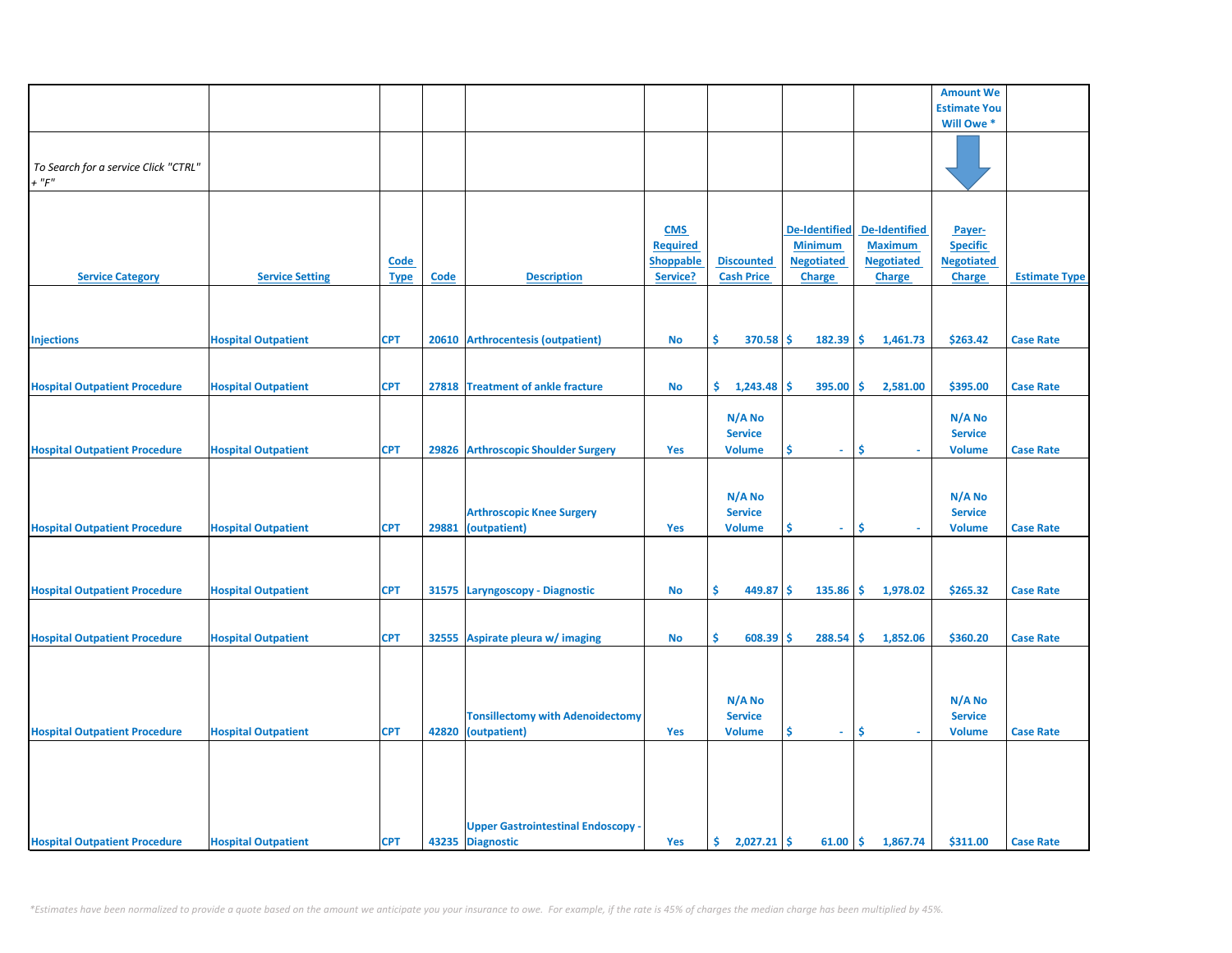|                                                    |                            |             |             |                                                         |                  |                                           |                      |                          | <b>Amount We</b>                          |                      |
|----------------------------------------------------|----------------------------|-------------|-------------|---------------------------------------------------------|------------------|-------------------------------------------|----------------------|--------------------------|-------------------------------------------|----------------------|
|                                                    |                            |             |             |                                                         |                  |                                           |                      |                          | <b>Estimate You</b>                       |                      |
|                                                    |                            |             |             |                                                         |                  |                                           |                      |                          | Will Owe *                                |                      |
|                                                    |                            |             |             |                                                         |                  |                                           |                      |                          |                                           |                      |
| To Search for a service Click "CTRL"<br>$+$ " $F"$ |                            |             |             |                                                         |                  |                                           |                      |                          |                                           |                      |
|                                                    |                            |             |             |                                                         |                  |                                           |                      |                          |                                           |                      |
|                                                    |                            |             |             |                                                         |                  |                                           |                      |                          |                                           |                      |
|                                                    |                            |             |             |                                                         | <b>CMS</b>       |                                           | <b>De-Identified</b> | <b>De-Identified</b>     | Payer-                                    |                      |
|                                                    |                            |             |             |                                                         | <b>Required</b>  |                                           | <b>Minimum</b>       | <b>Maximum</b>           | <b>Specific</b>                           |                      |
|                                                    |                            | <b>Code</b> |             |                                                         | <b>Shoppable</b> | <b>Discounted</b>                         | <b>Negotiated</b>    | <b>Negotiated</b>        | <b>Negotiated</b>                         |                      |
| <b>Service Category</b>                            | <b>Service Setting</b>     | <b>Type</b> | <b>Code</b> | <b>Description</b>                                      | Service?         | <b>Cash Price</b>                         | <b>Charge</b>        | <b>Charge</b>            | Charge                                    | <b>Estimate Type</b> |
|                                                    |                            |             |             |                                                         |                  |                                           |                      |                          |                                           |                      |
|                                                    |                            |             |             | <b>Upper Gastrointestinal Endoscopy -</b>               |                  |                                           |                      |                          |                                           |                      |
|                                                    | <b>Hospital Outpatient</b> | <b>CPT</b>  |             | 43239 With Biopsy                                       | Yes              | \$.<br>1,259.34                           | \$<br>372.00         | \$<br>2,229.48           | \$372.00                                  | <b>Case Rate</b>     |
| <b>Hospital Outpatient Procedure</b>               |                            |             |             |                                                         |                  |                                           |                      |                          |                                           |                      |
|                                                    |                            |             |             | <b>Colonoscopy - Diagnostic</b>                         |                  |                                           |                      |                          |                                           |                      |
| <b>Hospital Outpatient Procedure</b>               | <b>Hospital Outpatient</b> | <b>CPT</b>  | 45378       | (outpatient)                                            | Yes              | \$<br>2,117.86                            | \$<br>335.79         | \$<br>2,220.88           | \$335.79                                  | <b>Case Rate</b>     |
|                                                    |                            | <b>CPT</b>  |             | <b>Colonoscopy - With Biopsy</b>                        |                  |                                           |                      | Ś.                       |                                           |                      |
| <b>Hospital Outpatient Procedure</b>               | <b>Hospital Outpatient</b> |             |             | 45380 (outpatient)                                      | Yes              | \$.<br>3,082.66                           | Ŝ.<br>343.06         | 4,110.45                 | \$343.06                                  | <b>Case Rate</b>     |
| <b>Hospital Outpatient Procedure</b>               | <b>Hospital Outpatient</b> | <b>CPT</b>  | 45385       | <b>Colonoscopy - With Polyp Removal</b><br>(outpatient) | Yes              | \$.<br>3,317.89                           | \$<br>354.50         | \$<br>4,434.15           | \$354.50                                  | <b>Case Rate</b>     |
|                                                    |                            |             |             |                                                         |                  |                                           |                      |                          |                                           |                      |
|                                                    |                            | <b>CPT</b>  |             | <b>Ultrasound examination of lower</b>                  |                  | N/A No<br><b>Service</b><br><b>Volume</b> | \$<br>$\sim$         | \$.                      | N/A No<br><b>Service</b><br><b>Volume</b> |                      |
| <b>Hospital Outpatient Procedure</b>               | <b>Hospital Outpatient</b> |             |             | 45391 large bowel using an endoscope                    | Yes              |                                           |                      | $\overline{\phantom{a}}$ |                                           | <b>Case Rate</b>     |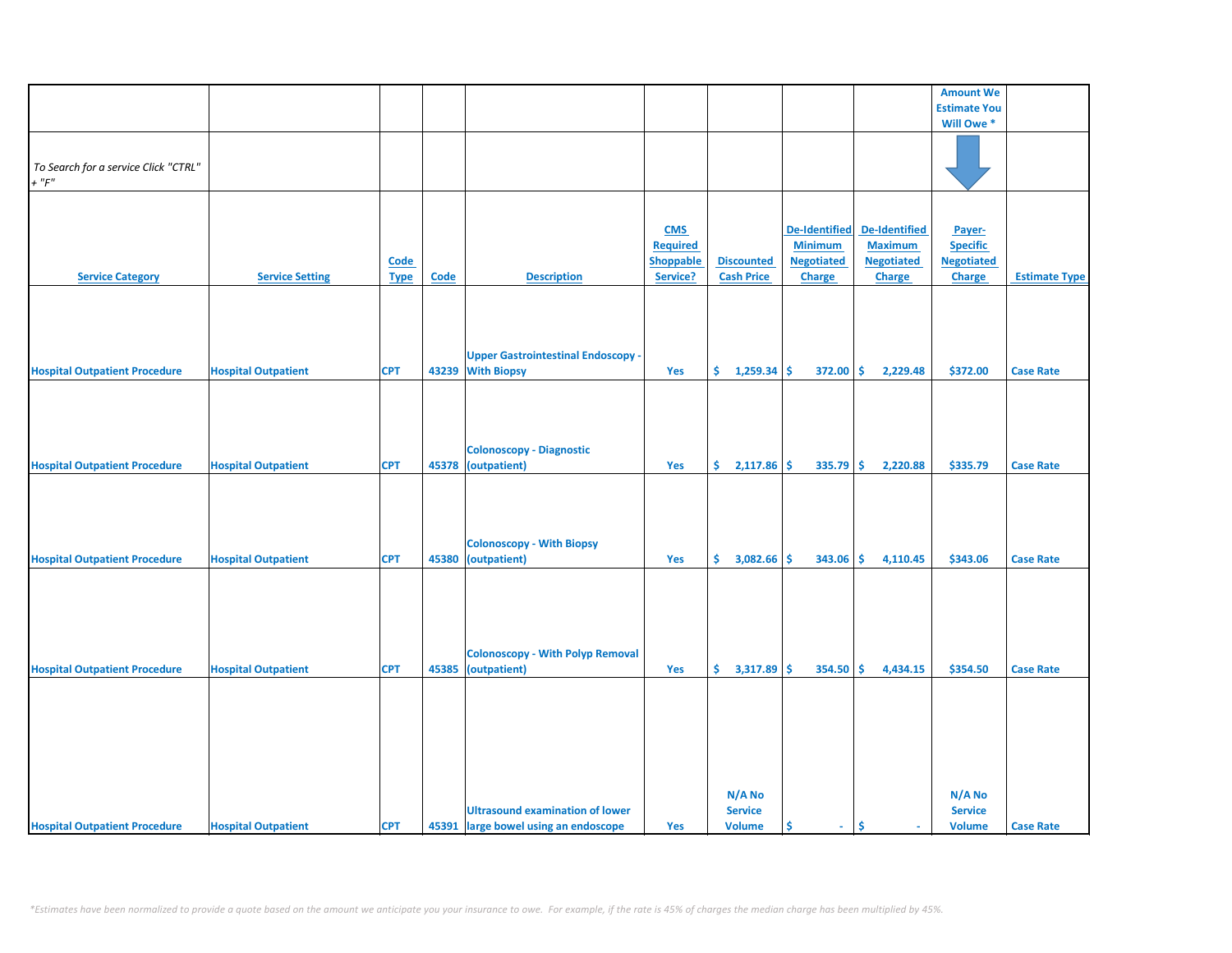|                                                     |                            |                            |       |                                                                                                |                                                               |                                           |                                                                       |                                                                       | <b>Amount We</b>                                                |                      |
|-----------------------------------------------------|----------------------------|----------------------------|-------|------------------------------------------------------------------------------------------------|---------------------------------------------------------------|-------------------------------------------|-----------------------------------------------------------------------|-----------------------------------------------------------------------|-----------------------------------------------------------------|----------------------|
|                                                     |                            |                            |       |                                                                                                |                                                               |                                           |                                                                       |                                                                       | <b>Estimate You</b>                                             |                      |
|                                                     |                            |                            |       |                                                                                                |                                                               |                                           |                                                                       |                                                                       | Will Owe *                                                      |                      |
| To Search for a service Click "CTRL"<br>$+$ " $F$ " |                            |                            |       |                                                                                                |                                                               |                                           |                                                                       |                                                                       |                                                                 |                      |
| <b>Service Category</b>                             | <b>Service Setting</b>     | <b>Code</b><br><b>Type</b> | Code  | <b>Description</b>                                                                             | <b>CMS</b><br><b>Required</b><br><b>Shoppable</b><br>Service? | <b>Discounted</b><br><b>Cash Price</b>    | <b>De-Identified</b><br><b>Minimum</b><br><b>Negotiated</b><br>Charge | <b>De-Identified</b><br><b>Maximum</b><br><b>Negotiated</b><br>Charge | Payer-<br><b>Specific</b><br><b>Negotiated</b><br><b>Charge</b> | <b>Estimate Type</b> |
| <b>Hospital Outpatient Procedure</b>                | <b>Hospital Outpatient</b> | <b>CPT</b>                 | 47562 | <b>Gall Bladder Surgery (outpatient)</b>                                                       | Yes                                                           | \$12,062.52                               | Ŝ<br>504.75                                                           | \$18,374.88                                                           | \$504.75                                                        | <b>Case Rate</b>     |
|                                                     |                            |                            |       |                                                                                                |                                                               |                                           |                                                                       |                                                                       |                                                                 |                      |
| <b>Hospital Outpatient Procedure</b>                | <b>Hospital Outpatient</b> | <b>CPT</b>                 |       | 49440 Place gastrostomy tube perc                                                              | No                                                            | \$.<br>3,111.60                           | \$<br>445.12                                                          | -\$<br>3,166.61                                                       | \$445.12                                                        | <b>Case Rate</b>     |
| <b>Hospital Outpatient Procedure</b>                | <b>Hospital Outpatient</b> | <b>CPT</b>                 | 49505 | Repair of groin hernia patient age 5<br>years or older                                         | Yes                                                           | \$.<br>$9,867.85$ \$                      |                                                                       | 470.98 \$ 15,040.03                                                   | \$470.98                                                        | <b>Case Rate</b>     |
| <b>Hospital Outpatient Procedure</b>                | <b>Hospital Outpatient</b> | <b>CPT</b>                 | 51798 | <b>Urine Capacity Measurement</b>                                                              | No                                                            | \$<br>97.04                               | \$<br>$\omega$                                                        | \$<br>1,579.20                                                        | \$254.54                                                        | <b>Case Rate</b>     |
| <b>Hospital Outpatient Procedure</b>                | <b>Hospital Outpatient</b> | <b>CPT</b>                 |       | 52000 Cystoscopy                                                                               | No                                                            | \$.<br>$1,173.22$ \$                      | 282.78                                                                | \$<br>1,596.52                                                        | \$282.78                                                        | <b>Case Rate</b>     |
| <b>Hospital Outpatient Procedure</b>                | <b>Hospital Outpatient</b> | <b>CPT</b>                 |       | 55700 Biopsy of prostate gland                                                                 | Yes                                                           | \$.<br>1,165.04                           | \$<br>284.76                                                          | \$<br>2,631.84                                                        | \$284.76                                                        | <b>Case Rate</b>     |
| <b>Hospital Outpatient Procedure</b>                | <b>Hospital Outpatient</b> | <b>CPT</b>                 |       | <b>Surgical removal of prostate and</b><br>surrounding lymph nodes using an<br>55866 endoscope | Yes                                                           | N/A No<br><b>Service</b><br><b>Volume</b> | N/A No<br><b>Service</b><br><b>Volume</b>                             | N/A No<br><b>Service</b><br><b>Volume</b>                             | $N/A$ No<br><b>Service</b><br><b>Volume</b>                     | <b>Case Rate</b>     |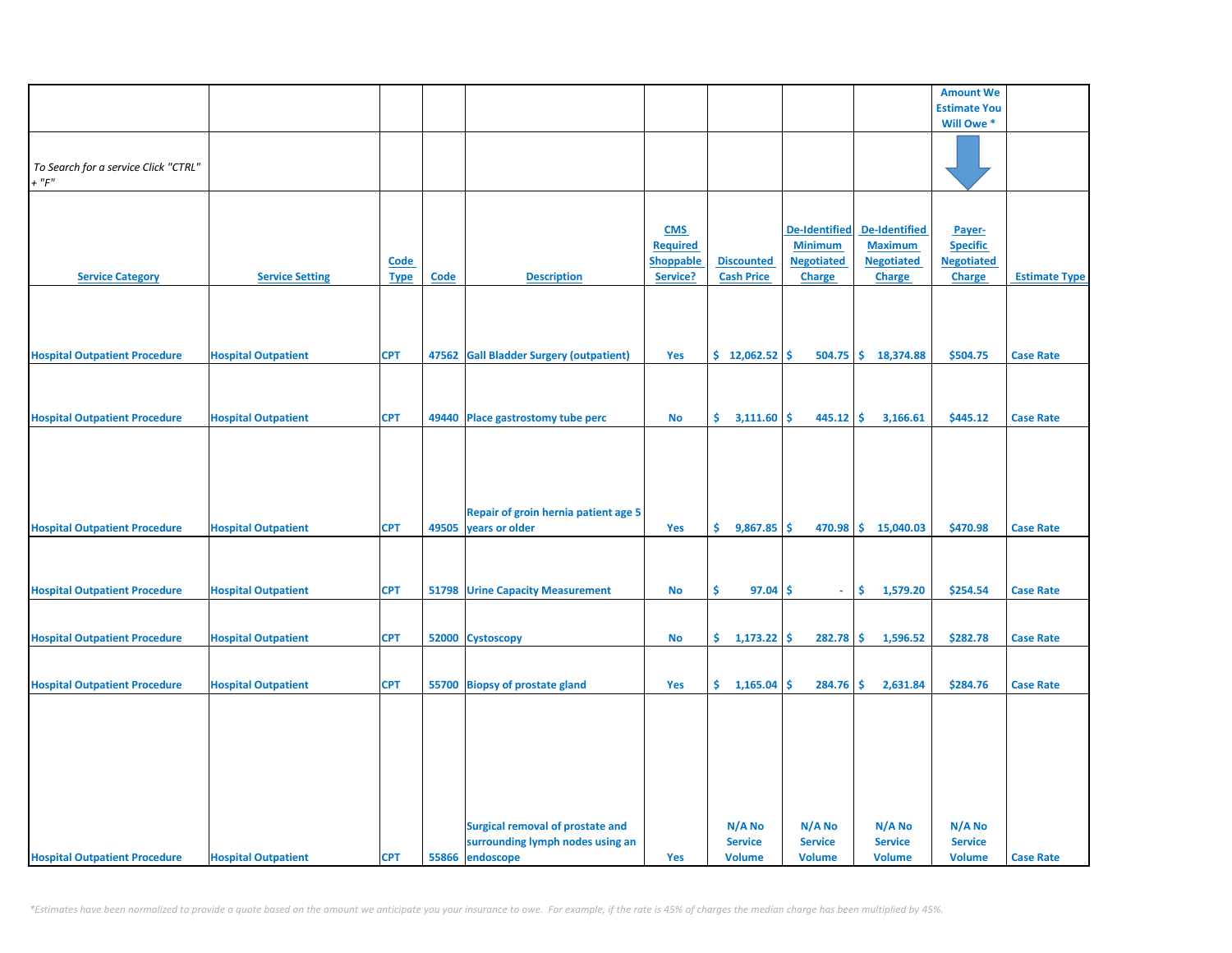|                                                     |                              |                     |       |                                                                          |                                                               |                                        |     |                                                                              |                                                                              | <b>Amount We</b>                                                |                      |
|-----------------------------------------------------|------------------------------|---------------------|-------|--------------------------------------------------------------------------|---------------------------------------------------------------|----------------------------------------|-----|------------------------------------------------------------------------------|------------------------------------------------------------------------------|-----------------------------------------------------------------|----------------------|
|                                                     |                              |                     |       |                                                                          |                                                               |                                        |     |                                                                              |                                                                              | <b>Estimate You</b>                                             |                      |
|                                                     |                              |                     |       |                                                                          |                                                               |                                        |     |                                                                              |                                                                              | Will Owe *                                                      |                      |
| To Search for a service Click "CTRL"<br>$+$ " $F$ " |                              |                     |       |                                                                          |                                                               |                                        |     |                                                                              |                                                                              |                                                                 |                      |
| <b>Service Category</b>                             | <b>Service Setting</b>       | Code<br><b>Type</b> | Code  | <b>Description</b>                                                       | <b>CMS</b><br><b>Required</b><br><b>Shoppable</b><br>Service? | <b>Discounted</b><br><b>Cash Price</b> |     | <b>De-Identified</b><br><b>Minimum</b><br><b>Negotiated</b><br><b>Charge</b> | <b>De-Identified</b><br><b>Maximum</b><br><b>Negotiated</b><br><b>Charge</b> | Payer-<br><b>Specific</b><br><b>Negotiated</b><br><b>Charge</b> | <b>Estimate Type</b> |
|                                                     |                              |                     |       |                                                                          |                                                               |                                        |     |                                                                              |                                                                              |                                                                 |                      |
| <b>Hospital Outpatient Procedure</b>                | <b>Hospital Outpatient</b>   | <b>CPT</b>          |       | 58100 Biopsy - Endometrial (Uterus)                                      | No                                                            | Ś.<br>$375.83$ \$                      |     | $144.00$ \$                                                                  | 1,697.39                                                                     | \$261.00                                                        | <b>Case Rate</b>     |
| <b>Hospital Outpatient Procedure</b>                | <b>Hospital Outpatient</b>   | <b>CPT</b>          | 58300 | <b>Insert intrauterine device</b>                                        | <b>No</b>                                                     | Ŝ.<br>632.24                           | -Ś  | 48.93                                                                        | ١Ś<br>1,749.37                                                               | \$54.88                                                         | <b>Case Rate</b>     |
| <b>Hospital Outpatient Procedure</b>                | <b>Hospital Outpatient</b>   | <b>CPT</b>          | 58301 | <b>Remove intrauterine device</b>                                        | <b>No</b>                                                     | Ŝ.<br>273.85                           | -Ś  | 32.34                                                                        | l\$<br>1,495.58                                                              | \$32.34                                                         | <b>Case Rate</b>     |
| <b>Hospital Outpatient Procedure</b>                | <b>Hospital Outpatient</b>   | <b>CPT</b>          |       | 59025 Fetal Non-Stress Test                                              | No                                                            | \$<br>260.79                           | -\$ | 118.53                                                                       | 1,596.22<br>١\$                                                              | \$263.75                                                        | <b>Case Rate</b>     |
|                                                     |                              |                     |       |                                                                          |                                                               |                                        |     |                                                                              |                                                                              |                                                                 |                      |
|                                                     |                              |                     |       | Routine obstetric care for vaginal                                       |                                                               |                                        |     |                                                                              |                                                                              |                                                                 |                      |
| <b>Professional Services Associated</b>             |                              |                     |       | delivery, including pre-and post-                                        |                                                               |                                        |     |                                                                              |                                                                              |                                                                 |                      |
| with Inpatient Stay                                 | <b>Professional Services</b> | <b>CPT</b>          | 59400 | delivery care                                                            | Yes                                                           | \$.<br>4,496.21                        | -\$ | 242.00                                                                       | 3,278.48<br>۱\$                                                              | \$242.00                                                        | <b>Case Rate</b>     |
| <b>Professional Services Associated</b>             |                              |                     |       |                                                                          |                                                               |                                        |     |                                                                              |                                                                              |                                                                 |                      |
| with Inpatient Stay                                 | <b>Professional Services</b> | <b>CPT</b>          |       | 59410 Obstetrical care                                                   | <b>No</b>                                                     | \$.<br>2,230.06                        | -Ś  | 133.91                                                                       | <b>S</b><br>1,625.81                                                         | \$133.91                                                        | <b>Case Rate</b>     |
| <b>Professional Services Associated</b>             |                              |                     |       | Routine obstetric care for cesarean<br>delivery, including pre-and post- |                                                               |                                        |     |                                                                              |                                                                              |                                                                 |                      |
| with Inpatient Stay                                 | <b>Professional Services</b> | <b>CPT</b>          |       | 59510 delivery care                                                      | Yes                                                           | Ś.<br>$4,966.56$ \$                    |     | $246.05$ \$                                                                  | 3,619.13                                                                     | \$246.05                                                        | <b>Case Rate</b>     |
|                                                     |                              |                     |       |                                                                          |                                                               |                                        |     |                                                                              |                                                                              |                                                                 |                      |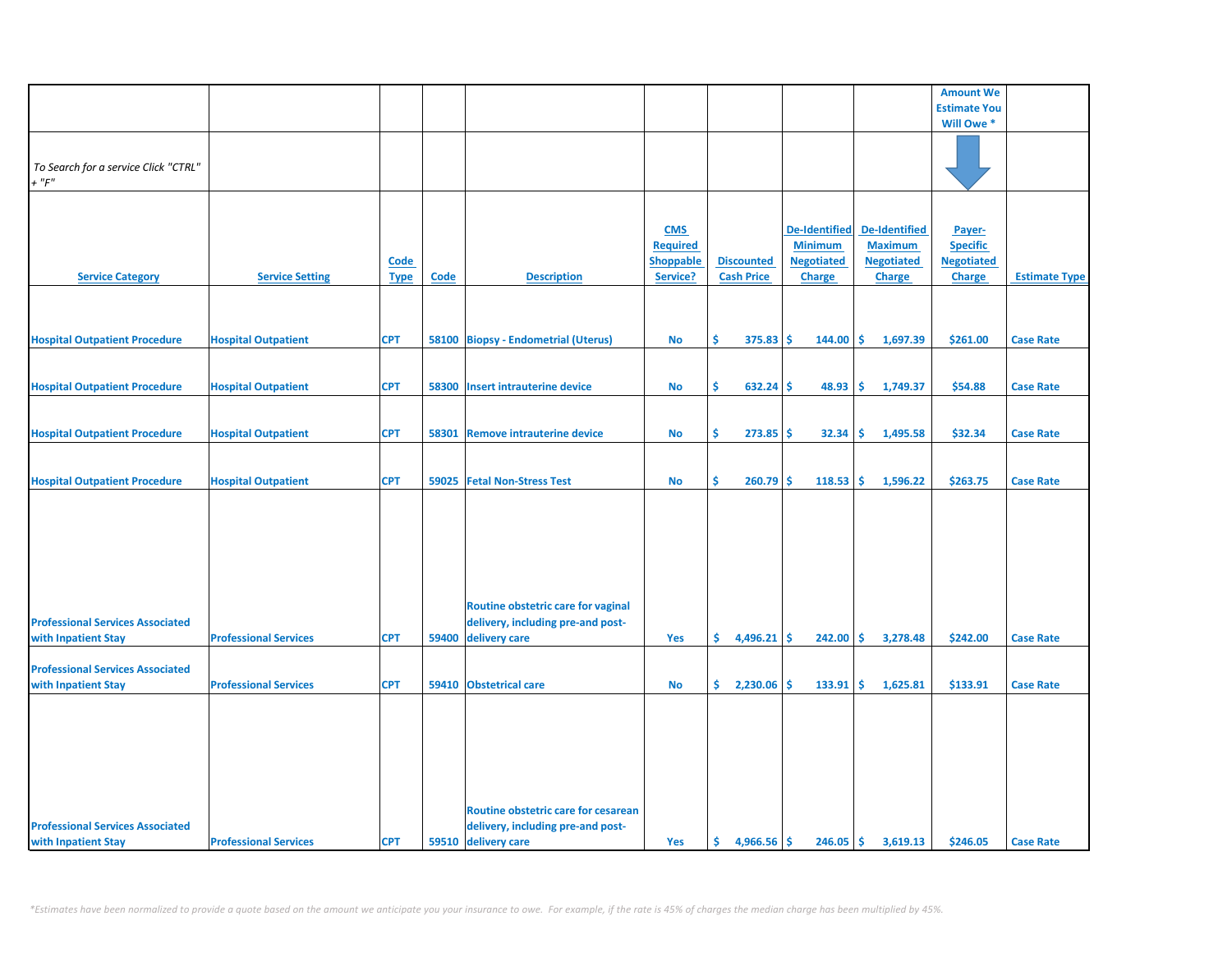|                                         |                              |             |       |                                     |                  |                   |                      |                      | <b>Amount We</b>    |                      |
|-----------------------------------------|------------------------------|-------------|-------|-------------------------------------|------------------|-------------------|----------------------|----------------------|---------------------|----------------------|
|                                         |                              |             |       |                                     |                  |                   |                      |                      |                     |                      |
|                                         |                              |             |       |                                     |                  |                   |                      |                      | <b>Estimate You</b> |                      |
|                                         |                              |             |       |                                     |                  |                   |                      |                      | Will Owe *          |                      |
|                                         |                              |             |       |                                     |                  |                   |                      |                      |                     |                      |
| To Search for a service Click "CTRL"    |                              |             |       |                                     |                  |                   |                      |                      |                     |                      |
| $+$ " $F$ "                             |                              |             |       |                                     |                  |                   |                      |                      |                     |                      |
|                                         |                              |             |       |                                     |                  |                   |                      |                      |                     |                      |
|                                         |                              |             |       |                                     |                  |                   |                      |                      |                     |                      |
|                                         |                              |             |       |                                     |                  |                   |                      |                      |                     |                      |
|                                         |                              |             |       |                                     | <b>CMS</b>       |                   | <b>De-Identified</b> | <b>De-Identified</b> | Payer-              |                      |
|                                         |                              |             |       |                                     | <b>Required</b>  |                   | <b>Minimum</b>       | <b>Maximum</b>       | <b>Specific</b>     |                      |
|                                         |                              | Code        |       |                                     | <b>Shoppable</b> | <b>Discounted</b> | <b>Negotiated</b>    | <b>Negotiated</b>    | <b>Negotiated</b>   |                      |
| <b>Service Category</b>                 | <b>Service Setting</b>       | <b>Type</b> | Code  | <b>Description</b>                  | Service?         | <b>Cash Price</b> | <b>Charge</b>        | Charge               | Charge              | <b>Estimate Type</b> |
|                                         |                              |             |       |                                     |                  |                   |                      |                      |                     |                      |
|                                         |                              |             |       |                                     |                  |                   |                      |                      |                     |                      |
|                                         |                              |             |       |                                     |                  |                   |                      |                      |                     |                      |
|                                         |                              |             |       |                                     |                  |                   |                      |                      |                     |                      |
|                                         |                              |             |       |                                     |                  |                   |                      |                      |                     |                      |
|                                         |                              |             |       |                                     |                  |                   |                      |                      |                     |                      |
|                                         |                              |             |       |                                     |                  |                   |                      |                      |                     |                      |
|                                         |                              |             |       |                                     |                  |                   |                      |                      |                     |                      |
|                                         |                              |             |       |                                     |                  |                   |                      |                      |                     |                      |
|                                         |                              |             |       |                                     |                  |                   |                      |                      |                     |                      |
|                                         |                              |             |       | Routine obstetric care for vaginal  |                  |                   |                      |                      |                     |                      |
|                                         |                              |             |       | delivery after prior cesarean       |                  |                   |                      |                      |                     |                      |
| <b>Professional Services Associated</b> |                              |             |       | delivery including pre-and post-    |                  |                   |                      |                      |                     |                      |
|                                         |                              |             |       |                                     |                  |                   |                      |                      |                     |                      |
| with Inpatient Stay                     | <b>Professional Services</b> | <b>CPT</b>  | 59610 | delivery care                       | Yes              | \$<br>4,706.58    | \$<br>305.08         | \$<br>3,429.34       | \$305.08            | <b>Case Rate</b>     |
|                                         |                              |             |       |                                     |                  |                   |                      |                      |                     |                      |
|                                         |                              |             |       |                                     |                  |                   |                      |                      |                     |                      |
|                                         |                              |             |       |                                     |                  |                   |                      |                      |                     |                      |
|                                         |                              |             |       |                                     |                  |                   |                      |                      |                     |                      |
|                                         |                              |             |       |                                     |                  |                   |                      |                      |                     |                      |
|                                         |                              |             |       |                                     |                  |                   |                      |                      |                     |                      |
|                                         |                              |             |       |                                     |                  |                   |                      |                      |                     |                      |
|                                         |                              |             |       |                                     |                  |                   |                      |                      |                     |                      |
|                                         |                              |             |       |                                     |                  |                   |                      |                      |                     |                      |
|                                         |                              |             |       |                                     |                  |                   |                      |                      |                     |                      |
|                                         |                              |             |       | Injection of substance into spinal  |                  |                   |                      |                      |                     |                      |
|                                         |                              |             |       | canal of lower back or sacrum using |                  |                   |                      |                      |                     |                      |
| <b>Hospital Outpatient Procedure</b>    | <b>Hospital Outpatient</b>   | <b>CPT</b>  | 62322 | imaging guidance                    | Yes              | \$.<br>1,055.18   | \$<br>379.33         | \$<br>1,880.39       | \$474.39            | <b>Case Rate</b>     |
|                                         |                              |             |       |                                     |                  |                   |                      |                      |                     |                      |
|                                         |                              |             |       |                                     |                  |                   |                      |                      |                     |                      |
|                                         |                              |             |       |                                     |                  |                   |                      |                      |                     |                      |
|                                         |                              |             |       |                                     |                  |                   |                      |                      |                     |                      |
|                                         |                              |             |       |                                     |                  |                   |                      |                      |                     |                      |
|                                         |                              |             |       |                                     |                  |                   |                      |                      |                     |                      |
|                                         |                              |             |       |                                     |                  |                   |                      |                      |                     |                      |
|                                         |                              |             |       |                                     |                  |                   |                      |                      |                     |                      |
|                                         |                              |             |       |                                     |                  |                   |                      |                      |                     |                      |
|                                         |                              |             |       |                                     |                  |                   |                      |                      |                     |                      |
|                                         |                              |             |       | Injection of substance into spinal  |                  |                   |                      |                      |                     |                      |
|                                         |                              |             |       | canal of lower back or sacrum using |                  |                   |                      |                      |                     |                      |
| <b>Hospital Outpatient Procedure</b>    | <b>Hospital Outpatient</b>   | <b>CPT</b>  |       | 62323 imaging guidance              | Yes              | \$1,665.98        | $305.01$ \$          | 1,988.33             | \$305.01            | <b>Case Rate</b>     |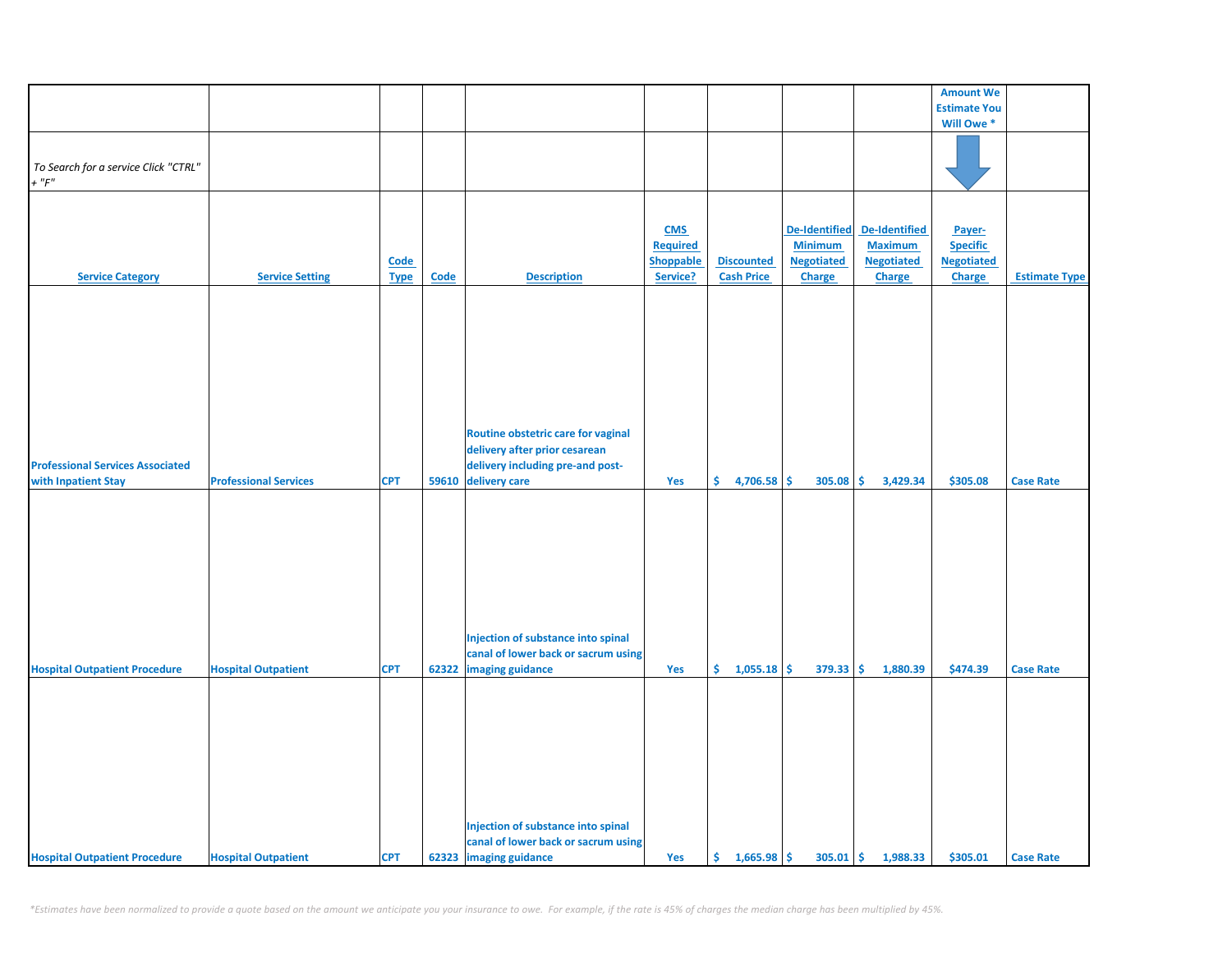|                                      |                            |             |             |                                           |                 |                      |                      |                   | <b>Amount We</b>    |                      |
|--------------------------------------|----------------------------|-------------|-------------|-------------------------------------------|-----------------|----------------------|----------------------|-------------------|---------------------|----------------------|
|                                      |                            |             |             |                                           |                 |                      |                      |                   | <b>Estimate You</b> |                      |
|                                      |                            |             |             |                                           |                 |                      |                      |                   | Will Owe *          |                      |
|                                      |                            |             |             |                                           |                 |                      |                      |                   |                     |                      |
|                                      |                            |             |             |                                           |                 |                      |                      |                   |                     |                      |
| To Search for a service Click "CTRL" |                            |             |             |                                           |                 |                      |                      |                   |                     |                      |
| $+$ " $F$ "                          |                            |             |             |                                           |                 |                      |                      |                   |                     |                      |
|                                      |                            |             |             |                                           |                 |                      |                      |                   |                     |                      |
|                                      |                            |             |             |                                           |                 |                      |                      |                   |                     |                      |
|                                      |                            |             |             |                                           |                 |                      |                      |                   |                     |                      |
|                                      |                            |             |             |                                           | <b>CMS</b>      |                      | <b>De-Identified</b> | De-Identified     | Payer-              |                      |
|                                      |                            |             |             |                                           | <b>Required</b> |                      | <b>Minimum</b>       | <b>Maximum</b>    | <b>Specific</b>     |                      |
|                                      |                            | <b>Code</b> |             |                                           | Shoppable       | <b>Discounted</b>    | <b>Negotiated</b>    | <b>Negotiated</b> | <b>Negotiated</b>   |                      |
| <b>Service Category</b>              | <b>Service Setting</b>     | <b>Type</b> | <b>Code</b> | <b>Description</b>                        | Service?        | <b>Cash Price</b>    | <b>Charge</b>        | <b>Charge</b>     | Charge              | <b>Estimate Type</b> |
|                                      |                            |             |             |                                           |                 |                      |                      |                   |                     |                      |
|                                      |                            |             |             |                                           |                 |                      |                      |                   |                     |                      |
|                                      |                            |             |             |                                           |                 |                      |                      |                   |                     |                      |
|                                      |                            |             |             |                                           |                 |                      |                      |                   |                     |                      |
|                                      |                            |             |             |                                           |                 |                      |                      |                   |                     |                      |
|                                      |                            |             |             |                                           |                 |                      |                      |                   |                     |                      |
|                                      |                            |             |             |                                           |                 |                      |                      |                   |                     |                      |
|                                      |                            |             |             |                                           |                 |                      |                      |                   |                     |                      |
|                                      |                            |             |             |                                           |                 |                      |                      |                   |                     |                      |
|                                      |                            |             |             |                                           |                 |                      |                      |                   |                     |                      |
|                                      |                            |             |             |                                           |                 |                      |                      |                   |                     |                      |
|                                      |                            |             |             | Injections of anesthetic and/or           |                 |                      |                      |                   |                     |                      |
|                                      |                            |             |             | steroid drug into lower or sacral         |                 |                      |                      |                   |                     |                      |
|                                      |                            |             |             | spine nerve root using imaging            |                 |                      |                      |                   |                     |                      |
| <b>Hospital Outpatient Procedure</b> | <b>Hospital Outpatient</b> | <b>CPT</b>  | 64483       | guidance                                  | Yes             | \$.<br>$1,776.21$ \$ | 358.46               | 1,980.49<br>-\$   | \$480.20            | <b>Case Rate</b>     |
|                                      |                            |             |             |                                           |                 |                      |                      |                   |                     |                      |
|                                      |                            |             |             |                                           |                 |                      |                      |                   |                     |                      |
|                                      |                            |             |             |                                           |                 |                      |                      |                   |                     |                      |
|                                      |                            |             |             |                                           |                 |                      |                      |                   |                     |                      |
|                                      |                            |             |             |                                           |                 |                      |                      |                   |                     |                      |
|                                      |                            |             |             |                                           |                 |                      |                      |                   |                     |                      |
|                                      |                            |             |             |                                           |                 | N/A No               |                      |                   | N/A No              |                      |
|                                      |                            |             |             | <b>Removal of recurring cataract in</b>   |                 | <b>Service</b>       |                      |                   | <b>Service</b>      |                      |
| <b>Hospital Outpatient Procedure</b> | <b>Hospital Outpatient</b> | <b>CPT</b>  | 66821       | lens capsule using laser                  | Yes             | <b>Volume</b>        | \$<br>$\omega$       | \$<br>$\sim$      | <b>Volume</b>       | <b>Case Rate</b>     |
|                                      |                            |             |             |                                           |                 |                      |                      |                   |                     |                      |
|                                      |                            |             |             |                                           |                 |                      |                      |                   |                     |                      |
|                                      |                            |             |             |                                           |                 |                      |                      |                   |                     |                      |
|                                      |                            |             |             |                                           |                 |                      |                      |                   |                     |                      |
|                                      |                            |             |             |                                           |                 | N/A No               |                      |                   | N/A No              |                      |
|                                      |                            |             |             | <b>Removal of cataract with insertion</b> |                 | <b>Service</b>       |                      |                   | <b>Service</b>      |                      |
| <b>Hospital Outpatient Procedure</b> | <b>Hospital Outpatient</b> | <b>CPT</b>  | 66984       | of lens                                   | Yes             | <b>Volume</b>        | \$<br>÷.             | \$                | <b>Volume</b>       | <b>Case Rate</b>     |
|                                      |                            |             |             |                                           |                 |                      |                      |                   |                     |                      |
|                                      |                            |             |             |                                           |                 |                      |                      |                   |                     |                      |
| <b>Hospital Outpatient Procedure</b> | <b>Hospital Outpatient</b> | <b>CPT</b>  |             | 69210 Remove impacted ear wax             | No              | \$<br>168.99         | \$<br>48.93          | \$.<br>1,604.78   | \$257.03            | <b>Case Rate</b>     |
|                                      |                            |             |             |                                           |                 |                      |                      |                   |                     |                      |
|                                      |                            |             |             |                                           |                 |                      |                      |                   |                     |                      |
|                                      |                            |             |             |                                           |                 |                      |                      |                   |                     |                      |
|                                      |                            |             |             |                                           |                 |                      |                      |                   |                     |                      |
|                                      |                            |             |             | <b>CT Scan - Head/Brain, without</b>      |                 |                      |                      |                   |                     |                      |
| <b>Radiology Services</b>            | <b>Hospital Outpatient</b> | <b>CPT</b>  |             | 70450 Contrast                            | No              | -\$<br>$901.06$ \$   | $127.22$ \$          | 1,318.18          | \$165.00            | <b>Per Unit</b>      |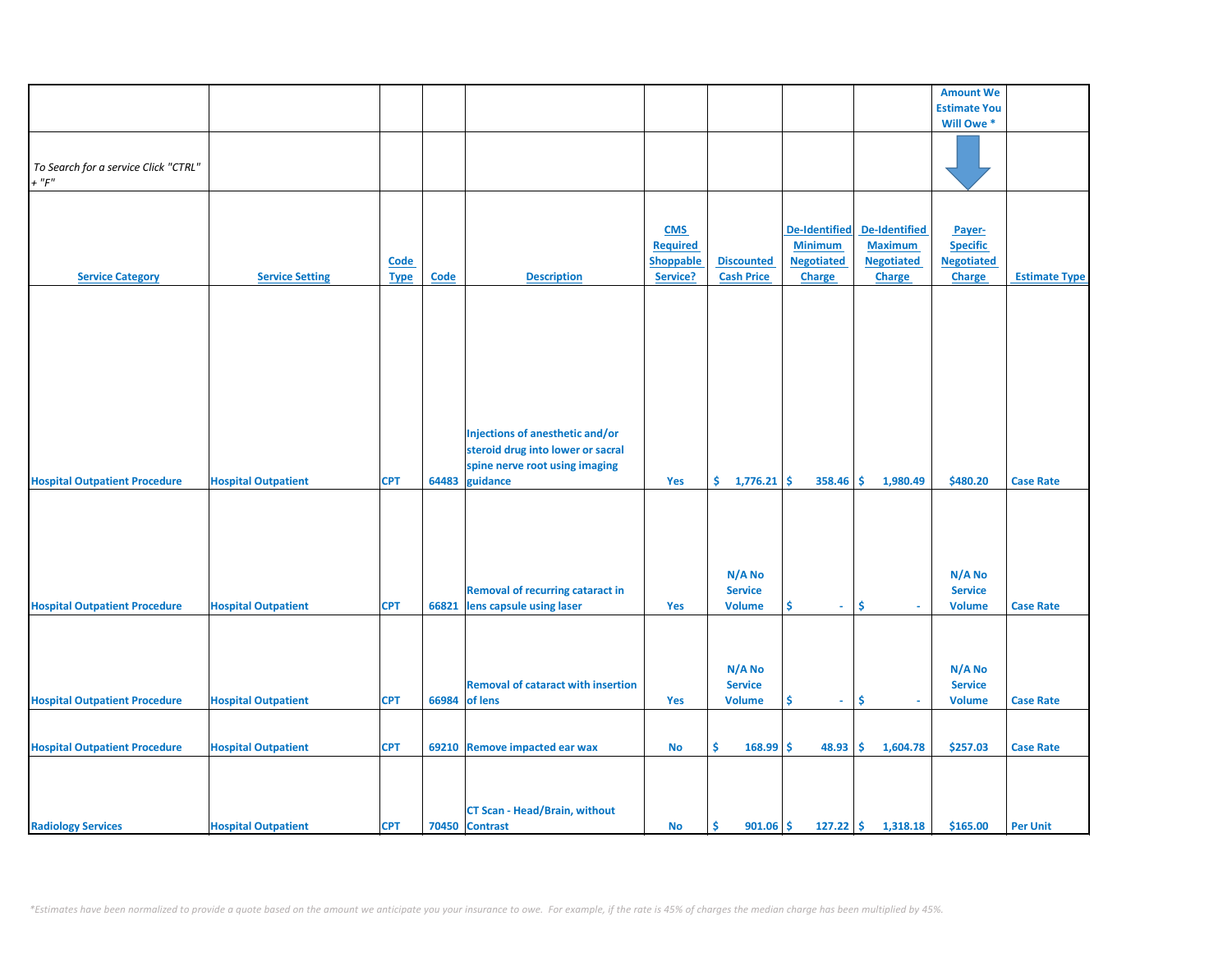|                                                     |                            |                            |       |                                                         |                                                               |                                        |                                                                              |                                                                              | <b>Amount We</b>                                                |                      |
|-----------------------------------------------------|----------------------------|----------------------------|-------|---------------------------------------------------------|---------------------------------------------------------------|----------------------------------------|------------------------------------------------------------------------------|------------------------------------------------------------------------------|-----------------------------------------------------------------|----------------------|
|                                                     |                            |                            |       |                                                         |                                                               |                                        |                                                                              |                                                                              | <b>Estimate You</b>                                             |                      |
|                                                     |                            |                            |       |                                                         |                                                               |                                        |                                                                              |                                                                              | Will Owe *                                                      |                      |
| To Search for a service Click "CTRL"<br>$+$ " $F$ " |                            |                            |       |                                                         |                                                               |                                        |                                                                              |                                                                              |                                                                 |                      |
| <b>Service Category</b>                             | <b>Service Setting</b>     | <b>Code</b><br><b>Type</b> | Code  | <b>Description</b>                                      | <b>CMS</b><br><b>Required</b><br><b>Shoppable</b><br>Service? | <b>Discounted</b><br><b>Cash Price</b> | <b>De-Identified</b><br><b>Minimum</b><br><b>Negotiated</b><br><b>Charge</b> | <b>De-Identified</b><br><b>Maximum</b><br><b>Negotiated</b><br><b>Charge</b> | Payer-<br><b>Specific</b><br><b>Negotiated</b><br><b>Charge</b> | <b>Estimate Type</b> |
| <b>Radiology Services</b>                           | <b>Hospital Outpatient</b> | <b>CPT</b>                 | 70450 | <b>CT Scan - Head/Brain, without</b><br><b>Contrast</b> | Yes                                                           | \$<br>901.06                           | 127.22<br>\$                                                                 | \$<br>1,318.18                                                               | \$165.00                                                        | <b>Per Unit</b>      |
| <b>Radiology Services</b>                           | <b>Hospital Outpatient</b> | <b>CPT</b>                 | 70482 | Ct orbit/ear/fossa w/o&w/dye                            | <b>No</b>                                                     | \$.<br>2,339.66                        | \$<br>207.79                                                                 | Ŝ.<br>2,657.02                                                               | \$257.00                                                        | <b>Per Unit</b>      |
| <b>Radiology Services</b>                           | <b>Hospital Outpatient</b> | <b>CPT</b>                 |       | 70486 Ct maxillofacial w/o dye                          | No                                                            | \$.<br>1,668.57                        | \$<br>127.52                                                                 | \$.<br>2,259.85                                                              | \$178.00                                                        | <b>Per Unit</b>      |
| <b>Radiology Services</b>                           | <b>Hospital Outpatient</b> | <b>CPT</b>                 | 70496 | Ct angiography head                                     | <b>No</b>                                                     | \$.<br>1,871.05                        | 223.05<br>\$                                                                 | \$<br>1,996.31                                                               | \$280.90                                                        | <b>Per Unit</b>      |
| <b>Radiology Services</b>                           | <b>Hospital Outpatient</b> | <b>CPT</b>                 |       | 70498 Ct angiography neck                               | No                                                            | \$.<br>1,632.72                        | \$<br>223.05                                                                 | \$<br>1,677.63                                                               | \$280.90                                                        | <b>Per Unit</b>      |
| <b>Radiology Services</b>                           | <b>Hospital Outpatient</b> | <b>CPT</b>                 |       | 70551 MRI BRAIN STEM W/O DYE                            | <b>No</b>                                                     | \$.<br>1,518.19                        | Ŝ.<br>252.20                                                                 | \$<br>2,270.30                                                               | \$403.00                                                        | <b>Per Unit</b>      |
| <b>Radiology Services</b>                           | <b>Hospital Outpatient</b> | <b>CPT</b>                 |       | 70553 MRI - Brain (outpatient)                          | Yes                                                           | \$.<br>2,314.59                        | 406.50<br>\$.                                                                | Ŝ.<br>3,409.54                                                               | \$578.00                                                        | <b>Per Unit</b>      |
| <b>Radiology Services</b>                           | <b>Hospital Outpatient</b> | <b>CPT</b>                 |       | 71045 X-ray exam chest 1 view                           | No                                                            | \$<br>$138.11$ \$                      | 19.91                                                                        | \$<br>181.37                                                                 | \$11.86                                                         | <b>Per Unit</b>      |
| <b>Radiology Services</b>                           | <b>Hospital Outpatient</b> | <b>CPT</b>                 |       | 71046 X-Ray - Chest (outpatient)                        | No                                                            | Ś<br>148.99                            | 31.50<br>\$                                                                  | \$<br>193.55                                                                 | \$21.87                                                         | <b>Per Unit</b>      |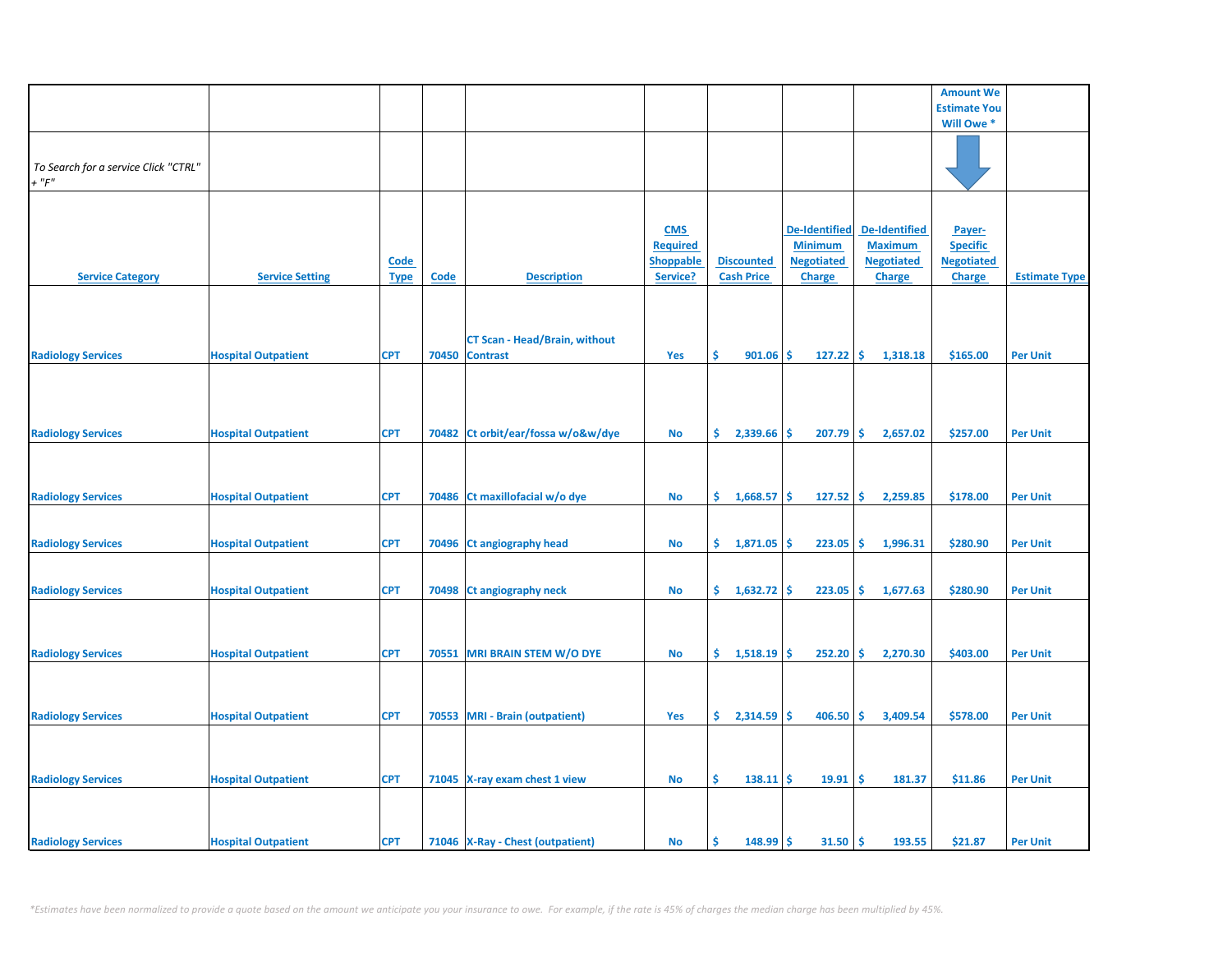|                                      |                            |             |                    |                                           |                  |                      |                      |                   | <b>Amount We</b>    |                      |
|--------------------------------------|----------------------------|-------------|--------------------|-------------------------------------------|------------------|----------------------|----------------------|-------------------|---------------------|----------------------|
|                                      |                            |             |                    |                                           |                  |                      |                      |                   | <b>Estimate You</b> |                      |
|                                      |                            |             |                    |                                           |                  |                      |                      |                   | Will Owe*           |                      |
|                                      |                            |             |                    |                                           |                  |                      |                      |                   |                     |                      |
|                                      |                            |             |                    |                                           |                  |                      |                      |                   |                     |                      |
| To Search for a service Click "CTRL" |                            |             |                    |                                           |                  |                      |                      |                   |                     |                      |
| $+$ " $F$ "                          |                            |             |                    |                                           |                  |                      |                      |                   |                     |                      |
|                                      |                            |             |                    |                                           |                  |                      |                      |                   |                     |                      |
|                                      |                            |             |                    |                                           |                  |                      |                      |                   |                     |                      |
|                                      |                            |             |                    |                                           |                  |                      |                      |                   |                     |                      |
|                                      |                            |             |                    |                                           | <b>CMS</b>       |                      | <b>De-Identified</b> | De-Identified     | Payer-              |                      |
|                                      |                            |             |                    |                                           | <b>Required</b>  |                      | <b>Minimum</b>       | <b>Maximum</b>    | <b>Specific</b>     |                      |
|                                      |                            | <b>Code</b> |                    |                                           | <b>Shoppable</b> | <b>Discounted</b>    | <b>Negotiated</b>    | <b>Negotiated</b> | <b>Negotiated</b>   |                      |
|                                      |                            |             |                    |                                           |                  | <b>Cash Price</b>    |                      |                   |                     |                      |
| <b>Service Category</b>              | <b>Service Setting</b>     | <b>Type</b> | <b>Code</b>        | <b>Description</b>                        | Service?         |                      | Charge               | <b>Charge</b>     | <b>Charge</b>       | <b>Estimate Type</b> |
|                                      |                            |             |                    |                                           |                  |                      |                      |                   |                     |                      |
|                                      |                            |             |                    |                                           |                  |                      |                      |                   |                     |                      |
|                                      |                            |             |                    |                                           |                  |                      |                      |                   |                     |                      |
| <b>Radiology Services</b>            | <b>Hospital Outpatient</b> | <b>CPT</b>  |                    | 71110 X-ray exam ribs bil 3 views         | <b>No</b>        | Ŝ.<br>205.20         | 38.07<br>-S          | -\$<br>271.73     | \$25.00             | <b>Per Unit</b>      |
|                                      |                            |             |                    |                                           |                  |                      |                      |                   |                     |                      |
|                                      |                            |             |                    |                                           |                  |                      |                      |                   |                     |                      |
|                                      |                            |             |                    |                                           |                  |                      |                      |                   |                     |                      |
| <b>Radiology Services</b>            | <b>Hospital Outpatient</b> | <b>CPT</b>  |                    | 71250 CT THORAX W/O DYE                   | <b>No</b>        | \$.<br>1,024.52      | -\$<br>141.11        | -\$<br>1,468.48   | \$215.00            | <b>Per Unit</b>      |
|                                      |                            |             |                    |                                           |                  |                      |                      |                   |                     |                      |
|                                      |                            |             |                    |                                           |                  |                      |                      |                   |                     |                      |
|                                      |                            |             |                    |                                           |                  |                      |                      |                   |                     |                      |
|                                      |                            |             |                    |                                           |                  |                      |                      |                   |                     |                      |
|                                      |                            |             |                    |                                           |                  |                      |                      |                   |                     |                      |
|                                      |                            |             |                    | <b>CT Scan - Chest, with Contrast</b>     |                  |                      |                      |                   |                     |                      |
| <b>Radiology Services</b>            | <b>Hospital Outpatient</b> | <b>CPT</b>  | 71260              | (outpatient)                              | <b>No</b>        | \$.<br>$1,448.52$ \$ | 200.76               | -\$<br>2,034.88   | \$264.00            | <b>Per Unit</b>      |
|                                      |                            |             |                    |                                           |                  |                      |                      |                   |                     |                      |
|                                      |                            |             |                    |                                           |                  |                      |                      |                   |                     |                      |
|                                      |                            |             |                    |                                           |                  |                      |                      |                   |                     |                      |
| <b>Radiology Services</b>            | <b>Hospital Outpatient</b> | <b>CPT</b>  |                    | 71275 Ct angiography chest                | <b>No</b>        | \$.<br>1,935.65      | Ŝ.<br>226.19         | -\$<br>2,092.27   | \$341.28            | <b>Per Unit</b>      |
|                                      |                            |             |                    |                                           |                  |                      |                      |                   |                     |                      |
|                                      |                            |             |                    |                                           |                  |                      |                      |                   |                     |                      |
|                                      |                            |             |                    |                                           |                  |                      |                      |                   |                     |                      |
| <b>Radiology Services</b>            | <b>Hospital Outpatient</b> | <b>CPT</b>  |                    | 72040 X-Ray - Neck, Cervical Spine        | <b>No</b>        | Ŝ.<br>154.65         | Ŝ.<br>37.93          | -\$<br>204.42     | \$28.00             | <b>Per Unit</b>      |
|                                      |                            |             |                    |                                           |                  |                      |                      |                   |                     |                      |
|                                      |                            |             |                    |                                           |                  |                      |                      |                   |                     |                      |
|                                      |                            |             |                    |                                           |                  |                      |                      |                   |                     |                      |
|                                      |                            |             |                    |                                           |                  |                      |                      |                   |                     |                      |
|                                      |                            |             |                    |                                           |                  |                      |                      |                   |                     |                      |
| <b>Radiology Services</b>            | <b>Hospital Outpatient</b> | <b>CPT</b>  |                    | 72070 X-Ray - Middle Back, Thoracic Spine | <b>No</b>        | Ŝ.<br>$251.61$ \$    | 33.93                | -\$<br>338.99     | \$24.00             | <b>Per Unit</b>      |
|                                      |                            |             |                    |                                           |                  |                      |                      |                   |                     |                      |
|                                      |                            |             |                    |                                           |                  |                      |                      |                   |                     |                      |
|                                      |                            |             |                    |                                           |                  |                      |                      |                   |                     |                      |
|                                      |                            |             |                    |                                           |                  |                      |                      |                   |                     |                      |
| <b>Radiology Services</b>            | <b>Hospital Outpatient</b> | <b>CPT</b>  |                    | 72100 X-Ray - Spine (outpatient)          | <b>No</b>        | \$.<br>199.60        | 37.93<br>Ŝ.          | \$<br>265.13      | \$28.00             | <b>Per Unit</b>      |
|                                      |                            |             |                    |                                           |                  |                      |                      |                   |                     |                      |
|                                      |                            |             |                    |                                           |                  |                      |                      |                   |                     |                      |
|                                      |                            |             |                    |                                           |                  |                      |                      |                   |                     |                      |
|                                      |                            |             |                    |                                           |                  |                      |                      |                   |                     |                      |
|                                      |                            |             |                    |                                           |                  |                      |                      |                   |                     |                      |
|                                      |                            |             |                    | X-Ray, lower back, minimum four           |                  |                      |                      |                   |                     |                      |
| <b>Radiology Services</b>            | <b>Hospital Outpatient</b> | <b>CPT</b>  | <b>72110</b> views |                                           | Yes              | Ŝ<br>$213.64$ \$     | 52.80                | ١\$<br>284.93     | \$40.00             | <b>Per Unit</b>      |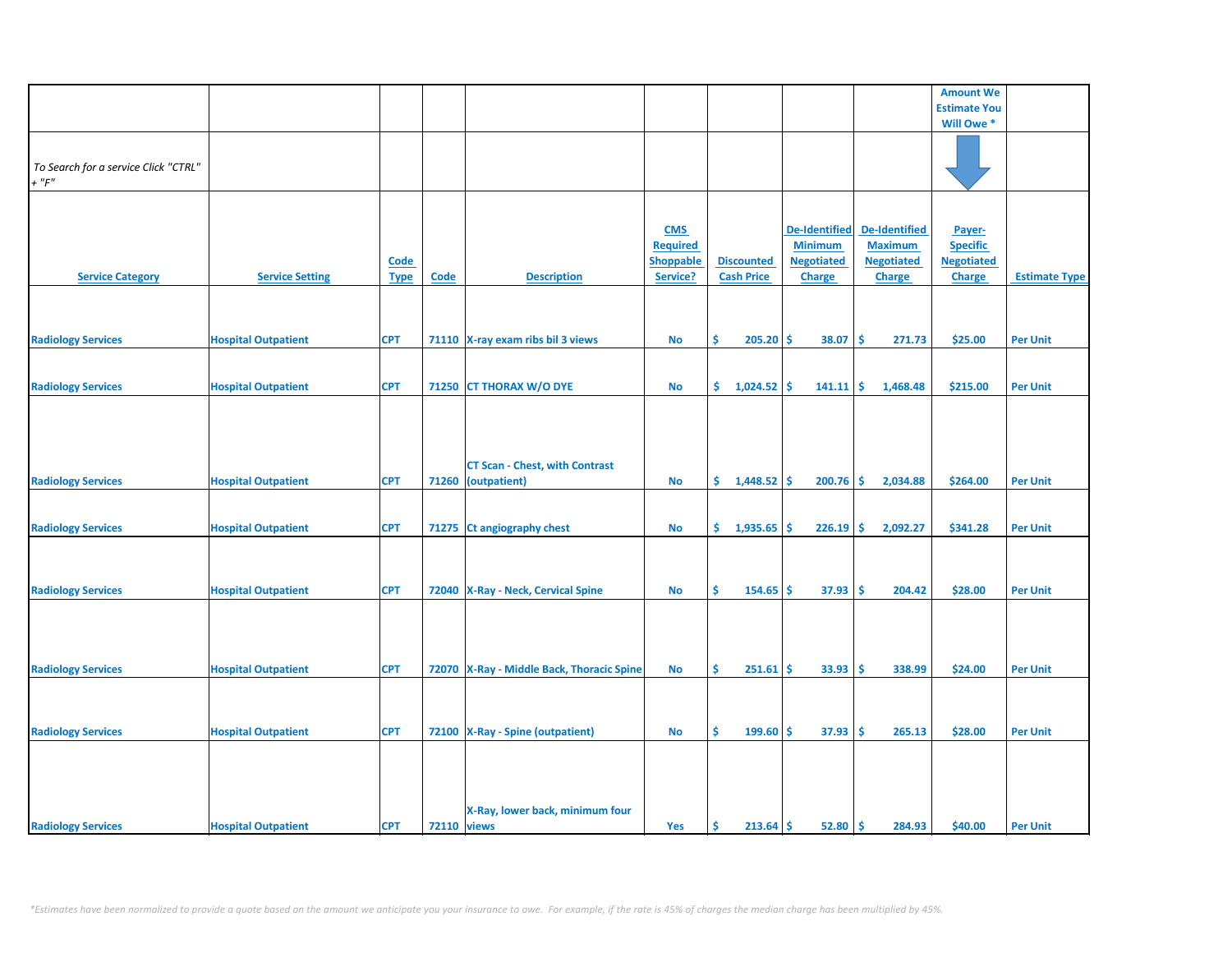|                                      |                            |             |       |                                      |                              |                      |                      |                                 | <b>Amount We</b>    |                      |
|--------------------------------------|----------------------------|-------------|-------|--------------------------------------|------------------------------|----------------------|----------------------|---------------------------------|---------------------|----------------------|
|                                      |                            |             |       |                                      |                              |                      |                      |                                 | <b>Estimate You</b> |                      |
|                                      |                            |             |       |                                      |                              |                      |                      |                                 | Will Owe *          |                      |
|                                      |                            |             |       |                                      |                              |                      |                      |                                 |                     |                      |
|                                      |                            |             |       |                                      |                              |                      |                      |                                 |                     |                      |
| To Search for a service Click "CTRL" |                            |             |       |                                      |                              |                      |                      |                                 |                     |                      |
| $+$ " $F$ "                          |                            |             |       |                                      |                              |                      |                      |                                 |                     |                      |
|                                      |                            |             |       |                                      |                              |                      |                      |                                 |                     |                      |
|                                      |                            |             |       |                                      |                              |                      |                      |                                 |                     |                      |
|                                      |                            |             |       |                                      | <b>CMS</b>                   |                      | <b>De-Identified</b> | <b>De-Identified</b>            | Payer-              |                      |
|                                      |                            |             |       |                                      | <b>Required</b>              |                      | <b>Minimum</b>       | <b>Maximum</b>                  | <b>Specific</b>     |                      |
|                                      |                            |             |       |                                      |                              | <b>Discounted</b>    | <b>Negotiated</b>    | <b>Negotiated</b>               | <b>Negotiated</b>   |                      |
|                                      | <b>Service Setting</b>     | <b>Code</b> |       | <b>Description</b>                   | <b>Shoppable</b><br>Service? | <b>Cash Price</b>    |                      |                                 |                     |                      |
| <b>Service Category</b>              |                            | <b>Type</b> | Code  |                                      |                              |                      | <b>Charge</b>        | <b>Charge</b>                   | <b>Charge</b>       | <b>Estimate Type</b> |
|                                      |                            |             |       |                                      |                              |                      |                      |                                 |                     |                      |
|                                      |                            |             |       |                                      |                              |                      |                      |                                 |                     |                      |
| <b>Radiology Services</b>            | <b>Hospital Outpatient</b> | <b>CPT</b>  |       | 72125 Ct neck spine w/o dye          | No                           | \$.<br>1,459.37      | <b>S</b><br>136.86   | -\$<br>1,750.92                 | \$215.00            | <b>Per Unit</b>      |
|                                      |                            |             |       |                                      |                              |                      |                      |                                 |                     |                      |
|                                      |                            |             |       |                                      |                              |                      |                      |                                 |                     |                      |
| <b>Radiology Services</b>            | <b>Hospital Outpatient</b> | <b>CPT</b>  |       | 72126 Ct neck spine w/dye            | No                           | \$.<br>$1,293.16$ \$ | 260.86               | ۱\$.<br>1,821.59                | \$261.00            | <b>Per Unit</b>      |
|                                      |                            |             |       |                                      |                              |                      |                      |                                 |                     |                      |
|                                      |                            |             |       |                                      |                              |                      |                      |                                 |                     |                      |
| <b>Radiology Services</b>            | <b>Hospital Outpatient</b> | <b>CPT</b>  | 72127 | Ct neck spine w/o & w/dye            | No                           | \$.<br>1,815.93      | 201.73<br><b>S</b>   | -\$<br>2,118.48                 | \$323.00            | <b>Per Unit</b>      |
|                                      |                            |             |       |                                      |                              |                      |                      |                                 |                     |                      |
|                                      |                            |             |       |                                      |                              |                      |                      |                                 |                     |                      |
| <b>Radiology Services</b>            | <b>Hospital Outpatient</b> | <b>CPT</b>  |       | 72129 Ct chest spine w/dye           | <b>No</b>                    | \$.<br>1,520.66      | 199.82<br>\$.        | \$<br>1,805.90                  | \$261.00            | <b>Per Unit</b>      |
|                                      |                            |             |       |                                      |                              |                      |                      |                                 |                     |                      |
|                                      |                            |             |       |                                      |                              |                      |                      |                                 |                     |                      |
| <b>Radiology Services</b>            | <b>Hospital Outpatient</b> | <b>CPT</b>  |       | 72132 Ct lumbar spine w/dye          | <b>No</b>                    | \$.<br>1,518.43      | 260.86<br><b>S</b>   | -\$<br>1,805.90                 | \$261.00            | <b>Per Unit</b>      |
|                                      |                            |             |       |                                      |                              |                      |                      |                                 |                     |                      |
|                                      |                            |             |       |                                      |                              |                      |                      |                                 |                     |                      |
| <b>Radiology Services</b>            | <b>Hospital Outpatient</b> | <b>CPT</b>  |       | 72133 Ct lumbar spine w/o & w/dye    | <b>No</b>                    | \$.<br>1,904.42      | 201.90<br>-\$        | -\$<br>2,238.70                 | \$323.00            | <b>Per Unit</b>      |
|                                      |                            |             |       |                                      |                              |                      |                      |                                 |                     |                      |
|                                      |                            |             |       |                                      |                              |                      |                      |                                 |                     |                      |
| <b>Radiology Services</b>            | <b>Hospital Outpatient</b> | <b>CPT</b>  |       | 72141 MRI NECK SPINE W/O DYE         | No                           | \$1,441.84           | $252.20$ \$<br>-S    | 2,177.11                        | \$406.00            | <b>Per Unit</b>      |
|                                      |                            |             |       |                                      |                              |                      |                      |                                 |                     |                      |
|                                      |                            |             |       |                                      |                              |                      |                      |                                 |                     |                      |
| <b>Radiology Services</b>            | <b>Hospital Outpatient</b> | <b>CPT</b>  |       | 72148 MRI - Back (outpatient)        | Yes                          | \$.<br>1,381.13      | <b>S</b><br>252.20   | \$<br>2,137.12                  | \$432.00            | <b>Per Unit</b>      |
|                                      |                            |             |       |                                      |                              |                      |                      |                                 |                     |                      |
|                                      |                            |             |       |                                      |                              |                      |                      |                                 |                     |                      |
| <b>Radiology Services</b>            | <b>Hospital Outpatient</b> | <b>CPT</b>  |       | 72170 X-Ray - Pelvis                 | No                           | \$<br>$249.04$ \$    | 28.72                | -\$<br>327.10                   | \$21.00             | <b>Per Unit</b>      |
|                                      |                            |             |       |                                      |                              |                      |                      |                                 |                     |                      |
|                                      |                            |             |       |                                      |                              |                      |                      |                                 |                     |                      |
| <b>Radiology Services</b>            | <b>Hospital Outpatient</b> | <b>CPT</b>  |       | 72190   X-RAY EXAM OF PELVIS         | <b>No</b>                    | \$<br>$208.53$ \$    | 39.60                | 264.73<br>-\$                   | \$30.00             | <b>Per Unit</b>      |
|                                      |                            |             |       |                                      |                              |                      |                      |                                 |                     |                      |
|                                      |                            |             |       |                                      |                              |                      |                      |                                 |                     |                      |
|                                      |                            |             |       |                                      |                              |                      |                      |                                 |                     |                      |
| <b>Radiology Services</b>            | <b>Hospital Outpatient</b> | <b>CPT</b>  |       | 72193 CT scan, pelvis, with contrast | Yes                          | \$.<br>1,536.96      | 197.29<br>Ŝ.         | $\ddot{\mathsf{s}}$<br>2,142.05 | \$254.00            | <b>Per Unit</b>      |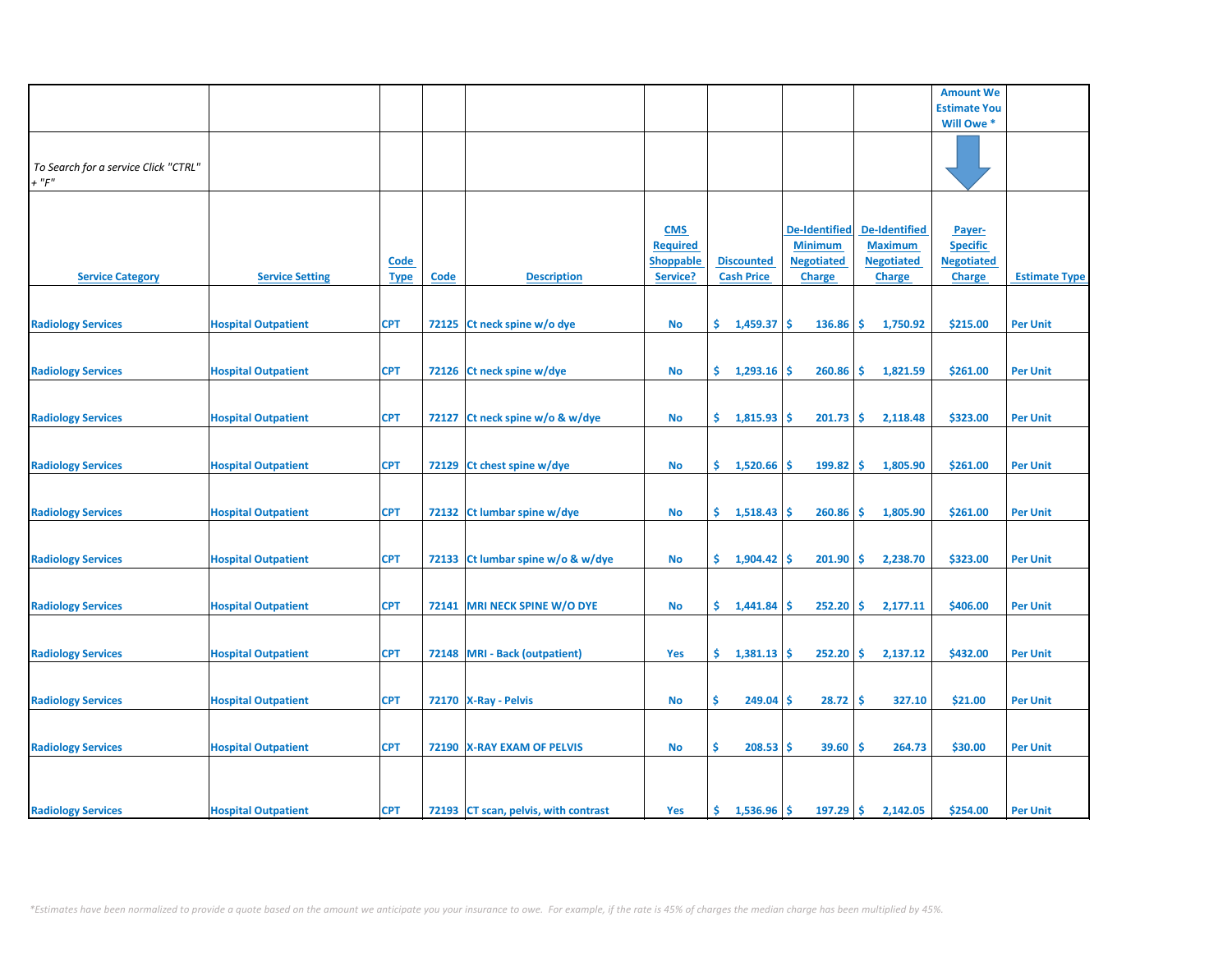|                                      |                            |             |             |                                       |                  |                      |                   |                      | <b>Amount We</b>    |                      |
|--------------------------------------|----------------------------|-------------|-------------|---------------------------------------|------------------|----------------------|-------------------|----------------------|---------------------|----------------------|
|                                      |                            |             |             |                                       |                  |                      |                   |                      | <b>Estimate You</b> |                      |
|                                      |                            |             |             |                                       |                  |                      |                   |                      | Will Owe *          |                      |
|                                      |                            |             |             |                                       |                  |                      |                   |                      |                     |                      |
|                                      |                            |             |             |                                       |                  |                      |                   |                      |                     |                      |
|                                      |                            |             |             |                                       |                  |                      |                   |                      |                     |                      |
| To Search for a service Click "CTRL" |                            |             |             |                                       |                  |                      |                   |                      |                     |                      |
| $+$ " $F$ "                          |                            |             |             |                                       |                  |                      |                   |                      |                     |                      |
|                                      |                            |             |             |                                       |                  |                      |                   |                      |                     |                      |
|                                      |                            |             |             |                                       |                  |                      |                   |                      |                     |                      |
|                                      |                            |             |             |                                       |                  |                      |                   |                      |                     |                      |
|                                      |                            |             |             |                                       | <b>CMS</b>       |                      | De-Identified     | <b>De-Identified</b> | Payer-              |                      |
|                                      |                            |             |             |                                       | <b>Required</b>  |                      | <b>Minimum</b>    | <b>Maximum</b>       | <b>Specific</b>     |                      |
|                                      |                            |             |             |                                       |                  | <b>Discounted</b>    | <b>Negotiated</b> | <b>Negotiated</b>    | <b>Negotiated</b>   |                      |
|                                      |                            | <b>Code</b> |             |                                       | <b>Shoppable</b> |                      |                   |                      |                     |                      |
| <b>Service Category</b>              | <b>Service Setting</b>     | <b>Type</b> | <b>Code</b> | <b>Description</b>                    | Service?         | <b>Cash Price</b>    | <b>Charge</b>     | <b>Charge</b>        | <b>Charge</b>       | <b>Estimate Type</b> |
|                                      |                            |             |             |                                       |                  |                      |                   |                      |                     |                      |
|                                      |                            |             |             |                                       |                  |                      |                   |                      |                     |                      |
|                                      |                            |             |             |                                       |                  |                      |                   |                      |                     |                      |
|                                      |                            |             |             |                                       |                  |                      |                   |                      |                     |                      |
| <b>Radiology Services</b>            | <b>Hospital Outpatient</b> | <b>CPT</b>  |             | 72197 MRI - Pelvis (outpatient)       | <b>No</b>        | \$.<br>$2,448.72$ \$ | 402.71            | -\$<br>3,522.33      | \$955.20            | <b>Per Unit</b>      |
|                                      |                            |             |             |                                       |                  |                      |                   |                      |                     |                      |
|                                      |                            |             |             |                                       |                  |                      |                   |                      |                     |                      |
|                                      |                            |             |             |                                       |                  |                      |                   |                      |                     |                      |
|                                      |                            |             |             |                                       |                  |                      |                   |                      |                     |                      |
| <b>Radiology Services</b>            | <b>Hospital Outpatient</b> | <b>CPT</b>  |             | 73000 X-ray exam of collar bone       | <b>No</b>        | \$<br>$147.59$ \$    | 22.40             | \$ ا<br>185.92       | \$15.00             | <b>Per Unit</b>      |
|                                      |                            |             |             |                                       |                  |                      |                   |                      |                     |                      |
|                                      |                            |             |             |                                       |                  |                      |                   |                      |                     |                      |
|                                      |                            |             |             |                                       |                  |                      |                   |                      |                     |                      |
|                                      |                            |             |             |                                       |                  |                      |                   |                      |                     |                      |
| <b>Radiology Services</b>            | <b>Hospital Outpatient</b> | <b>CPT</b>  |             | 73010 X-ray exam of shoulder blade    | <b>No</b>        | \$<br>196.93         | -Ś<br>26.01       | \$.<br>251.93        | \$18.00             | <b>Per Unit</b>      |
|                                      |                            |             |             |                                       |                  |                      |                   |                      |                     |                      |
|                                      |                            |             |             |                                       |                  |                      |                   |                      |                     |                      |
|                                      |                            |             |             |                                       |                  |                      |                   |                      |                     |                      |
|                                      |                            |             |             |                                       |                  |                      |                   |                      |                     |                      |
| <b>Radiology Services</b>            | <b>Hospital Outpatient</b> | <b>CPT</b>  |             | 73030   X-Ray - Shoulder (outpatient) | No               | \$<br>149.50         | 28.33<br>-S       | -\$<br>196.92        | \$20.00             | <b>Per Unit</b>      |
|                                      |                            |             |             |                                       |                  |                      |                   |                      |                     |                      |
|                                      |                            |             |             |                                       |                  |                      |                   |                      |                     |                      |
|                                      |                            |             |             |                                       |                  |                      |                   |                      |                     |                      |
| <b>Radiology Services</b>            | <b>Hospital Outpatient</b> | <b>CPT</b>  |             | 73060 X-RAY EXAM OF HUMERUS           | <b>No</b>        | \$<br>$147.62$ \$    | 29.40             | -\$<br>195.82        | \$22.00             | <b>Per Unit</b>      |
|                                      |                            |             |             |                                       |                  |                      |                   |                      |                     |                      |
|                                      |                            |             |             |                                       |                  |                      |                   |                      |                     |                      |
|                                      |                            |             |             |                                       |                  |                      |                   |                      |                     |                      |
| <b>Radiology Services</b>            | <b>Hospital Outpatient</b> | <b>CPT</b>  |             | 73070 X-ray exam of elbow             | No               | \$<br>146.83         | 25.07<br>-S       | -\$<br>191.42        | \$18.00             | <b>Per Unit</b>      |
|                                      |                            |             |             |                                       |                  |                      |                   |                      |                     |                      |
|                                      |                            |             |             |                                       |                  |                      |                   |                      |                     |                      |
|                                      |                            |             |             |                                       |                  |                      |                   |                      |                     |                      |
| <b>Radiology Services</b>            | <b>Hospital Outpatient</b> | <b>CPT</b>  |             | 73080 X-RAY EXAM OF ELBOW             | No               | \$<br>122.83         | 26.72<br><b>S</b> | -\$<br>154.02        | \$19.00             | <b>Per Unit</b>      |
|                                      |                            |             |             |                                       |                  |                      |                   |                      |                     |                      |
|                                      |                            |             |             |                                       |                  |                      |                   |                      |                     |                      |
|                                      |                            |             |             |                                       |                  |                      |                   |                      |                     |                      |
| <b>Radiology Services</b>            | <b>Hospital Outpatient</b> | <b>CPT</b>  |             | 73090 X-RAY EXAM OF FOREARM           | No               | \$<br>$117.10$ \$    | 26.40             | -\$<br>151.82        | \$19.00             | <b>Per Unit</b>      |
|                                      |                            |             |             |                                       |                  |                      |                   |                      |                     |                      |
|                                      |                            |             |             |                                       |                  |                      |                   |                      |                     |                      |
|                                      |                            |             |             |                                       |                  |                      |                   |                      |                     |                      |
|                                      |                            |             |             |                                       |                  |                      |                   |                      |                     |                      |
| <b>Radiology Services</b>            | <b>Hospital Outpatient</b> | <b>CPT</b>  |             | 73110   X-Ray - Wrist (outpatient)    | No               | Ŝ.<br>$156.52$ \$    | 30.72             | -\$<br>196.19        | \$23.00             | <b>Per Unit</b>      |
|                                      |                            |             |             |                                       |                  |                      |                   |                      |                     |                      |
|                                      |                            |             |             |                                       |                  |                      |                   |                      |                     |                      |
|                                      |                            |             |             |                                       |                  |                      |                   |                      |                     |                      |
| <b>Radiology Services</b>            | <b>Hospital Outpatient</b> | <b>CPT</b>  |             | 73120 X-RAY EXAM OF HAND              | No               | 192.03<br>\$.        | -Ś<br>24.40       | -\$<br>249.73        | \$17.00             | <b>Per Unit</b>      |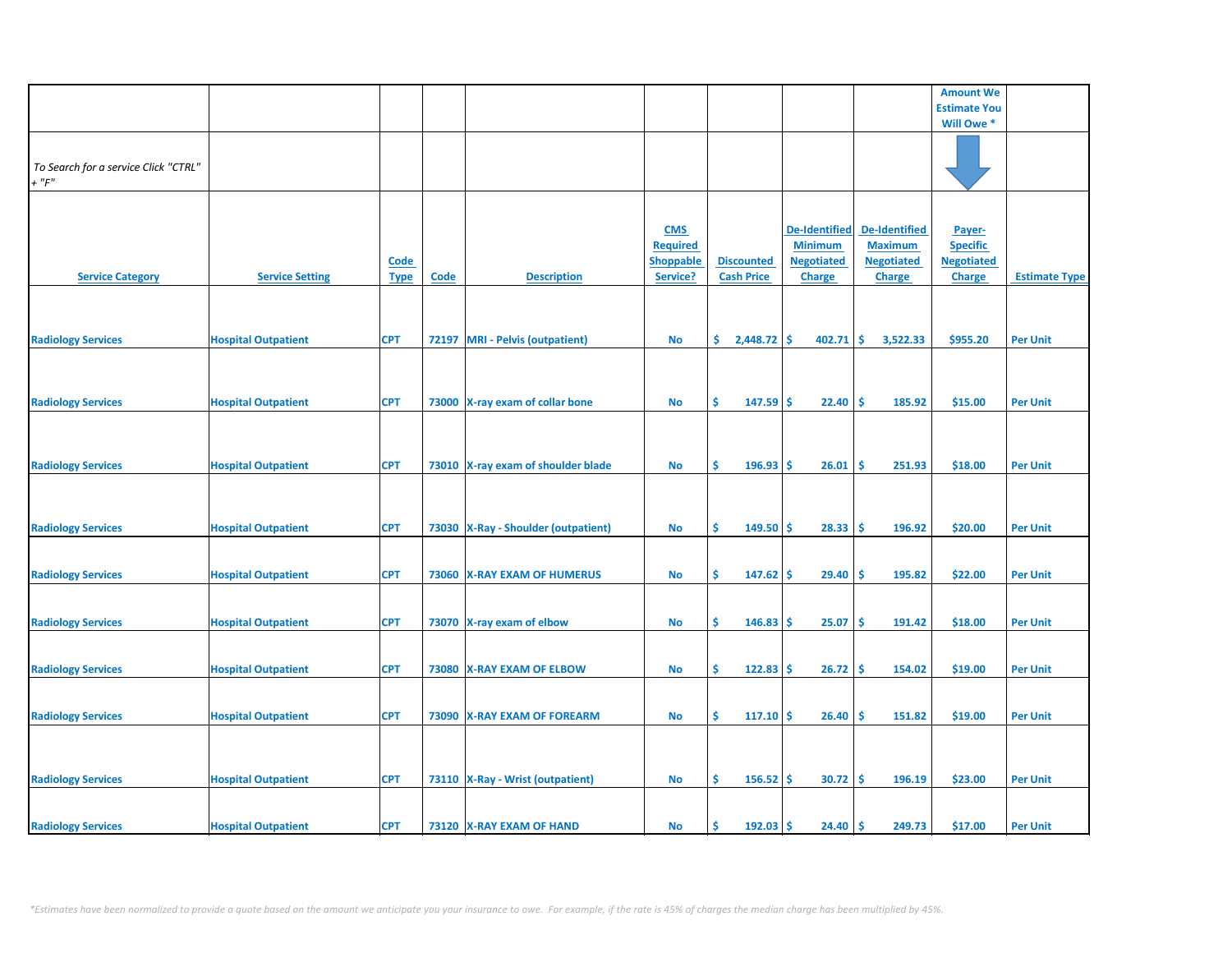|                                      |                            |             |      |                                       |                  |                   |                      |                      | <b>Amount We</b>    |                      |
|--------------------------------------|----------------------------|-------------|------|---------------------------------------|------------------|-------------------|----------------------|----------------------|---------------------|----------------------|
|                                      |                            |             |      |                                       |                  |                   |                      |                      | <b>Estimate You</b> |                      |
|                                      |                            |             |      |                                       |                  |                   |                      |                      | Will Owe *          |                      |
|                                      |                            |             |      |                                       |                  |                   |                      |                      |                     |                      |
|                                      |                            |             |      |                                       |                  |                   |                      |                      |                     |                      |
| To Search for a service Click "CTRL" |                            |             |      |                                       |                  |                   |                      |                      |                     |                      |
| $+$ " $F$ "                          |                            |             |      |                                       |                  |                   |                      |                      |                     |                      |
|                                      |                            |             |      |                                       |                  |                   |                      |                      |                     |                      |
|                                      |                            |             |      |                                       |                  |                   |                      |                      |                     |                      |
|                                      |                            |             |      |                                       | <b>CMS</b>       |                   | <b>De-Identified</b> | <b>De-Identified</b> | Payer-              |                      |
|                                      |                            |             |      |                                       | <b>Required</b>  |                   | <b>Minimum</b>       | <b>Maximum</b>       | <b>Specific</b>     |                      |
|                                      |                            | <b>Code</b> |      | <b>Description</b>                    | <b>Shoppable</b> | <b>Discounted</b> | <b>Negotiated</b>    | <b>Negotiated</b>    | <b>Negotiated</b>   |                      |
| <b>Service Category</b>              | <b>Service Setting</b>     | <b>Type</b> | Code |                                       | Service?         | <b>Cash Price</b> | <b>Charge</b>        | <b>Charge</b>        | <b>Charge</b>       | <b>Estimate Type</b> |
|                                      |                            |             |      |                                       |                  |                   |                      |                      |                     |                      |
| <b>Radiology Services</b>            | <b>Hospital Outpatient</b> | <b>CPT</b>  |      | 73130   X-Ray - Hand                  | No               | Ŝ<br>151.54       | 32.72<br>Ŝ           | -Ś<br>198.42         | \$25.00             | <b>Per Unit</b>      |
|                                      |                            |             |      |                                       |                  |                   |                      |                      |                     |                      |
|                                      |                            |             |      |                                       |                  |                   |                      |                      |                     |                      |
|                                      |                            |             |      |                                       |                  |                   |                      |                      |                     |                      |
| <b>Radiology Services</b>            | <b>Hospital Outpatient</b> | <b>CPT</b>  |      | 73221 MRI - Shoulder, Elbow, or Wrist | No               | \$1,211.82        | <b>S</b><br>246.65   | \$<br>1,702.46       | \$380.00            | <b>Per Unit</b>      |
|                                      |                            |             |      |                                       |                  |                   |                      |                      |                     |                      |
|                                      |                            |             |      |                                       |                  |                   |                      |                      |                     |                      |
| <b>Radiology Services</b>            | <b>Hospital Outpatient</b> | <b>CPT</b>  |      | 73502   X-Ray - Hip                   | No               | \$<br>$129.58$ \$ | 37.77                | ۱\$<br>197.91        | \$27.84             | <b>Per Unit</b>      |
|                                      |                            |             |      |                                       |                  |                   |                      |                      |                     |                      |
|                                      |                            |             |      |                                       |                  |                   |                      |                      |                     |                      |
|                                      |                            |             |      |                                       |                  |                   |                      |                      |                     |                      |
| <b>Radiology Services</b>            | <b>Hospital Outpatient</b> | <b>CPT</b>  |      | 73552 X-RAY EXAM OF FEMUR 2/>         | No               | Ŝ.<br>$150.51$ \$ | 29.51                | -\$<br>189.38        | \$21.18             | <b>Per Unit</b>      |
|                                      |                            |             |      |                                       |                  |                   |                      |                      |                     |                      |
|                                      |                            |             |      |                                       |                  |                   |                      |                      |                     |                      |
|                                      |                            |             |      |                                       |                  |                   |                      |                      |                     |                      |
| <b>Radiology Services</b>            | <b>Hospital Outpatient</b> | <b>CPT</b>  |      | 73560 X-RAY EXAM OF KNEE 1 OR 2       | No               | $201.92$ \$<br>\$ | 32.40                | ١\$<br>266.82        | \$25.00             | <b>Per Unit</b>      |
|                                      |                            |             |      |                                       |                  |                   |                      |                      |                     |                      |
|                                      |                            |             |      |                                       |                  |                   |                      |                      |                     |                      |
|                                      |                            |             |      |                                       |                  |                   |                      |                      |                     |                      |
| <b>Radiology Services</b>            | <b>Hospital Outpatient</b> | <b>CPT</b>  |      | 73562 X-Ray - Knee (outpatient)       | No               | \$<br>$263.50$ \$ | 36.52                | -\$<br>351.25        | \$35.00             | <b>Per Unit</b>      |
|                                      |                            |             |      |                                       |                  |                   |                      |                      |                     |                      |
|                                      |                            |             |      |                                       |                  |                   |                      |                      |                     |                      |
| <b>Radiology Services</b>            | <b>Hospital Outpatient</b> | <b>CPT</b>  |      | 73590 X-ray exam of lower leg         | No               | \$<br>239.62      | 32.40<br><b>S</b>    | \$,<br>321.48        | \$25.00             | <b>Per Unit</b>      |
|                                      |                            |             |      |                                       |                  |                   |                      |                      |                     |                      |
|                                      |                            |             |      |                                       |                  |                   |                      |                      |                     |                      |
| <b>Radiology Services</b>            | <b>Hospital Outpatient</b> | <b>CPT</b>  |      | 73600 X-RAY EXAM OF ANKLE             | No               | \$<br>$191.55$ \$ | 31.98                | -\$<br>278.60        | \$30.00             | <b>Per Unit</b>      |
|                                      |                            |             |      |                                       |                  |                   |                      |                      |                     |                      |
|                                      |                            |             |      |                                       |                  |                   |                      |                      |                     |                      |
|                                      |                            |             |      |                                       |                  |                   |                      |                      |                     |                      |
| <b>Radiology Services</b>            | <b>Hospital Outpatient</b> | <b>CPT</b>  |      | 73610   X-Ray - Ankle (outpatient)    | No               | Ŝ.<br>$239.05$ \$ | 25.72                | -\$<br>311.14        | \$18.00             | <b>Per Unit</b>      |
|                                      |                            |             |      |                                       |                  |                   |                      |                      |                     |                      |
|                                      |                            |             |      |                                       |                  |                   |                      |                      |                     |                      |
| <b>Radiology Services</b>            | <b>Hospital Outpatient</b> | <b>CPT</b>  |      | 73620 X-RAY EXAM OF FOOT              | No               | Ś<br>$196.24$ \$  | 29.81                | -\$<br>262.21        | \$23.00             | <b>Per Unit</b>      |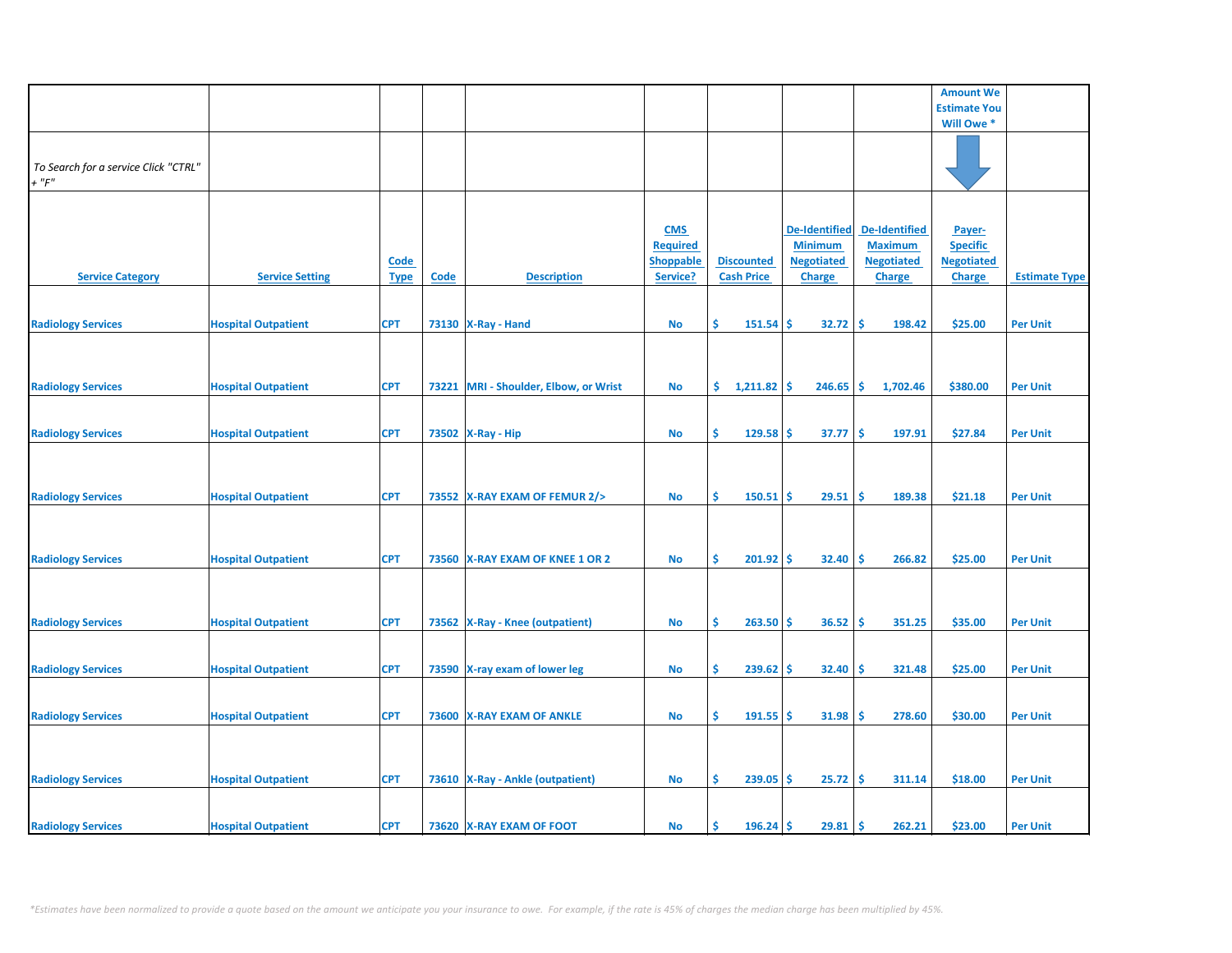|                                      |                            |             |       |                                           |                  |                             |                      |                       | <b>Amount We</b>    |                      |
|--------------------------------------|----------------------------|-------------|-------|-------------------------------------------|------------------|-----------------------------|----------------------|-----------------------|---------------------|----------------------|
|                                      |                            |             |       |                                           |                  |                             |                      |                       | <b>Estimate You</b> |                      |
|                                      |                            |             |       |                                           |                  |                             |                      |                       | Will Owe *          |                      |
|                                      |                            |             |       |                                           |                  |                             |                      |                       |                     |                      |
|                                      |                            |             |       |                                           |                  |                             |                      |                       |                     |                      |
| To Search for a service Click "CTRL" |                            |             |       |                                           |                  |                             |                      |                       |                     |                      |
| $+$ " $F$ "                          |                            |             |       |                                           |                  |                             |                      |                       |                     |                      |
|                                      |                            |             |       |                                           |                  |                             |                      |                       |                     |                      |
|                                      |                            |             |       |                                           |                  |                             |                      |                       |                     |                      |
|                                      |                            |             |       |                                           | <b>CMS</b>       |                             | <b>De-Identified</b> | <b>De-Identified</b>  | Payer-              |                      |
|                                      |                            |             |       |                                           | <b>Required</b>  |                             | <b>Minimum</b>       | <b>Maximum</b>        | <b>Specific</b>     |                      |
|                                      |                            | <b>Code</b> |       |                                           | <b>Shoppable</b> | <b>Discounted</b>           | <b>Negotiated</b>    | <b>Negotiated</b>     | <b>Negotiated</b>   |                      |
| <b>Service Category</b>              | <b>Service Setting</b>     |             | Code  | <b>Description</b>                        | Service?         | <b>Cash Price</b>           | <b>Charge</b>        | <b>Charge</b>         |                     | <b>Estimate Type</b> |
|                                      |                            | <b>Type</b> |       |                                           |                  |                             |                      |                       | <b>Charge</b>       |                      |
|                                      |                            |             |       |                                           |                  |                             |                      |                       |                     |                      |
|                                      |                            |             |       |                                           |                  |                             |                      |                       |                     |                      |
|                                      |                            |             |       |                                           |                  |                             |                      |                       |                     |                      |
| <b>Radiology Services</b>            | <b>Hospital Outpatient</b> | <b>CPT</b>  |       | 73630 X-Ray - Foot (outpatient)           | <b>No</b>        | \$<br>216.05                | \$<br>33.95          | -\$<br>289.60         | \$28.00             | <b>Per Unit</b>      |
|                                      |                            |             |       |                                           |                  |                             |                      |                       |                     |                      |
|                                      |                            |             |       |                                           |                  |                             |                      |                       |                     |                      |
|                                      |                            |             |       |                                           |                  |                             |                      |                       |                     |                      |
| <b>Radiology Services</b>            | <b>Hospital Outpatient</b> | <b>CPT</b>  |       | 73700 CT LOWER EXTREMITY W/O DYE          | <b>No</b>        | \$.<br>1,231.00             | -\$<br>134.01        | \$<br>1,400.92        | \$182.00            | <b>Per Unit</b>      |
|                                      |                            |             |       |                                           |                  |                             |                      |                       |                     |                      |
|                                      |                            |             |       |                                           |                  |                             |                      |                       |                     |                      |
|                                      |                            |             |       |                                           |                  |                             |                      |                       |                     |                      |
| <b>Radiology Services</b>            | <b>Hospital Outpatient</b> | <b>CPT</b>  |       | 73721 MRI - Knee (outpatient)             | Yes              | \$1,224.32                  | -Ś<br>246.65         | \$<br>1,828.36        | \$380.00            | <b>Per Unit</b>      |
|                                      |                            |             |       |                                           |                  |                             |                      |                       |                     |                      |
|                                      |                            |             |       |                                           |                  |                             |                      |                       |                     |                      |
| <b>Radiology Services</b>            | <b>Hospital Outpatient</b> | <b>CPT</b>  |       | 74018 X-Ray - Abdomen                     | <b>No</b>        | Š.<br>145.61                | -Ś<br>28.31          | -Ś<br>189.76          | \$20.26             | <b>Per Unit</b>      |
|                                      |                            |             |       |                                           |                  |                             |                      |                       |                     |                      |
|                                      |                            |             |       |                                           |                  |                             |                      |                       |                     |                      |
| <b>Radiology Services</b>            | <b>Hospital Outpatient</b> | <b>CPT</b>  |       | 74150 Ct abdomen w/o dye                  | <b>No</b>        | \$<br>977.64                | -Ś<br>142.38         | ا\$<br>1,446.99       | \$218.00            | <b>Per Unit</b>      |
|                                      |                            |             |       |                                           |                  |                             |                      |                       |                     |                      |
|                                      |                            |             |       |                                           |                  |                             |                      |                       |                     |                      |
|                                      |                            |             |       |                                           |                  |                             |                      |                       |                     |                      |
| <b>Radiology Services</b>            | <b>Hospital Outpatient</b> | <b>CPT</b>  |       | 74170 Ct abdomen w/o & w/dye              | <b>No</b>        | \$1,824.18                  | 207.86               | ا\$<br>2,144.29       | \$317.00            | <b>Per Unit</b>      |
|                                      |                            |             |       |                                           |                  |                             |                      |                       |                     |                      |
|                                      |                            |             |       |                                           |                  |                             |                      |                       |                     |                      |
|                                      |                            |             |       |                                           |                  |                             |                      |                       |                     |                      |
|                                      |                            |             |       |                                           |                  |                             |                      |                       |                     |                      |
|                                      |                            |             |       |                                           |                  |                             |                      |                       |                     |                      |
|                                      |                            |             |       | <b>CT Scan - Abdomen and Pelvis, with</b> |                  |                             |                      |                       |                     |                      |
| <b>Radiology Services</b>            | <b>Hospital Outpatient</b> | <b>CPT</b>  | 74177 | <b>Contrast</b>                           | <b>No</b>        | $\frac{1}{2}$ , 2,748.11 \$ | 286.79               | l\$<br>3,568.86       | \$206.27            | <b>Per Unit</b>      |
|                                      |                            |             |       |                                           |                  |                             |                      |                       |                     |                      |
|                                      |                            |             |       |                                           |                  |                             |                      |                       |                     |                      |
|                                      |                            |             |       |                                           |                  |                             |                      |                       |                     |                      |
|                                      |                            |             |       |                                           |                  |                             |                      |                       |                     |                      |
|                                      |                            |             |       | <b>CT Scan - Abdomen and Pelvis, with</b> |                  |                             |                      |                       |                     |                      |
| <b>Radiology Services</b>            | <b>Hospital Outpatient</b> | <b>CPT</b>  | 74177 | <b>Contrast</b>                           | Yes              | $\frac{2}{748.11}$ \$       | 286.79               | <b>\$</b><br>3,568.86 | \$206.27            | <b>Per Unit</b>      |
|                                      |                            |             |       |                                           |                  |                             |                      |                       |                     |                      |
|                                      |                            |             |       |                                           |                  |                             |                      |                       |                     |                      |
| <b>Radiology Services</b>            | <b>Hospital Outpatient</b> | <b>CPT</b>  |       | 74220 X-ray xm esophagus 1 cntrst         | <b>No</b>        | Ś<br>394.10                 | -\$<br>56.38         | \$<br>563.71          | \$36.00             | <b>Per Unit</b>      |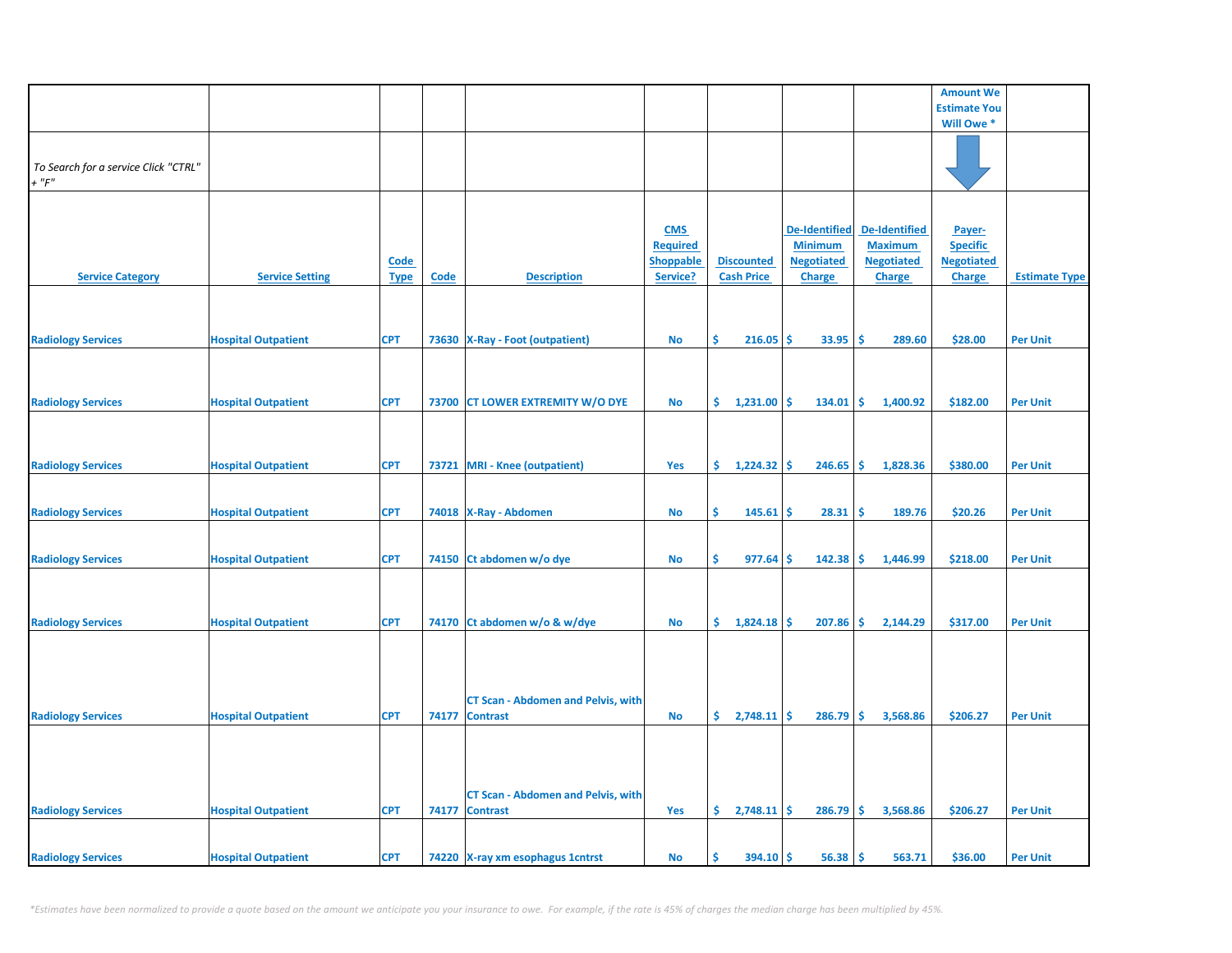|                                                     |                            |                     |             |                                         |                                                               |                                        |                                                                              |                                                                              | <b>Amount We</b>                                                |                      |
|-----------------------------------------------------|----------------------------|---------------------|-------------|-----------------------------------------|---------------------------------------------------------------|----------------------------------------|------------------------------------------------------------------------------|------------------------------------------------------------------------------|-----------------------------------------------------------------|----------------------|
|                                                     |                            |                     |             |                                         |                                                               |                                        |                                                                              |                                                                              |                                                                 |                      |
|                                                     |                            |                     |             |                                         |                                                               |                                        |                                                                              |                                                                              | <b>Estimate You</b>                                             |                      |
|                                                     |                            |                     |             |                                         |                                                               |                                        |                                                                              |                                                                              | Will Owe *                                                      |                      |
| To Search for a service Click "CTRL"<br>$+$ " $F$ " |                            |                     |             |                                         |                                                               |                                        |                                                                              |                                                                              |                                                                 |                      |
|                                                     |                            |                     |             |                                         |                                                               |                                        |                                                                              |                                                                              |                                                                 |                      |
| <b>Service Category</b>                             | <b>Service Setting</b>     | Code<br><b>Type</b> | <b>Code</b> | <b>Description</b>                      | <b>CMS</b><br><b>Required</b><br><b>Shoppable</b><br>Service? | <b>Discounted</b><br><b>Cash Price</b> | <b>De-Identified</b><br><b>Minimum</b><br><b>Negotiated</b><br><b>Charge</b> | <b>De-Identified</b><br><b>Maximum</b><br><b>Negotiated</b><br><b>Charge</b> | Payer-<br><b>Specific</b><br><b>Negotiated</b><br><b>Charge</b> | <b>Estimate Type</b> |
|                                                     |                            |                     |             |                                         |                                                               |                                        |                                                                              |                                                                              |                                                                 |                      |
| <b>Radiology Services</b>                           | <b>Hospital Outpatient</b> | <b>CPT</b>          |             | 74270 X-ray xm colon 1 cntrst std       | No                                                            | \$<br>$521.72$ \$                      | 79.34                                                                        | \$.<br>578.01                                                                | \$49.00                                                         | <b>Per Unit</b>      |
|                                                     |                            |                     |             |                                         |                                                               |                                        |                                                                              |                                                                              |                                                                 |                      |
|                                                     |                            |                     |             |                                         |                                                               |                                        |                                                                              |                                                                              |                                                                 |                      |
| <b>Radiology Services</b>                           | <b>Hospital Outpatient</b> | <b>CPT</b>          | 75571       | Ct hrt w/o dye w/ca test                | No                                                            | \$<br>306.04                           | 59.00<br>\$.                                                                 | \$.<br>323.39                                                                | \$54.87                                                         | <b>Per Unit</b>      |
| <b>Radiology Services</b>                           | <b>Hospital Outpatient</b> | <b>CPT</b>          | 76536       | <b>Ultrasound - Head and Neck</b>       | <b>No</b>                                                     | \$<br>460.62                           | \$<br>78.79                                                                  | Ŝ<br>386.50                                                                  | \$54.00                                                         | <b>Per Unit</b>      |
| <b>Radiology Services</b>                           | <b>Hospital Outpatient</b> | <b>CPT</b>          | 76642       | <b>Ultrasound - Breast (outpatient)</b> | <b>No</b>                                                     | Ś<br>152.68                            | \$<br>78.52                                                                  | Ŝ<br>249.30                                                                  | \$48.50                                                         | <b>Per Unit</b>      |
| <b>Radiology Services</b>                           | <b>Hospital Outpatient</b> | <b>CPT</b>          | 76700       | <b>Ultrasound - Abdominal, Complete</b> | Yes                                                           | \$<br>361.43                           | 91.69<br>-S                                                                  | Ŝ<br>433.80                                                                  | \$56.00                                                         | <b>Per Unit</b>      |
| <b>Radiology Services</b>                           | <b>Hospital Outpatient</b> | <b>CPT</b>          | 76705       | Ultrasound - Abdominal, Limited         | No                                                            | \$<br>327.93                           | Ŝ<br>46.05                                                                   | Ś<br>372.20                                                                  | \$20.00                                                         | <b>Per Unit</b>      |
| <b>Maternity/Delivery</b>                           | <b>Hospital Outpatient</b> | <b>CPT</b>          |             | 76770 US EXAM ABDO BACK WALL COMP       | No                                                            | \$<br>$456.58$ \$                      | 76.54                                                                        | Ŝ<br>400.80                                                                  | \$44.00                                                         | <b>Per Unit</b>      |
| <b>Maternity/Delivery</b>                           | <b>Hospital Outpatient</b> | <b>CPT</b>          |             | 76801 OB US < 14 WKS SINGLE FETUS       | <b>No</b>                                                     | Ŝ<br>$391.57$ \$                       | 86.65                                                                        | Ŝ.<br>396.27                                                                 | \$42.75                                                         | <b>Per Unit</b>      |
|                                                     |                            |                     |             |                                         |                                                               |                                        |                                                                              |                                                                              |                                                                 |                      |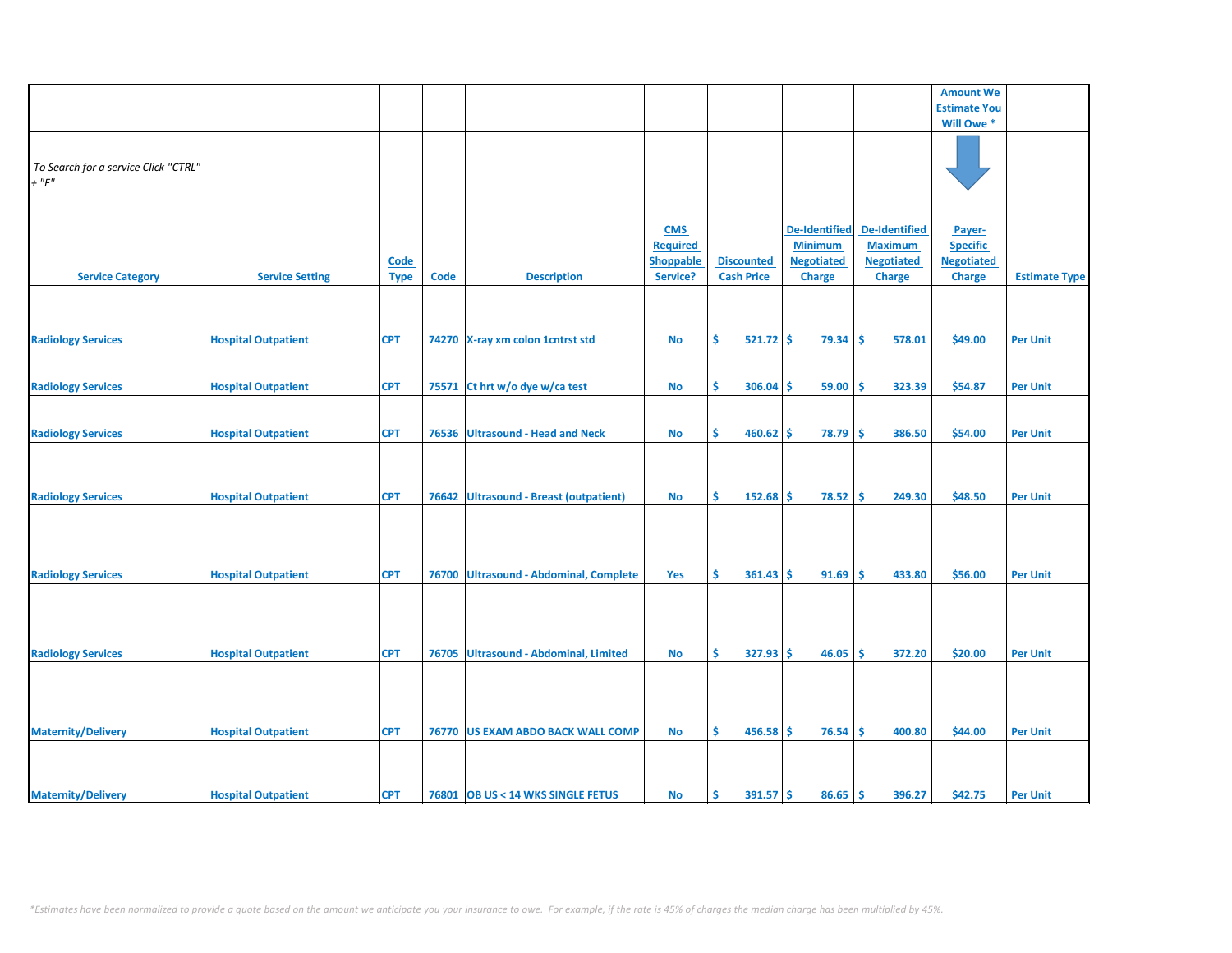|                                      |                            |             |       |                                        |                  |                   |                      |                      | <b>Amount We</b>    |                      |
|--------------------------------------|----------------------------|-------------|-------|----------------------------------------|------------------|-------------------|----------------------|----------------------|---------------------|----------------------|
|                                      |                            |             |       |                                        |                  |                   |                      |                      | <b>Estimate You</b> |                      |
|                                      |                            |             |       |                                        |                  |                   |                      |                      | Will Owe *          |                      |
|                                      |                            |             |       |                                        |                  |                   |                      |                      |                     |                      |
|                                      |                            |             |       |                                        |                  |                   |                      |                      |                     |                      |
| To Search for a service Click "CTRL" |                            |             |       |                                        |                  |                   |                      |                      |                     |                      |
| $+$ " $F$ "                          |                            |             |       |                                        |                  |                   |                      |                      |                     |                      |
|                                      |                            |             |       |                                        |                  |                   |                      |                      |                     |                      |
|                                      |                            |             |       |                                        |                  |                   |                      |                      |                     |                      |
|                                      |                            |             |       |                                        | <b>CMS</b>       |                   | <b>De-Identified</b> | <b>De-Identified</b> | Payer-              |                      |
|                                      |                            |             |       |                                        | <b>Required</b>  |                   | <b>Minimum</b>       | <b>Maximum</b>       |                     |                      |
|                                      |                            |             |       |                                        |                  |                   |                      |                      | <b>Specific</b>     |                      |
|                                      |                            | <b>Code</b> |       |                                        | <b>Shoppable</b> | <b>Discounted</b> | <b>Negotiated</b>    | <b>Negotiated</b>    | <b>Negotiated</b>   |                      |
| <b>Service Category</b>              | <b>Service Setting</b>     | <b>Type</b> | Code  | <b>Description</b>                     | Service?         | <b>Cash Price</b> | <b>Charge</b>        | <b>Charge</b>        | <b>Charge</b>       | <b>Estimate Type</b> |
|                                      |                            |             |       |                                        |                  |                   |                      |                      |                     |                      |
|                                      |                            |             |       |                                        |                  |                   |                      |                      |                     |                      |
|                                      |                            |             |       |                                        |                  |                   |                      |                      |                     |                      |
|                                      |                            |             |       |                                        |                  |                   |                      |                      |                     |                      |
|                                      |                            |             |       | <b>Ultrasound - Pregnancy</b>          |                  |                   |                      |                      |                     |                      |
| <b>Radiology Services</b>            | <b>Hospital Outpatient</b> | <b>CPT</b>  | 76805 | (outpatient)                           | Yes              | \$<br>367.73      | -Ś<br>100.36         | <b>S</b><br>437.10   | \$56.00             | <b>Per Unit</b>      |
|                                      |                            |             |       |                                        |                  |                   |                      |                      |                     |                      |
|                                      |                            |             |       |                                        |                  |                   |                      |                      |                     |                      |
|                                      |                            |             |       |                                        |                  |                   |                      |                      |                     |                      |
|                                      |                            |             |       |                                        |                  |                   |                      |                      |                     |                      |
| <b>Maternity/Delivery</b>            | <b>Hospital Outpatient</b> | <b>CPT</b>  | 76811 | <b>OB US DETAILED SNGL FETUS</b>       | No               | \$<br>522.04      | \$<br>198.65         | ١\$<br>587.50        | \$145.14            | <b>Per Unit</b>      |
|                                      |                            |             |       |                                        |                  |                   |                      |                      |                     |                      |
|                                      |                            |             |       |                                        |                  |                   |                      |                      |                     |                      |
| <b>Maternity/Delivery</b>            | <b>Hospital Outpatient</b> | <b>CPT</b>  |       | 76815 OB US LIMITED FETUS(S)           | <b>No</b>        | \$<br>$309.95$ \$ | 54.75                | -\$<br>384.30        | \$26.00             | <b>Per Unit</b>      |
|                                      |                            |             |       |                                        |                  |                   |                      |                      |                     |                      |
|                                      |                            |             |       |                                        |                  |                   |                      |                      |                     |                      |
|                                      |                            |             |       |                                        |                  |                   |                      |                      |                     |                      |
|                                      |                            |             |       |                                        |                  |                   |                      |                      |                     |                      |
| <b>Radiology Services</b>            | <b>Hospital Outpatient</b> | <b>CPT</b>  |       | 76816 Ultrasound - Pregnancy Follow-Up | <b>No</b>        | Ŝ.<br>406.54      | -Ś<br>64.37          | -\$<br>384.30        | \$26.00             | <b>Per Unit</b>      |
|                                      |                            |             |       |                                        |                  |                   |                      |                      |                     |                      |
|                                      |                            |             |       |                                        |                  |                   |                      |                      |                     |                      |
|                                      |                            |             |       |                                        |                  |                   |                      |                      |                     |                      |
|                                      |                            |             |       |                                        |                  |                   |                      |                      |                     |                      |
| <b>Maternity/Delivery</b>            | <b>Hospital Outpatient</b> | <b>CPT</b>  |       | 76818 FETAL BIOPHYS PROFILE W/NST      | <b>No</b>        | \$<br>$476.50$ \$ | 82.20                | -\$<br>387.27        | \$34.68             | <b>Per Unit</b>      |
|                                      |                            |             |       |                                        |                  |                   |                      |                      |                     |                      |
|                                      |                            |             |       |                                        |                  |                   |                      |                      |                     |                      |
|                                      |                            |             |       |                                        |                  |                   |                      |                      |                     |                      |
| <b>Maternity/Delivery</b>            | <b>Hospital Outpatient</b> | <b>CPT</b>  |       | 76819 FETAL BIOPHYS PROFIL W/O NST     | No               | \$<br>407.39      | <b>S</b><br>97.44    | -\$<br>398.34        | \$63.01             | <b>Per Unit</b>      |
|                                      |                            |             |       |                                        |                  |                   |                      |                      |                     |                      |
|                                      |                            |             |       |                                        |                  |                   |                      |                      |                     |                      |
|                                      |                            |             |       |                                        |                  |                   |                      |                      |                     |                      |
|                                      | <b>Hospital Outpatient</b> | <b>CPT</b>  | 76821 | <b>MIDDLE CEREBRAL ARTERY ECHO</b>     | <b>No</b>        | \$<br>$370.14$ \$ | 88.69                | -\$<br>391.69        | \$57.11             | <b>Per Unit</b>      |
| <b>Radiology Services</b>            |                            |             |       |                                        |                  |                   |                      |                      |                     |                      |
|                                      |                            |             |       |                                        |                  |                   |                      |                      |                     |                      |
|                                      |                            |             |       |                                        |                  |                   |                      |                      |                     |                      |
|                                      |                            |             |       |                                        |                  |                   |                      |                      |                     |                      |
|                                      |                            |             |       |                                        |                  |                   |                      |                      |                     |                      |
|                                      |                            |             |       | <b>Ultrasound - Transvaginal (non-</b> |                  |                   |                      |                      |                     |                      |
| <b>Radiology Services</b>            | <b>Hospital Outpatient</b> | <b>CPT</b>  |       | 76830 maternity)                       | Yes              | \$<br>$475.43$ \$ | 98.63                | ۱\$.<br>463.90       | \$68.00             | <b>Per Unit</b>      |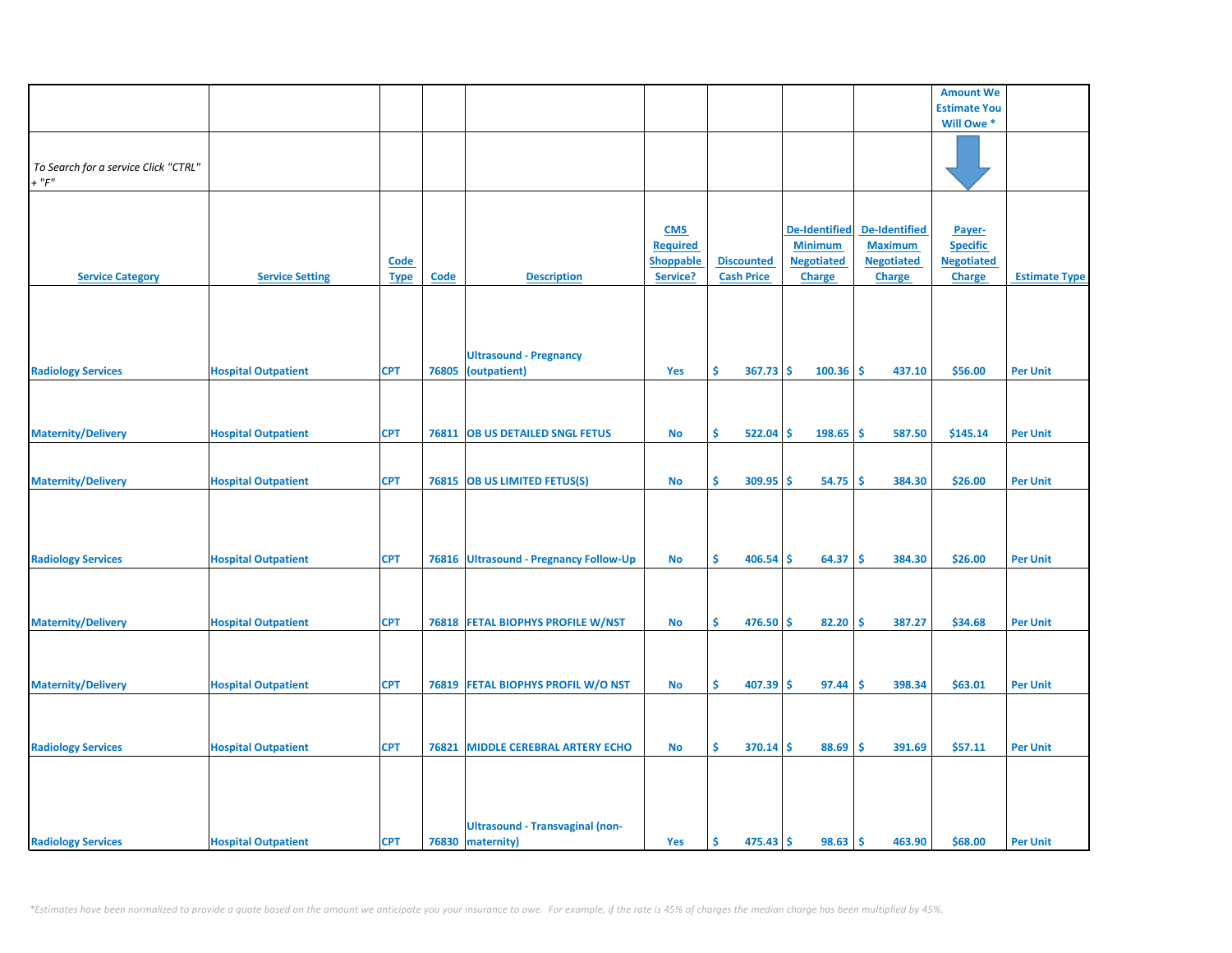|                                      |                            |             |       |                                        |                 |                   |    |                      |                      | <b>Amount We</b>    |                      |
|--------------------------------------|----------------------------|-------------|-------|----------------------------------------|-----------------|-------------------|----|----------------------|----------------------|---------------------|----------------------|
|                                      |                            |             |       |                                        |                 |                   |    |                      |                      | <b>Estimate You</b> |                      |
|                                      |                            |             |       |                                        |                 |                   |    |                      |                      | Will Owe *          |                      |
|                                      |                            |             |       |                                        |                 |                   |    |                      |                      |                     |                      |
|                                      |                            |             |       |                                        |                 |                   |    |                      |                      |                     |                      |
|                                      |                            |             |       |                                        |                 |                   |    |                      |                      |                     |                      |
| To Search for a service Click "CTRL" |                            |             |       |                                        |                 |                   |    |                      |                      |                     |                      |
| $+$ " $F"$                           |                            |             |       |                                        |                 |                   |    |                      |                      |                     |                      |
|                                      |                            |             |       |                                        |                 |                   |    |                      |                      |                     |                      |
|                                      |                            |             |       |                                        |                 |                   |    |                      |                      |                     |                      |
|                                      |                            |             |       |                                        |                 |                   |    |                      |                      |                     |                      |
|                                      |                            |             |       |                                        | <b>CMS</b>      |                   |    | <b>De-Identified</b> | <b>De-Identified</b> | Payer-              |                      |
|                                      |                            |             |       |                                        |                 |                   |    |                      |                      |                     |                      |
|                                      |                            |             |       |                                        | <b>Required</b> |                   |    | <b>Minimum</b>       | <b>Maximum</b>       | <b>Specific</b>     |                      |
|                                      |                            | <b>Code</b> |       |                                        | Shoppable       | <b>Discounted</b> |    | <b>Negotiated</b>    | <b>Negotiated</b>    | <b>Negotiated</b>   |                      |
| <b>Service Category</b>              | <b>Service Setting</b>     | <b>Type</b> | Code  | <b>Description</b>                     | Service?        | <b>Cash Price</b> |    | Charge               | Charge               | <b>Charge</b>       | <b>Estimate Type</b> |
|                                      |                            |             |       |                                        |                 |                   |    |                      |                      |                     |                      |
|                                      |                            |             |       |                                        |                 |                   |    |                      |                      |                     |                      |
|                                      |                            |             |       |                                        |                 |                   |    |                      |                      |                     |                      |
|                                      |                            |             |       |                                        |                 |                   |    |                      |                      |                     |                      |
| <b>Radiology Services</b>            | <b>Hospital Outpatient</b> | <b>CPT</b>  |       | 76856 Ultrasound - Pelvic (outpatient) | <b>No</b>       | Ŝ<br>344.00       | Ŝ  | 70.34                | Ŝ.<br>408.50         | \$40.00             | <b>Per Unit</b>      |
|                                      |                            |             |       |                                        |                 |                   |    |                      |                      |                     |                      |
|                                      |                            |             |       |                                        |                 |                   |    |                      |                      |                     |                      |
|                                      |                            |             |       |                                        |                 |                   |    |                      |                      |                     |                      |
|                                      |                            |             |       |                                        |                 |                   |    |                      |                      |                     |                      |
|                                      |                            |             |       |                                        |                 |                   |    |                      |                      |                     |                      |
|                                      |                            |             |       |                                        |                 |                   |    |                      |                      |                     |                      |
|                                      |                            |             |       |                                        |                 |                   |    |                      |                      |                     |                      |
| <b>Radiology Services</b>            | <b>Hospital Outpatient</b> | <b>CPT</b>  |       | 77065 Mammography of one breast        | Yes             | \$<br>$546.40$ \$ |    | 107.57               | ∣\$<br>501.03        | \$104.44            | <b>Per Unit</b>      |
|                                      |                            |             |       |                                        |                 |                   |    |                      |                      |                     |                      |
|                                      |                            |             |       |                                        |                 |                   |    |                      |                      |                     |                      |
|                                      |                            |             |       |                                        |                 |                   |    |                      |                      |                     |                      |
|                                      |                            |             |       |                                        |                 |                   |    |                      |                      |                     |                      |
|                                      |                            |             |       |                                        |                 |                   |    |                      |                      |                     |                      |
|                                      |                            |             |       |                                        |                 |                   |    |                      |                      |                     |                      |
|                                      |                            |             |       |                                        |                 |                   |    |                      |                      |                     |                      |
| <b>Radiology Services</b>            | <b>Hospital Outpatient</b> | <b>CPT</b>  |       | 77066 Mammography of both breasts      | Yes             | \$<br>$383.79$ \$ |    | 135.81               | ١ś<br>629.70         | \$126.48            | <b>Per Unit</b>      |
|                                      |                            |             |       |                                        |                 |                   |    |                      |                      |                     |                      |
|                                      |                            |             |       |                                        |                 |                   |    |                      |                      |                     |                      |
|                                      |                            |             |       |                                        |                 |                   |    |                      |                      |                     |                      |
|                                      |                            |             |       |                                        |                 |                   |    |                      |                      |                     |                      |
|                                      |                            |             |       |                                        |                 |                   |    |                      |                      |                     |                      |
|                                      |                            |             |       |                                        |                 |                   |    |                      |                      |                     |                      |
|                                      |                            |             |       |                                        |                 |                   |    |                      |                      |                     |                      |
| <b>Radiology Services</b>            | <b>Hospital Outpatient</b> | <b>CPT</b>  | 77067 | <b>Mammogram (outpatient)</b>          | Yes             | Ŝ<br>$406.73$ \$  |    | $109.22$ \$          | 504.02               | \$98.84             | <b>Per Unit</b>      |
|                                      |                            |             |       |                                        |                 |                   |    |                      |                      |                     |                      |
|                                      |                            |             |       |                                        |                 |                   |    |                      |                      |                     |                      |
|                                      |                            |             |       |                                        |                 |                   |    |                      |                      |                     |                      |
|                                      |                            |             |       |                                        |                 |                   |    |                      |                      |                     |                      |
|                                      |                            |             |       |                                        |                 |                   |    |                      |                      |                     |                      |
| <b>Radiology Services</b>            | <b>Hospital Outpatient</b> | <b>CPT</b>  |       | 77080 Bone Density Scan (outpatient)   | No              | \$<br>$247.25$ \$ |    | 56.29                | ۱\$<br>393.45        | \$155.08            | <b>Per Unit</b>      |
|                                      |                            |             |       |                                        |                 |                   |    |                      |                      |                     |                      |
|                                      |                            |             |       |                                        |                 |                   |    |                      |                      |                     |                      |
|                                      |                            |             |       |                                        |                 |                   |    |                      |                      |                     |                      |
| <b>Radiology Services</b>            | <b>Hospital Outpatient</b> | <b>CPT</b>  |       | 77081 Dxa bone density/peripheral      | <b>No</b>       | \$<br>116.84      | -Ś | 33.80                | -\$<br>171.64        | \$37.94             | <b>Per Unit</b>      |
|                                      |                            |             |       |                                        |                 |                   |    |                      |                      |                     |                      |
|                                      |                            |             |       |                                        |                 |                   |    |                      |                      |                     |                      |
|                                      |                            |             |       |                                        |                 |                   |    |                      |                      |                     |                      |
|                                      |                            |             |       |                                        |                 |                   |    |                      |                      |                     |                      |
|                                      |                            |             |       |                                        |                 |                   |    |                      |                      |                     |                      |
| <b>Radiology Services</b>            | <b>Hospital Outpatient</b> | <b>CPT</b>  |       | 78452 Myocardial Imaging (outpatient)  | <b>No</b>       | \$<br>1,010.04    | -Ś | $336.74$ \$          | 2,091.45             | \$266.71            | <b>Per Unit</b>      |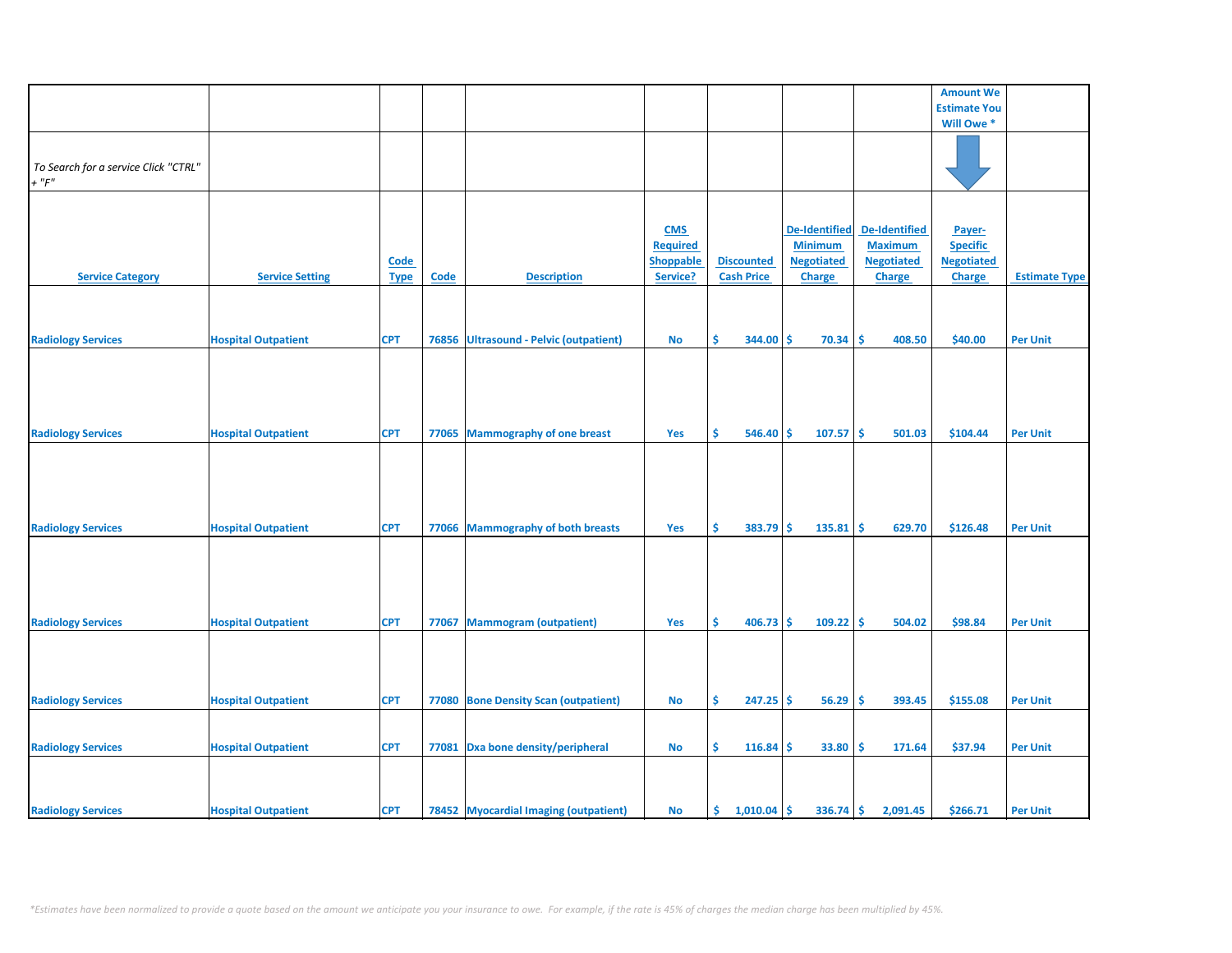|                                            |                            |             |             |                                             |                  |                   |                      |                   | <b>Amount We</b>    |                      |
|--------------------------------------------|----------------------------|-------------|-------------|---------------------------------------------|------------------|-------------------|----------------------|-------------------|---------------------|----------------------|
|                                            |                            |             |             |                                             |                  |                   |                      |                   | <b>Estimate You</b> |                      |
|                                            |                            |             |             |                                             |                  |                   |                      |                   | Will Owe *          |                      |
|                                            |                            |             |             |                                             |                  |                   |                      |                   |                     |                      |
|                                            |                            |             |             |                                             |                  |                   |                      |                   |                     |                      |
| To Search for a service Click "CTRL"       |                            |             |             |                                             |                  |                   |                      |                   |                     |                      |
| $+$ " $F$ "                                |                            |             |             |                                             |                  |                   |                      |                   |                     |                      |
|                                            |                            |             |             |                                             |                  |                   |                      |                   |                     |                      |
|                                            |                            |             |             |                                             |                  |                   |                      |                   |                     |                      |
|                                            |                            |             |             |                                             | <b>CMS</b>       |                   | <b>De-Identified</b> | De-Identified     | Payer-              |                      |
|                                            |                            |             |             |                                             | <b>Required</b>  |                   | <b>Minimum</b>       | <b>Maximum</b>    | <b>Specific</b>     |                      |
|                                            |                            | <b>Code</b> |             |                                             | <b>Shoppable</b> | <b>Discounted</b> | <b>Negotiated</b>    | <b>Negotiated</b> | <b>Negotiated</b>   |                      |
| <b>Service Category</b>                    | <b>Service Setting</b>     |             | <b>Code</b> | <b>Description</b>                          | Service?         | <b>Cash Price</b> | Charge               |                   | <b>Charge</b>       | <b>Estimate Type</b> |
|                                            |                            | <b>Type</b> |             |                                             |                  |                   |                      | Charge            |                     |                      |
|                                            |                            |             |             |                                             |                  |                   |                      |                   |                     |                      |
|                                            |                            |             |             |                                             |                  |                   |                      |                   |                     |                      |
|                                            |                            |             |             |                                             |                  |                   |                      |                   |                     |                      |
|                                            |                            |             |             |                                             |                  |                   |                      |                   |                     |                      |
| <b>Laboratory &amp; Pathology Services</b> | <b>Hospital Outpatient</b> | <b>CPT</b>  |             | 80048 Blood Test - Basic Metabolic Panel    | Yes              | Ŝ.<br>$158.03$ \$ | 11.84                | -\$<br>221.33     | \$12.09             | <b>Per Unit</b>      |
|                                            |                            |             |             |                                             |                  |                   |                      |                   |                     |                      |
|                                            |                            |             |             |                                             |                  |                   |                      |                   |                     |                      |
|                                            |                            |             |             |                                             |                  |                   |                      |                   |                     |                      |
|                                            |                            |             |             |                                             |                  |                   |                      |                   |                     |                      |
|                                            |                            |             |             | <b>Blood Test - Comprehensive</b>           |                  |                   |                      |                   |                     |                      |
| <b>Laboratory &amp; Pathology Services</b> | <b>Hospital Outpatient</b> | <b>CPT</b>  |             | 80053 Metabolic Panel                       | Yes              | \$<br>93.73       | -Ś<br>14.78          | -\$<br>136.89     | \$15.10             | <b>Per Unit</b>      |
|                                            |                            |             |             |                                             |                  |                   |                      |                   |                     |                      |
|                                            |                            |             |             |                                             |                  |                   |                      |                   |                     |                      |
|                                            |                            |             |             |                                             |                  |                   |                      |                   |                     |                      |
|                                            |                            |             |             |                                             |                  |                   |                      |                   |                     |                      |
|                                            |                            |             |             |                                             |                  | N/A No            | N/A No               | N/A No            | N/A No              |                      |
|                                            |                            |             |             | <b>Blood Test - Pregnancy (Obstetric)</b>   |                  | <b>Service</b>    | <b>Service</b>       | <b>Service</b>    | <b>Service</b>      |                      |
| <b>Laboratory &amp; Pathology Services</b> | <b>Hospital Outpatient</b> | <b>CPT</b>  | 80055 Panel |                                             | Yes              | <b>Volume</b>     | <b>Volume</b>        | <b>Volume</b>     | <b>Volume</b>       | <b>Per Unit</b>      |
|                                            |                            |             |             |                                             |                  |                   |                      |                   |                     |                      |
|                                            |                            |             |             |                                             |                  |                   |                      |                   |                     |                      |
|                                            |                            |             |             |                                             |                  |                   |                      |                   |                     |                      |
|                                            |                            |             |             |                                             |                  |                   |                      |                   |                     |                      |
|                                            |                            |             |             | <b>Blood Test - Cholesterol Test, Lipid</b> |                  |                   |                      |                   |                     |                      |
| <b>Laboratory &amp; Pathology Services</b> | <b>Hospital Outpatient</b> | <b>CPT</b>  | 80061 Panel |                                             | Yes              | Ŝ.<br>$46.48$ \$  | 12.05                | ١\$<br>101.77     | \$18.16             | <b>Per Unit</b>      |
|                                            |                            |             |             |                                             |                  |                   |                      |                   |                     |                      |
|                                            |                            |             |             |                                             |                  |                   |                      |                   |                     |                      |
|                                            |                            |             |             |                                             |                  |                   |                      |                   |                     |                      |
|                                            |                            |             |             |                                             |                  |                   |                      |                   |                     |                      |
|                                            |                            |             |             |                                             |                  |                   |                      |                   |                     |                      |
|                                            |                            |             |             | <b>Blood Test - Renal (Kidney)</b>          |                  |                   |                      |                   |                     |                      |
| <b>Laboratory &amp; Pathology Services</b> | <b>Hospital Outpatient</b> | <b>CPT</b>  |             | 80069 Function Panel                        | Yes              | \$.<br>17.24      | 8.68<br>-\$          | -\$<br>34.59      | \$12.40             | <b>Per Unit</b>      |
|                                            |                            |             |             |                                             |                  |                   |                      |                   |                     |                      |
|                                            |                            |             |             |                                             |                  |                   |                      |                   |                     |                      |
|                                            |                            |             |             |                                             |                  |                   |                      |                   |                     |                      |
|                                            |                            |             |             |                                             |                  |                   |                      |                   |                     |                      |
|                                            |                            |             |             | <b>Blood Test - Hepatic (Liver)</b>         |                  |                   |                      |                   |                     |                      |
| <b>Laboratory &amp; Pathology Services</b> | <b>Hospital Outpatient</b> | <b>CPT</b>  |             | 80076 Function Panel                        | Yes              | \$<br>$146.77$ \$ | 11.44                | l\$<br>205.84     | \$11.67             | <b>Per Unit</b>      |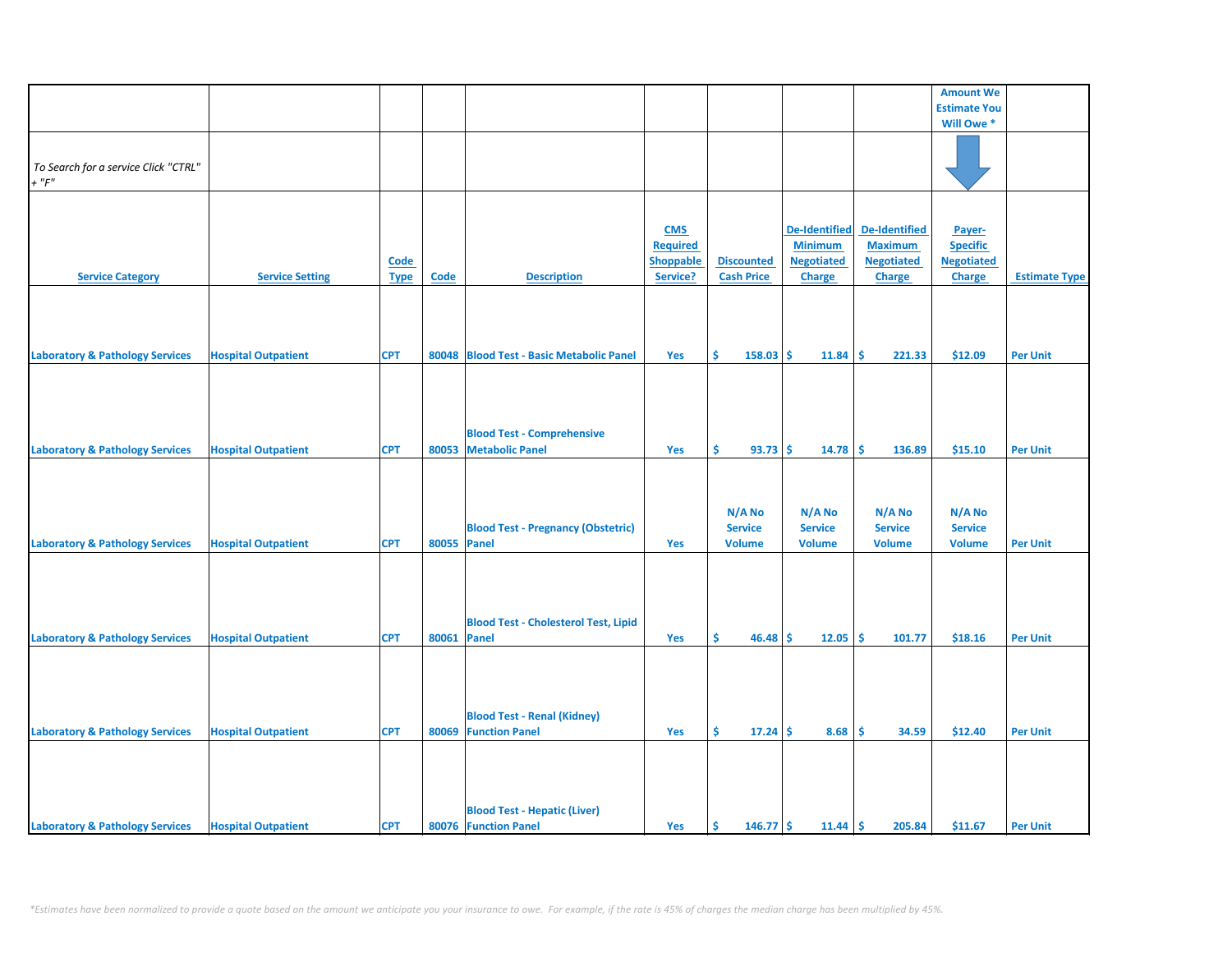|                                                     |                            |             |       |                                            |                  |                     |                      |                      | <b>Amount We</b>    |                      |
|-----------------------------------------------------|----------------------------|-------------|-------|--------------------------------------------|------------------|---------------------|----------------------|----------------------|---------------------|----------------------|
|                                                     |                            |             |       |                                            |                  |                     |                      |                      | <b>Estimate You</b> |                      |
|                                                     |                            |             |       |                                            |                  |                     |                      |                      | Will Owe *          |                      |
|                                                     |                            |             |       |                                            |                  |                     |                      |                      |                     |                      |
|                                                     |                            |             |       |                                            |                  |                     |                      |                      |                     |                      |
| To Search for a service Click "CTRL"<br>$+$ " $F$ " |                            |             |       |                                            |                  |                     |                      |                      |                     |                      |
|                                                     |                            |             |       |                                            |                  |                     |                      |                      |                     |                      |
|                                                     |                            |             |       |                                            |                  |                     |                      |                      |                     |                      |
|                                                     |                            |             |       |                                            | <b>CMS</b>       |                     | <b>De-Identified</b> | <b>De-Identified</b> | Payer-              |                      |
|                                                     |                            |             |       |                                            | <b>Required</b>  |                     | <b>Minimum</b>       | <b>Maximum</b>       | <b>Specific</b>     |                      |
|                                                     |                            | <b>Code</b> |       |                                            | <b>Shoppable</b> | <b>Discounted</b>   | <b>Negotiated</b>    | <b>Negotiated</b>    | <b>Negotiated</b>   |                      |
| <b>Service Category</b>                             | <b>Service Setting</b>     | <b>Type</b> | Code  | <b>Description</b>                         | Service?         | <b>Cash Price</b>   | Charge               | Charge               | <b>Charge</b>       | <b>Estimate Type</b> |
|                                                     |                            |             |       |                                            |                  |                     |                      |                      |                     |                      |
|                                                     |                            |             |       |                                            |                  |                     |                      |                      |                     |                      |
|                                                     |                            |             |       |                                            |                  |                     |                      |                      |                     |                      |
| <b>Laboratory &amp; Pathology Services</b>          | <b>Hospital Outpatient</b> | <b>CPT</b>  | 80307 | Drug test prsmv chem anlyzr                | No               | Ś.<br>128.65        | \$.<br>55.93         | -\$<br>199.53        | \$79.81             | <b>Per Unit</b>      |
|                                                     |                            |             |       |                                            |                  | N/A No              | N/A No               | N/A No               | N/A No              |                      |
|                                                     |                            |             |       |                                            |                  | <b>Service</b>      | <b>Service</b>       | <b>Service</b>       | <b>Service</b>      |                      |
| <b>Laboratory &amp; Pathology Services</b>          | <b>Hospital Outpatient</b> | <b>CPT</b>  |       | 81000 Urinalysis nonauto w/scope           | Yes              | <b>Volume</b>       | <b>Volume</b>        | <b>Volume</b>        | <b>Volume</b>       | <b>Per Unit</b>      |
|                                                     |                            |             |       |                                            |                  |                     |                      |                      |                     |                      |
|                                                     |                            |             |       |                                            |                  |                     |                      |                      |                     |                      |
|                                                     |                            |             |       |                                            |                  |                     |                      |                      |                     |                      |
|                                                     |                            |             |       |                                            |                  |                     |                      |                      |                     |                      |
|                                                     |                            |             |       |                                            |                  |                     |                      |                      |                     |                      |
|                                                     |                            |             |       |                                            |                  |                     |                      |                      |                     |                      |
|                                                     |                            |             |       | <b>Urine Test - Automated with</b>         |                  |                     |                      |                      |                     |                      |
| <b>Laboratory &amp; Pathology Services</b>          | <b>Hospital Outpatient</b> | <b>CPT</b>  | 81001 | <b>Microscope Examination</b>              | Yes              | \$<br>23.46         | Ŝ.<br>4.44           | <b>S</b><br>34.47    | \$4.52              | <b>Per Unit</b>      |
|                                                     |                            |             |       |                                            |                  |                     |                      |                      |                     |                      |
|                                                     |                            |             |       |                                            |                  |                     |                      |                      |                     |                      |
|                                                     |                            |             |       |                                            |                  |                     |                      |                      |                     |                      |
|                                                     |                            |             |       |                                            |                  |                     |                      |                      |                     |                      |
| <b>Laboratory &amp; Pathology Services</b>          | <b>Hospital Outpatient</b> | <b>CPT</b>  |       | 81002 Urine Test - Urinalysis, Manual Test | Yes              | \$.<br>$7.24 \,$ \$ | 2.67                 | <b>S</b><br>14.00    | #N/A                | <b>Per Unit</b>      |
|                                                     |                            |             |       |                                            |                  |                     |                      |                      |                     |                      |
|                                                     |                            |             |       |                                            |                  |                     |                      |                      |                     |                      |
|                                                     |                            |             |       |                                            |                  |                     |                      |                      |                     |                      |
|                                                     |                            |             |       |                                            |                  |                     |                      |                      |                     |                      |
|                                                     |                            |             |       | <b>Urine Test - Automated without</b>      |                  |                     |                      |                      |                     |                      |
| <b>Laboratory &amp; Pathology Services</b>          | <b>Hospital Outpatient</b> | <b>CPT</b>  |       | 81003 Microscope                           | Yes              | Ŝ.<br>10.40         | -Ś<br>3.16           | Ŝ.<br>11.25          | \$3.20              | <b>Per Unit</b>      |
|                                                     |                            |             |       |                                            |                  |                     |                      |                      |                     |                      |
|                                                     |                            |             |       |                                            |                  |                     |                      |                      |                     |                      |
| <b>Laboratory &amp; Pathology Services</b>          | <b>Hospital Outpatient</b> | <b>CPT</b>  |       | 81025 Urine Test - Pregnancy               | <b>No</b>        | \$<br>40.87         | -Ś<br>10.45          | ۱\$.<br>58.29        | \$8.74              | <b>Per Unit</b>      |
|                                                     |                            |             |       |                                            |                  |                     |                      |                      |                     |                      |
|                                                     |                            |             |       |                                            |                  |                     |                      |                      |                     |                      |
| <b>Laboratory &amp; Pathology Services</b>          | <b>Hospital Outpatient</b> | <b>CPT</b>  |       | 82247 Bilirubin total                      | <b>No</b>        | \$<br>$41.02$ \$    | 4.52                 | ١\$<br>55.22         | \$7.17              | <b>Per Unit</b>      |
|                                                     |                            |             |       |                                            |                  |                     |                      |                      |                     |                      |
|                                                     |                            |             |       |                                            |                  |                     |                      |                      |                     |                      |
|                                                     |                            |             |       |                                            |                  |                     |                      |                      |                     |                      |
| <b>Laboratory &amp; Pathology Services</b>          | <b>Hospital Outpatient</b> | <b>CPT</b>  |       | 82306 Blood Test - Vitamin D-3 Level       | No               | \$<br>$188.74$ \$   | $26.64$ \$           | 254.08               | \$42.27             | <b>Per Unit</b>      |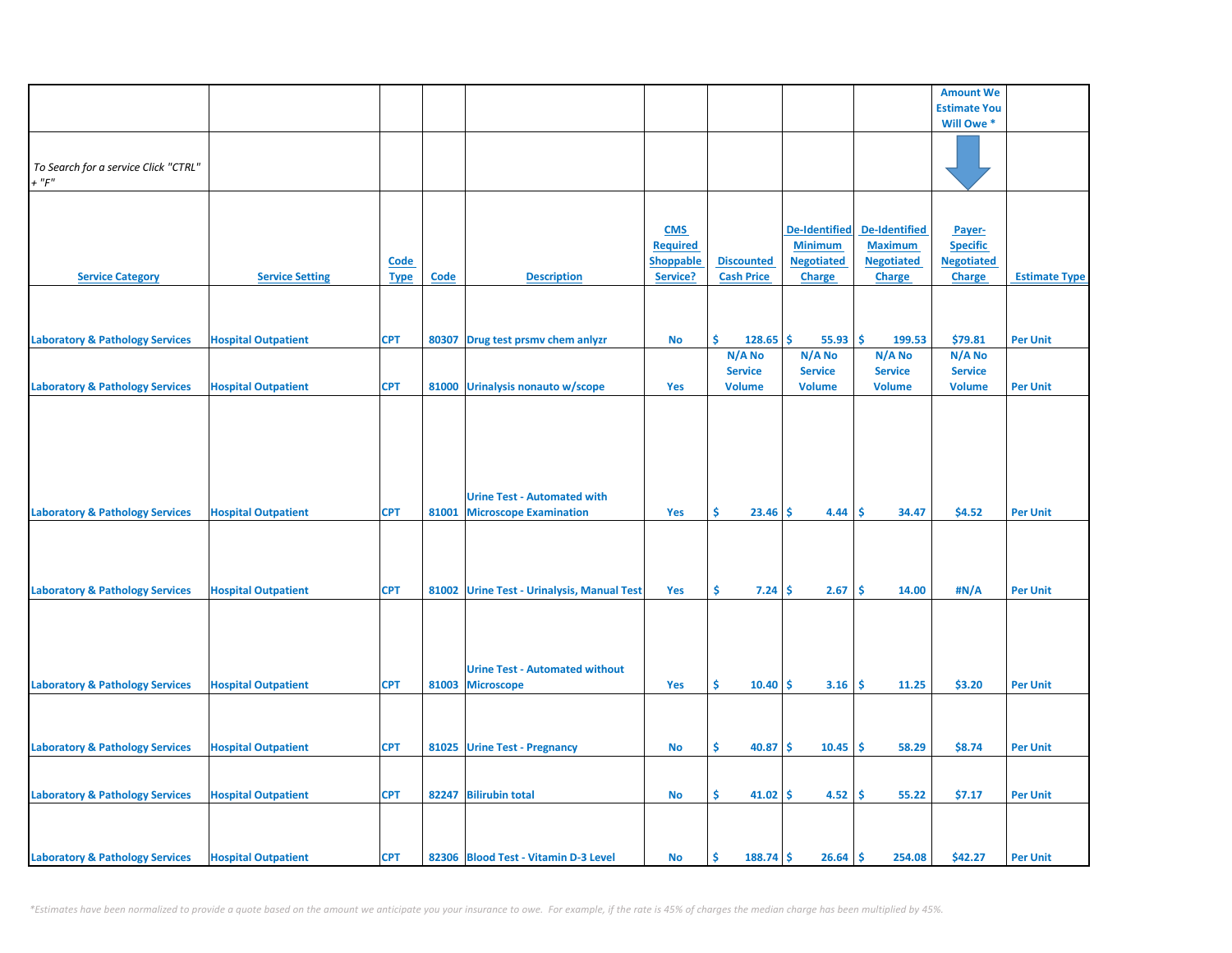|                                                     |                            |                            |       |                                                            |                                                               |                                        |                                                                              |                                                                              | <b>Amount We</b>                                                |                      |
|-----------------------------------------------------|----------------------------|----------------------------|-------|------------------------------------------------------------|---------------------------------------------------------------|----------------------------------------|------------------------------------------------------------------------------|------------------------------------------------------------------------------|-----------------------------------------------------------------|----------------------|
|                                                     |                            |                            |       |                                                            |                                                               |                                        |                                                                              |                                                                              | <b>Estimate You</b>                                             |                      |
|                                                     |                            |                            |       |                                                            |                                                               |                                        |                                                                              |                                                                              | Will Owe *                                                      |                      |
| To Search for a service Click "CTRL"<br>$+$ " $F$ " |                            |                            |       |                                                            |                                                               |                                        |                                                                              |                                                                              |                                                                 |                      |
| <b>Service Category</b>                             | <b>Service Setting</b>     | <b>Code</b><br><b>Type</b> | Code  | <b>Description</b>                                         | <b>CMS</b><br><b>Required</b><br><b>Shoppable</b><br>Service? | <b>Discounted</b><br><b>Cash Price</b> | <b>De-Identified</b><br><b>Minimum</b><br><b>Negotiated</b><br><b>Charge</b> | <b>De-Identified</b><br><b>Maximum</b><br><b>Negotiated</b><br><b>Charge</b> | Payer-<br><b>Specific</b><br><b>Negotiated</b><br><b>Charge</b> | <b>Estimate Type</b> |
|                                                     |                            |                            |       |                                                            |                                                               | \$<br>35.11                            | -Ś                                                                           | \$                                                                           |                                                                 |                      |
| <b>Laboratory &amp; Pathology Services</b>          | <b>Hospital Outpatient</b> | <b>CPT</b>                 |       | 82330 Assay of calcium                                     | <b>No</b>                                                     |                                        | 12.31                                                                        | 67.00                                                                        | \$18.87                                                         | <b>Per Unit</b>      |
| <b>Laboratory &amp; Pathology Services</b>          | <b>Hospital Outpatient</b> | <b>CPT</b>                 |       | 82375 Assay carboxyhb quant                                | <b>No</b>                                                     | \$<br>114.13                           | Ŝ<br>11.09                                                                   | Ś<br>153.64                                                                  | \$17.60                                                         | <b>Per Unit</b>      |
| <b>Laboratory &amp; Pathology Services</b>          | <b>Hospital Outpatient</b> | <b>CPT</b>                 |       | 82465 Assay bld/serum cholesterol                          | <b>No</b>                                                     | \$<br>15.28                            | 3.92<br>-Ś                                                                   | -\$<br>23.76                                                                 | \$6.22                                                          | <b>Per Unit</b>      |
| <b>Laboratory &amp; Pathology Services</b>          | <b>Hospital Outpatient</b> | <b>CPT</b>                 |       | 82550 Assay of ck (cpk)                                    | <b>No</b>                                                     | \$<br>12.70                            | -Ś<br>5.86                                                                   | -\$<br>35.53                                                                 | \$9.31                                                          | <b>Per Unit</b>      |
| <b>Laboratory &amp; Pathology Services</b>          | <b>Hospital Outpatient</b> | <b>CPT</b>                 |       | 82552 Assay of cpk in blood                                | No                                                            | \$.<br>26.14                           | 12.05<br>-\$                                                                 | -\$<br>75.41                                                                 | #N/A                                                            | <b>Per Unit</b>      |
| <b>Laboratory &amp; Pathology Services</b>          | <b>Hospital Outpatient</b> | <b>CPT</b>                 |       | 82565 Assay of creatinine                                  | <b>No</b>                                                     | Š.<br>124.50                           | Ŝ<br>7.17                                                                    | Ŝ.<br>70.25                                                                  | \$7.31                                                          | <b>Per Unit</b>      |
| <b>Laboratory &amp; Pathology Services</b>          | <b>Hospital Outpatient</b> | <b>CPT</b>                 | 82607 | <b>Blood Test - Vitamin B-12</b><br>(Cyanocobalamin) Level | <b>No</b>                                                     | \$<br>29.40                            | <b>S</b><br>13.57                                                            | ۱\$<br>82.73                                                                 | \$21.52                                                         | <b>Per Unit</b>      |
|                                                     |                            |                            |       |                                                            |                                                               |                                        |                                                                              |                                                                              |                                                                 |                      |
| <b>Laboratory &amp; Pathology Services</b>          | <b>Hospital Outpatient</b> | <b>CPT</b>                 |       | 82610 Cystatin c                                           | No                                                            | \$<br>140.40                           | -S<br>14.17                                                                  | -\$<br>405.00                                                                | \$19.63                                                         | <b>Per Unit</b>      |
| <b>Laboratory &amp; Pathology Services</b>          | <b>Hospital Outpatient</b> | <b>CPT</b>                 |       | 82668 Assay of erythropoietin                              | <b>No</b>                                                     | \$.<br>36.68                           | 16.91<br>-Ś                                                                  | -\$<br>99.20                                                                 | \$26.84                                                         | <b>Per Unit</b>      |
| <b>Laboratory &amp; Pathology Services</b>          | <b>Hospital Outpatient</b> | <b>CPT</b>                 |       | 82670 Assay of estradiol                                   | <b>No</b>                                                     | Ś<br>54.51                             | 25.15<br>-Ś                                                                  | l \$<br>152.33                                                               | \$39.91                                                         | <b>Per Unit</b>      |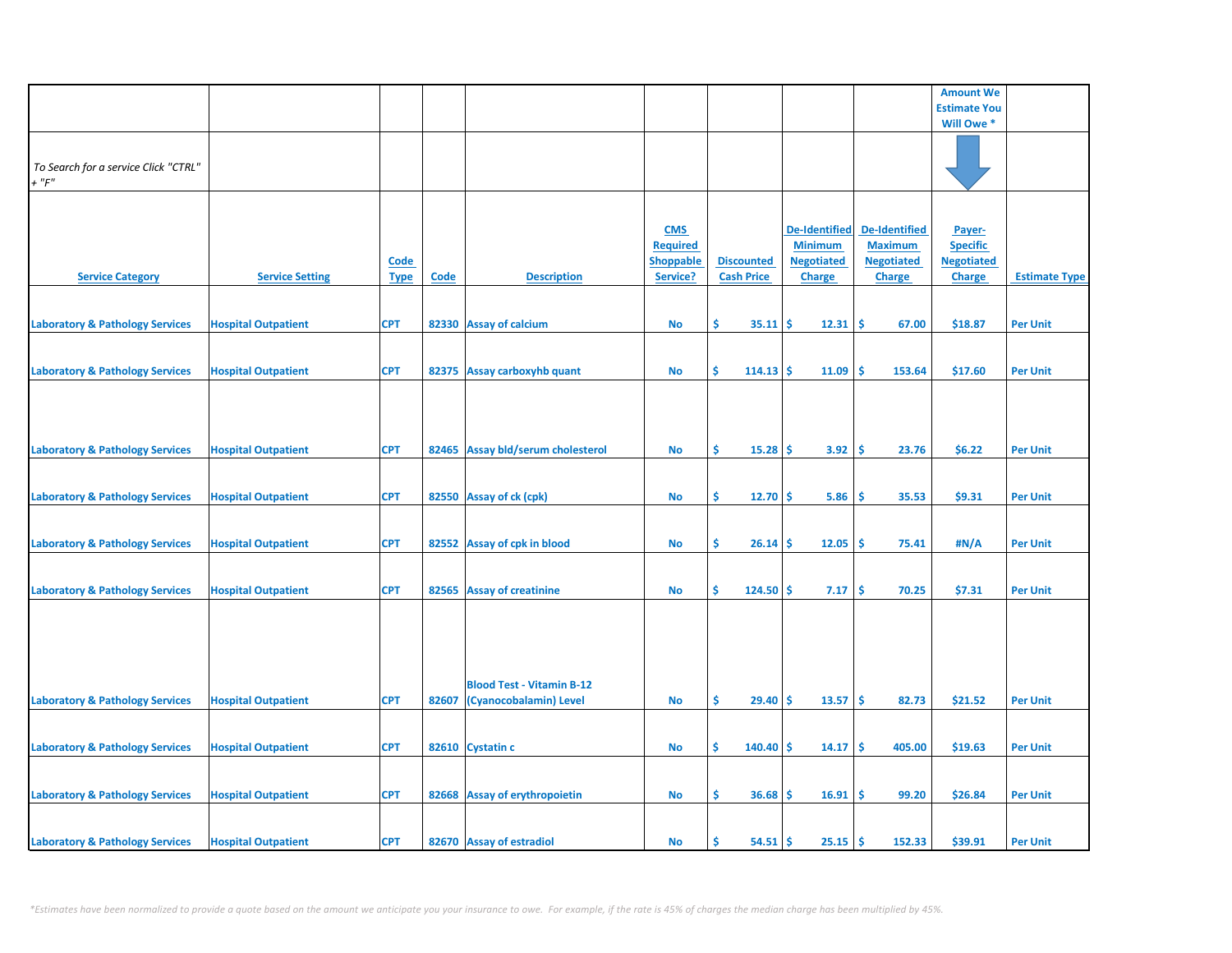|                                            |                            |             |       |                                              |                  |                   |                      |                   | <b>Amount We</b>    |                      |
|--------------------------------------------|----------------------------|-------------|-------|----------------------------------------------|------------------|-------------------|----------------------|-------------------|---------------------|----------------------|
|                                            |                            |             |       |                                              |                  |                   |                      |                   | <b>Estimate You</b> |                      |
|                                            |                            |             |       |                                              |                  |                   |                      |                   | Will Owe*           |                      |
|                                            |                            |             |       |                                              |                  |                   |                      |                   |                     |                      |
|                                            |                            |             |       |                                              |                  |                   |                      |                   |                     |                      |
| To Search for a service Click "CTRL"       |                            |             |       |                                              |                  |                   |                      |                   |                     |                      |
| $+$ " $F$ "                                |                            |             |       |                                              |                  |                   |                      |                   |                     |                      |
|                                            |                            |             |       |                                              |                  |                   |                      |                   |                     |                      |
|                                            |                            |             |       |                                              |                  |                   |                      |                   |                     |                      |
|                                            |                            |             |       |                                              | <b>CMS</b>       |                   | <b>De-Identified</b> | De-Identified     | Payer-              |                      |
|                                            |                            |             |       |                                              | <b>Required</b>  |                   | <b>Minimum</b>       | <b>Maximum</b>    | <b>Specific</b>     |                      |
|                                            |                            | Code        |       |                                              | <b>Shoppable</b> | <b>Discounted</b> | <b>Negotiated</b>    | <b>Negotiated</b> | <b>Negotiated</b>   |                      |
| <b>Service Category</b>                    | <b>Service Setting</b>     | <b>Type</b> | Code  | <b>Description</b>                           | Service?         | <b>Cash Price</b> | <b>Charge</b>        | <b>Charge</b>     | <b>Charge</b>       | <b>Estimate Type</b> |
|                                            |                            |             |       |                                              |                  |                   |                      |                   |                     |                      |
|                                            |                            |             |       |                                              |                  |                   |                      |                   |                     |                      |
| <b>Laboratory &amp; Pathology Services</b> | <b>Hospital Outpatient</b> | <b>CPT</b>  | 82693 | Assay of ethylene glycol                     | No               | Ŝ.<br>20.29       | Ŝ.<br>13.41          | \$.<br>40.08      | \$21.28             | <b>Per Unit</b>      |
|                                            |                            |             |       |                                              |                  |                   |                      |                   |                     |                      |
|                                            |                            |             |       |                                              |                  |                   |                      |                   |                     |                      |
|                                            |                            |             |       |                                              |                  |                   |                      |                   |                     |                      |
|                                            |                            |             |       |                                              |                  |                   |                      |                   |                     |                      |
|                                            |                            |             |       | <b>Blood Test - Ferritin (Blood Protein)</b> |                  |                   |                      |                   |                     |                      |
| <b>Laboratory &amp; Pathology Services</b> | <b>Hospital Outpatient</b> | <b>CPT</b>  | 82728 | Level                                        | <b>No</b>        | Ŝ.<br>$33.53$ \$  | 19.09                | <b>S</b><br>96.63 | \$19.46             | <b>Per Unit</b>      |
|                                            |                            |             |       |                                              |                  |                   |                      |                   |                     |                      |
|                                            |                            |             |       |                                              |                  |                   |                      |                   |                     |                      |
|                                            |                            |             |       |                                              |                  |                   |                      |                   |                     |                      |
| <b>Laboratory &amp; Pathology Services</b> | <b>Hospital Outpatient</b> | <b>CPT</b>  |       | 82746 Blood Test - Folic Acid Level          | No               | \$.<br>37.75      | 13.23<br>\$.         | -\$<br>79.52      | \$21.00             | <b>Per Unit</b>      |
|                                            |                            |             |       |                                              |                  |                   |                      |                   |                     |                      |
|                                            |                            |             |       |                                              |                  |                   |                      |                   |                     |                      |
|                                            |                            |             |       |                                              |                  |                   |                      |                   |                     |                      |
| <b>Laboratory &amp; Pathology Services</b> | <b>Hospital Outpatient</b> | <b>CPT</b>  | 82803 | <b>Blood gases any combination</b>           | No               | \$<br>73.40       | -S<br>20.17          | -\$<br>106.16     | \$27.63             | <b>Per Unit</b>      |
|                                            |                            |             |       |                                              |                  |                   |                      |                   |                     |                      |
|                                            |                            |             |       |                                              |                  |                   |                      |                   |                     |                      |
|                                            |                            |             |       |                                              |                  |                   |                      |                   |                     |                      |
| <b>Laboratory &amp; Pathology Services</b> | <b>Hospital Outpatient</b> | <b>CPT</b>  | 82947 | Assay glucose blood quant                    | No               | \$<br>34.04       | 5.51<br><b>S</b>     | \$<br>49.42       | \$5.60              | <b>Per Unit</b>      |
|                                            |                            |             |       |                                              |                  |                   |                      |                   |                     |                      |
|                                            |                            |             |       |                                              |                  |                   |                      |                   |                     |                      |
| <b>Laboratory &amp; Pathology Services</b> | <b>Hospital Outpatient</b> | <b>CPT</b>  | 82962 | <b>Glucose blood test</b>                    | No               | \$<br>$45.55$ \$  | 3.89                 | -\$<br>61.82      | \$4.37              | <b>Per Unit</b>      |
|                                            |                            |             |       |                                              |                  |                   |                      |                   |                     |                      |
|                                            |                            |             |       |                                              |                  |                   |                      |                   |                     |                      |
| <b>Laboratory &amp; Pathology Services</b> | <b>Hospital Outpatient</b> | <b>CPT</b>  | 83018 | <b>Heavy metal quant each nes</b>            | No               | Ŝ.<br>$172.97$ \$ | 19.76                | -\$<br>498.96     | #N/A                | <b>Per Unit</b>      |
|                                            |                            |             |       |                                              |                  |                   |                      |                   |                     |                      |
|                                            |                            |             |       |                                              |                  |                   |                      |                   |                     |                      |
|                                            |                            |             |       |                                              |                  |                   |                      |                   |                     |                      |
|                                            |                            |             |       |                                              |                  |                   |                      |                   |                     |                      |
|                                            |                            |             |       |                                              |                  |                   |                      |                   |                     |                      |
|                                            |                            |             |       | <b>Blood Test - Blood Glucose Control</b>    |                  |                   |                      |                   |                     |                      |
| <b>Laboratory &amp; Pathology Services</b> | <b>Hospital Outpatient</b> | <b>CPT</b>  |       | 83036 (Hemoglobin A1C)                       | <b>No</b>        | \$<br>$71.27$ \$  | 8.74                 | l\$<br>95.94      | \$13.87             | <b>Per Unit</b>      |
|                                            |                            |             |       |                                              |                  |                   |                      |                   |                     |                      |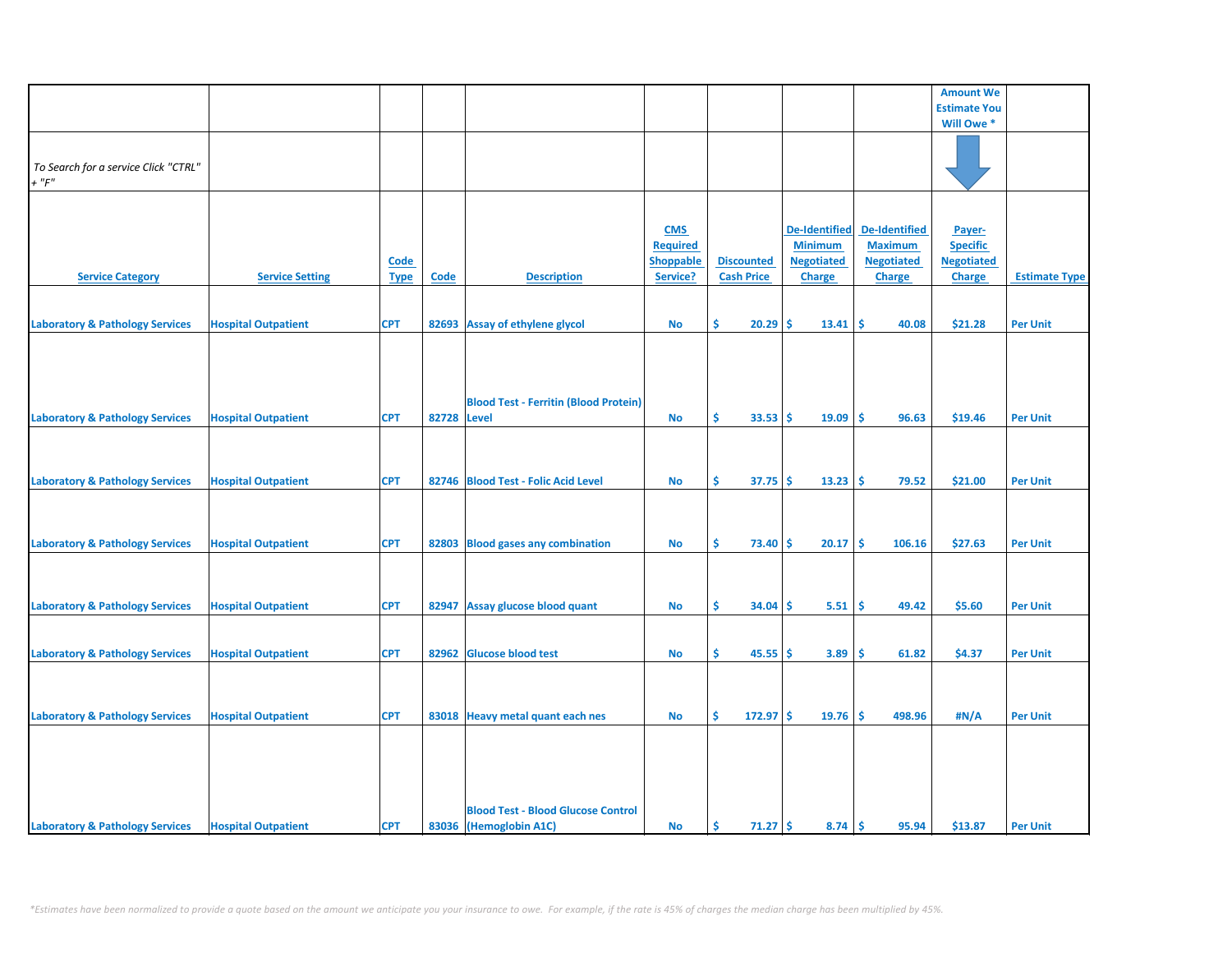|                                            |                            |             |       |                                         |                  |                   |                      |                      | <b>Amount We</b>    |                      |
|--------------------------------------------|----------------------------|-------------|-------|-----------------------------------------|------------------|-------------------|----------------------|----------------------|---------------------|----------------------|
|                                            |                            |             |       |                                         |                  |                   |                      |                      | <b>Estimate You</b> |                      |
|                                            |                            |             |       |                                         |                  |                   |                      |                      | Will Owe *          |                      |
|                                            |                            |             |       |                                         |                  |                   |                      |                      |                     |                      |
|                                            |                            |             |       |                                         |                  |                   |                      |                      |                     |                      |
| To Search for a service Click "CTRL"       |                            |             |       |                                         |                  |                   |                      |                      |                     |                      |
|                                            |                            |             |       |                                         |                  |                   |                      |                      |                     |                      |
| $+$ " $F$ "                                |                            |             |       |                                         |                  |                   |                      |                      |                     |                      |
|                                            |                            |             |       |                                         |                  |                   |                      |                      |                     |                      |
|                                            |                            |             |       |                                         |                  |                   |                      |                      |                     |                      |
|                                            |                            |             |       |                                         | <b>CMS</b>       |                   | <b>De-Identified</b> | <b>De-Identified</b> | Payer-              |                      |
|                                            |                            |             |       |                                         | <b>Required</b>  |                   | <b>Minimum</b>       | <b>Maximum</b>       | <b>Specific</b>     |                      |
|                                            |                            | <b>Code</b> |       |                                         | <b>Shoppable</b> | <b>Discounted</b> | <b>Negotiated</b>    | <b>Negotiated</b>    | <b>Negotiated</b>   |                      |
|                                            |                            |             |       |                                         |                  |                   |                      |                      |                     |                      |
| <b>Service Category</b>                    | <b>Service Setting</b>     | <b>Type</b> | Code  | <b>Description</b>                      | Service?         | <b>Cash Price</b> | Charge               | Charge               | <b>Charge</b>       | <b>Estimate Type</b> |
|                                            |                            |             |       |                                         |                  |                   |                      |                      |                     |                      |
|                                            |                            |             |       |                                         |                  |                   |                      |                      |                     |                      |
| <b>Laboratory &amp; Pathology Services</b> | <b>Hospital Outpatient</b> | <b>CPT</b>  |       | 83088 Assay of histamine                | <b>No</b>        | \$<br>75.84       | 26.58<br>Ŝ           | -Ś<br>218.76         | \$39.86             | <b>Per Unit</b>      |
|                                            |                            |             |       |                                         |                  |                   |                      |                      |                     |                      |
|                                            |                            |             |       |                                         |                  |                   |                      |                      |                     |                      |
| <b>Laboratory &amp; Pathology Services</b> | <b>Hospital Outpatient</b> | <b>CPT</b>  |       | 83518   Immunoassay dipstick            | No               | \$<br>$147.09$ \$ | 6.55                 | -\$<br>424.29        | #N/A                | <b>Per Unit</b>      |
|                                            |                            |             |       |                                         |                  |                   |                      |                      |                     |                      |
|                                            |                            |             |       |                                         |                  |                   |                      |                      |                     |                      |
|                                            |                            |             |       |                                         |                  |                   |                      |                      |                     |                      |
| <b>Laboratory &amp; Pathology Services</b> | <b>Hospital Outpatient</b> | <b>CPT</b>  |       | 83540 Blood Test - Iron Level           | No               | \$.<br>51.90      | 9.06<br>-Ś           | -\$<br>75.77         | \$9.25              | <b>Per Unit</b>      |
|                                            |                            |             |       |                                         |                  |                   |                      |                      |                     |                      |
|                                            |                            |             |       |                                         |                  |                   |                      |                      |                     |                      |
| <b>Laboratory &amp; Pathology Services</b> | <b>Hospital Outpatient</b> | <b>CPT</b>  |       | 83605 Assay of lactic acid              | No               | \$<br>27.44       | 10.41<br>Ŝ           | \$.<br>58.05         | \$15.25             | <b>Per Unit</b>      |
|                                            |                            |             |       |                                         |                  |                   |                      |                      |                     |                      |
|                                            |                            |             |       |                                         |                  |                   |                      |                      |                     |                      |
|                                            |                            |             |       |                                         |                  |                   |                      |                      |                     |                      |
|                                            |                            |             |       |                                         |                  |                   |                      |                      |                     |                      |
|                                            |                            |             |       |                                         |                  |                   |                      |                      |                     |                      |
|                                            |                            |             |       | <b>Blood Test - Lipase (fat enzyme)</b> |                  |                   |                      |                      |                     |                      |
| <b>Laboratory &amp; Pathology Services</b> | <b>Hospital Outpatient</b> | <b>CPT</b>  | 83690 | <b>Level</b>                            | <b>No</b>        | \$<br>69.47       | 6.20<br>Ŝ.           | Ŝ.<br>93.51          | \$9.84              | <b>Per Unit</b>      |
|                                            |                            |             |       |                                         |                  |                   |                      |                      |                     |                      |
|                                            |                            |             |       |                                         |                  |                   |                      |                      |                     |                      |
|                                            |                            |             |       |                                         |                  |                   |                      |                      |                     |                      |
| <b>Laboratory &amp; Pathology Services</b> | <b>Hospital Outpatient</b> | <b>CPT</b>  |       | 83735 Assay of magnesium                | No               | \$<br>53.82       | 9.38<br><b>S</b>     | -\$<br>78.56         | \$9.57              | <b>Per Unit</b>      |
|                                            |                            |             |       |                                         |                  |                   |                      |                      |                     |                      |
|                                            |                            |             |       |                                         |                  |                   |                      |                      |                     |                      |
| <b>Laboratory &amp; Pathology Services</b> | <b>Hospital Outpatient</b> | <b>CPT</b>  |       | 83880 Assay of natriuretic peptide      | No               | Ŝ.<br>$172.55$ \$ | 35.33                | -\$<br>232.27        | \$47.43             | <b>Per Unit</b>      |
|                                            |                            |             |       |                                         |                  |                   |                      |                      |                     |                      |
|                                            |                            |             |       |                                         |                  |                   |                      |                      |                     |                      |
| <b>Laboratory &amp; Pathology Services</b> | <b>Hospital Outpatient</b> | <b>CPT</b>  |       | 84100 Assay of phosphorus               | No               | \$<br>$61.73$ \$  | 6.64                 | \$.<br>87.67         | \$6.78              | <b>Per Unit</b>      |
|                                            |                            |             |       |                                         |                  |                   |                      |                      |                     |                      |
|                                            |                            |             |       |                                         |                  |                   |                      |                      |                     |                      |
|                                            |                            |             |       |                                         |                  |                   |                      |                      |                     |                      |
|                                            |                            |             |       |                                         |                  |                   |                      |                      |                     |                      |
| <b>Laboratory &amp; Pathology Services</b> | <b>Hospital Outpatient</b> | <b>CPT</b>  |       | 84132 Assay of serum potassium          | <b>No</b>        | \$<br>$43.23$ \$  | 6.66                 | \$<br>62.65          | \$6.56              | <b>Per Unit</b>      |
|                                            |                            |             |       |                                         |                  |                   |                      |                      |                     |                      |
|                                            |                            |             |       |                                         |                  |                   |                      |                      |                     |                      |
|                                            |                            |             |       |                                         |                  |                   |                      |                      |                     |                      |
|                                            |                            |             |       |                                         |                  |                   |                      |                      |                     |                      |
| <b>Laboratory &amp; Pathology Services</b> | <b>Hospital Outpatient</b> | <b>CPT</b>  |       | 84132 Assay of serum potassium          | <b>No</b>        | \$.<br>43.23      | Ŝ.<br>6.66           | ١\$<br>62.65         | \$6.56              | <b>Per Unit</b>      |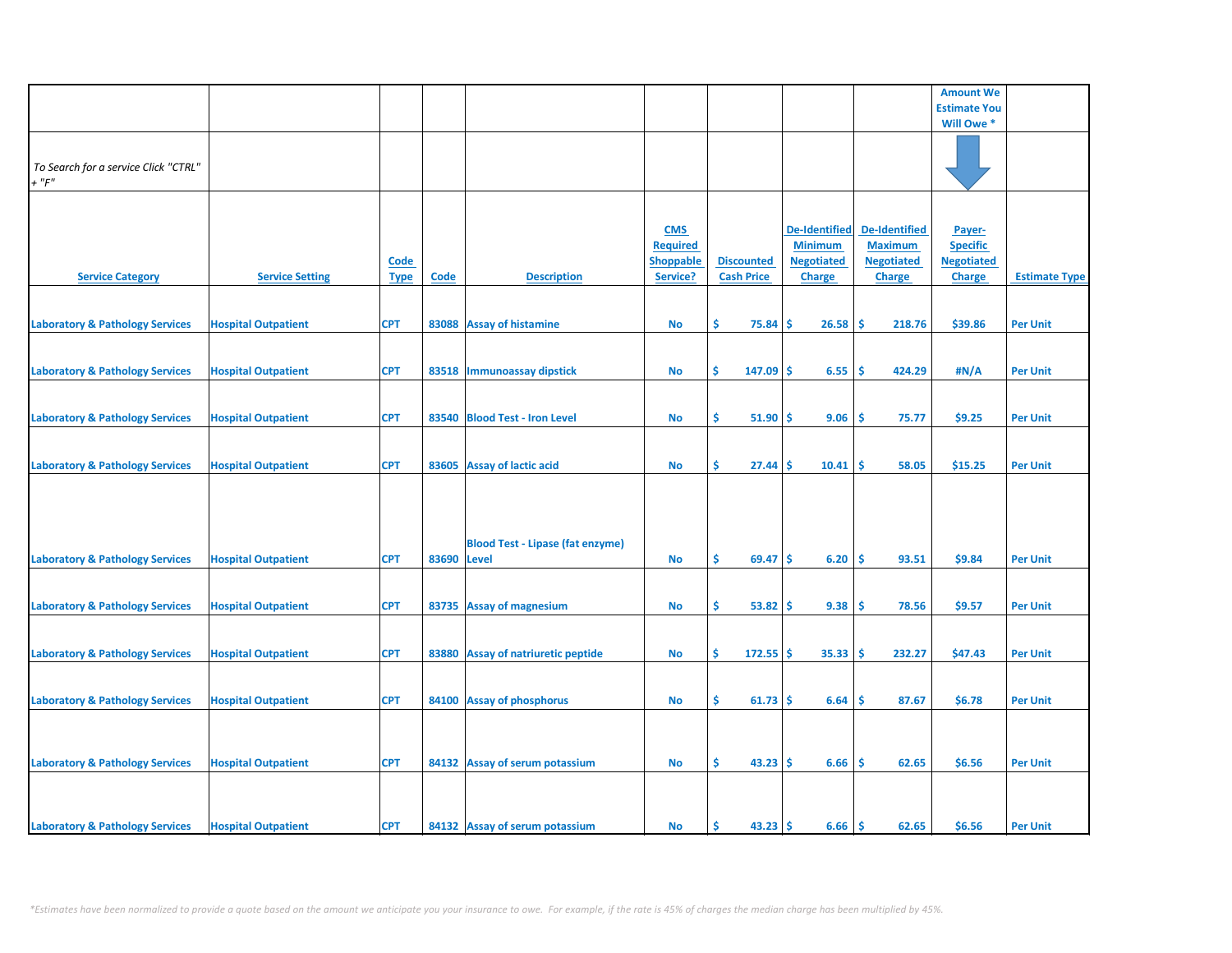|                                            |                            |             |       |                                                                       |                               |                   |                                        |                      | <b>Amount We</b>                     |                      |
|--------------------------------------------|----------------------------|-------------|-------|-----------------------------------------------------------------------|-------------------------------|-------------------|----------------------------------------|----------------------|--------------------------------------|----------------------|
|                                            |                            |             |       |                                                                       |                               |                   |                                        |                      | <b>Estimate You</b>                  |                      |
|                                            |                            |             |       |                                                                       |                               |                   |                                        |                      | Will Owe*                            |                      |
|                                            |                            |             |       |                                                                       |                               |                   |                                        |                      |                                      |                      |
|                                            |                            |             |       |                                                                       |                               |                   |                                        |                      |                                      |                      |
| To Search for a service Click "CTRL"       |                            |             |       |                                                                       |                               |                   |                                        |                      |                                      |                      |
| $+$ " $F$ "                                |                            |             |       |                                                                       |                               |                   |                                        |                      |                                      |                      |
|                                            |                            |             |       |                                                                       |                               |                   |                                        |                      |                                      |                      |
|                                            |                            |             |       |                                                                       |                               |                   |                                        | <b>De-Identified</b> |                                      |                      |
|                                            |                            |             |       |                                                                       | <b>CMS</b><br><b>Required</b> |                   | <b>De-Identified</b><br><b>Minimum</b> | <b>Maximum</b>       | Payer-                               |                      |
|                                            |                            |             |       |                                                                       | <b>Shoppable</b>              | <b>Discounted</b> | <b>Negotiated</b>                      | <b>Negotiated</b>    | <b>Specific</b><br><b>Negotiated</b> |                      |
|                                            | <b>Service Setting</b>     | <b>Code</b> | Code  | <b>Description</b>                                                    | Service?                      | <b>Cash Price</b> |                                        |                      |                                      | <b>Estimate Type</b> |
| <b>Service Category</b>                    |                            | <b>Type</b> |       |                                                                       |                               |                   | <b>Charge</b>                          | <b>Charge</b>        | <b>Charge</b>                        |                      |
|                                            |                            |             |       |                                                                       |                               |                   |                                        |                      |                                      |                      |
| <b>Laboratory &amp; Pathology Services</b> | <b>Hospital Outpatient</b> | <b>CPT</b>  |       | 84144 Assay of progesterone                                           | No                            | \$<br>$52.59$ \$  | 18.77                                  | \$<br>96.68          | \$29.79                              | <b>Per Unit</b>      |
|                                            |                            |             |       |                                                                       |                               |                   |                                        |                      |                                      |                      |
|                                            |                            |             |       |                                                                       |                               |                   |                                        |                      |                                      |                      |
|                                            |                            |             |       |                                                                       |                               |                   |                                        |                      |                                      |                      |
|                                            |                            |             |       |                                                                       |                               |                   |                                        |                      |                                      |                      |
|                                            |                            |             |       |                                                                       |                               |                   |                                        |                      |                                      |                      |
|                                            |                            |             |       | <b>Blood Test - Prostate Specific</b>                                 |                               |                   |                                        |                      |                                      |                      |
| <b>Laboratory &amp; Pathology Services</b> | <b>Hospital Outpatient</b> | <b>CPT</b>  |       | 84153 Antigen (PSA) Level                                             | Yes                           | \$.<br>$74.21$ \$ | 25.75                                  | -\$<br>116.68        | \$26.27                              | <b>Per Unit</b>      |
|                                            |                            |             |       |                                                                       |                               |                   |                                        |                      |                                      |                      |
|                                            |                            |             |       |                                                                       |                               |                   |                                        |                      |                                      |                      |
|                                            |                            |             |       |                                                                       |                               |                   |                                        |                      |                                      |                      |
| <b>Laboratory &amp; Pathology Services</b> | <b>Hospital Outpatient</b> | <b>CPT</b>  |       | 84154 PSA (prostate specific antigen)                                 | Yes                           | \$<br>$106.34$ \$ | 16.55                                  | ١\$<br>143.15        | \$26.27                              | <b>Per Unit</b>      |
|                                            |                            |             |       |                                                                       |                               |                   |                                        |                      |                                      |                      |
|                                            |                            |             |       |                                                                       |                               |                   |                                        |                      |                                      |                      |
| <b>Laboratory &amp; Pathology Services</b> | <b>Hospital Outpatient</b> | <b>CPT</b>  | 84182 | <b>Protein western blot test</b>                                      | No                            | \$<br>$382.72$ \$ | 18.76                                  | -\$<br>588.80        | #N/A                                 | <b>Per Unit</b>      |
|                                            |                            |             |       |                                                                       |                               |                   |                                        |                      |                                      |                      |
|                                            |                            |             |       |                                                                       |                               |                   |                                        |                      |                                      |                      |
| <b>Laboratory &amp; Pathology Services</b> | <b>Hospital Outpatient</b> | <b>CPT</b>  |       | 84295 Assay of serum sodium                                           | <b>No</b>                     | \$<br>$42.10$ \$  | 4.33                                   | -\$<br>56.67         | \$6.87                               | <b>Per Unit</b>      |
|                                            |                            |             |       |                                                                       |                               |                   |                                        |                      |                                      |                      |
|                                            |                            |             |       |                                                                       |                               |                   |                                        |                      |                                      |                      |
|                                            |                            |             |       |                                                                       |                               |                   |                                        |                      |                                      |                      |
|                                            |                            |             |       |                                                                       |                               |                   |                                        |                      |                                      |                      |
|                                            |                            |             |       |                                                                       |                               |                   |                                        |                      |                                      |                      |
|                                            |                            | <b>CPT</b>  |       | <b>Blood Test - Thyroxine (Thyroid</b><br>84439 Chemical) Level, Free | <b>No</b>                     | \$.<br>66.21      | 8.12<br>Ŝ                              | -\$<br>89.13         | \$12.88                              | <b>Per Unit</b>      |
| <b>Laboratory &amp; Pathology Services</b> | <b>Hospital Outpatient</b> |             |       |                                                                       |                               |                   |                                        |                      |                                      |                      |
|                                            |                            |             |       |                                                                       |                               |                   |                                        |                      |                                      |                      |
|                                            |                            |             |       |                                                                       |                               |                   |                                        |                      |                                      |                      |
|                                            |                            |             |       |                                                                       |                               |                   |                                        |                      |                                      |                      |
|                                            |                            |             |       |                                                                       |                               |                   |                                        |                      |                                      |                      |
|                                            |                            |             |       |                                                                       |                               |                   |                                        |                      |                                      |                      |
|                                            |                            |             |       | <b>Blood Test - Thyroid Stimulating</b>                               |                               |                   |                                        |                      |                                      |                      |
| <b>Laboratory &amp; Pathology Services</b> | <b>Hospital Outpatient</b> | <b>CPT</b>  |       | 84443 Hormone (TSH) Level                                             | <b>No</b>                     | 64.07 \$<br>\$    | $23.52 \, \text{S}$                    | 119.09               | \$23.98                              | <b>Per Unit</b>      |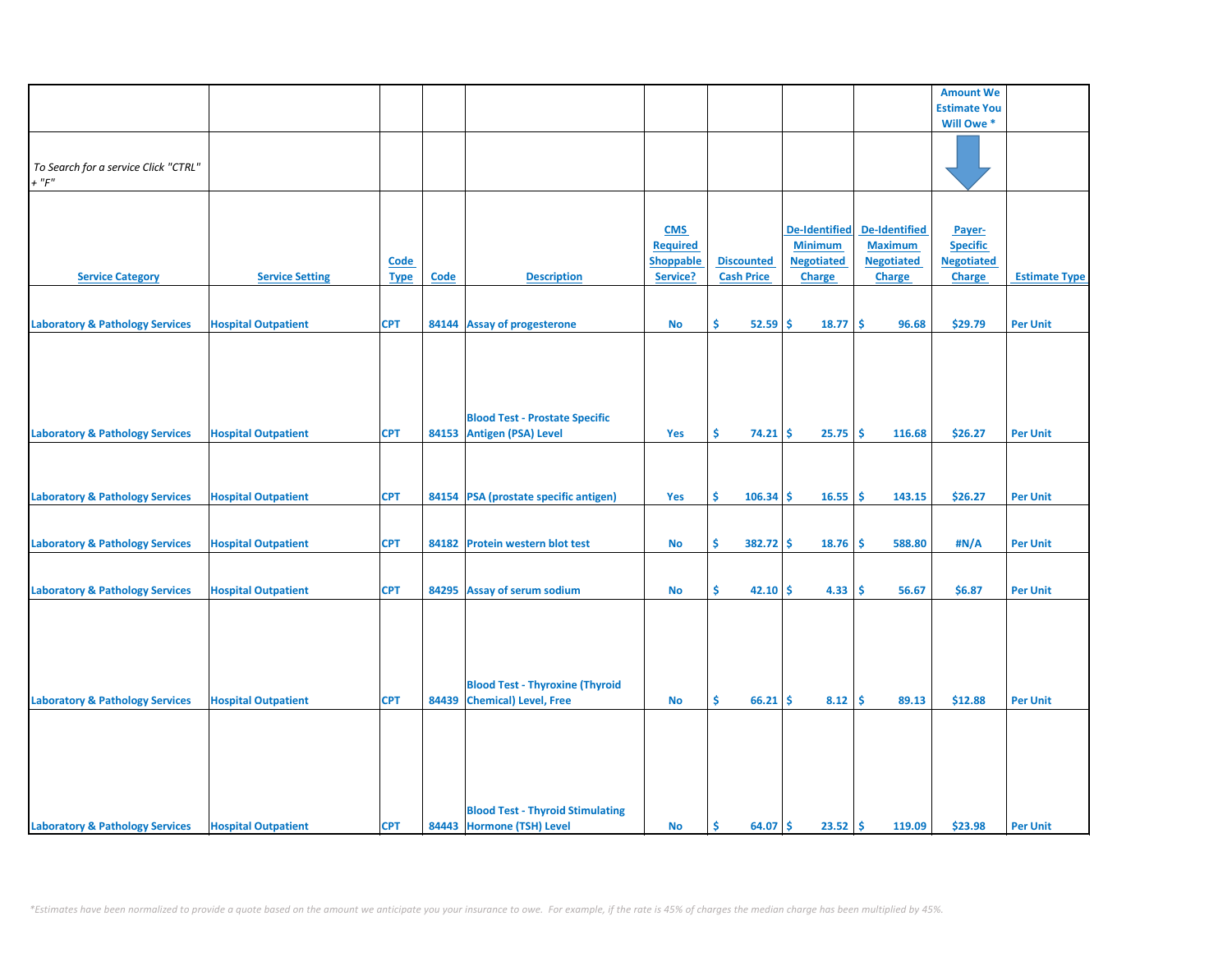|                                            |                            |             |             |                                         |                  |                   |                      |                      | <b>Amount We</b>    |                      |
|--------------------------------------------|----------------------------|-------------|-------------|-----------------------------------------|------------------|-------------------|----------------------|----------------------|---------------------|----------------------|
|                                            |                            |             |             |                                         |                  |                   |                      |                      | <b>Estimate You</b> |                      |
|                                            |                            |             |             |                                         |                  |                   |                      |                      | Will Owe*           |                      |
|                                            |                            |             |             |                                         |                  |                   |                      |                      |                     |                      |
|                                            |                            |             |             |                                         |                  |                   |                      |                      |                     |                      |
| To Search for a service Click "CTRL"       |                            |             |             |                                         |                  |                   |                      |                      |                     |                      |
| $+$ " $F$ "                                |                            |             |             |                                         |                  |                   |                      |                      |                     |                      |
|                                            |                            |             |             |                                         |                  |                   |                      |                      |                     |                      |
|                                            |                            |             |             |                                         |                  |                   |                      |                      |                     |                      |
|                                            |                            |             |             |                                         | <b>CMS</b>       |                   | <b>De-Identified</b> | <b>De-Identified</b> | Payer-              |                      |
|                                            |                            |             |             |                                         | <b>Required</b>  |                   | <b>Minimum</b>       | <b>Maximum</b>       | <b>Specific</b>     |                      |
|                                            |                            | <b>Code</b> |             |                                         | <b>Shoppable</b> | <b>Discounted</b> | <b>Negotiated</b>    | <b>Negotiated</b>    | <b>Negotiated</b>   |                      |
| <b>Service Category</b>                    | <b>Service Setting</b>     | <b>Type</b> | <b>Code</b> | <b>Description</b>                      | Service?         | <b>Cash Price</b> | Charge               | <b>Charge</b>        | <b>Charge</b>       | <b>Estimate Type</b> |
|                                            |                            |             |             |                                         |                  |                   |                      |                      |                     |                      |
|                                            |                            |             |             |                                         |                  |                   |                      |                      |                     |                      |
|                                            |                            |             |             |                                         |                  |                   |                      |                      |                     |                      |
|                                            |                            |             |             |                                         |                  |                   |                      |                      |                     |                      |
|                                            |                            |             |             |                                         |                  |                   |                      |                      |                     |                      |
|                                            |                            |             |             |                                         |                  |                   |                      |                      |                     |                      |
|                                            |                            |             |             | <b>Blood Test - Thyroid Stimulating</b> |                  |                   |                      |                      |                     |                      |
| <b>Laboratory &amp; Pathology Services</b> | <b>Hospital Outpatient</b> | <b>CPT</b>  |             | 84443 Hormone (TSH) Level               | Yes              | Ś.<br>64.07       | 23.52<br><b>S</b>    | ۱\$<br>119.09        | \$23.98             | <b>Per Unit</b>      |
|                                            |                            |             |             |                                         |                  |                   |                      |                      |                     |                      |
|                                            |                            |             |             |                                         |                  |                   |                      |                      |                     |                      |
|                                            |                            |             |             |                                         |                  |                   |                      |                      |                     |                      |
| <b>Laboratory &amp; Pathology Services</b> | <b>Hospital Outpatient</b> | <b>CPT</b>  |             | 84480 Assay triiodothyronine (t3)       | No               | \$.<br>96.31      | 12.76<br><b>S</b>    | -\$<br>129.65        | \$20.25             | <b>Per Unit</b>      |
|                                            |                            |             |             |                                         |                  |                   |                      |                      |                     |                      |
|                                            |                            |             |             |                                         |                  |                   |                      |                      |                     |                      |
| <b>Laboratory &amp; Pathology Services</b> | <b>Hospital Outpatient</b> | <b>CPT</b>  |             | 84484 Assay of troponin quant           | <b>No</b>        | \$<br>$81.70$ \$  | 10.26                | ۱\$<br>121.45        | \$14.05             | <b>Per Unit</b>      |
|                                            |                            |             |             |                                         |                  |                   |                      |                      |                     |                      |
|                                            |                            |             |             |                                         |                  |                   |                      |                      |                     |                      |
| <b>Laboratory &amp; Pathology Services</b> | <b>Hospital Outpatient</b> | <b>CPT</b>  |             | 84702 Chorionic gonadotropin test       | No               | \$<br>$125.77$ \$ | 11.54                | -\$<br>169.31        | \$11.54             | <b>Per Unit</b>      |
|                                            |                            |             |             |                                         |                  |                   |                      |                      |                     |                      |
|                                            |                            |             |             |                                         |                  |                   |                      |                      |                     |                      |
| <b>Laboratory &amp; Pathology Services</b> | <b>Hospital Outpatient</b> | <b>CPT</b>  |             | 85014 Hematocrit                        | No               | \$<br>26.95       | 2.13<br><b>S</b>     | \$<br>36.27          | \$3.38              | <b>Per Unit</b>      |
|                                            |                            |             |             |                                         |                  |                   |                      |                      |                     |                      |
|                                            |                            |             |             |                                         |                  |                   |                      |                      |                     |                      |
|                                            |                            |             |             |                                         |                  |                   |                      |                      |                     |                      |
|                                            |                            |             |             |                                         |                  |                   |                      |                      |                     |                      |
|                                            |                            |             |             |                                         |                  |                   |                      |                      |                     |                      |
|                                            |                            |             |             | <b>Blood Test - Complete Blood Cell</b> |                  |                   |                      |                      |                     |                      |
| <b>Laboratory &amp; Pathology Services</b> | <b>Hospital Outpatient</b> | <b>CPT</b>  | 85025       | <b>Count and Automated WBC</b>          | Yes              | \$.<br>77.98      | -Ś<br>10.88          | -\$<br>112.06        | \$11.10             | <b>Per Unit</b>      |
|                                            |                            |             |             |                                         |                  |                   |                      |                      |                     |                      |
|                                            |                            |             |             |                                         |                  |                   |                      |                      |                     |                      |
|                                            |                            |             |             |                                         |                  |                   |                      |                      |                     |                      |
|                                            |                            |             |             |                                         |                  |                   |                      |                      |                     |                      |
|                                            |                            |             |             |                                         |                  |                   |                      |                      |                     |                      |
|                                            |                            |             |             | <b>Blood Test - Complete Blood Cell</b> |                  |                   |                      |                      |                     |                      |
| <b>Laboratory &amp; Pathology Services</b> | <b>Hospital Outpatient</b> | <b>CPT</b>  |             | 85027 Count (Hemoglobin)                | Yes              | \$<br>$60.79$ \$  | $5.82 \, \text{S}$   | 81.83                | \$9.25              | <b>Per Unit</b>      |
|                                            |                            |             |             |                                         |                  |                   |                      |                      |                     |                      |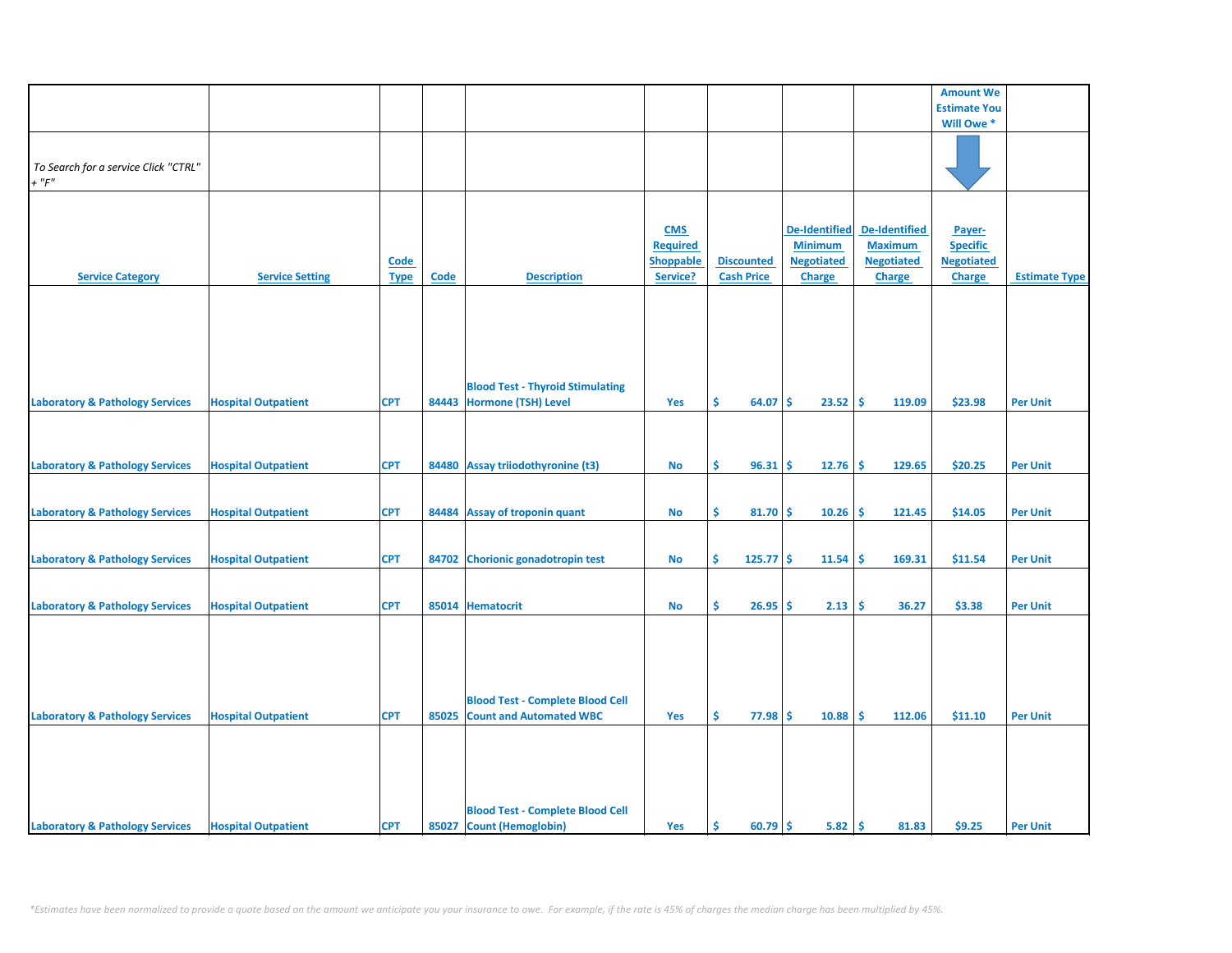|                                                     |                            |                            |       |                                                      |                                                               |                                        |                                                                              |                                                                              | <b>Amount We</b>                                                |                      |
|-----------------------------------------------------|----------------------------|----------------------------|-------|------------------------------------------------------|---------------------------------------------------------------|----------------------------------------|------------------------------------------------------------------------------|------------------------------------------------------------------------------|-----------------------------------------------------------------|----------------------|
|                                                     |                            |                            |       |                                                      |                                                               |                                        |                                                                              |                                                                              | <b>Estimate You</b>                                             |                      |
|                                                     |                            |                            |       |                                                      |                                                               |                                        |                                                                              |                                                                              | Will Owe *                                                      |                      |
| To Search for a service Click "CTRL"<br>$+$ " $F$ " |                            |                            |       |                                                      |                                                               |                                        |                                                                              |                                                                              |                                                                 |                      |
| <b>Service Category</b>                             | <b>Service Setting</b>     | <b>Code</b><br><b>Type</b> | Code  | <b>Description</b>                                   | <b>CMS</b><br><b>Required</b><br><b>Shoppable</b><br>Service? | <b>Discounted</b><br><b>Cash Price</b> | <b>De-Identified</b><br><b>Minimum</b><br><b>Negotiated</b><br><b>Charge</b> | <b>De-Identified</b><br><b>Maximum</b><br><b>Negotiated</b><br><b>Charge</b> | Payer-<br><b>Specific</b><br><b>Negotiated</b><br><b>Charge</b> | <b>Estimate Type</b> |
| <b>Laboratory &amp; Pathology Services</b>          | <b>Hospital Outpatient</b> | <b>CPT</b>                 |       | 85240 Clot factor viii ahg 1 stage                   | <b>No</b>                                                     | \$<br>45.97                            | \$<br>16.11                                                                  | \$.<br>95.56                                                                 | \$25.58                                                         | <b>Per Unit</b>      |
| <b>Laboratory &amp; Pathology Services</b>          | <b>Hospital Outpatient</b> | <b>CPT</b>                 |       | 85378 Fibrin degrade semiquant                       | <b>No</b>                                                     | \$<br>53.57                            | -\$<br>7.44                                                                  | \$<br>72.11                                                                  | \$10.19                                                         | <b>Per Unit</b>      |
| <b>Laboratory &amp; Pathology Services</b>          | <b>Hospital Outpatient</b> | <b>CPT</b>                 |       | 85610 Blood Test - Clotting Time                     | <b>Yes</b>                                                    | \$.<br>44.81                           | \$<br>6.01                                                                   | \$<br>64.27                                                                  | \$5.61                                                          | <b>Per Unit</b>      |
| <b>Laboratory &amp; Pathology Services</b>          | <b>Hospital Outpatient</b> | <b>CPT</b>                 |       | 85613 Russell viper venom diluted                    | <b>No</b>                                                     | \$<br>24.61                            | \$<br>8.24                                                                   | -\$<br>70.98                                                                 | \$8.24                                                          | <b>Per Unit</b>      |
| <b>Laboratory &amp; Pathology Services</b>          | <b>Hospital Outpatient</b> | <b>CPT</b>                 |       | 85660 RBC SICKLE CELL TEST                           | No                                                            | \$.<br>53.32                           | 4.96<br>\$.                                                                  | -\$<br>71.77                                                                 | \$7.88                                                          | <b>Per Unit</b>      |
| <b>Laboratory &amp; Pathology Services</b>          | <b>Hospital Outpatient</b> | <b>CPT</b>                 | 85730 | <b>Blood Test - Coagulation</b><br><b>Assessment</b> | Yes                                                           | \$<br>46.01                            | \$.<br>5.41                                                                  | -\$<br>61.94                                                                 | \$8.58                                                          | <b>Per Unit</b>      |
|                                                     |                            |                            |       |                                                      |                                                               |                                        |                                                                              |                                                                              |                                                                 |                      |
| <b>Laboratory &amp; Pathology Services</b>          | <b>Hospital Outpatient</b> | <b>CPT</b>                 |       | 85732 Thromboplastin time partial                    | No                                                            | Ŝ.<br>12.63                            | 5.82<br>\$.                                                                  | \$<br>36.42                                                                  | #N/A                                                            | <b>Per Unit</b>      |
| <b>Laboratory &amp; Pathology Services</b>          | <b>Hospital Outpatient</b> | <b>CPT</b>                 |       | 86140 C-reactive protein                             | <b>No</b>                                                     | \$<br>48.49                            | 4.66<br>Ś                                                                    | \$<br>65.28                                                                  | \$7.39                                                          | <b>Per Unit</b>      |
| <b>Laboratory &amp; Pathology Services</b>          | <b>Hospital Outpatient</b> | <b>CPT</b>                 |       | 86360 T cell absolute count/ratio                    | <b>No</b>                                                     | \$<br>65.00                            | \$<br>42.28                                                                  | -\$<br>211.59                                                                | \$57.49                                                         | <b>Per Unit</b>      |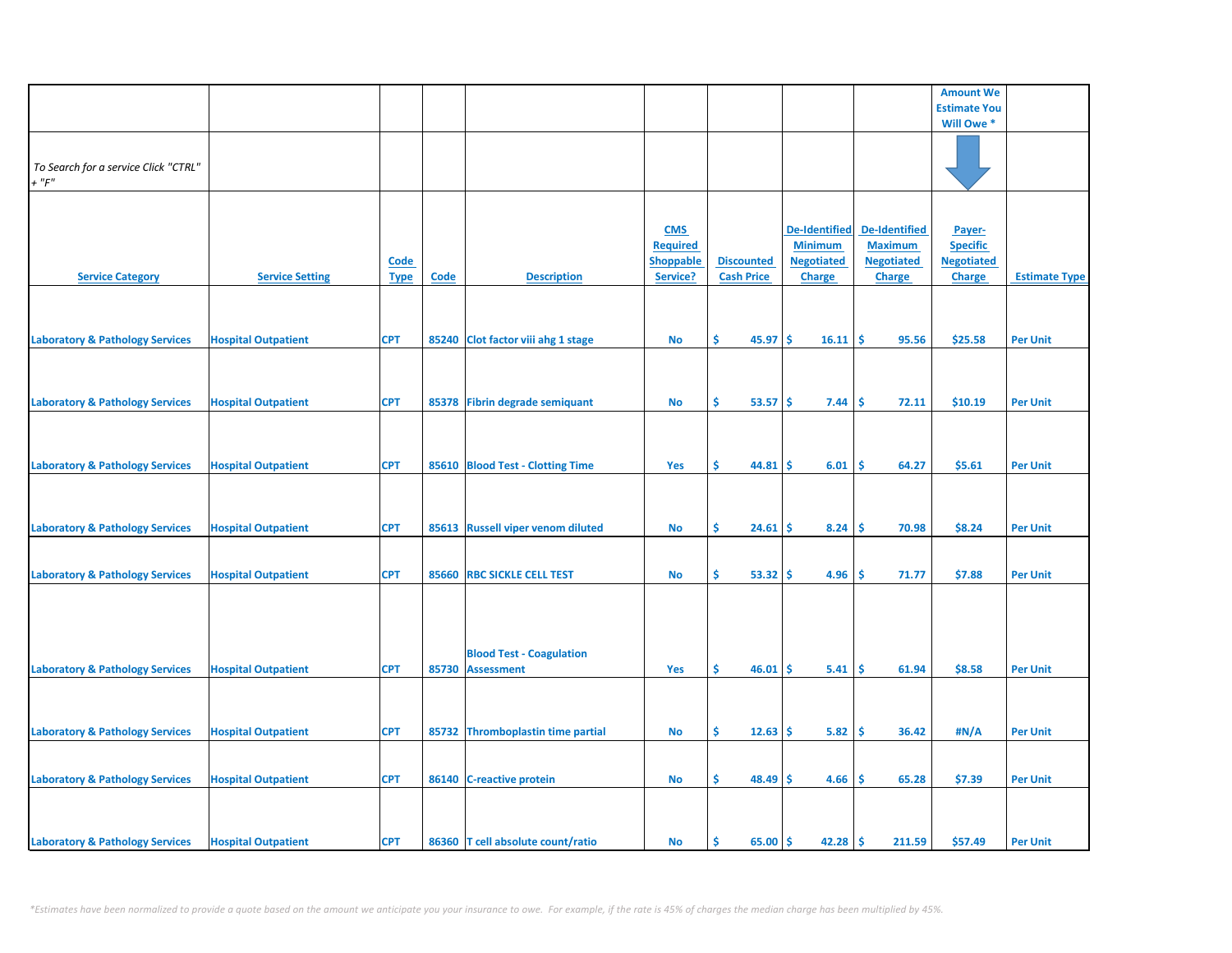|                                                     |                            |                            |       |                                     |                                                               |                                        |                                                                              |                                                                              | <b>Amount We</b>                                                |                      |
|-----------------------------------------------------|----------------------------|----------------------------|-------|-------------------------------------|---------------------------------------------------------------|----------------------------------------|------------------------------------------------------------------------------|------------------------------------------------------------------------------|-----------------------------------------------------------------|----------------------|
|                                                     |                            |                            |       |                                     |                                                               |                                        |                                                                              |                                                                              | <b>Estimate You</b>                                             |                      |
|                                                     |                            |                            |       |                                     |                                                               |                                        |                                                                              |                                                                              | Will Owe *                                                      |                      |
| To Search for a service Click "CTRL"<br>$+$ " $F$ " |                            |                            |       |                                     |                                                               |                                        |                                                                              |                                                                              |                                                                 |                      |
| <b>Service Category</b>                             | <b>Service Setting</b>     | <u>Code</u><br><b>Type</b> | Code  | <b>Description</b>                  | <b>CMS</b><br><b>Required</b><br><b>Shoppable</b><br>Service? | <b>Discounted</b><br><b>Cash Price</b> | <b>De-Identified</b><br><b>Minimum</b><br><b>Negotiated</b><br><b>Charge</b> | <b>De-Identified</b><br><b>Maximum</b><br><b>Negotiated</b><br><b>Charge</b> | Payer-<br><b>Specific</b><br><b>Negotiated</b><br><b>Charge</b> | <b>Estimate Type</b> |
| <b>Laboratory &amp; Pathology Services</b>          | <b>Hospital Outpatient</b> | <b>CPT</b>                 | 86361 | T cell absolute count               | No                                                            | Ŝ.<br>132.78                           | \$.<br>24.10                                                                 | \$.<br>383.03                                                                | \$28.75                                                         | <b>Per Unit</b>      |
| <b>Laboratory &amp; Pathology Services</b>          | <b>Hospital Outpatient</b> | <b>CPT</b>                 | 86431 | <b>Rheumatoid factor quant</b>      | <b>No</b>                                                     | \$<br>52.70                            | \$<br>5.10                                                                   | \$<br>70.95                                                                  | \$8.11                                                          | <b>Per Unit</b>      |
| <b>Laboratory &amp; Pathology Services</b>          | <b>Hospital Outpatient</b> | <b>CPT</b>                 |       | 86592 Syphilis test non-trep qual   | No                                                            | \$<br>37.81                            | 3.84<br>s                                                                    | 50.90<br><b>S</b>                                                            | \$5.90                                                          | <b>Per Unit</b>      |
| <b>Laboratory &amp; Pathology Services</b>          | <b>Hospital Outpatient</b> | <b>CPT</b>                 |       | 86592 Syphilis test non-trep qual   | No                                                            | \$<br>37.81                            | 3.84<br>\$                                                                   | Ś<br>50.90                                                                   | \$5.90                                                          | <b>Per Unit</b>      |
| <b>Laboratory &amp; Pathology Services</b>          | <b>Hospital Outpatient</b> | <b>CPT</b>                 |       | 86611 Bartonella antibody           | No                                                            | \$<br>57.37                            | \$.<br>9.16                                                                  | \$<br>165.50                                                                 | \$14.53                                                         | <b>Per Unit</b>      |
| <b>Laboratory &amp; Pathology Services</b>          | <b>Hospital Outpatient</b> | <b>CPT</b>                 |       | 86615 Bordetella antibody           | No                                                            | \$<br>25.74                            | Ś<br>11.87                                                                   | \$<br>81.45                                                                  | #N/A                                                            | <b>Per Unit</b>      |
| <b>Laboratory &amp; Pathology Services</b>          | <b>Hospital Outpatient</b> | <b>CPT</b>                 |       | 86651 Encephalitis californ antbdy  | <b>No</b>                                                     | \$<br>25.74                            | Ŝ.<br>11.87                                                                  | Ŝ.<br>110.13                                                                 | #N/A                                                            | <b>Per Unit</b>      |
|                                                     |                            |                            |       |                                     |                                                               |                                        |                                                                              |                                                                              |                                                                 |                      |
| <b>Laboratory &amp; Pathology Services</b>          | <b>Hospital Outpatient</b> | <b>CPT</b>                 |       | 86652 Encephaltis east eqne anbdy   | <b>No</b>                                                     | \$<br>25.74                            | \$<br>11.87                                                                  | -\$<br>110.13                                                                | #N/A                                                            | <b>Per Unit</b>      |
| <b>Laboratory &amp; Pathology Services</b>          | <b>Hospital Outpatient</b> | <b>CPT</b>                 | 86653 | <b>Encephaltis st louis antbody</b> | No                                                            | \$.<br>25.74                           | 11.87<br>\$.                                                                 | \$.<br>110.13                                                                | #N/A                                                            | <b>Per Unit</b>      |
|                                                     |                            |                            |       |                                     |                                                               |                                        |                                                                              |                                                                              |                                                                 |                      |
| <b>Laboratory &amp; Pathology Services</b>          | <b>Hospital Outpatient</b> | <b>CPT</b>                 | 86654 | <b>Encephaltis west eqne antbdy</b> | No                                                            | \$<br>25.74                            | 11.87<br>\$.                                                                 | \$.<br>110.13                                                                | #N/A                                                            | <b>Per Unit</b>      |
| <b>Laboratory &amp; Pathology Services</b>          | <b>Hospital Outpatient</b> | <b>CPT</b>                 |       | 86663 Epstein-barr antibody         | No                                                            | \$<br>25.60                            | 11.81<br>\$                                                                  | -\$<br>83.21                                                                 | #N/A                                                            | <b>Per Unit</b>      |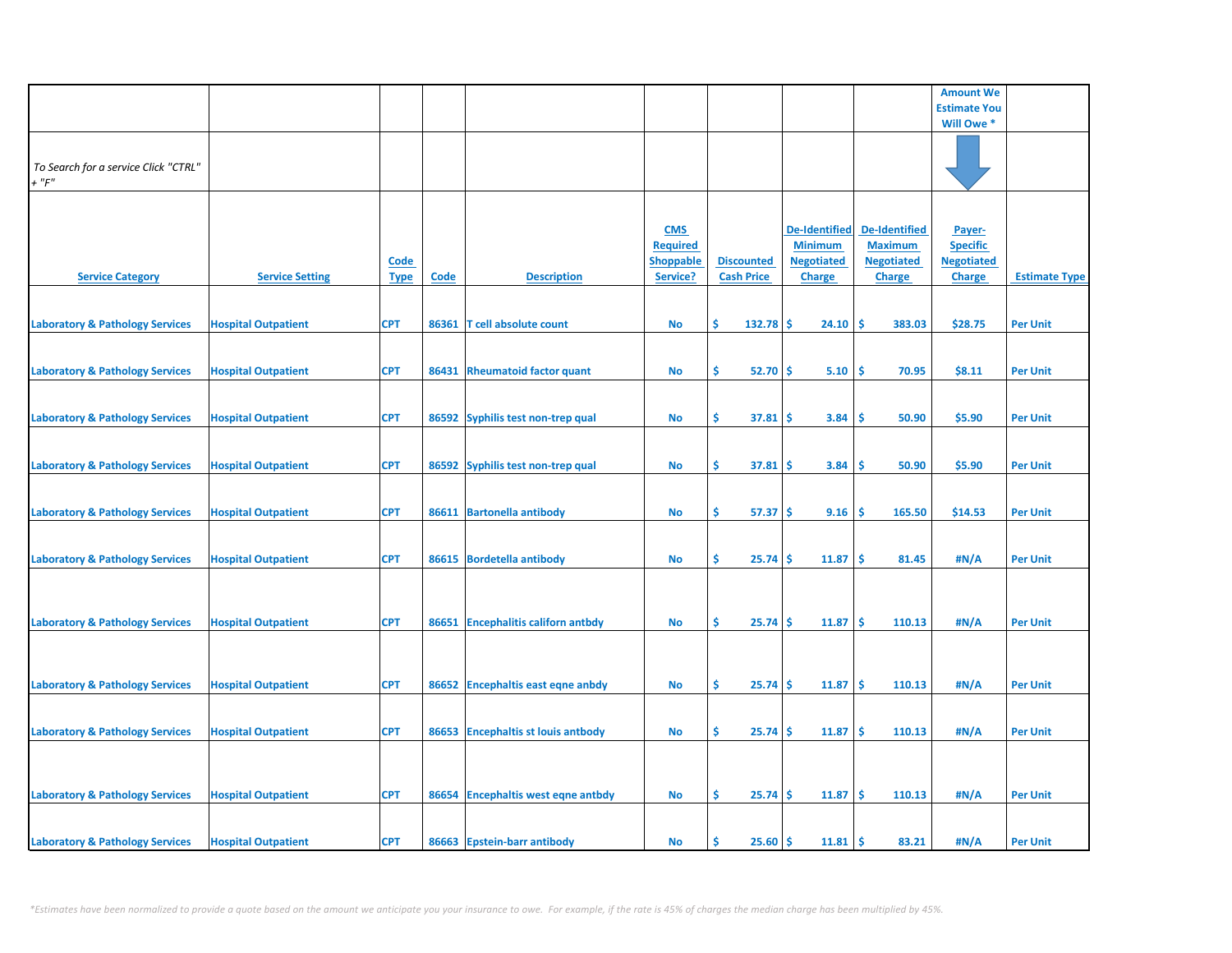|                                            |                            |             |             |                                     |                  |                   |                      |                      | <b>Amount We</b>    |                      |
|--------------------------------------------|----------------------------|-------------|-------------|-------------------------------------|------------------|-------------------|----------------------|----------------------|---------------------|----------------------|
|                                            |                            |             |             |                                     |                  |                   |                      |                      | <b>Estimate You</b> |                      |
|                                            |                            |             |             |                                     |                  |                   |                      |                      | Will Owe *          |                      |
|                                            |                            |             |             |                                     |                  |                   |                      |                      |                     |                      |
|                                            |                            |             |             |                                     |                  |                   |                      |                      |                     |                      |
| To Search for a service Click "CTRL"       |                            |             |             |                                     |                  |                   |                      |                      |                     |                      |
| $+$ " $F$ "                                |                            |             |             |                                     |                  |                   |                      |                      |                     |                      |
|                                            |                            |             |             |                                     |                  |                   |                      |                      |                     |                      |
|                                            |                            |             |             |                                     |                  |                   |                      |                      |                     |                      |
|                                            |                            |             |             |                                     |                  |                   |                      |                      |                     |                      |
|                                            |                            |             |             |                                     | <b>CMS</b>       |                   | <b>De-Identified</b> | <b>De-Identified</b> | Payer-              |                      |
|                                            |                            |             |             |                                     | <b>Required</b>  |                   | <b>Minimum</b>       | <b>Maximum</b>       | <b>Specific</b>     |                      |
|                                            |                            | <b>Code</b> |             |                                     | <b>Shoppable</b> | <b>Discounted</b> | <b>Negotiated</b>    | <b>Negotiated</b>    | <b>Negotiated</b>   |                      |
| <b>Service Category</b>                    | <b>Service Setting</b>     | <b>Type</b> | <b>Code</b> | <b>Description</b>                  | Service?         | <b>Cash Price</b> | Charge               | Charge               | <b>Charge</b>       | <b>Estimate Type</b> |
|                                            |                            |             |             |                                     |                  |                   |                      |                      |                     |                      |
|                                            |                            |             |             |                                     |                  |                   |                      |                      |                     |                      |
|                                            |                            |             |             |                                     |                  |                   |                      |                      |                     |                      |
| <b>Laboratory &amp; Pathology Services</b> | <b>Hospital Outpatient</b> | <b>CPT</b>  | 86677       | <b>Helicobacter pylori antibody</b> | No               | \$<br>30.68       | 15.13<br><b>S</b>    | ۱\$<br>63.03         | \$20.72             | <b>Per Unit</b>      |
|                                            |                            |             |             |                                     |                  |                   |                      |                      |                     |                      |
|                                            |                            |             |             |                                     |                  |                   |                      |                      |                     |                      |
|                                            |                            |             |             |                                     |                  |                   |                      |                      |                     |                      |
|                                            |                            | <b>CPT</b>  |             |                                     |                  | \$<br>$29.16$ \$  | 15.44                | l\$<br>50.98         | \$24.51             |                      |
| <b>Laboratory &amp; Pathology Services</b> | <b>Hospital Outpatient</b> |             |             | 86692 Hepatitis delta agent antbdy  | No               |                   |                      |                      |                     | <b>Per Unit</b>      |
|                                            |                            |             |             |                                     |                  |                   |                      |                      |                     |                      |
|                                            |                            |             |             |                                     |                  |                   |                      |                      |                     |                      |
| <b>Laboratory &amp; Pathology Services</b> | <b>Hospital Outpatient</b> | <b>CPT</b>  |             | 86698 Histoplasma antibody          | No               | \$.<br>79.65      | 12.41<br><b>S</b>    | 107.23<br>-Ś         | \$17.86             | <b>Per Unit</b>      |
|                                            |                            |             |             |                                     |                  |                   |                      |                      |                     |                      |
|                                            |                            |             |             |                                     |                  |                   |                      |                      |                     |                      |
|                                            |                            |             |             |                                     |                  |                   |                      |                      |                     |                      |
|                                            |                            |             |             |                                     |                  |                   |                      |                      |                     |                      |
| <b>Laboratory &amp; Pathology Services</b> | <b>Hospital Outpatient</b> | <b>CPT</b>  |             | 86704 HEP B CORE ANTIBODY TOTAL     | No               | \$<br>86.11       | -Ś<br>10.85          | <b>S</b><br>115.92   | \$17.22             | <b>Per Unit</b>      |
|                                            |                            |             |             |                                     |                  |                   |                      |                      |                     |                      |
|                                            |                            |             |             |                                     |                  |                   |                      |                      |                     |                      |
|                                            |                            |             |             |                                     |                  |                   |                      |                      |                     |                      |
| <b>Laboratory &amp; Pathology Services</b> | <b>Hospital Outpatient</b> | <b>CPT</b>  |             | 86705 HEP B CORE ANTIBODY IGM       | <b>No</b>        | \$<br>22.98       | Ŝ<br>10.59           | <b>S</b><br>57.38    | \$16.81             | <b>Per Unit</b>      |
|                                            |                            |             |             |                                     |                  |                   |                      |                      |                     |                      |
|                                            |                            |             |             |                                     |                  |                   |                      |                      |                     |                      |
|                                            |                            |             |             |                                     |                  |                   |                      |                      |                     |                      |
|                                            |                            |             |             |                                     |                  |                   |                      |                      |                     |                      |
| <b>Laboratory &amp; Pathology Services</b> | <b>Hospital Outpatient</b> | <b>CPT</b>  |             | 86706 HEP B SURFACE ANTIBODY        | <b>No</b>        | \$<br>98.98       | Ŝ.<br>9.67           | -\$<br>133.25        | \$15.33             | <b>Per Unit</b>      |
|                                            |                            |             |             |                                     |                  |                   |                      |                      |                     |                      |
|                                            |                            |             |             |                                     |                  |                   |                      |                      |                     |                      |
| <b>Laboratory &amp; Pathology Services</b> | <b>Hospital Outpatient</b> | <b>CPT</b>  | 86707       | <b>Hepatitis be antibody</b>        | No               | \$.<br>22.56      | 10.41<br>-S          | -\$<br>65.09         | #N/A                | <b>Per Unit</b>      |
|                                            |                            |             |             |                                     |                  |                   |                      |                      |                     |                      |
|                                            |                            |             |             |                                     |                  |                   |                      |                      |                     |                      |
|                                            |                            |             |             |                                     |                  |                   |                      |                      |                     |                      |
| <b>Laboratory &amp; Pathology Services</b> | <b>Hospital Outpatient</b> | <b>CPT</b>  |             | 86708 Hepatitis a antibody          | <b>No</b>        | \$<br>22.71       | 11.15<br><b>S</b>    | -\$<br>56.71         | \$17.69             | <b>Per Unit</b>      |
|                                            |                            |             |             |                                     |                  |                   |                      |                      |                     |                      |
|                                            |                            |             |             |                                     |                  |                   |                      |                      |                     |                      |
| <b>Laboratory &amp; Pathology Services</b> | <b>Hospital Outpatient</b> | <b>CPT</b>  |             | 86762 Rubella antibody              | No               | \$.<br>$78.19$ \$ | 12.95                | -\$<br>225.56        | \$20.55             | <b>Per Unit</b>      |
|                                            |                            |             |             |                                     |                  |                   |                      |                      |                     |                      |
|                                            |                            |             |             |                                     |                  |                   |                      |                      |                     |                      |
|                                            |                            |             |             |                                     |                  |                   |                      |                      |                     |                      |
| <b>Laboratory &amp; Pathology Services</b> | <b>Hospital Outpatient</b> | <b>CPT</b>  |             | 86765 Rubeola antibody              | No               | 25.14<br>Ś        | 11.59<br><b>S</b>    | <b>S</b><br>72.53    | \$18.40             | <b>Per Unit</b>      |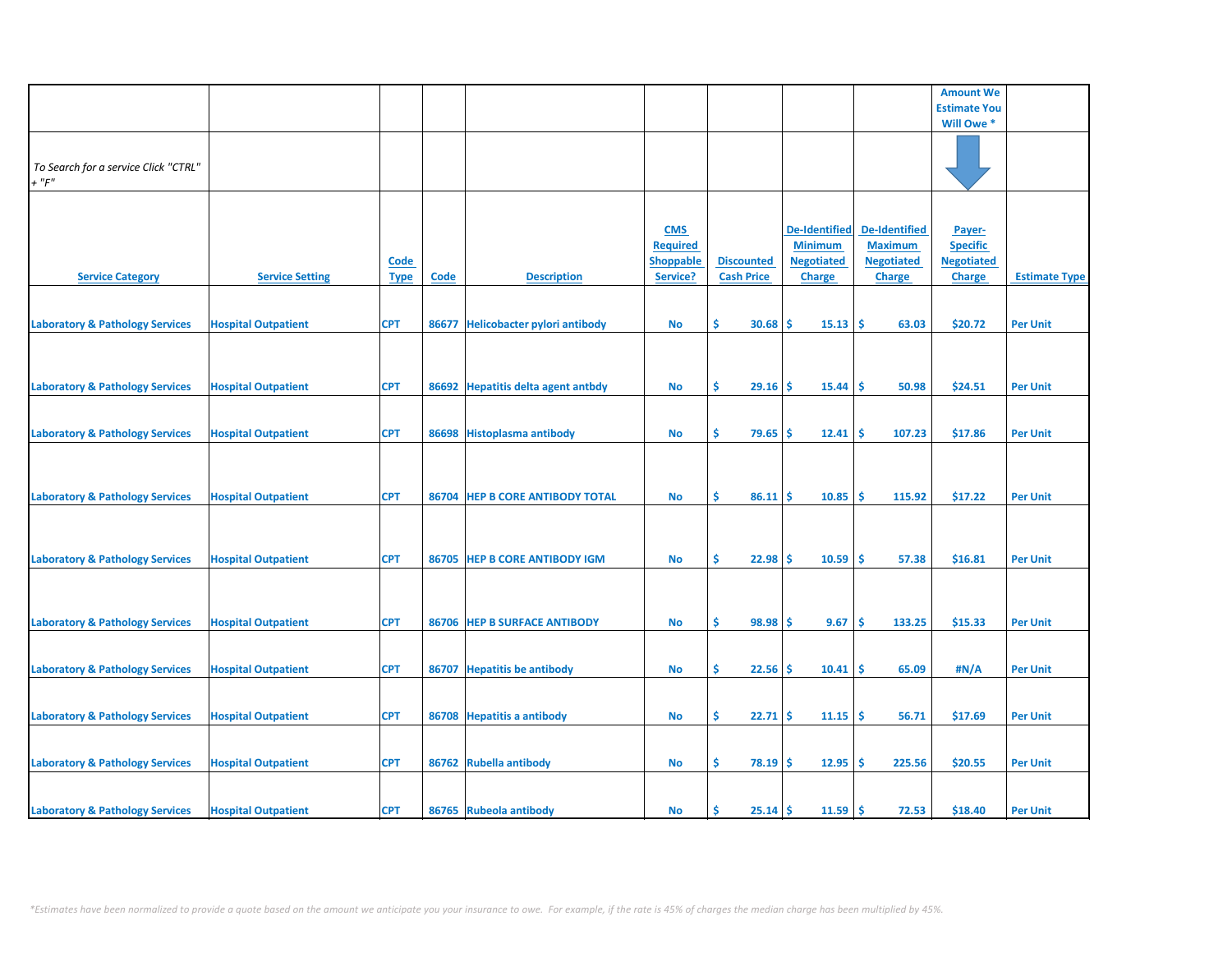|                                            |                            |             |             |                                          |                  |                   |                   |                      | <b>Amount We</b>    |                      |
|--------------------------------------------|----------------------------|-------------|-------------|------------------------------------------|------------------|-------------------|-------------------|----------------------|---------------------|----------------------|
|                                            |                            |             |             |                                          |                  |                   |                   |                      | <b>Estimate You</b> |                      |
|                                            |                            |             |             |                                          |                  |                   |                   |                      | Will Owe *          |                      |
|                                            |                            |             |             |                                          |                  |                   |                   |                      |                     |                      |
|                                            |                            |             |             |                                          |                  |                   |                   |                      |                     |                      |
| To Search for a service Click "CTRL"       |                            |             |             |                                          |                  |                   |                   |                      |                     |                      |
| $+$ " $F$ "                                |                            |             |             |                                          |                  |                   |                   |                      |                     |                      |
|                                            |                            |             |             |                                          |                  |                   |                   |                      |                     |                      |
|                                            |                            |             |             |                                          |                  |                   |                   |                      |                     |                      |
|                                            |                            |             |             |                                          | <b>CMS</b>       |                   | De-Identified     | <b>De-Identified</b> | Payer-              |                      |
|                                            |                            |             |             |                                          | <b>Required</b>  |                   | <b>Minimum</b>    | <b>Maximum</b>       | <b>Specific</b>     |                      |
|                                            |                            | <b>Code</b> |             |                                          | <b>Shoppable</b> | <b>Discounted</b> | <b>Negotiated</b> | <b>Negotiated</b>    | <b>Negotiated</b>   |                      |
| <b>Service Category</b>                    | <b>Service Setting</b>     | <b>Type</b> | <b>Code</b> | <b>Description</b>                       | Service?         | <b>Cash Price</b> | <b>Charge</b>     | Charge               | <b>Charge</b>       | <b>Estimate Type</b> |
|                                            |                            |             |             |                                          |                  |                   |                   |                      |                     |                      |
|                                            |                            |             |             |                                          |                  |                   |                   |                      |                     |                      |
|                                            |                            |             |             |                                          |                  |                   |                   |                      |                     |                      |
|                                            |                            |             |             |                                          |                  |                   |                   |                      |                     |                      |
|                                            |                            |             |             | 86769 - SARS-COV-2 COVID-19              |                  |                   |                   |                      |                     |                      |
| <b>Laboratory &amp; Pathology Services</b> | <b>Hospital Outpatient</b> | <b>CPT</b>  |             | 86769 ANTIBODY                           | <b>No</b>        | Ŝ.<br>51.48       | -\$<br>$\omega$   | Ŝ.<br>112.07         | \$0.00              | <b>Per Unit</b>      |
|                                            |                            |             |             |                                          |                  |                   |                   |                      |                     |                      |
|                                            |                            |             |             |                                          |                  |                   |                   |                      |                     |                      |
| <b>Laboratory &amp; Pathology Services</b> | <b>Hospital Outpatient</b> | <b>CPT</b>  |             | 86790 Virus antibody nos                 | No               | \$<br>25.14       | 11.59<br>\$       | \$.<br>76.53         | \$18.40             | <b>Per Unit</b>      |
|                                            |                            |             |             |                                          |                  |                   |                   |                      |                     |                      |
|                                            |                            |             |             |                                          |                  |                   |                   |                      |                     |                      |
|                                            |                            |             |             |                                          |                  |                   |                   |                      |                     |                      |
|                                            |                            |             |             |                                          |                  |                   |                   |                      |                     |                      |
|                                            |                            |             |             | <b>Blood Test - Hepatitis C Antibody</b> |                  |                   |                   |                      |                     |                      |
|                                            |                            |             | 86803       |                                          |                  | \$                |                   | \$.                  | \$20.39             |                      |
| <b>Laboratory &amp; Pathology Services</b> | <b>Hospital Outpatient</b> | <b>CPT</b>  |             | <b>Level</b>                             | No               | 67.64             | \$<br>12.84       | 91.06                |                     | <b>Per Unit</b>      |
|                                            |                            |             |             |                                          |                  |                   |                   |                      |                     |                      |
|                                            |                            |             |             |                                          |                  |                   |                   |                      |                     |                      |
| <b>Laboratory &amp; Pathology Services</b> | <b>Hospital Outpatient</b> | <b>CPT</b>  |             | 86804 Hep c ab test confirm              | No               | \$<br>23.09       | 13.94<br>\$       | <b>S</b><br>66.62    | #N/A                | <b>Per Unit</b>      |
|                                            |                            |             |             |                                          |                  |                   |                   |                      |                     |                      |
|                                            |                            |             |             |                                          |                  |                   |                   |                      |                     |                      |
| <b>Laboratory &amp; Pathology Services</b> | <b>Hospital Outpatient</b> | <b>CPT</b>  |             | 86850 Rbc antibody screen                | <b>No</b>        | \$<br>20.32       | 5.00<br>\$.       | \$.<br>66.92         | \$5.00              | <b>Per Unit</b>      |
|                                            |                            |             |             |                                          |                  |                   |                   |                      |                     |                      |
|                                            |                            |             |             |                                          |                  |                   |                   |                      |                     |                      |
|                                            |                            |             |             |                                          |                  |                   |                   |                      |                     |                      |
| <b>Laboratory &amp; Pathology Services</b> | <b>Hospital Outpatient</b> | <b>CPT</b>  | 86885       | <b>Coombs test indirect qual</b>         | No               | \$<br>244.72      | 5.65<br>\$.       | -\$<br>329.43        | \$8.16              | <b>Per Unit</b>      |
|                                            |                            |             |             |                                          |                  |                   |                   |                      |                     |                      |
|                                            |                            |             |             |                                          |                  |                   |                   |                      |                     |                      |
|                                            |                            |             |             |                                          |                  |                   |                   |                      |                     |                      |
| <b>Laboratory &amp; Pathology Services</b> | <b>Hospital Outpatient</b> | <b>CPT</b>  |             | 86900 Blood typing serologic abo         | <b>No</b>        | \$<br>198.99      | 3.78<br>\$.       | \$<br>267.88         | \$4.26              | <b>Per Unit</b>      |
|                                            |                            |             |             |                                          |                  |                   |                   |                      |                     |                      |
|                                            |                            |             |             |                                          |                  |                   |                   |                      |                     |                      |
|                                            |                            |             |             |                                          |                  |                   |                   |                      |                     |                      |
| <b>Laboratory &amp; Pathology Services</b> | <b>Hospital Outpatient</b> | <b>CPT</b>  |             | 86900 Blood typing serologic abo         | <b>No</b>        | \$<br>198.99      | 3.78<br>\$        | \$<br>267.88         | \$4.26              | <b>Per Unit</b>      |
|                                            |                            |             |             |                                          |                  |                   |                   |                      |                     |                      |
|                                            |                            |             |             |                                          |                  |                   |                   |                      |                     |                      |
|                                            |                            |             |             |                                          |                  |                   |                   |                      |                     |                      |
| <b>Laboratory &amp; Pathology Services</b> | <b>Hospital Outpatient</b> | <b>CPT</b>  |             | 86901 Blood typing serologic rh(d)       | No               | Ŝ.<br>60.24       | 3.78<br>\$        | \$<br>81.10          | \$35.00             | <b>Per Unit</b>      |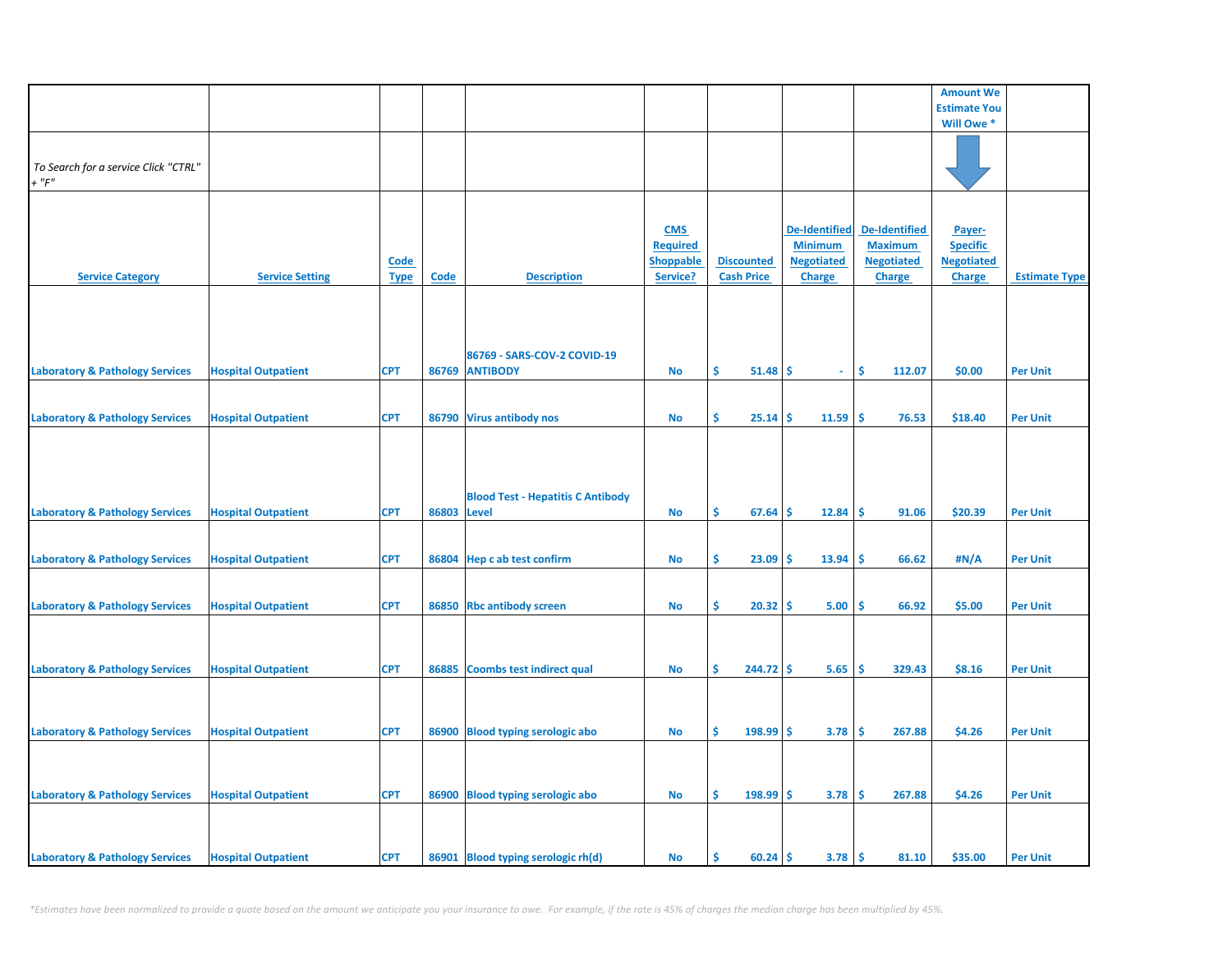|                                            |                            |             |       |                                            |                 |                   |                      |                      | <b>Amount We</b>    |                      |
|--------------------------------------------|----------------------------|-------------|-------|--------------------------------------------|-----------------|-------------------|----------------------|----------------------|---------------------|----------------------|
|                                            |                            |             |       |                                            |                 |                   |                      |                      | <b>Estimate You</b> |                      |
|                                            |                            |             |       |                                            |                 |                   |                      |                      | Will Owe *          |                      |
|                                            |                            |             |       |                                            |                 |                   |                      |                      |                     |                      |
|                                            |                            |             |       |                                            |                 |                   |                      |                      |                     |                      |
| To Search for a service Click "CTRL"       |                            |             |       |                                            |                 |                   |                      |                      |                     |                      |
| $+$ " $F$ "                                |                            |             |       |                                            |                 |                   |                      |                      |                     |                      |
|                                            |                            |             |       |                                            |                 |                   |                      |                      |                     |                      |
|                                            |                            |             |       |                                            |                 |                   |                      |                      |                     |                      |
|                                            |                            |             |       |                                            |                 |                   |                      |                      |                     |                      |
|                                            |                            |             |       |                                            | <b>CMS</b>      |                   | <b>De-Identified</b> | <b>De-Identified</b> | Payer-              |                      |
|                                            |                            |             |       |                                            | <b>Required</b> |                   | <b>Minimum</b>       | <b>Maximum</b>       | <b>Specific</b>     |                      |
|                                            |                            | Code        |       |                                            | Shoppable       | <b>Discounted</b> | <b>Negotiated</b>    | <b>Negotiated</b>    | <b>Negotiated</b>   |                      |
| <b>Service Category</b>                    | <b>Service Setting</b>     | <b>Type</b> | Code  | <b>Description</b>                         | Service?        | <b>Cash Price</b> | <b>Charge</b>        | <b>Charge</b>        | <b>Charge</b>       | <b>Estimate Type</b> |
|                                            |                            |             |       |                                            |                 |                   |                      |                      |                     |                      |
|                                            |                            |             |       |                                            |                 |                   |                      |                      |                     |                      |
|                                            |                            |             |       |                                            |                 |                   |                      |                      |                     |                      |
|                                            |                            |             |       |                                            |                 |                   |                      |                      |                     |                      |
| <b>Laboratory &amp; Pathology Services</b> | <b>Hospital Outpatient</b> | <b>CPT</b>  | 86901 | <b>Blood typing serologic rh(d)</b>        | No              | \$<br>$60.24$ \$  | 3.78                 | <b>S</b><br>81.10    | \$35.00             | <b>Per Unit</b>      |
|                                            |                            |             |       |                                            |                 |                   |                      |                      |                     |                      |
|                                            |                            |             |       |                                            |                 |                   |                      |                      |                     |                      |
|                                            |                            |             |       |                                            |                 |                   |                      |                      |                     |                      |
|                                            |                            |             |       |                                            |                 |                   |                      |                      |                     |                      |
|                                            |                            |             |       |                                            |                 |                   |                      |                      |                     |                      |
| <b>Laboratory &amp; Pathology Services</b> | <b>Hospital Outpatient</b> | <b>CPT</b>  | 86902 | <b>BLOOD TYPE ANTIGEN DONOR EA</b>         | No              | \$<br>5.82        | -\$<br>4.84          | -\$<br>383.37        | \$5.38              | <b>Per Unit</b>      |
|                                            |                            |             |       |                                            |                 |                   |                      |                      |                     |                      |
|                                            |                            |             |       |                                            |                 |                   |                      |                      |                     |                      |
| <b>Laboratory &amp; Pathology Services</b> | <b>Hospital Outpatient</b> | <b>CPT</b>  |       | 86920 COMPATIBILITY TEST SPIN              | No              | Ŝ.<br>$244.72$ \$ | 13.44                | <b>S</b><br>344.22   | \$34.00             | <b>Per Unit</b>      |
|                                            |                            |             |       |                                            |                 |                   |                      |                      |                     |                      |
|                                            |                            |             |       |                                            |                 |                   |                      |                      |                     |                      |
|                                            |                            |             |       |                                            |                 |                   |                      |                      |                     |                      |
|                                            |                            |             |       |                                            |                 |                   |                      |                      |                     |                      |
| <b>Laboratory &amp; Pathology Services</b> | <b>Hospital Outpatient</b> | <b>CPT</b>  |       | 87040 Blood culture for bacteria           | <b>No</b>       | Ŝ<br>$133.90$ \$  | 9.29                 | -Ś<br>180.25         | \$14.75             | <b>Per Unit</b>      |
|                                            |                            |             |       |                                            |                 |                   |                      |                      |                     |                      |
|                                            |                            |             |       |                                            |                 |                   |                      |                      |                     |                      |
| <b>Laboratory &amp; Pathology Services</b> | <b>Hospital Outpatient</b> | <b>CPT</b>  |       | 87070 Bacterial Culture - Swab             | <b>No</b>       | \$.<br>138.63     | -\$<br>7.76          | <b>S</b><br>186.61   | \$12.30             | <b>Per Unit</b>      |
|                                            |                            |             |       |                                            |                 |                   |                      |                      |                     |                      |
|                                            |                            |             |       |                                            |                 |                   |                      |                      |                     |                      |
|                                            |                            |             |       |                                            |                 |                   |                      |                      |                     |                      |
|                                            |                            |             |       |                                            |                 |                   |                      |                      |                     |                      |
| <b>Laboratory &amp; Pathology Services</b> | <b>Hospital Outpatient</b> | <b>CPT</b>  |       | 87077 Bacterial Culture - Aerobic Isolates | No              | \$<br>$60.43$ \$  | 7.27                 | \$<br>81.35          | \$11.53             | <b>Per Unit</b>      |
|                                            |                            |             |       |                                            |                 |                   |                      |                      |                     |                      |
|                                            |                            |             |       |                                            |                 |                   |                      |                      |                     |                      |
|                                            |                            |             |       |                                            |                 |                   |                      |                      |                     |                      |
|                                            |                            |             |       |                                            |                 |                   |                      |                      |                     |                      |
|                                            |                            |             |       |                                            |                 |                   |                      |                      |                     |                      |
|                                            |                            |             |       |                                            |                 |                   |                      |                      |                     |                      |
|                                            |                            |             |       |                                            |                 |                   |                      |                      |                     |                      |
|                                            |                            |             |       |                                            |                 |                   |                      |                      |                     |                      |
|                                            |                            |             |       | <b>Test for Disease-Causing</b>            |                 |                   |                      |                      |                     |                      |
|                                            |                            |             |       | (Pathogenic) Organisms, Not                |                 |                   |                      |                      |                     |                      |
| <b>Laboratory &amp; Pathology Services</b> | <b>Hospital Outpatient</b> | <b>CPT</b>  |       | 87081 Limited to a Specific Condition      | <b>No</b>       | -\$<br>$81.17$ \$ | 5.97                 | -\$<br>109.26        | \$9.47              | <b>Per Unit</b>      |
|                                            |                            |             |       |                                            |                 |                   |                      |                      |                     |                      |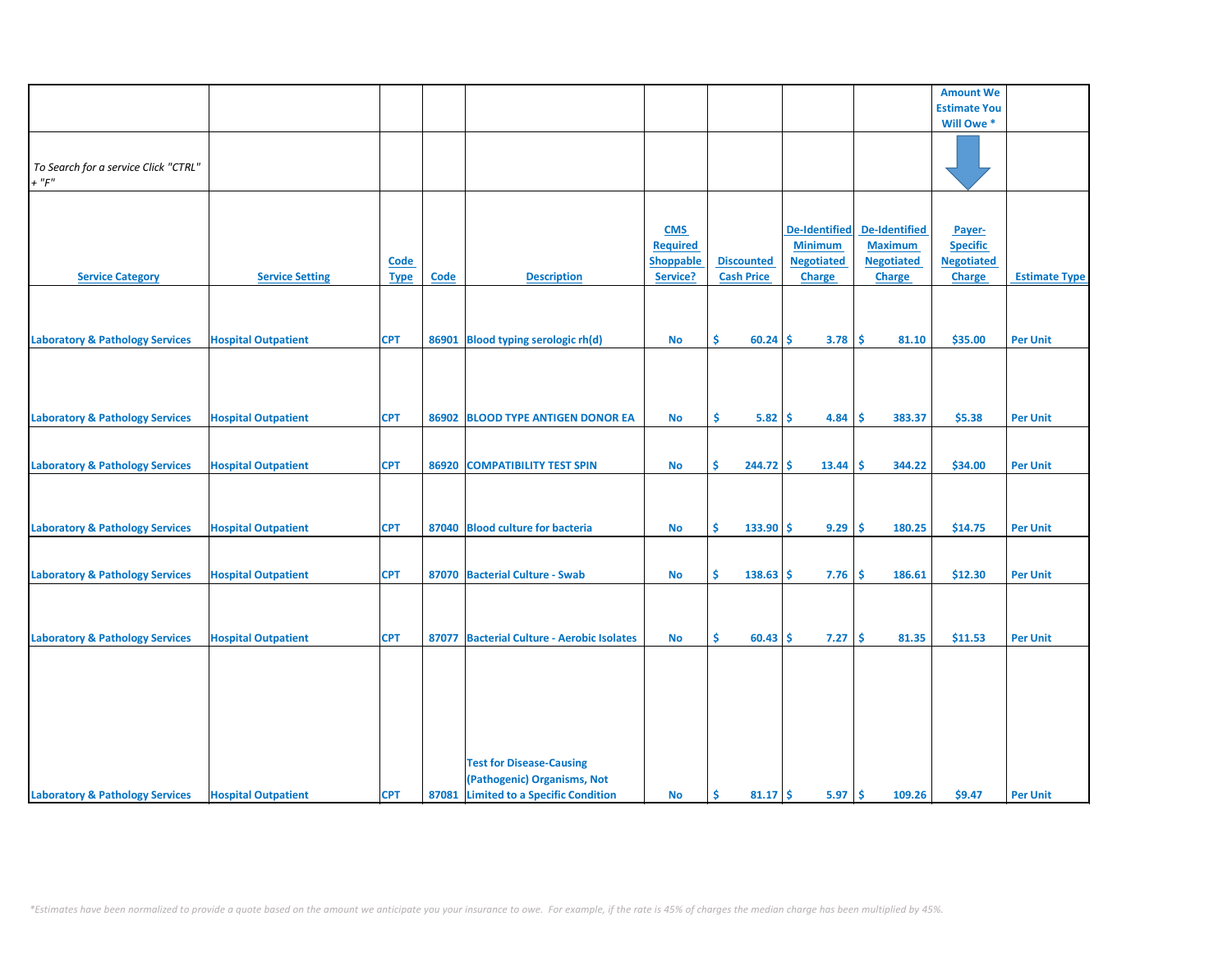|                                            |                            |             |             |                                          |                  |                         |                      |                   | <b>Amount We</b>    |                      |
|--------------------------------------------|----------------------------|-------------|-------------|------------------------------------------|------------------|-------------------------|----------------------|-------------------|---------------------|----------------------|
|                                            |                            |             |             |                                          |                  |                         |                      |                   |                     |                      |
|                                            |                            |             |             |                                          |                  |                         |                      |                   | <b>Estimate You</b> |                      |
|                                            |                            |             |             |                                          |                  |                         |                      |                   | Will Owe *          |                      |
|                                            |                            |             |             |                                          |                  |                         |                      |                   |                     |                      |
|                                            |                            |             |             |                                          |                  |                         |                      |                   |                     |                      |
| To Search for a service Click "CTRL"       |                            |             |             |                                          |                  |                         |                      |                   |                     |                      |
| $+$ " $F$ "                                |                            |             |             |                                          |                  |                         |                      |                   |                     |                      |
|                                            |                            |             |             |                                          |                  |                         |                      |                   |                     |                      |
|                                            |                            |             |             |                                          |                  |                         |                      |                   |                     |                      |
|                                            |                            |             |             |                                          | <b>CMS</b>       |                         | <b>De-Identified</b> | De-Identified     | Payer-              |                      |
|                                            |                            |             |             |                                          | <b>Required</b>  |                         | <b>Minimum</b>       | <b>Maximum</b>    | <b>Specific</b>     |                      |
|                                            |                            | <b>Code</b> |             |                                          | <b>Shoppable</b> | <b>Discounted</b>       | <b>Negotiated</b>    | <b>Negotiated</b> | <b>Negotiated</b>   |                      |
| <b>Service Category</b>                    | <b>Service Setting</b>     | <b>Type</b> | <b>Code</b> | <b>Description</b>                       | Service?         | <b>Cash Price</b>       | <b>Charge</b>        | <b>Charge</b>     | <b>Charge</b>       | <b>Estimate Type</b> |
|                                            |                            |             |             |                                          |                  |                         |                      |                   |                     |                      |
|                                            |                            |             |             |                                          |                  |                         |                      |                   |                     |                      |
|                                            |                            |             |             |                                          |                  |                         |                      |                   |                     |                      |
|                                            |                            |             |             |                                          |                  |                         |                      |                   |                     |                      |
|                                            |                            |             |             |                                          |                  |                         |                      |                   |                     |                      |
|                                            |                            |             |             | <b>Urine Test - Bacterial Culture,</b>   |                  |                         |                      |                   |                     |                      |
| <b>Laboratory &amp; Pathology Services</b> | <b>Hospital Outpatient</b> | <b>CPT</b>  | 87086       | <b>Quantitative Colony Count</b>         | No               | \$<br>82.16             | 7.26<br>\$           | \$.<br>110.60     | \$11.53             | <b>Per Unit</b>      |
|                                            |                            |             |             |                                          |                  |                         |                      |                   |                     |                      |
|                                            |                            |             |             |                                          |                  |                         |                      |                   |                     |                      |
| <b>Laboratory &amp; Pathology Services</b> | <b>Hospital Outpatient</b> | <b>CPT</b>  | 87088       | <b>Urine Test - Bacterial Culture</b>    | No               | \$<br>15.80             | \$.<br>7.28          | -\$<br>43.86      | \$11.55             | <b>Per Unit</b>      |
|                                            |                            |             |             |                                          |                  |                         |                      |                   |                     |                      |
|                                            |                            |             |             |                                          |                  |                         |                      |                   |                     |                      |
| <b>Laboratory &amp; Pathology Services</b> | <b>Hospital Outpatient</b> | <b>CPT</b>  |             | 87110 Chlamydia culture                  | <b>No</b>        | \$<br>130.74            | \$<br>17.64          | \$<br>175.99      | \$27.98             | <b>Per Unit</b>      |
|                                            |                            |             |             |                                          |                  |                         |                      |                   |                     |                      |
|                                            |                            |             |             |                                          |                  |                         |                      |                   |                     |                      |
|                                            |                            |             |             |                                          |                  |                         |                      |                   |                     |                      |
|                                            |                            |             |             |                                          |                  |                         |                      |                   |                     |                      |
|                                            |                            |             |             |                                          |                  |                         |                      |                   |                     |                      |
|                                            |                            |             |             |                                          |                  |                         |                      |                   |                     |                      |
|                                            |                            |             |             |                                          |                  |                         |                      |                   |                     |                      |
|                                            |                            |             |             | <b>Evaluation of Antimicrobial Drug</b>  |                  |                         |                      |                   |                     |                      |
| <b>Laboratory &amp; Pathology Services</b> | <b>Hospital Outpatient</b> | <b>CPT</b>  | 87186       | (antibiotic, antifungal, antiviral)      | <b>No</b>        | \$<br>69.16             | 7.79<br>-S           | \$.<br>93.10      | \$8.24              | <b>Per Unit</b>      |
|                                            |                            |             |             |                                          |                  |                         |                      |                   |                     |                      |
|                                            |                            |             |             |                                          |                  |                         |                      |                   |                     |                      |
|                                            |                            |             |             |                                          |                  |                         |                      |                   |                     |                      |
|                                            |                            |             |             |                                          |                  |                         |                      |                   |                     |                      |
| <b>Laboratory &amp; Pathology Services</b> | <b>Hospital Outpatient</b> | <b>CPT</b>  |             | 87205 Lab Test - Smear for Microorganism | No               | \$<br>49.93             | -\$<br>3.84          | \$.<br>67.21      | \$6.10              | <b>Per Unit</b>      |
|                                            |                            |             |             |                                          |                  |                         |                      |                   |                     |                      |
|                                            |                            |             |             |                                          |                  |                         |                      |                   |                     |                      |
|                                            |                            |             |             |                                          |                  |                         |                      |                   |                     |                      |
|                                            |                            |             |             |                                          |                  |                         |                      |                   |                     |                      |
|                                            |                            |             |             | <b>Lab Test - Detection test for</b>     |                  |                         |                      |                   |                     |                      |
| <b>Laboratory &amp; Pathology Services</b> | <b>Hospital Outpatient</b> | <b>CPT</b>  |             | 87340 Hepatitis B Surface Antigen        | <b>No</b>        | Ŝ.<br>63.55             | 9.30<br>Ŝ.           | Ś<br>85.55        | \$14.75             | <b>Per Unit</b>      |
|                                            |                            |             |             |                                          |                  |                         |                      |                   |                     |                      |
|                                            |                            |             |             |                                          |                  |                         |                      |                   |                     |                      |
|                                            |                            |             |             |                                          |                  |                         |                      |                   |                     |                      |
|                                            |                            |             |             |                                          |                  |                         |                      |                   |                     |                      |
|                                            |                            |             |             | Lab Test - Detection test for HIV-1      |                  |                         |                      |                   |                     |                      |
| <b>Laboratory &amp; Pathology Services</b> | <b>Hospital Outpatient</b> | <b>CPT</b>  |             | 87389 and HIV-2                          | No               | <b>S</b><br>$110.43$ \$ | 21.67                | \$.<br>148.66     | \$34.12             | <b>Per Unit</b>      |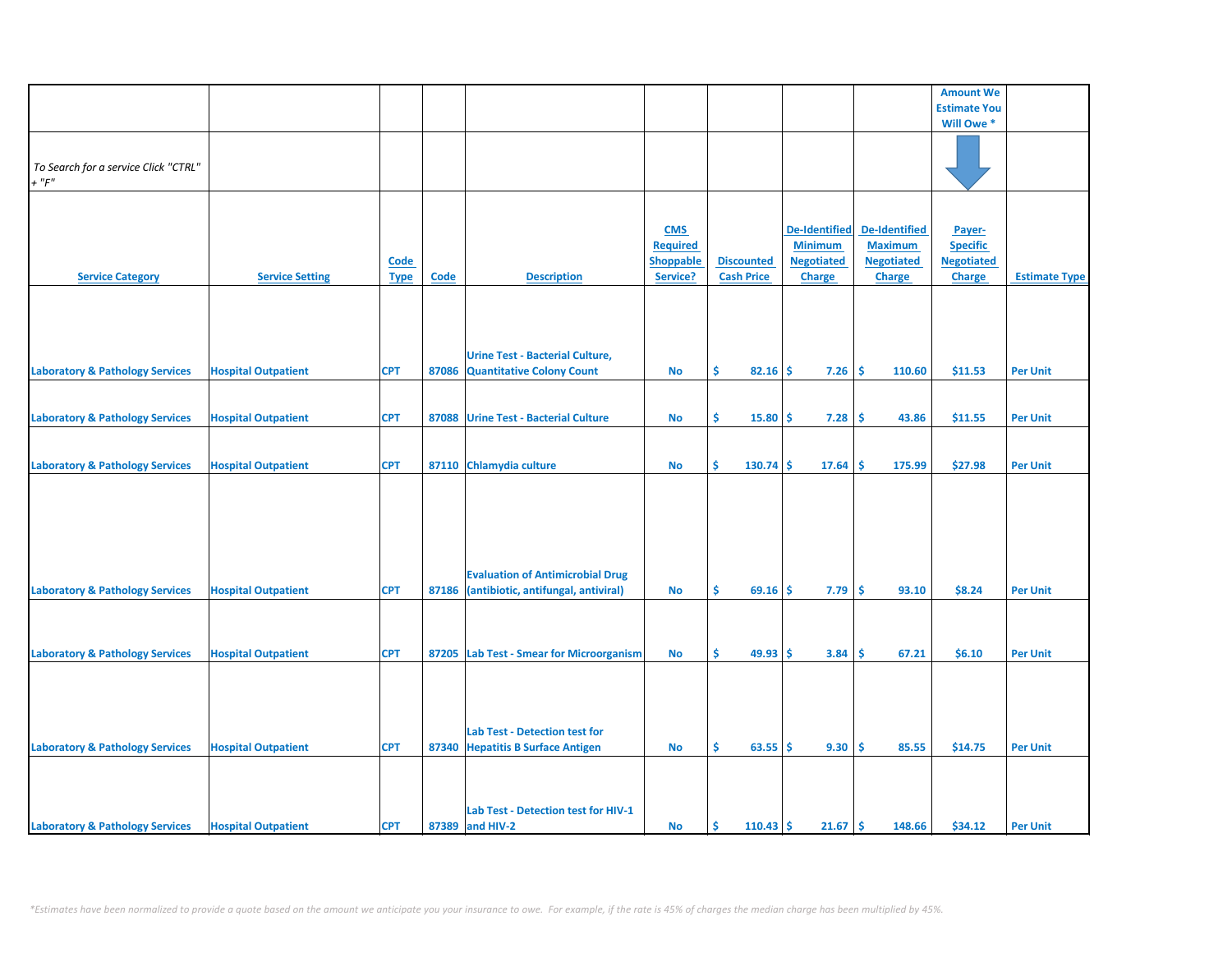|                                            |                            |             |             |                                           |                  |                   |                      |                   | <b>Amount We</b>    |                      |
|--------------------------------------------|----------------------------|-------------|-------------|-------------------------------------------|------------------|-------------------|----------------------|-------------------|---------------------|----------------------|
|                                            |                            |             |             |                                           |                  |                   |                      |                   | <b>Estimate You</b> |                      |
|                                            |                            |             |             |                                           |                  |                   |                      |                   | Will Owe *          |                      |
|                                            |                            |             |             |                                           |                  |                   |                      |                   |                     |                      |
|                                            |                            |             |             |                                           |                  |                   |                      |                   |                     |                      |
|                                            |                            |             |             |                                           |                  |                   |                      |                   |                     |                      |
| To Search for a service Click "CTRL"       |                            |             |             |                                           |                  |                   |                      |                   |                     |                      |
| $+$ " $F$ "                                |                            |             |             |                                           |                  |                   |                      |                   |                     |                      |
|                                            |                            |             |             |                                           |                  |                   |                      |                   |                     |                      |
|                                            |                            |             |             |                                           |                  |                   |                      |                   |                     |                      |
|                                            |                            |             |             |                                           |                  |                   | <b>De-Identified</b> | De-Identified     |                     |                      |
|                                            |                            |             |             |                                           | <b>CMS</b>       |                   |                      |                   | Payer-              |                      |
|                                            |                            |             |             |                                           | <b>Required</b>  |                   | <b>Minimum</b>       | <b>Maximum</b>    | <b>Specific</b>     |                      |
|                                            |                            | <b>Code</b> |             |                                           | <b>Shoppable</b> | <b>Discounted</b> | <b>Negotiated</b>    | <b>Negotiated</b> | <b>Negotiated</b>   |                      |
| <b>Service Category</b>                    | <b>Service Setting</b>     | <b>Type</b> | <b>Code</b> | <b>Description</b>                        | Service?         | <b>Cash Price</b> | <b>Charge</b>        | <b>Charge</b>     | <b>Charge</b>       | <b>Estimate Type</b> |
|                                            |                            |             |             |                                           |                  |                   |                      |                   |                     |                      |
|                                            |                            |             |             |                                           |                  |                   |                      |                   |                     |                      |
|                                            |                            |             |             |                                           |                  |                   |                      |                   |                     |                      |
| <b>Laboratory &amp; Pathology Services</b> | <b>Hospital Outpatient</b> | <b>CPT</b>  |             | 87425 Rotavirus ag ia                     | No               | \$.<br>37.44      | 10.78<br>Ŝ           | -\$<br>108.00     | #N/A                | <b>Per Unit</b>      |
|                                            |                            |             |             |                                           |                  |                   |                      |                   |                     |                      |
|                                            |                            |             |             |                                           |                  |                   |                      |                   |                     |                      |
|                                            |                            |             |             |                                           |                  |                   |                      |                   |                     |                      |
|                                            |                            |             |             |                                           |                  |                   |                      |                   |                     |                      |
| <b>Laboratory &amp; Pathology Services</b> | <b>Hospital Outpatient</b> | <b>CPT</b>  |             | 87491 Urine Test - Chlamydia              | <b>No</b>        | Ŝ.<br>108.43      | Ŝ.<br>31.58          | -\$<br>171.03     | \$50.12             | <b>Per Unit</b>      |
|                                            |                            |             |             |                                           |                  |                   |                      |                   |                     |                      |
|                                            |                            |             |             |                                           |                  |                   |                      |                   |                     |                      |
|                                            |                            |             |             |                                           |                  |                   |                      |                   |                     |                      |
|                                            |                            |             |             |                                           |                  |                   |                      |                   |                     |                      |
|                                            |                            |             |             |                                           |                  |                   |                      |                   |                     |                      |
|                                            |                            |             |             |                                           |                  |                   |                      |                   |                     |                      |
|                                            |                            |             |             |                                           |                  |                   |                      |                   |                     |                      |
|                                            |                            |             |             | <b>Urine Test - Gonorrhoeae</b>           |                  |                   |                      |                   |                     |                      |
|                                            |                            |             |             |                                           |                  |                   |                      |                   |                     |                      |
| <b>Laboratory &amp; Pathology Services</b> | <b>Hospital Outpatient</b> | <b>CPT</b>  | 87591       | (Neisseria Gonorrhoeae Bacteria)          | <b>No</b>        | \$<br>$90.13$ \$  | 31.58                | -\$<br>171.03     | \$50.12             | <b>Per Unit</b>      |
|                                            |                            |             |             |                                           |                  |                   |                      |                   |                     |                      |
|                                            |                            |             |             |                                           |                  |                   |                      |                   |                     |                      |
|                                            |                            |             |             |                                           |                  |                   |                      |                   |                     |                      |
|                                            |                            |             |             | 87635 - SARS-COV-2 COVID-19               |                  |                   |                      |                   |                     |                      |
|                                            |                            |             |             |                                           |                  |                   |                      |                   |                     |                      |
| <b>Laboratory &amp; Pathology Services</b> | <b>Hospital Outpatient</b> | <b>CPT</b>  |             | 87635 AMP PRB                             | <b>No</b>        | Ŝ.<br>$53.36$ \$  | $\sim$               | Ŝ.<br>136.48      | \$0.00              | <b>Per Unit</b>      |
|                                            |                            |             |             |                                           |                  |                   |                      |                   |                     |                      |
|                                            |                            |             |             |                                           |                  |                   |                      |                   |                     |                      |
| <b>Laboratory &amp; Pathology Services</b> | <b>Hospital Outpatient</b> | <b>CPT</b>  |             | 87798 Detect agent nos dna amp            | <b>No</b>        | \$<br>90.13       | 31.58<br>Ŝ.          | -Ś<br>171.03      | \$50.12             | <b>Per Unit</b>      |
|                                            |                            |             |             |                                           |                  |                   |                      |                   |                     |                      |
|                                            |                            |             |             |                                           |                  |                   |                      |                   |                     |                      |
|                                            |                            |             |             |                                           |                  |                   |                      |                   |                     |                      |
|                                            |                            |             |             |                                           |                  |                   |                      |                   |                     |                      |
|                                            |                            |             |             | Lab Test - Detection test for             |                  |                   |                      |                   |                     |                      |
| <b>Laboratory &amp; Pathology Services</b> | <b>Hospital Outpatient</b> | <b>CPT</b>  |             | 87804 Influenza Virus                     | <b>No</b>        | \$<br>$37.58$ \$  | $19.82 \mid$ \$      | 70.50             | \$12.45             | <b>Per Unit</b>      |
|                                            |                            |             |             |                                           |                  |                   |                      |                   |                     |                      |
|                                            |                            |             |             |                                           |                  |                   |                      |                   |                     |                      |
|                                            |                            |             |             |                                           |                  |                   |                      |                   |                     |                      |
|                                            |                            |             |             |                                           |                  |                   |                      |                   |                     |                      |
| <b>Laboratory &amp; Pathology Services</b> | <b>Hospital Outpatient</b> | <b>CPT</b>  |             | 87880 Strep Test (Streptococcus, group A) | <b>No</b>        | \$<br>101.56      | -\$<br>19.87         | -\$<br>143.48     | \$12.87             | <b>Per Unit</b>      |
|                                            |                            |             |             |                                           |                  |                   |                      |                   |                     |                      |
|                                            |                            |             |             |                                           |                  |                   |                      |                   |                     |                      |
|                                            |                            |             |             |                                           |                  |                   |                      |                   |                     |                      |
| <b>Laboratory &amp; Pathology Services</b> | <b>Hospital Outpatient</b> | <b>CPT</b>  |             | 88185 Flowcytometry/tc add-on             | No               | $68.81$ \$<br>\$. | ÷.                   | \$<br>120.30      | \$21.42             | <b>Per Unit</b>      |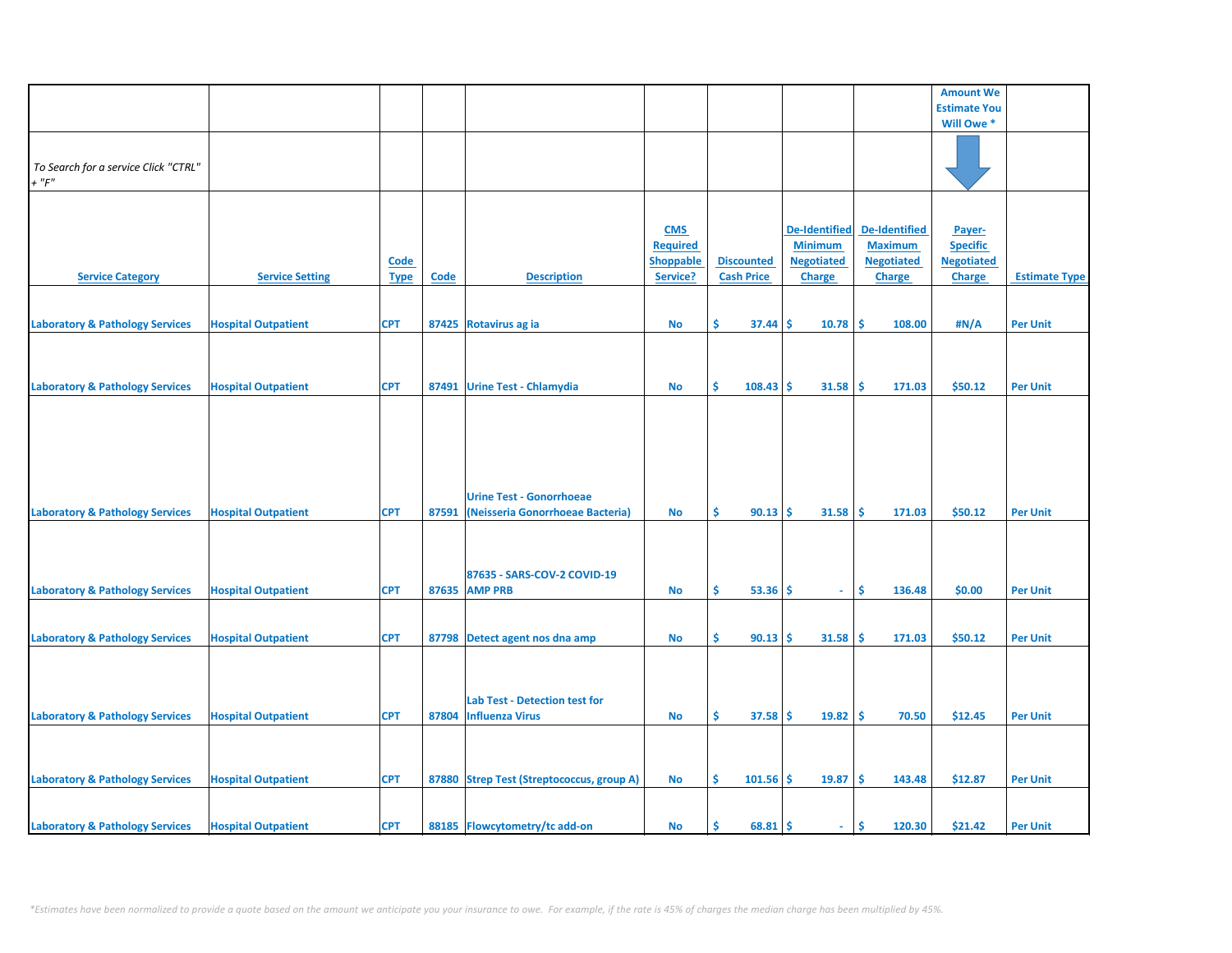|                                      |                            |             |       |                                          |                  |                    |                      |                      | <b>Amount We</b>      |                      |
|--------------------------------------|----------------------------|-------------|-------|------------------------------------------|------------------|--------------------|----------------------|----------------------|-----------------------|----------------------|
|                                      |                            |             |       |                                          |                  |                    |                      |                      | <b>Estimate You</b>   |                      |
|                                      |                            |             |       |                                          |                  |                    |                      |                      | Will Owe <sup>*</sup> |                      |
|                                      |                            |             |       |                                          |                  |                    |                      |                      |                       |                      |
| To Search for a service Click "CTRL" |                            |             |       |                                          |                  |                    |                      |                      |                       |                      |
| $+$ " $F$ "                          |                            |             |       |                                          |                  |                    |                      |                      |                       |                      |
|                                      |                            |             |       |                                          |                  |                    |                      |                      |                       |                      |
|                                      |                            |             |       |                                          |                  |                    |                      |                      |                       |                      |
|                                      |                            |             |       |                                          |                  |                    |                      |                      |                       |                      |
|                                      |                            |             |       |                                          | <b>CMS</b>       |                    | <b>De-Identified</b> | <b>De-Identified</b> | Payer-                |                      |
|                                      |                            |             |       |                                          | <b>Required</b>  |                    | <b>Minimum</b>       | <b>Maximum</b>       | <b>Specific</b>       |                      |
|                                      |                            | <b>Code</b> |       |                                          | <b>Shoppable</b> | <b>Discounted</b>  | <b>Negotiated</b>    | <b>Negotiated</b>    | <b>Negotiated</b>     |                      |
| <b>Service Category</b>              | <b>Service Setting</b>     | <b>Type</b> | Code  | <b>Description</b>                       | Service?         | <b>Cash Price</b>  | <b>Charge</b>        | Charge               | <b>Charge</b>         | <b>Estimate Type</b> |
|                                      |                            |             |       |                                          |                  |                    |                      |                      |                       |                      |
|                                      |                            |             |       |                                          |                  |                    |                      |                      |                       |                      |
|                                      |                            |             |       |                                          |                  |                    |                      |                      |                       |                      |
|                                      |                            |             |       |                                          |                  |                    |                      |                      |                       |                      |
|                                      |                            |             |       | <b>Immunization Administration First</b> |                  |                    |                      |                      |                       |                      |
| <b>Vaccinations</b>                  | <b>Physician Office</b>    | <b>CPT</b>  | 90460 | <b>Component</b>                         | <b>No</b>        | \$<br>40.10        | -\$<br>11.68         | \$<br>75.93          | \$0.00                | <b>Per Unit</b>      |
|                                      |                            |             |       |                                          |                  |                    |                      |                      |                       |                      |
|                                      |                            |             |       |                                          |                  |                    |                      |                      |                       |                      |
|                                      |                            |             |       |                                          |                  |                    |                      |                      |                       |                      |
|                                      |                            |             |       |                                          |                  |                    |                      |                      |                       |                      |
|                                      |                            |             |       |                                          |                  |                    |                      |                      |                       |                      |
|                                      |                            |             |       |                                          |                  |                    |                      |                      |                       |                      |
|                                      |                            |             |       |                                          |                  |                    |                      |                      |                       |                      |
|                                      |                            |             |       | <b>Immunization Administration Each</b>  |                  |                    |                      |                      |                       |                      |
| <b>Vaccinations</b>                  | <b>Physician Office</b>    | <b>CPT</b>  | 90461 | <b>Additional Component</b>              | No               | Ŝ.<br>25.13        | 10.49<br>-S          | Ŝ.<br>38.51          | \$0.00                | <b>Per Unit</b>      |
|                                      |                            |             |       |                                          |                  |                    |                      |                      |                       |                      |
|                                      |                            |             |       |                                          |                  |                    |                      |                      |                       |                      |
|                                      |                            |             |       |                                          |                  |                    |                      |                      |                       |                      |
| <b>Vaccinations</b>                  | <b>Hospital Outpatient</b> | <b>CPT</b>  |       | 90471   Immunization Administration      | <b>No</b>        | Ś.<br>44.49        | \$<br>7.02           | \$<br>81.80          | \$13.14               | <b>Per Unit</b>      |
|                                      |                            |             |       |                                          |                  |                    |                      |                      |                       |                      |
|                                      |                            |             |       |                                          |                  |                    |                      |                      |                       |                      |
|                                      |                            |             |       |                                          |                  |                    |                      |                      |                       |                      |
|                                      |                            |             |       |                                          |                  |                    |                      |                      |                       |                      |
|                                      |                            |             |       |                                          |                  |                    |                      |                      |                       |                      |
|                                      |                            |             |       |                                          |                  |                    |                      |                      |                       |                      |
|                                      |                            |             |       |                                          |                  |                    |                      |                      |                       |                      |
|                                      |                            |             |       | <b>Immunization Administration Each</b>  |                  |                    |                      |                      |                       |                      |
| <b>Vaccinations</b>                  | <b>Hospital Outpatient</b> | <b>CPT</b>  |       | 90472 Additional Component               | No               | Ŝ.<br>12.56        | -\$<br>$\omega$      | \$<br>38.51          | \$13.14               | <b>Per Unit</b>      |
|                                      |                            |             |       |                                          |                  |                    |                      |                      |                       |                      |
|                                      |                            |             |       |                                          |                  |                    |                      |                      |                       |                      |
| <b>Vaccinations</b>                  | <b>Hospital Outpatient</b> | <b>CPT</b>  |       | 90651 9V HPV Vaccine 2/3 Dose            | <b>No</b>        | \$<br>142.32       | \$<br>9.56           | \$<br>227.93         | \$9.56                | <b>Per Unit</b>      |
|                                      |                            |             |       |                                          |                  |                    |                      |                      |                       |                      |
|                                      |                            |             |       |                                          |                  |                    |                      |                      |                       |                      |
|                                      |                            |             |       |                                          |                  |                    |                      |                      |                       |                      |
|                                      |                            |             |       |                                          |                  |                    |                      |                      |                       |                      |
|                                      |                            |             |       |                                          |                  |                    |                      |                      |                       |                      |
|                                      |                            |             |       |                                          |                  |                    |                      |                      |                       |                      |
|                                      |                            |             |       |                                          |                  |                    |                      |                      |                       |                      |
|                                      |                            |             |       | <b>Vaccine - Pneumococcal Conjugate</b>  |                  |                    |                      |                      |                       |                      |
| <b>Vaccination</b>                   | <b>Hospital Outpatient</b> | <b>CPT</b>  |       | 90670 for Injection into Muscle          | <b>No</b>        | -\$<br>$285.59$ \$ | 9.56                 | \$<br>345.21         | \$9.56                | <b>Per Unit</b>      |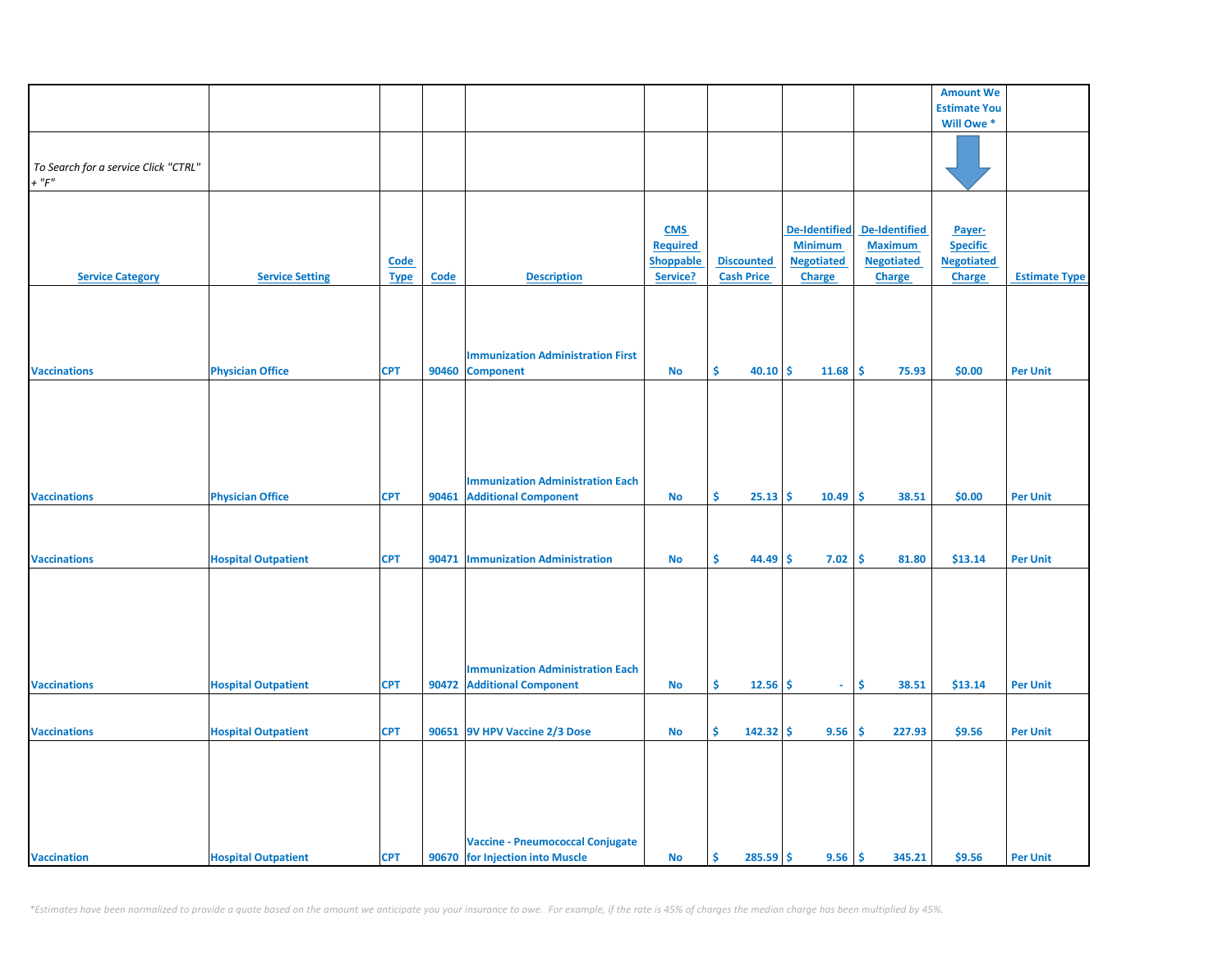|                                                                   |                            |             |       |                                         |                  |                   |                      |                      | <b>Amount We</b>    |                      |
|-------------------------------------------------------------------|----------------------------|-------------|-------|-----------------------------------------|------------------|-------------------|----------------------|----------------------|---------------------|----------------------|
|                                                                   |                            |             |       |                                         |                  |                   |                      |                      | <b>Estimate You</b> |                      |
|                                                                   |                            |             |       |                                         |                  |                   |                      |                      | Will Owe *          |                      |
|                                                                   |                            |             |       |                                         |                  |                   |                      |                      |                     |                      |
|                                                                   |                            |             |       |                                         |                  |                   |                      |                      |                     |                      |
|                                                                   |                            |             |       |                                         |                  |                   |                      |                      |                     |                      |
| To Search for a service Click "CTRL"                              |                            |             |       |                                         |                  |                   |                      |                      |                     |                      |
| $+$ " $F$ "                                                       |                            |             |       |                                         |                  |                   |                      |                      |                     |                      |
|                                                                   |                            |             |       |                                         |                  |                   |                      |                      |                     |                      |
|                                                                   |                            |             |       |                                         |                  |                   |                      |                      |                     |                      |
|                                                                   |                            |             |       |                                         | <b>CMS</b>       |                   | <b>De-Identified</b> | <b>De-Identified</b> | Payer-              |                      |
|                                                                   |                            |             |       |                                         |                  |                   |                      |                      |                     |                      |
|                                                                   |                            |             |       |                                         | <b>Required</b>  |                   | <b>Minimum</b>       | <b>Maximum</b>       | <b>Specific</b>     |                      |
|                                                                   |                            | <b>Code</b> |       |                                         | <b>Shoppable</b> | <b>Discounted</b> | <b>Negotiated</b>    | <b>Negotiated</b>    | <b>Negotiated</b>   |                      |
| <b>Service Category</b>                                           | <b>Service Setting</b>     | <b>Type</b> | Code  | <b>Description</b>                      | Service?         | <b>Cash Price</b> | <b>Charge</b>        | <b>Charge</b>        | <b>Charge</b>       | <b>Estimate Type</b> |
|                                                                   |                            |             |       |                                         |                  |                   |                      |                      |                     |                      |
|                                                                   |                            |             |       |                                         |                  |                   |                      |                      |                     |                      |
|                                                                   |                            |             |       |                                         |                  |                   |                      |                      |                     |                      |
|                                                                   |                            |             |       |                                         |                  |                   |                      |                      |                     |                      |
|                                                                   |                            |             |       |                                         |                  |                   |                      |                      |                     |                      |
|                                                                   |                            |             |       |                                         |                  |                   |                      |                      |                     |                      |
|                                                                   |                            |             |       |                                         |                  |                   |                      |                      |                     |                      |
|                                                                   |                            |             |       |                                         |                  |                   |                      |                      |                     |                      |
|                                                                   |                            |             |       |                                         |                  |                   |                      |                      |                     |                      |
|                                                                   |                            |             |       |                                         |                  |                   |                      |                      |                     |                      |
|                                                                   |                            |             |       |                                         |                  |                   |                      |                      |                     |                      |
|                                                                   |                            |             |       | Vaccine - Tetanus, Diptheria            |                  |                   |                      |                      |                     |                      |
|                                                                   |                            |             |       |                                         |                  |                   |                      |                      |                     |                      |
|                                                                   |                            |             |       | <b>Toxoids, and Acellular Pertussis</b> |                  |                   |                      |                      |                     |                      |
|                                                                   |                            |             |       | (Whooping Cough) for Injection          |                  |                   |                      |                      |                     |                      |
| <b>Vaccination</b>                                                | <b>Hospital Outpatient</b> | <b>CPT</b>  | 90715 | <b>into Muscle</b>                      | No               | Ŝ.<br>57.74       | Ŝ.<br>$\sim$         | Ŝ.<br>77.73          | \$38.36             | <b>Per Unit</b>      |
|                                                                   |                            |             |       |                                         |                  |                   |                      |                      |                     |                      |
|                                                                   |                            |             |       |                                         |                  |                   |                      |                      |                     |                      |
|                                                                   |                            |             |       |                                         |                  |                   |                      |                      |                     |                      |
|                                                                   |                            |             |       |                                         |                  |                   |                      |                      |                     |                      |
|                                                                   |                            |             |       |                                         |                  |                   |                      |                      |                     |                      |
|                                                                   |                            |             |       |                                         |                  |                   |                      |                      |                     |                      |
|                                                                   |                            |             |       |                                         |                  | Ŝ.                |                      | Ŝ.                   |                     |                      |
| <b>Evaluation &amp; Management Services Professional Services</b> |                            | <b>CPT</b>  |       | 90791 Psychiatric Diagnostic Evaluation | No               | $308.81$ \$       | 118.93               | 198.74               | \$191.43            | <b>Per Unit</b>      |
|                                                                   |                            |             |       |                                         |                  |                   |                      |                      |                     |                      |
|                                                                   |                            |             |       |                                         |                  |                   |                      |                      |                     |                      |
| <b>Evaluation &amp; Management Services Professional Services</b> |                            | <b>CPT</b>  |       | 90832 Psychotherapy - 30 Minutes        | Yes              | Ŝ.<br>88.03       | 57.92<br>\$          | Ŝ<br>99.25           | \$81.08             | <b>Per Unit</b>      |
|                                                                   |                            |             |       |                                         |                  |                   |                      |                      |                     |                      |
|                                                                   |                            |             |       |                                         |                  |                   |                      |                      |                     |                      |
|                                                                   |                            |             |       |                                         |                  |                   |                      |                      |                     |                      |
| <b>Evaluation &amp; Management Services Professional Services</b> |                            | <b>CPT</b>  |       | 90834 Psychotherapy - 45 Minutes        | Yes              | Š.<br>$116.77$ \$ | 77.37                | \$<br>132.34         | \$109.49            | <b>Per Unit</b>      |
|                                                                   |                            |             |       |                                         |                  |                   |                      |                      |                     |                      |
|                                                                   |                            |             |       |                                         |                  |                   |                      |                      |                     |                      |
|                                                                   |                            |             |       |                                         |                  | Ś.                |                      | l\$                  |                     |                      |
| <b>Evaluation &amp; Management Services Professional Services</b> |                            | <b>CPT</b>  | 90837 | <b>Psychotherapy - 60 Minutes</b>       | Yes              | $174.90$ \$       | 116.00               | 198.22               | \$161.47            | <b>Per Unit</b>      |
|                                                                   |                            |             |       |                                         |                  | N/A No            |                      | N/A No               | N/A No              |                      |
|                                                                   |                            |             |       |                                         |                  | <b>Service</b>    |                      | <b>Service</b>       | <b>Service</b>      |                      |
| <b>Evaluation &amp; Management Services Professional Services</b> |                            | <b>CPT</b>  |       | 90846 Family psytx w/o pt 50 min        | Yes              | <b>Volume</b>     | \$                   | <b>Volume</b>        | <b>Volume</b>       | <b>Per Unit</b>      |
|                                                                   |                            |             |       |                                         |                  |                   |                      |                      |                     |                      |
|                                                                   |                            |             |       |                                         |                  |                   |                      |                      |                     |                      |
|                                                                   |                            |             |       |                                         |                  |                   |                      |                      |                     |                      |
|                                                                   |                            |             |       |                                         |                  |                   |                      |                      |                     |                      |
| <b>Evaluation &amp; Management Services Professional Services</b> |                            | <b>CPT</b>  |       | 90847 Psychotherapy - Family Session    | Yes              | Ŝ<br>$146.15$ \$  | 97.13                | -\$<br>166.18        | \$102.80            | <b>Per Unit</b>      |
|                                                                   |                            |             |       |                                         |                  |                   |                      |                      |                     |                      |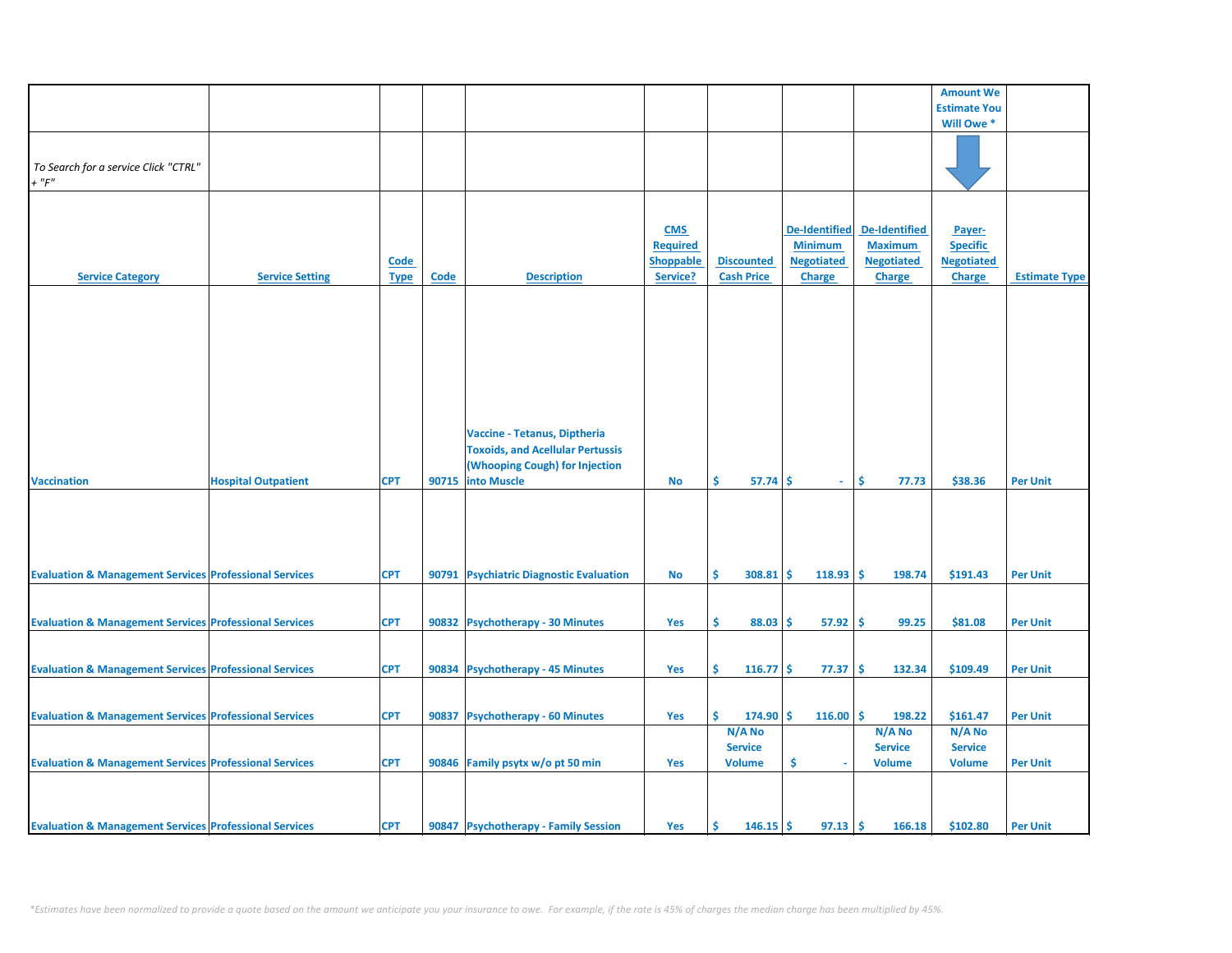|                                                                   |                              |             |             |                                       |                  |                   |                      |                       | <b>Amount We</b>    |                      |
|-------------------------------------------------------------------|------------------------------|-------------|-------------|---------------------------------------|------------------|-------------------|----------------------|-----------------------|---------------------|----------------------|
|                                                                   |                              |             |             |                                       |                  |                   |                      |                       | <b>Estimate You</b> |                      |
|                                                                   |                              |             |             |                                       |                  |                   |                      |                       | Will Owe *          |                      |
|                                                                   |                              |             |             |                                       |                  |                   |                      |                       |                     |                      |
|                                                                   |                              |             |             |                                       |                  |                   |                      |                       |                     |                      |
|                                                                   |                              |             |             |                                       |                  |                   |                      |                       |                     |                      |
| To Search for a service Click "CTRL"                              |                              |             |             |                                       |                  |                   |                      |                       |                     |                      |
| $+$ " $F$ "                                                       |                              |             |             |                                       |                  |                   |                      |                       |                     |                      |
|                                                                   |                              |             |             |                                       |                  |                   |                      |                       |                     |                      |
|                                                                   |                              |             |             |                                       |                  |                   |                      |                       |                     |                      |
|                                                                   |                              |             |             |                                       |                  |                   |                      |                       |                     |                      |
|                                                                   |                              |             |             |                                       | <b>CMS</b>       |                   | <b>De-Identified</b> | <b>De-Identified</b>  | Payer-              |                      |
|                                                                   |                              |             |             |                                       | <b>Required</b>  |                   | <b>Minimum</b>       | <b>Maximum</b>        | <b>Specific</b>     |                      |
|                                                                   |                              | <b>Code</b> |             |                                       | <b>Shoppable</b> | <b>Discounted</b> | <b>Negotiated</b>    | <b>Negotiated</b>     | <b>Negotiated</b>   |                      |
|                                                                   |                              |             |             |                                       |                  |                   |                      |                       |                     |                      |
| <b>Service Category</b>                                           | <b>Service Setting</b>       | <b>Type</b> | <b>Code</b> | <b>Description</b>                    | Service?         | <b>Cash Price</b> | <b>Charge</b>        | <b>Charge</b>         | <b>Charge</b>       | <b>Estimate Type</b> |
|                                                                   |                              |             |             |                                       |                  |                   |                      |                       |                     |                      |
|                                                                   |                              |             |             |                                       |                  | N/A No            |                      | N/A No                | N/A No              |                      |
|                                                                   |                              |             |             |                                       |                  |                   |                      |                       |                     |                      |
|                                                                   |                              |             |             |                                       |                  | <b>Service</b>    |                      | <b>Service</b>        | <b>Service</b>      |                      |
| <b>Evaluation &amp; Management Services Professional Services</b> |                              | <b>CPT</b>  |             | 90853 Psychotherapy - Group Session   | Yes              | <b>Volume</b>     | \$.                  | <b>Volume</b>         | <b>Volume</b>       | <b>Per Unit</b>      |
|                                                                   |                              |             |             |                                       |                  |                   |                      |                       |                     |                      |
|                                                                   |                              |             |             |                                       |                  |                   |                      |                       |                     |                      |
|                                                                   |                              |             |             |                                       |                  |                   |                      |                       |                     |                      |
| <b>Medicine Speech Therapy</b>                                    | <b>Hospital Outpatient</b>   | <b>CPT</b>  | 92507       | <b>SPEECH/HEARING THERAPY</b>         | No               | \$.<br>52.00      | 17.40<br>\$.         | -\$<br>251.43         | \$17.40             | <b>Per Unit</b>      |
|                                                                   |                              |             |             |                                       |                  |                   |                      |                       |                     |                      |
|                                                                   |                              |             |             |                                       |                  |                   |                      |                       |                     |                      |
|                                                                   |                              |             |             |                                       |                  |                   |                      |                       |                     |                      |
|                                                                   |                              |             |             |                                       |                  |                   |                      |                       |                     |                      |
|                                                                   |                              |             |             |                                       |                  |                   |                      |                       |                     |                      |
|                                                                   |                              |             |             |                                       |                  |                   |                      |                       |                     |                      |
|                                                                   |                              |             |             |                                       |                  |                   |                      |                       |                     |                      |
|                                                                   |                              |             |             | Electrocardiogram, routine, with      |                  |                   |                      |                       |                     |                      |
| <b>Medicine Cardiovascular</b>                                    | <b>Professional Services</b> | <b>CPT</b>  | 93000       | interpretation and report             | Yes              | \$.<br>36.27      | 28.12<br>s           | -\$<br>95.52          | \$28.60             | <b>Per Unit</b>      |
|                                                                   |                              |             |             |                                       |                  |                   |                      |                       |                     |                      |
|                                                                   |                              |             |             |                                       |                  |                   |                      |                       |                     |                      |
|                                                                   |                              |             |             |                                       |                  |                   |                      |                       |                     |                      |
|                                                                   |                              |             |             |                                       |                  |                   |                      |                       |                     |                      |
| <b>Medicine Other</b>                                             | <b>Hospital Outpatient</b>   | <b>CPT</b>  |             | 93005 Electrocardiogram (ECG or EKG)  | <b>No</b>        | Ŝ.<br>$142.29$ \$ | $\sim$               | Ŝ.<br>295.26          | \$36.80             | <b>Per Unit</b>      |
|                                                                   |                              |             |             |                                       |                  |                   |                      |                       |                     |                      |
|                                                                   |                              |             |             |                                       |                  |                   |                      |                       |                     |                      |
|                                                                   |                              |             |             |                                       |                  |                   |                      |                       |                     |                      |
|                                                                   |                              |             |             |                                       |                  |                   |                      |                       |                     |                      |
| <b>Medicine Cardiac Stress Test</b>                               | <b>Hospital Outpatient</b>   | <b>CPT</b>  | 93017       | <b>CARDIOVASCULAR STRESS TEST</b>     | <b>No</b>        | Ś.<br>$471.40$ \$ | 61.00                | -Ś<br>634.57          | \$61.00             | <b>Per Unit</b>      |
|                                                                   |                              |             |             |                                       |                  |                   |                      |                       |                     |                      |
|                                                                   |                              |             |             |                                       |                  |                   |                      |                       |                     |                      |
|                                                                   |                              |             |             |                                       |                  |                   |                      |                       |                     |                      |
|                                                                   |                              |             |             |                                       |                  |                   |                      |                       |                     |                      |
| <b>Medicine Other</b>                                             | <b>Hospital Outpatient</b>   | <b>CPT</b>  |             | 93306 Tte w/doppler complete          | <b>No</b>        | \$.<br>1,404.83   | $322.26$ \$<br>Ŝ.    | 1,593.05              | \$609.40            | <b>Per Unit</b>      |
|                                                                   |                              |             |             |                                       |                  |                   |                      |                       |                     |                      |
|                                                                   |                              |             |             |                                       |                  |                   |                      |                       |                     |                      |
|                                                                   |                              |             |             |                                       |                  |                   |                      |                       |                     |                      |
|                                                                   |                              |             |             |                                       |                  |                   |                      |                       |                     |                      |
|                                                                   |                              |             |             |                                       |                  |                   |                      |                       |                     |                      |
|                                                                   |                              |             |             |                                       |                  |                   |                      |                       |                     |                      |
|                                                                   |                              |             |             | Insertion of catheter into left heart |                  |                   |                      |                       |                     |                      |
| <b>Hospital Outpatient Procedure</b>                              | <b>Hospital Outpatient</b>   | <b>CPT</b>  |             | 93452 for diagnosis                   | Yes              | \$3,847.45        | <b>S</b>             | $579.93$ \$ 12,920.92 | \$471.27            | <b>Case Rate</b>     |
|                                                                   |                              |             |             |                                       |                  |                   |                      |                       |                     |                      |
|                                                                   |                              |             |             |                                       |                  |                   |                      |                       |                     |                      |
|                                                                   |                              |             |             |                                       |                  |                   |                      |                       |                     |                      |
| <b>Medicine Other</b>                                             | <b>Hospital Outpatient</b>   | <b>CPT</b>  |             | 93971 Extremity study                 | No               | Ŝ<br>$240.64$ \$  | $92.64$ \$           | 400.67                | \$170.82            | <b>Per Unit</b>      |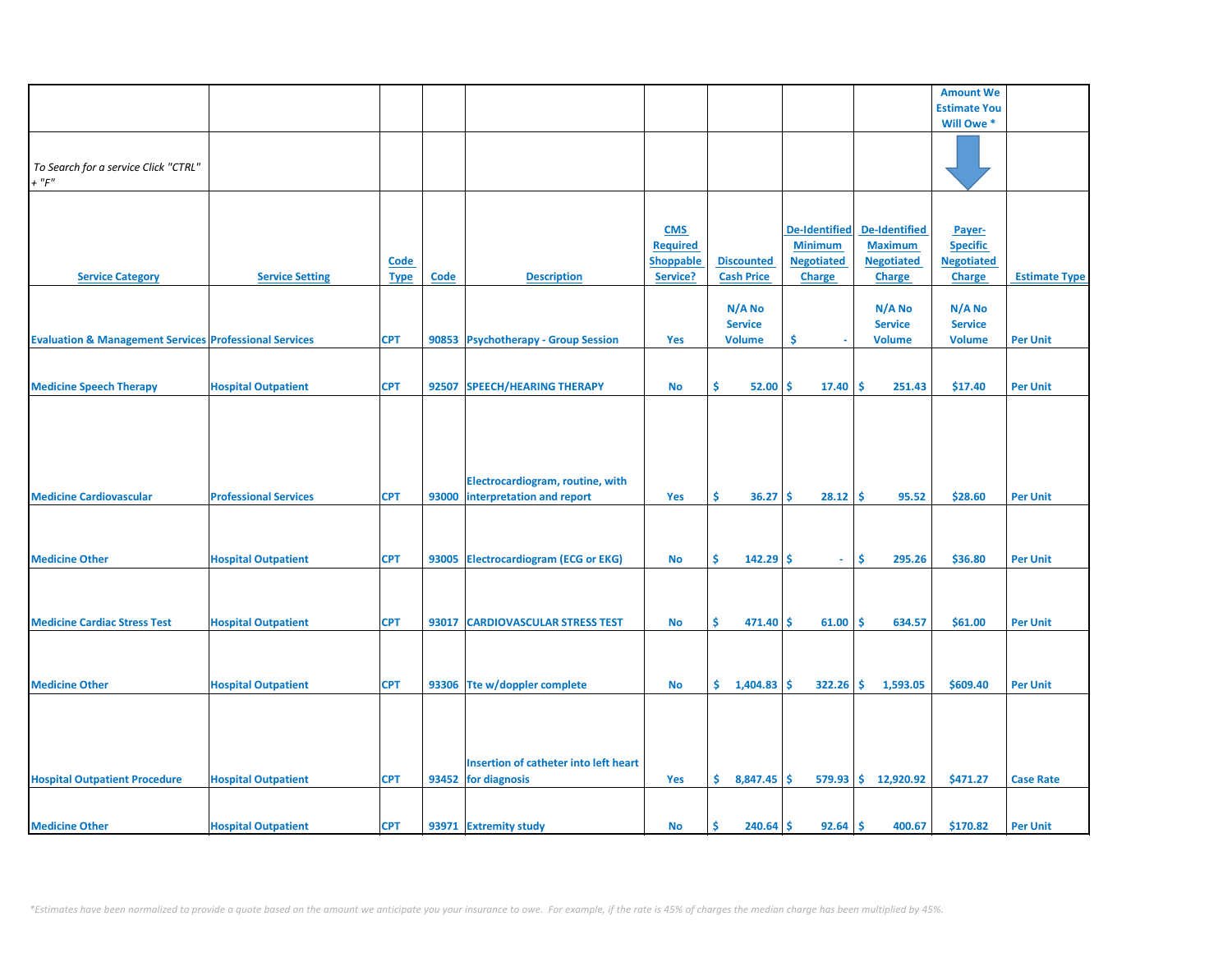|                                                                |                            |             |       |                                                          |                  |                   |                      |                      | <b>Amount We</b>          |                      |
|----------------------------------------------------------------|----------------------------|-------------|-------|----------------------------------------------------------|------------------|-------------------|----------------------|----------------------|---------------------------|----------------------|
|                                                                |                            |             |       |                                                          |                  |                   |                      |                      | <b>Estimate You</b>       |                      |
|                                                                |                            |             |       |                                                          |                  |                   |                      |                      | Will Owe *                |                      |
|                                                                |                            |             |       |                                                          |                  |                   |                      |                      |                           |                      |
|                                                                |                            |             |       |                                                          |                  |                   |                      |                      |                           |                      |
| To Search for a service Click "CTRL"                           |                            |             |       |                                                          |                  |                   |                      |                      |                           |                      |
| $+$ " $F$ "                                                    |                            |             |       |                                                          |                  |                   |                      |                      |                           |                      |
|                                                                |                            |             |       |                                                          |                  |                   |                      |                      |                           |                      |
|                                                                |                            |             |       |                                                          | <b>CMS</b>       |                   | <b>De-Identified</b> | <b>De-Identified</b> |                           |                      |
|                                                                |                            |             |       |                                                          | <b>Required</b>  |                   | <b>Minimum</b>       | <b>Maximum</b>       | Payer-<br><b>Specific</b> |                      |
|                                                                |                            | Code        |       |                                                          | <b>Shoppable</b> | <b>Discounted</b> | <b>Negotiated</b>    | <b>Negotiated</b>    | <b>Negotiated</b>         |                      |
| <b>Service Category</b>                                        | <b>Service Setting</b>     | <b>Type</b> | Code  | <b>Description</b>                                       | Service?         | <b>Cash Price</b> | Charge               | <b>Charge</b>        | <b>Charge</b>             | <b>Estimate Type</b> |
|                                                                |                            |             |       |                                                          |                  |                   |                      |                      |                           |                      |
|                                                                |                            |             |       |                                                          |                  |                   |                      |                      |                           |                      |
| <b>Medicine Other</b>                                          | <b>Hospital Outpatient</b> | <b>CPT</b>  | 95044 | <b>Allergy patch tests</b>                               | <b>No</b>        | Ś.<br>189.82      | .S                   | \$<br>1,229.53       | \$0.00                    | <b>Per Unit</b>      |
|                                                                |                            |             |       |                                                          |                  | N/A No            | N/A No               | N/A No               | $N/A$ No                  |                      |
| <b>Medicine Neurology and</b>                                  |                            |             |       |                                                          |                  | <b>Service</b>    | <b>Service</b>       | <b>Service</b>       | <b>Service</b>            |                      |
| <b>Neuromuscular</b>                                           | <b>Hospital Outpatient</b> | <b>CPT</b>  |       | 95810 Sleep study                                        | Yes              | <b>Volume</b>     | <b>Volume</b>        | <b>Volume</b>        | <b>Volume</b>             | <b>Per Unit</b>      |
|                                                                |                            |             |       |                                                          |                  |                   |                      |                      |                           |                      |
|                                                                |                            |             |       |                                                          |                  |                   |                      |                      |                           |                      |
|                                                                |                            |             |       |                                                          |                  |                   |                      |                      |                           |                      |
| <b>Injections</b>                                              | <b>Hospital Outpatient</b> | <b>CPT</b>  |       | 96402 Chemo hormon antineopl sq/im                       | <b>No</b>        | Ś.<br>110.26      | Ŝ<br>66.86           | -Ś<br>196.20         | \$44.58                   | <b>Case Rate</b>     |
|                                                                |                            |             |       |                                                          |                  |                   |                      |                      |                           |                      |
|                                                                |                            |             |       |                                                          |                  |                   |                      |                      |                           |                      |
|                                                                |                            |             |       |                                                          |                  |                   |                      |                      |                           |                      |
|                                                                |                            |             |       |                                                          |                  |                   |                      |                      |                           |                      |
|                                                                |                            |             |       |                                                          |                  |                   |                      |                      |                           |                      |
|                                                                |                            |             |       | <b>Physical Therapy - Manual</b>                         |                  |                   |                      |                      |                           |                      |
| <b>Medicine Physical Medicine and</b>                          |                            |             |       | <b>Electrical Stimulation Therapy, 15</b>                |                  |                   |                      |                      |                           |                      |
| <b>Rehabilitation</b>                                          | <b>Hospital Outpatient</b> | <b>CPT</b>  | 97032 | minutes                                                  | <b>No</b>        | Ś.<br>31.26       | 12.56<br>Ŝ.          | -\$<br>59.90         | \$0.00                    | <b>Per Unit</b>      |
|                                                                |                            |             |       |                                                          |                  |                   |                      |                      |                           |                      |
|                                                                |                            |             |       |                                                          |                  |                   |                      |                      |                           |                      |
| <b>Medicine Physical Medicine and</b>                          |                            |             |       | <b>Physical Therapy - Ultrasound</b>                     |                  |                   |                      |                      |                           |                      |
| <b>Rehabilitation</b>                                          | <b>Hospital Outpatient</b> | <b>CPT</b>  | 97035 | Therapy                                                  | <b>No</b>        | \$.<br>26.92      | 11.95<br>Ŝ.          | <b>S</b><br>40.29    | \$0.00                    | <b>Per Unit</b>      |
|                                                                |                            |             |       |                                                          |                  |                   |                      |                      |                           |                      |
|                                                                |                            |             |       |                                                          |                  |                   |                      |                      |                           |                      |
|                                                                |                            |             |       |                                                          |                  |                   |                      |                      |                           |                      |
| <b>Medicine Physical Medicine and</b><br><b>Rehabilitation</b> |                            | <b>CPT</b>  |       | <b>Physical Therapy - Therapeutic</b><br>97110 Exercises | Yes              | \$<br>88.74       | \$.<br>17.40         | <b>S</b><br>119.46   | \$17.40                   | <b>Per Unit</b>      |
|                                                                | <b>Hospital Outpatient</b> |             |       |                                                          |                  |                   |                      |                      |                           |                      |
|                                                                |                            |             |       |                                                          |                  |                   |                      |                      |                           |                      |
|                                                                |                            |             |       |                                                          |                  |                   |                      |                      |                           |                      |
|                                                                |                            |             |       |                                                          |                  |                   |                      |                      |                           |                      |
| <b>Medicine Physical Medicine and</b>                          |                            |             |       | <b>Physical Therapy - Neuromuscular</b>                  |                  |                   |                      |                      |                           |                      |
| <b>Rehabilitation</b>                                          | <b>Hospital Outpatient</b> | <b>CPT</b>  |       | 97112 Reeducation                                        | <b>No</b>        | \$.<br>69.93      | Ŝ.<br>26.14          | Ŝ.<br>104.78         | \$0.00                    | <b>Per Unit</b>      |
|                                                                |                            |             |       |                                                          |                  |                   |                      |                      |                           |                      |
| <b>Medicine Physical Medicine and</b>                          |                            |             |       |                                                          |                  |                   |                      |                      |                           |                      |
| Rehabilitation                                                 | <b>Hospital Outpatient</b> | <b>CPT</b>  |       | 97116 GAIT TRAINING THERAPY                              | No               | Ś<br>77.61        | Ŝ.<br>22.90          | -\$<br>104.48        | \$0.00                    | <b>Per Unit</b>      |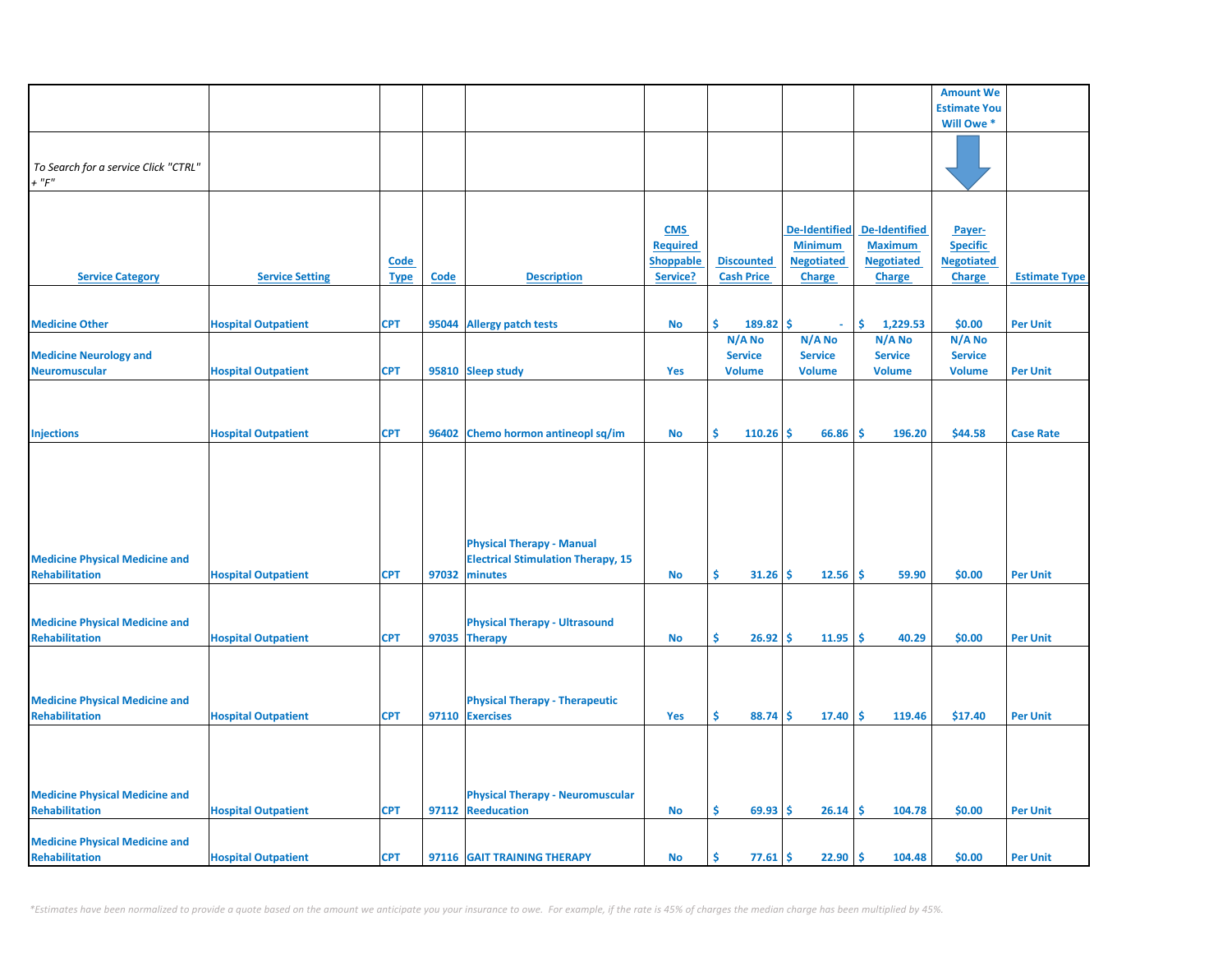|                                       |                            |             |       |                                           |                  |                   |                        |                      | <b>Amount We</b>    |                      |
|---------------------------------------|----------------------------|-------------|-------|-------------------------------------------|------------------|-------------------|------------------------|----------------------|---------------------|----------------------|
|                                       |                            |             |       |                                           |                  |                   |                        |                      |                     |                      |
|                                       |                            |             |       |                                           |                  |                   |                        |                      | <b>Estimate You</b> |                      |
|                                       |                            |             |       |                                           |                  |                   |                        |                      | Will Owe *          |                      |
|                                       |                            |             |       |                                           |                  |                   |                        |                      |                     |                      |
|                                       |                            |             |       |                                           |                  |                   |                        |                      |                     |                      |
| To Search for a service Click "CTRL"  |                            |             |       |                                           |                  |                   |                        |                      |                     |                      |
| $+$ " $F"$                            |                            |             |       |                                           |                  |                   |                        |                      |                     |                      |
|                                       |                            |             |       |                                           |                  |                   |                        |                      |                     |                      |
|                                       |                            |             |       |                                           |                  |                   |                        |                      |                     |                      |
|                                       |                            |             |       |                                           | <b>CMS</b>       |                   | <b>De-Identified</b>   | <b>De-Identified</b> | Payer-              |                      |
|                                       |                            |             |       |                                           | <b>Required</b>  |                   | <b>Minimum</b>         | <b>Maximum</b>       | <b>Specific</b>     |                      |
|                                       |                            |             |       |                                           |                  |                   |                        |                      |                     |                      |
|                                       |                            | Code        |       |                                           | <b>Shoppable</b> | <b>Discounted</b> | <b>Negotiated</b>      | <b>Negotiated</b>    | <b>Negotiated</b>   |                      |
| <b>Service Category</b>               | <b>Service Setting</b>     | <b>Type</b> | Code  | <b>Description</b>                        | Service?         | <b>Cash Price</b> | Charge                 | Charge               | <b>Charge</b>       | <b>Estimate Type</b> |
|                                       |                            |             |       |                                           |                  |                   |                        |                      |                     |                      |
|                                       |                            |             |       |                                           |                  |                   |                        |                      |                     |                      |
| <b>Medicine Physical Medicine and</b> |                            |             |       |                                           |                  |                   |                        |                      |                     |                      |
| <b>Rehabilitation</b>                 | <b>Hospital Outpatient</b> | <b>CPT</b>  |       | 97140 Physical Therapy - Manual Therapy   | <b>No</b>        | \$.<br>56.20      | Ŝ<br>23.73             | -\$<br>93.92         | \$0.00              | <b>Per Unit</b>      |
|                                       |                            |             |       |                                           |                  |                   |                        |                      |                     |                      |
|                                       |                            |             |       |                                           |                  |                   |                        |                      |                     |                      |
|                                       |                            |             |       |                                           |                  |                   |                        |                      |                     |                      |
|                                       |                            |             |       |                                           |                  |                   |                        |                      |                     |                      |
|                                       |                            |             |       |                                           |                  |                   |                        |                      |                     |                      |
|                                       |                            |             |       |                                           |                  |                   |                        |                      |                     |                      |
| <b>Medicine Physical Medicine and</b> |                            |             |       | <b>Physical Therapy - Low Complexity</b>  |                  |                   |                        |                      |                     |                      |
| <b>Rehabilitation</b>                 | <b>Hospital Outpatient</b> | <b>CPT</b>  | 97161 | <b>Evaluation</b>                         | <b>No</b>        | \$<br>168.06      | Ŝ.<br>71.97            | ∣\$<br>252.78        | \$0.00              | <b>Per Unit</b>      |
|                                       |                            |             |       |                                           |                  |                   |                        |                      |                     |                      |
|                                       |                            |             |       |                                           |                  |                   |                        |                      |                     |                      |
|                                       |                            |             |       |                                           |                  |                   |                        |                      |                     |                      |
|                                       |                            |             |       |                                           |                  |                   |                        |                      |                     |                      |
|                                       |                            |             |       |                                           |                  |                   |                        |                      |                     |                      |
|                                       |                            |             |       |                                           |                  |                   |                        |                      |                     |                      |
| <b>Medicine Physical Medicine and</b> |                            |             |       | <b>Physical Therapy - Moderate</b>        |                  |                   |                        |                      |                     |                      |
| <b>Rehabilitation</b>                 | <b>Hospital Outpatient</b> | <b>CPT</b>  |       | 97162 Complexity Evaluation               | <b>No</b>        | \$<br>62.40       | Ŝ<br>71.97             | l\$<br>252.78        | \$0.00              | <b>Per Unit</b>      |
|                                       |                            |             |       |                                           |                  |                   |                        |                      |                     |                      |
|                                       |                            |             |       |                                           |                  |                   |                        |                      |                     |                      |
|                                       |                            |             |       |                                           |                  |                   |                        |                      |                     |                      |
|                                       |                            |             |       |                                           |                  |                   |                        |                      |                     |                      |
|                                       |                            |             |       |                                           |                  |                   |                        |                      |                     |                      |
|                                       |                            |             |       |                                           |                  |                   |                        |                      |                     |                      |
| <b>Medicine Physical Medicine and</b> |                            |             |       | <b>Physical Therapy - High Complexity</b> |                  |                   |                        |                      |                     |                      |
| <b>Rehabilitation</b>                 | <b>Hospital Outpatient</b> | <b>CPT</b>  |       | 97163 Evaluation                          | <b>No</b>        | Š.<br>168.06      | Ŝ.<br>71.97            | -\$<br>252.78        | \$0.00              | <b>Per Unit</b>      |
|                                       |                            |             |       |                                           |                  |                   |                        |                      |                     |                      |
|                                       |                            |             |       |                                           |                  |                   |                        |                      |                     |                      |
|                                       |                            |             |       |                                           |                  |                   |                        |                      |                     |                      |
| <b>Medicine Physical Medicine and</b> |                            |             |       |                                           |                  |                   |                        |                      |                     |                      |
| <b>Rehabilitation</b>                 | <b>Hospital Outpatient</b> | <b>CPT</b>  |       | 97164 Physical Therapy - Re-Evaluation    | <b>No</b>        | Š.<br>$113.34$ \$ | 48.67                  | ∣\$<br>170.97        | \$0.00              | <b>Per Unit</b>      |
|                                       |                            |             |       |                                           |                  |                   |                        |                      |                     |                      |
|                                       |                            |             |       |                                           |                  |                   |                        |                      |                     |                      |
|                                       |                            |             |       |                                           |                  |                   |                        |                      |                     |                      |
|                                       |                            |             |       |                                           |                  |                   |                        |                      |                     |                      |
| <b>Medicine Occupational Therapy</b>  | <b>Hospital Outpatient</b> | <b>CPT</b>  |       | 97165 OT EVAL LOW COMPLEX 30 MIN          | <b>No</b>        | Ś.<br>180.88      | <b>S</b><br>$77.05$ \$ | 245.32               | \$0.00              | <b>Per Unit</b>      |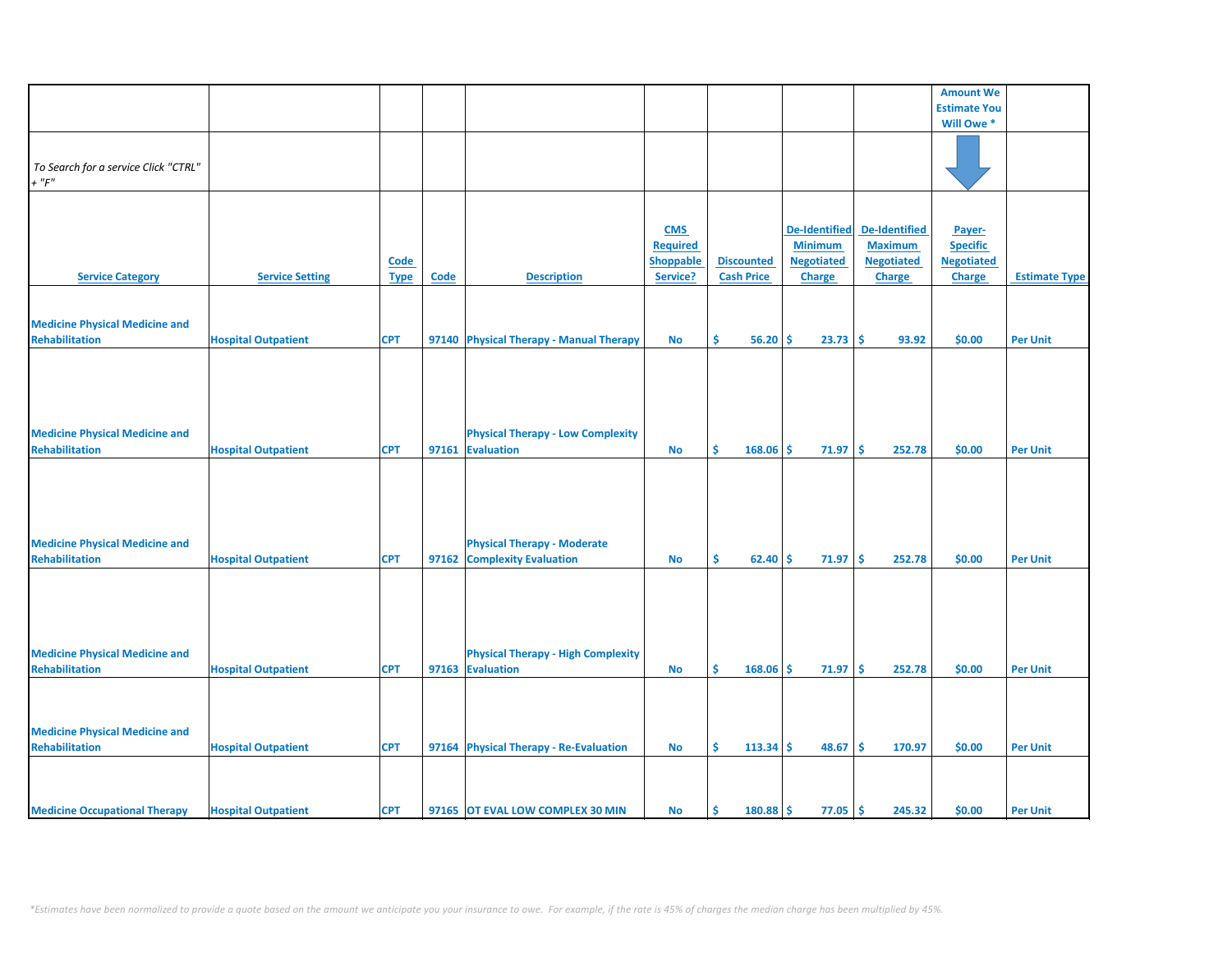|                                                                   |                            |             |       |                                          |                  |                   |                      |                      | <b>Amount We</b>    |                      |
|-------------------------------------------------------------------|----------------------------|-------------|-------|------------------------------------------|------------------|-------------------|----------------------|----------------------|---------------------|----------------------|
|                                                                   |                            |             |       |                                          |                  |                   |                      |                      | <b>Estimate You</b> |                      |
|                                                                   |                            |             |       |                                          |                  |                   |                      |                      | Will Owe *          |                      |
|                                                                   |                            |             |       |                                          |                  |                   |                      |                      |                     |                      |
|                                                                   |                            |             |       |                                          |                  |                   |                      |                      |                     |                      |
| To Search for a service Click "CTRL"                              |                            |             |       |                                          |                  |                   |                      |                      |                     |                      |
| $+$ " $F$ "                                                       |                            |             |       |                                          |                  |                   |                      |                      |                     |                      |
|                                                                   |                            |             |       |                                          |                  |                   |                      |                      |                     |                      |
|                                                                   |                            |             |       |                                          |                  |                   |                      |                      |                     |                      |
|                                                                   |                            |             |       |                                          |                  |                   |                      |                      |                     |                      |
|                                                                   |                            |             |       |                                          | <b>CMS</b>       |                   | <b>De-Identified</b> | <b>De-Identified</b> | Payer-              |                      |
|                                                                   |                            |             |       |                                          | <b>Required</b>  |                   | <b>Minimum</b>       | <b>Maximum</b>       | <b>Specific</b>     |                      |
|                                                                   |                            | Code        |       |                                          | <b>Shoppable</b> | <b>Discounted</b> | <b>Negotiated</b>    | <b>Negotiated</b>    | <b>Negotiated</b>   |                      |
| <b>Service Category</b>                                           | <b>Service Setting</b>     | <b>Type</b> | Code  | <b>Description</b>                       | Service?         | <b>Cash Price</b> | <b>Charge</b>        | <b>Charge</b>        | <b>Charge</b>       | <b>Estimate Type</b> |
|                                                                   |                            |             |       |                                          |                  |                   |                      |                      |                     |                      |
|                                                                   |                            |             |       |                                          |                  |                   |                      |                      |                     |                      |
|                                                                   |                            |             |       |                                          |                  |                   |                      |                      |                     |                      |
| <b>Medicine Occupational Therapy</b>                              | <b>Hospital Outpatient</b> | <b>CPT</b>  |       | 97166 OT EVAL MOD COMPLEX 45 MIN         | No               | \$<br>$62.40$ \$  | 72.00                | <b>S</b><br>245.32   | \$0.00              | <b>Per Unit</b>      |
|                                                                   |                            |             |       |                                          |                  |                   |                      |                      |                     |                      |
|                                                                   |                            |             |       |                                          |                  |                   |                      |                      |                     |                      |
|                                                                   |                            |             |       |                                          |                  |                   |                      |                      |                     |                      |
|                                                                   |                            |             |       |                                          |                  |                   |                      |                      |                     |                      |
| <b>Medicine Physical Medicine and</b>                             |                            |             |       | <b>Physical Therapy - Therapeutic</b>    |                  |                   |                      |                      |                     |                      |
| <b>Rehabilitation</b>                                             | <b>Hospital Outpatient</b> | <b>CPT</b>  |       | 97530 Activities                         | <b>No</b>        | \$<br>$92.45$ \$  | 17.40                | Ŝ.<br>124.45         | \$17.40             | <b>Per Unit</b>      |
|                                                                   |                            |             |       |                                          |                  |                   |                      |                      |                     |                      |
|                                                                   |                            |             |       |                                          |                  |                   |                      |                      |                     |                      |
|                                                                   |                            |             |       |                                          |                  |                   |                      |                      |                     |                      |
|                                                                   |                            |             |       |                                          |                  |                   |                      |                      |                     |                      |
|                                                                   |                            |             |       |                                          |                  |                   |                      |                      |                     |                      |
| <b>Medicine Physical Medicine and</b>                             |                            |             |       | <b>Physical Therapy - Self-care or</b>   |                  |                   |                      |                      |                     |                      |
|                                                                   |                            |             |       |                                          |                  |                   |                      | Ŝ                    |                     |                      |
| <b>Rehabilitation</b>                                             | <b>Hospital Outpatient</b> | <b>CPT</b>  |       | 97535 Home Management Training           | No               | Ŝ.<br>$68.89$ \$  | $\sim$               | 109.03               | \$0.00              | <b>Per Unit</b>      |
|                                                                   |                            |             |       |                                          |                  |                   |                      |                      |                     |                      |
|                                                                   |                            |             |       |                                          |                  |                   |                      |                      |                     |                      |
| <b>Evaluation &amp; Management Services Professional Services</b> |                            | <b>CPT</b>  |       | 99024 Postop follow-up visit             | <b>No</b>        | \$<br>$\omega$    | Ŝ.<br>$\sim$         | Ŝ.<br>14.27          | \$0.00              | <b>Per Unit</b>      |
|                                                                   |                            |             |       |                                          |                  |                   |                      |                      |                     |                      |
|                                                                   |                            |             |       |                                          |                  |                   |                      |                      |                     |                      |
|                                                                   |                            |             |       |                                          |                  |                   |                      |                      |                     |                      |
|                                                                   |                            |             |       |                                          |                  |                   |                      |                      |                     |                      |
| <b>Evaluation &amp; Management Services Professional Services</b> |                            | <b>CPT</b>  | 99202 | <b>Office Visit - New Patient, Minor</b> | <b>No</b>        | Ŝ<br>$167.93$ \$  | 90.34                | Ś<br>200.08          | \$47.36             | <b>Per Unit</b>      |
|                                                                   |                            |             |       |                                          |                  |                   |                      |                      |                     |                      |
|                                                                   |                            |             |       |                                          |                  |                   |                      |                      |                     |                      |
|                                                                   |                            |             |       |                                          |                  |                   |                      |                      |                     |                      |
|                                                                   |                            |             |       |                                          |                  |                   |                      |                      |                     |                      |
|                                                                   |                            |             |       |                                          |                  |                   |                      |                      |                     |                      |
|                                                                   |                            |             |       |                                          |                  |                   |                      |                      |                     |                      |
|                                                                   |                            |             |       | <b>Office Visit - New Patient, Low</b>   |                  |                   |                      |                      |                     |                      |
| <b>Evaluation &amp; Management Services Professional Services</b> |                            | <b>CPT</b>  |       | 99203 Complexity                         | Yes              | \$<br>$182.06$ \$ | 132.54               | -\$<br>273.99        | \$68.15             | <b>Per Unit</b>      |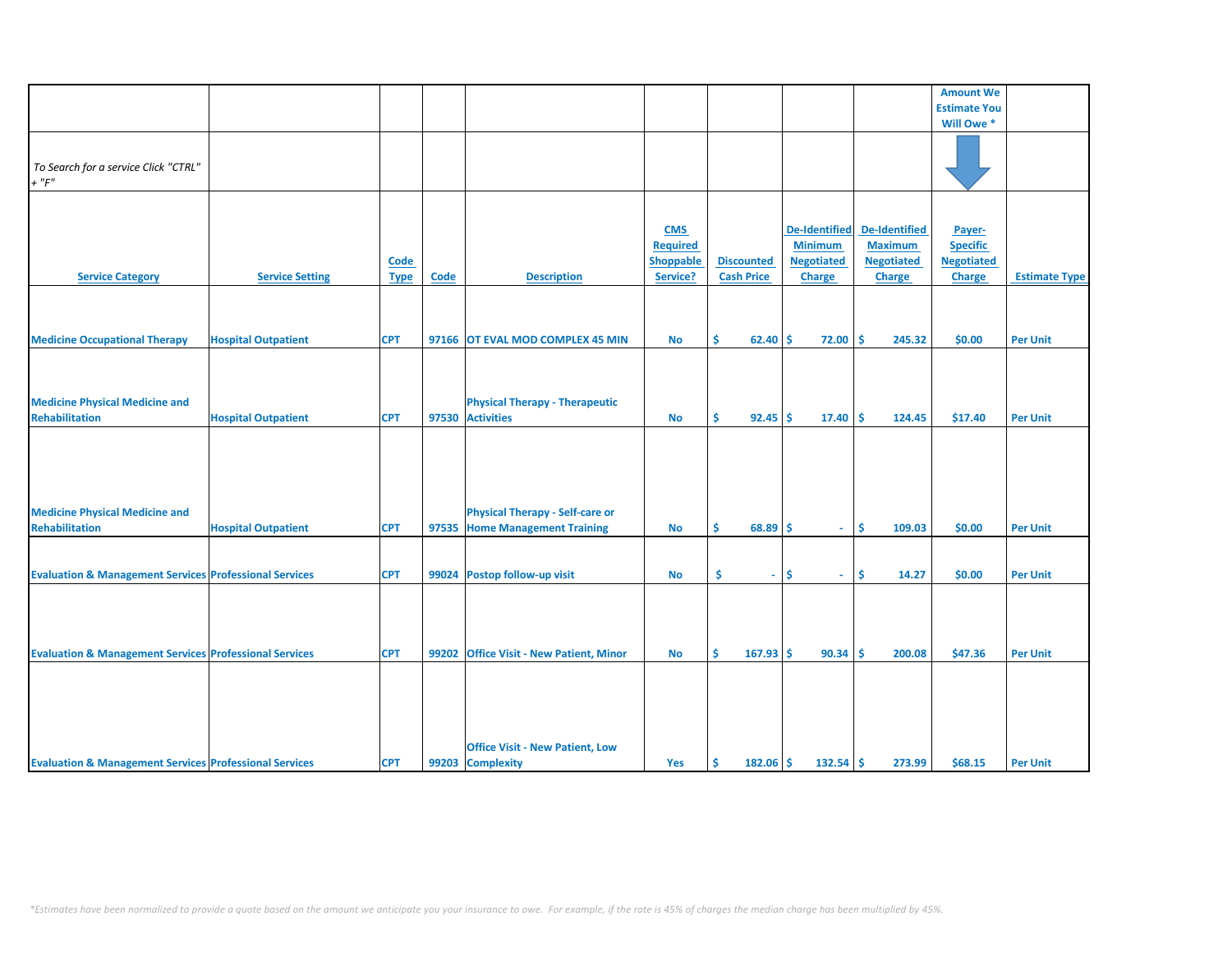|                                                                   |                        |             |             |                                            |                 |                   |                      |                      | <b>Amount We</b>    |                      |
|-------------------------------------------------------------------|------------------------|-------------|-------------|--------------------------------------------|-----------------|-------------------|----------------------|----------------------|---------------------|----------------------|
|                                                                   |                        |             |             |                                            |                 |                   |                      |                      | <b>Estimate You</b> |                      |
|                                                                   |                        |             |             |                                            |                 |                   |                      |                      |                     |                      |
|                                                                   |                        |             |             |                                            |                 |                   |                      |                      | Will Owe*           |                      |
|                                                                   |                        |             |             |                                            |                 |                   |                      |                      |                     |                      |
|                                                                   |                        |             |             |                                            |                 |                   |                      |                      |                     |                      |
| To Search for a service Click "CTRL"                              |                        |             |             |                                            |                 |                   |                      |                      |                     |                      |
| $+$ " $F"$                                                        |                        |             |             |                                            |                 |                   |                      |                      |                     |                      |
|                                                                   |                        |             |             |                                            |                 |                   |                      |                      |                     |                      |
|                                                                   |                        |             |             |                                            |                 |                   |                      |                      |                     |                      |
|                                                                   |                        |             |             |                                            | <b>CMS</b>      |                   | <b>De-Identified</b> | <b>De-Identified</b> | Payer-              |                      |
|                                                                   |                        |             |             |                                            | <b>Required</b> |                   | <b>Minimum</b>       | <b>Maximum</b>       | <b>Specific</b>     |                      |
|                                                                   |                        | <b>Code</b> |             |                                            | Shoppable       | <b>Discounted</b> | <b>Negotiated</b>    | <b>Negotiated</b>    | <b>Negotiated</b>   |                      |
| <b>Service Category</b>                                           | <b>Service Setting</b> |             | <b>Code</b> | <b>Description</b>                         | Service?        | <b>Cash Price</b> | <b>Charge</b>        | <b>Charge</b>        | <b>Charge</b>       | <b>Estimate Type</b> |
|                                                                   |                        | <b>Type</b> |             |                                            |                 |                   |                      |                      |                     |                      |
|                                                                   |                        |             |             |                                            |                 |                   |                      |                      |                     |                      |
|                                                                   |                        |             |             |                                            |                 |                   |                      |                      |                     |                      |
|                                                                   |                        |             |             |                                            |                 |                   |                      |                      |                     |                      |
|                                                                   |                        |             |             |                                            |                 |                   |                      |                      |                     |                      |
|                                                                   |                        |             |             |                                            |                 |                   |                      |                      |                     |                      |
|                                                                   |                        |             |             |                                            |                 |                   |                      |                      |                     |                      |
|                                                                   |                        |             |             | <b>Office Visit - New Patient,</b>         |                 |                   |                      |                      |                     |                      |
| <b>Evaluation &amp; Management Services Professional Services</b> |                        | <b>CPT</b>  | 99204       | <b>Moderate Complexity</b>                 | Yes             | Ŝ<br>250.69       | Ŝ.<br>177.01         | l \$<br>432.49       | \$92.40             | <b>Per Unit</b>      |
|                                                                   |                        |             |             |                                            |                 |                   |                      |                      |                     |                      |
|                                                                   |                        |             |             |                                            |                 |                   |                      |                      |                     |                      |
|                                                                   |                        |             |             |                                            |                 |                   |                      |                      |                     |                      |
|                                                                   |                        |             |             |                                            |                 |                   |                      |                      |                     |                      |
|                                                                   |                        |             |             |                                            |                 |                   |                      |                      |                     |                      |
|                                                                   |                        |             |             |                                            |                 |                   |                      |                      |                     |                      |
|                                                                   |                        |             |             |                                            |                 |                   |                      |                      |                     |                      |
|                                                                   |                        |             |             | New patient office of other                |                 |                   |                      |                      |                     |                      |
| <b>Evaluation &amp; Management Services Professional Services</b> |                        | <b>CPT</b>  | 99205       | outpatient visit, typically 60 min         | Yes             | \$<br>$448.04$ \$ | 156.38               | \$<br>553.76         | \$156.38            | <b>Per Unit</b>      |
|                                                                   |                        |             |             |                                            |                 |                   |                      |                      |                     |                      |
|                                                                   |                        |             |             |                                            |                 |                   |                      |                      |                     |                      |
|                                                                   |                        |             |             |                                            |                 |                   |                      |                      |                     |                      |
| <b>Evaluation &amp; Management Services Professional Services</b> |                        | <b>CPT</b>  |             | 99212 Office Visit - Basic                 | <b>No</b>       | \$<br>58.74       | 46.41<br>Ŝ.          | <b>S</b><br>133.24   | \$28.88             | <b>Per Unit</b>      |
|                                                                   |                        |             |             |                                            |                 |                   |                      |                      |                     |                      |
|                                                                   |                        |             |             |                                            |                 |                   |                      |                      |                     |                      |
|                                                                   |                        |             |             |                                            |                 |                   |                      |                      |                     |                      |
|                                                                   |                        |             |             |                                            |                 |                   |                      |                      |                     |                      |
|                                                                   |                        |             |             |                                            |                 |                   |                      |                      |                     |                      |
|                                                                   |                        |             |             |                                            |                 |                   |                      |                      |                     |                      |
|                                                                   |                        |             |             | <b>Office Visit - Established Patient,</b> |                 |                   |                      |                      |                     |                      |
| <b>Evaluation &amp; Management Services Professional Services</b> |                        | <b>CPT</b>  |             | 99213 Low Complexity                       | <b>No</b>       | Ś.<br>99.67       | Ŝ.<br>81.71          | l \$<br>201.59       | \$38.12             | <b>Per Unit</b>      |
|                                                                   |                        |             |             |                                            |                 |                   |                      |                      |                     |                      |
|                                                                   |                        |             |             |                                            |                 |                   |                      |                      |                     |                      |
|                                                                   |                        |             |             |                                            |                 |                   |                      |                      |                     |                      |
|                                                                   |                        |             |             |                                            |                 |                   |                      |                      |                     |                      |
|                                                                   |                        |             |             |                                            |                 |                   |                      |                      |                     |                      |
|                                                                   |                        |             |             |                                            |                 |                   |                      |                      |                     |                      |
|                                                                   |                        |             |             | <b>Office Visit - Established Patient,</b> |                 |                   |                      |                      |                     |                      |
| <b>Evaluation &amp; Management Services Professional Services</b> |                        | <b>CPT</b>  |             | 99214 Moderate Complexity                  | <b>No</b>       | $151.19$ \$<br>Ŝ. | $140.90$ \$          | 279.47               | \$73.55             | <b>Per Unit</b>      |
|                                                                   |                        |             |             |                                            |                 |                   |                      |                      |                     |                      |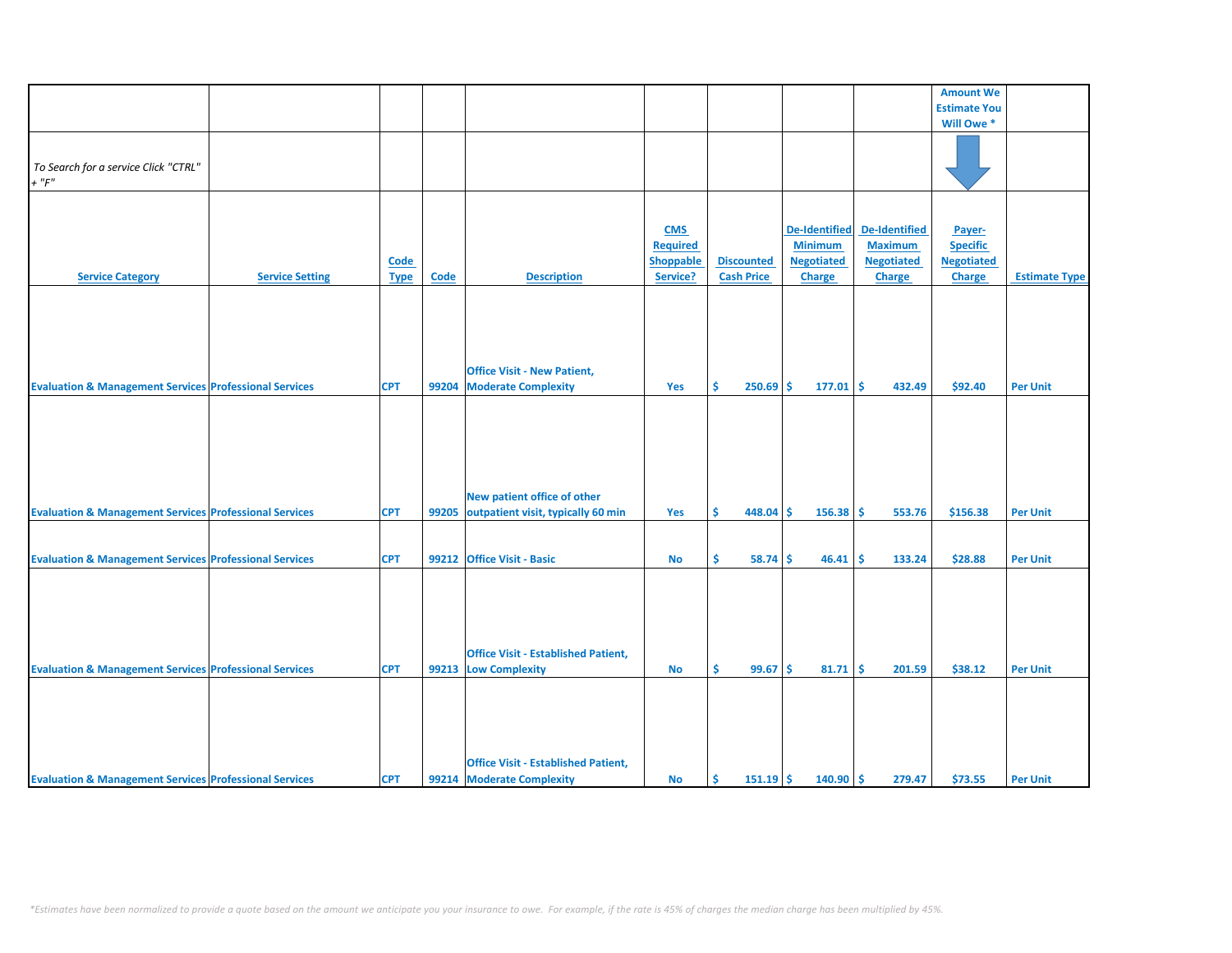| Code        |                                                      |                         |                                                                                                                                                                                                                                                                                                        | <b>Discounted</b>                                                                         |                      |                                                                                                                                          |                                                                                                                                                            |                                                                                                                                                        |
|-------------|------------------------------------------------------|-------------------------|--------------------------------------------------------------------------------------------------------------------------------------------------------------------------------------------------------------------------------------------------------------------------------------------------------|-------------------------------------------------------------------------------------------|----------------------|------------------------------------------------------------------------------------------------------------------------------------------|------------------------------------------------------------------------------------------------------------------------------------------------------------|--------------------------------------------------------------------------------------------------------------------------------------------------------|
| <b>Type</b> | Code                                                 | <b>Description</b>      | Service?                                                                                                                                                                                                                                                                                               | <b>Cash Price</b>                                                                         | <b>Charge</b>        | <b>Charge</b>                                                                                                                            | <b>Charge</b>                                                                                                                                              | <b>Estimate Type</b>                                                                                                                                   |
|             |                                                      |                         |                                                                                                                                                                                                                                                                                                        |                                                                                           |                      |                                                                                                                                          |                                                                                                                                                            |                                                                                                                                                        |
|             |                                                      |                         |                                                                                                                                                                                                                                                                                                        |                                                                                           |                      |                                                                                                                                          |                                                                                                                                                            |                                                                                                                                                        |
|             |                                                      |                         |                                                                                                                                                                                                                                                                                                        |                                                                                           |                      |                                                                                                                                          |                                                                                                                                                            |                                                                                                                                                        |
|             |                                                      |                         |                                                                                                                                                                                                                                                                                                        |                                                                                           |                      |                                                                                                                                          |                                                                                                                                                            |                                                                                                                                                        |
|             |                                                      |                         |                                                                                                                                                                                                                                                                                                        |                                                                                           |                      |                                                                                                                                          |                                                                                                                                                            |                                                                                                                                                        |
|             |                                                      |                         |                                                                                                                                                                                                                                                                                                        |                                                                                           |                      |                                                                                                                                          |                                                                                                                                                            |                                                                                                                                                        |
|             |                                                      |                         |                                                                                                                                                                                                                                                                                                        |                                                                                           |                      |                                                                                                                                          |                                                                                                                                                            |                                                                                                                                                        |
|             |                                                      |                         |                                                                                                                                                                                                                                                                                                        |                                                                                           |                      |                                                                                                                                          |                                                                                                                                                            | <b>Per Unit</b>                                                                                                                                        |
|             |                                                      |                         |                                                                                                                                                                                                                                                                                                        |                                                                                           |                      |                                                                                                                                          |                                                                                                                                                            |                                                                                                                                                        |
|             |                                                      |                         |                                                                                                                                                                                                                                                                                                        |                                                                                           |                      |                                                                                                                                          |                                                                                                                                                            |                                                                                                                                                        |
|             |                                                      |                         |                                                                                                                                                                                                                                                                                                        |                                                                                           |                      |                                                                                                                                          |                                                                                                                                                            |                                                                                                                                                        |
|             |                                                      |                         |                                                                                                                                                                                                                                                                                                        |                                                                                           |                      |                                                                                                                                          |                                                                                                                                                            |                                                                                                                                                        |
| <b>CPT</b>  |                                                      |                         | <b>No</b>                                                                                                                                                                                                                                                                                              | \$                                                                                        |                      | 111.92                                                                                                                                   | \$50.60                                                                                                                                                    | <b>Per Unit</b>                                                                                                                                        |
|             |                                                      |                         |                                                                                                                                                                                                                                                                                                        |                                                                                           |                      |                                                                                                                                          |                                                                                                                                                            |                                                                                                                                                        |
|             |                                                      |                         |                                                                                                                                                                                                                                                                                                        |                                                                                           |                      |                                                                                                                                          |                                                                                                                                                            |                                                                                                                                                        |
|             |                                                      |                         |                                                                                                                                                                                                                                                                                                        |                                                                                           |                      |                                                                                                                                          |                                                                                                                                                            |                                                                                                                                                        |
|             |                                                      |                         |                                                                                                                                                                                                                                                                                                        |                                                                                           |                      |                                                                                                                                          |                                                                                                                                                            |                                                                                                                                                        |
|             |                                                      |                         |                                                                                                                                                                                                                                                                                                        |                                                                                           |                      |                                                                                                                                          |                                                                                                                                                            |                                                                                                                                                        |
|             |                                                      |                         |                                                                                                                                                                                                                                                                                                        |                                                                                           |                      |                                                                                                                                          |                                                                                                                                                            |                                                                                                                                                        |
|             |                                                      |                         |                                                                                                                                                                                                                                                                                                        |                                                                                           |                      |                                                                                                                                          |                                                                                                                                                            | <b>Per Unit</b>                                                                                                                                        |
|             |                                                      |                         |                                                                                                                                                                                                                                                                                                        |                                                                                           |                      |                                                                                                                                          |                                                                                                                                                            |                                                                                                                                                        |
|             |                                                      |                         |                                                                                                                                                                                                                                                                                                        |                                                                                           |                      |                                                                                                                                          |                                                                                                                                                            |                                                                                                                                                        |
|             |                                                      |                         |                                                                                                                                                                                                                                                                                                        |                                                                                           |                      |                                                                                                                                          |                                                                                                                                                            |                                                                                                                                                        |
|             |                                                      |                         |                                                                                                                                                                                                                                                                                                        |                                                                                           |                      |                                                                                                                                          |                                                                                                                                                            |                                                                                                                                                        |
|             |                                                      |                         |                                                                                                                                                                                                                                                                                                        |                                                                                           |                      |                                                                                                                                          |                                                                                                                                                            |                                                                                                                                                        |
|             |                                                      |                         |                                                                                                                                                                                                                                                                                                        |                                                                                           |                      |                                                                                                                                          |                                                                                                                                                            |                                                                                                                                                        |
|             |                                                      |                         |                                                                                                                                                                                                                                                                                                        |                                                                                           |                      |                                                                                                                                          |                                                                                                                                                            |                                                                                                                                                        |
|             |                                                      |                         |                                                                                                                                                                                                                                                                                                        |                                                                                           |                      |                                                                                                                                          |                                                                                                                                                            | <b>Per Unit</b>                                                                                                                                        |
|             |                                                      |                         |                                                                                                                                                                                                                                                                                                        |                                                                                           |                      |                                                                                                                                          |                                                                                                                                                            |                                                                                                                                                        |
|             |                                                      |                         |                                                                                                                                                                                                                                                                                                        |                                                                                           |                      |                                                                                                                                          |                                                                                                                                                            |                                                                                                                                                        |
|             |                                                      |                         |                                                                                                                                                                                                                                                                                                        |                                                                                           |                      |                                                                                                                                          |                                                                                                                                                            |                                                                                                                                                        |
|             |                                                      |                         |                                                                                                                                                                                                                                                                                                        |                                                                                           |                      |                                                                                                                                          |                                                                                                                                                            |                                                                                                                                                        |
|             |                                                      |                         |                                                                                                                                                                                                                                                                                                        |                                                                                           |                      |                                                                                                                                          |                                                                                                                                                            |                                                                                                                                                        |
|             |                                                      |                         |                                                                                                                                                                                                                                                                                                        |                                                                                           |                      |                                                                                                                                          |                                                                                                                                                            |                                                                                                                                                        |
|             |                                                      |                         |                                                                                                                                                                                                                                                                                                        |                                                                                           |                      |                                                                                                                                          |                                                                                                                                                            |                                                                                                                                                        |
|             |                                                      |                         |                                                                                                                                                                                                                                                                                                        |                                                                                           |                      |                                                                                                                                          |                                                                                                                                                            | <b>Case Rate</b>                                                                                                                                       |
|             | <b>CPT</b><br><b>CPT</b><br><b>CPT</b><br><b>CPT</b> | 99215<br>99244<br>99281 | <b>Office Visit - Established Patient,</b><br><b>High Complexity</b><br>99232 Subsequent hospital care<br><b>Patient office consultation,</b><br>99243 typically 40 min<br><b>Patient office consultation,</b><br>typically 60 min<br><b>Emergency Department Visit -</b><br><b>Minor (outpatient)</b> | <b>CMS</b><br><b>Required</b><br><b>Shoppable</b><br><b>No</b><br>Yes<br>Yes<br><b>No</b> | Ś.<br>Š.<br>\$<br>\$ | <b>De-Identified</b><br><b>Minimum</b><br><b>Negotiated</b><br>315.87<br>Ŝ<br>$159.88$ \$<br>$212.43$ \$-<br>338.80 \$-<br>230.81<br>-\$ | <b>De-Identified</b><br><b>Maximum</b><br><b>Negotiated</b><br>$192.33$ \$<br>385.34<br>$50.60$ \$<br>Ś.<br>142.18<br>\$<br>226.38<br>$74.98$ \$<br>689.88 | <b>Amount We</b><br><b>Estimate You</b><br>Will Owe *<br>Payer-<br><b>Specific</b><br><b>Negotiated</b><br>\$111.30<br>\$106.26<br>\$125.90<br>\$73.00 |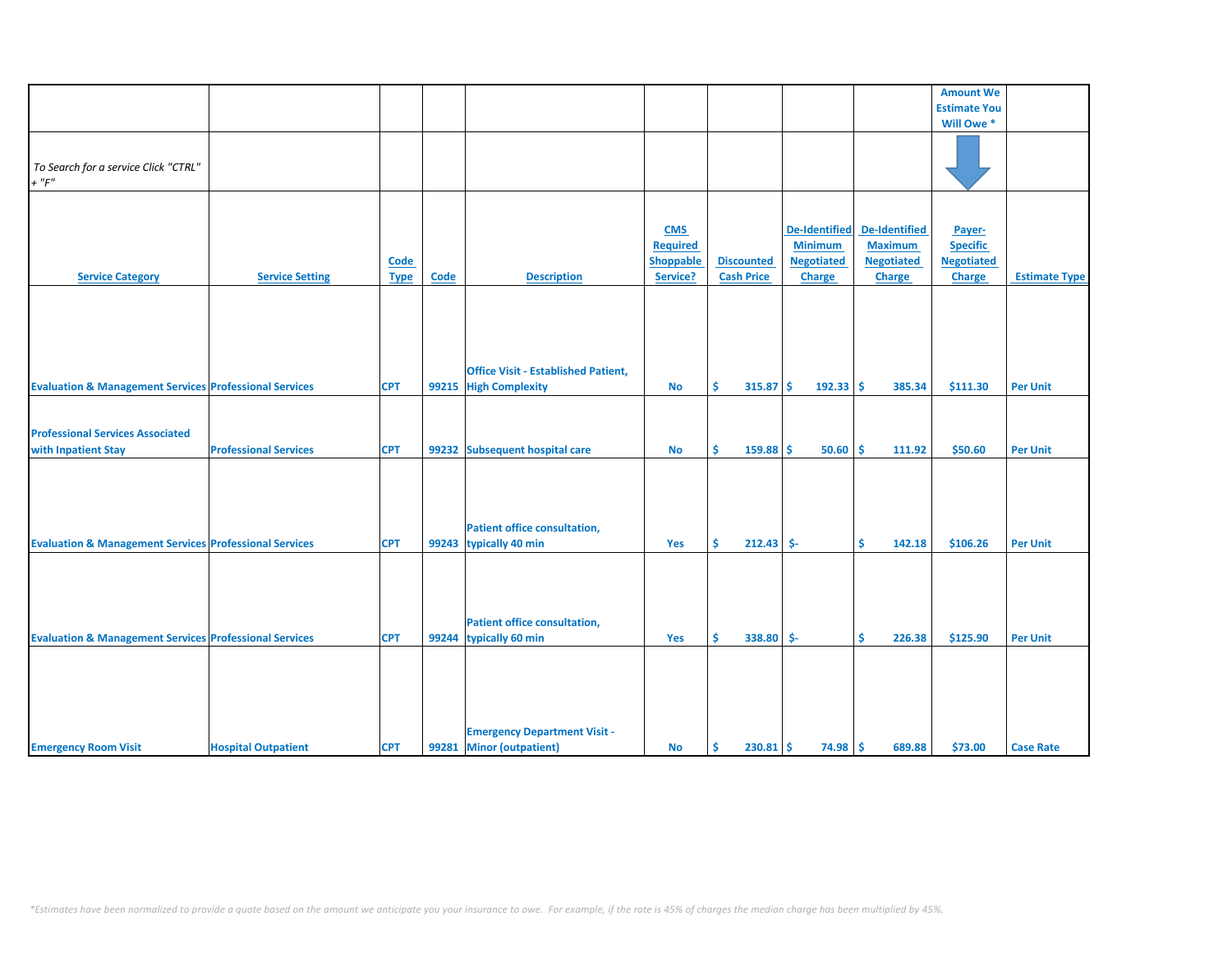|                                      |                            |             |       |                                          |                  |                   |                      |                      | <b>Amount We</b>      |                      |
|--------------------------------------|----------------------------|-------------|-------|------------------------------------------|------------------|-------------------|----------------------|----------------------|-----------------------|----------------------|
|                                      |                            |             |       |                                          |                  |                   |                      |                      | <b>Estimate You</b>   |                      |
|                                      |                            |             |       |                                          |                  |                   |                      |                      | Will Owe <sup>*</sup> |                      |
|                                      |                            |             |       |                                          |                  |                   |                      |                      |                       |                      |
|                                      |                            |             |       |                                          |                  |                   |                      |                      |                       |                      |
| To Search for a service Click "CTRL" |                            |             |       |                                          |                  |                   |                      |                      |                       |                      |
|                                      |                            |             |       |                                          |                  |                   |                      |                      |                       |                      |
| $+$ " $F"$                           |                            |             |       |                                          |                  |                   |                      |                      |                       |                      |
|                                      |                            |             |       |                                          |                  |                   |                      |                      |                       |                      |
|                                      |                            |             |       |                                          |                  |                   |                      |                      |                       |                      |
|                                      |                            |             |       |                                          | <b>CMS</b>       |                   | <b>De-Identified</b> | <b>De-Identified</b> | Payer-                |                      |
|                                      |                            |             |       |                                          | Required         |                   | <b>Minimum</b>       | <b>Maximum</b>       | <b>Specific</b>       |                      |
|                                      |                            |             |       |                                          | <b>Shoppable</b> | <b>Discounted</b> | <b>Negotiated</b>    | <b>Negotiated</b>    | <b>Negotiated</b>     |                      |
|                                      |                            | <b>Code</b> |       |                                          |                  |                   |                      |                      |                       |                      |
| <b>Service Category</b>              | <b>Service Setting</b>     | <b>Type</b> | Code  | <b>Description</b>                       | Service?         | <b>Cash Price</b> | <b>Charge</b>        | <b>Charge</b>        | Charge                | <b>Estimate Type</b> |
|                                      |                            |             |       |                                          |                  |                   |                      |                      |                       |                      |
|                                      |                            |             |       |                                          |                  |                   |                      |                      |                       |                      |
|                                      |                            |             |       |                                          |                  |                   |                      |                      |                       |                      |
|                                      |                            |             |       |                                          |                  |                   |                      |                      |                       |                      |
|                                      |                            |             |       |                                          |                  |                   |                      |                      |                       |                      |
|                                      |                            |             |       |                                          |                  |                   |                      |                      |                       |                      |
|                                      |                            |             |       |                                          |                  |                   |                      |                      |                       |                      |
|                                      |                            |             |       |                                          |                  |                   |                      |                      |                       |                      |
|                                      |                            |             |       | <b>Emergency Department Visit - Low</b>  |                  |                   |                      |                      |                       |                      |
|                                      |                            |             |       |                                          |                  |                   |                      |                      |                       |                      |
| <b>Emergency Room Visit</b>          | <b>Hospital Outpatient</b> | <b>CPT</b>  | 99282 | <b>Complexity (outpatient)</b>           | <b>No</b>        | \$<br>$430.38$ \$ | 93.52                | \$<br>1,114.22       | \$94.96               | <b>Case Rate</b>     |
|                                      |                            |             |       |                                          |                  |                   |                      |                      |                       |                      |
|                                      |                            |             |       |                                          |                  |                   |                      |                      |                       |                      |
|                                      |                            |             |       |                                          |                  |                   |                      |                      |                       |                      |
|                                      |                            |             |       |                                          |                  |                   |                      |                      |                       |                      |
|                                      |                            |             |       |                                          |                  |                   |                      |                      |                       |                      |
|                                      |                            |             |       |                                          |                  |                   |                      |                      |                       |                      |
|                                      |                            |             |       |                                          |                  |                   |                      |                      |                       |                      |
|                                      |                            |             |       |                                          |                  |                   |                      |                      |                       |                      |
|                                      |                            |             |       | <b>Emergency Department Visit -</b>      |                  |                   |                      |                      |                       |                      |
|                                      |                            |             |       |                                          |                  |                   |                      |                      |                       |                      |
| <b>Emergency Room Visit</b>          | <b>Hospital Outpatient</b> | <b>CPT</b>  | 99283 | <b>Moderate Complexity (outpatient)</b>  | <b>No</b>        | \$<br>932.99      | -\$<br>182.62        | \$<br>2,714.83       | \$143.66              | <b>Case Rate</b>     |
|                                      |                            |             |       |                                          |                  |                   |                      |                      |                       |                      |
|                                      |                            |             |       |                                          |                  |                   |                      |                      |                       |                      |
|                                      |                            |             |       |                                          |                  |                   |                      |                      |                       |                      |
|                                      |                            |             |       |                                          |                  |                   |                      |                      |                       |                      |
|                                      |                            |             |       |                                          |                  |                   |                      |                      |                       |                      |
|                                      |                            |             |       |                                          |                  |                   |                      |                      |                       |                      |
|                                      |                            |             |       |                                          |                  |                   |                      |                      |                       |                      |
|                                      |                            |             |       |                                          |                  |                   |                      |                      |                       |                      |
|                                      |                            |             |       | <b>Emergency Department Visit -</b>      |                  |                   |                      |                      |                       |                      |
|                                      |                            |             |       |                                          |                  |                   |                      |                      |                       |                      |
| <b>Emergency Room Visit</b>          | <b>Hospital Outpatient</b> | <b>CPT</b>  |       | 99284 Higher Complexity (outpatient)     | <b>No</b>        | \$.<br>2,400.69   | \$<br>270.43         | \$.<br>4,475.48      | \$315.64              | <b>Case Rate</b>     |
|                                      |                            |             |       |                                          |                  |                   |                      |                      |                       |                      |
|                                      |                            |             |       |                                          |                  |                   |                      |                      |                       |                      |
|                                      |                            |             |       |                                          |                  |                   |                      |                      |                       |                      |
|                                      |                            |             |       |                                          |                  |                   |                      |                      |                       |                      |
|                                      |                            |             |       |                                          |                  |                   |                      |                      |                       |                      |
|                                      |                            |             |       |                                          |                  |                   |                      |                      |                       |                      |
|                                      |                            |             |       |                                          |                  |                   |                      |                      |                       |                      |
|                                      |                            |             |       |                                          |                  |                   |                      |                      |                       |                      |
|                                      |                            |             |       |                                          |                  |                   |                      |                      |                       |                      |
|                                      |                            |             |       | <b>Emergency Department Visit - High</b> |                  |                   |                      |                      |                       |                      |
| <b>Emergency Room Visit</b>          | <b>Hospital Outpatient</b> | <b>CPT</b>  |       | 99285 Complexity (outpatient)            | <b>No</b>        |                   | $458.20$ \$          | 5,806.95             | \$338.35              | <b>Case Rate</b>     |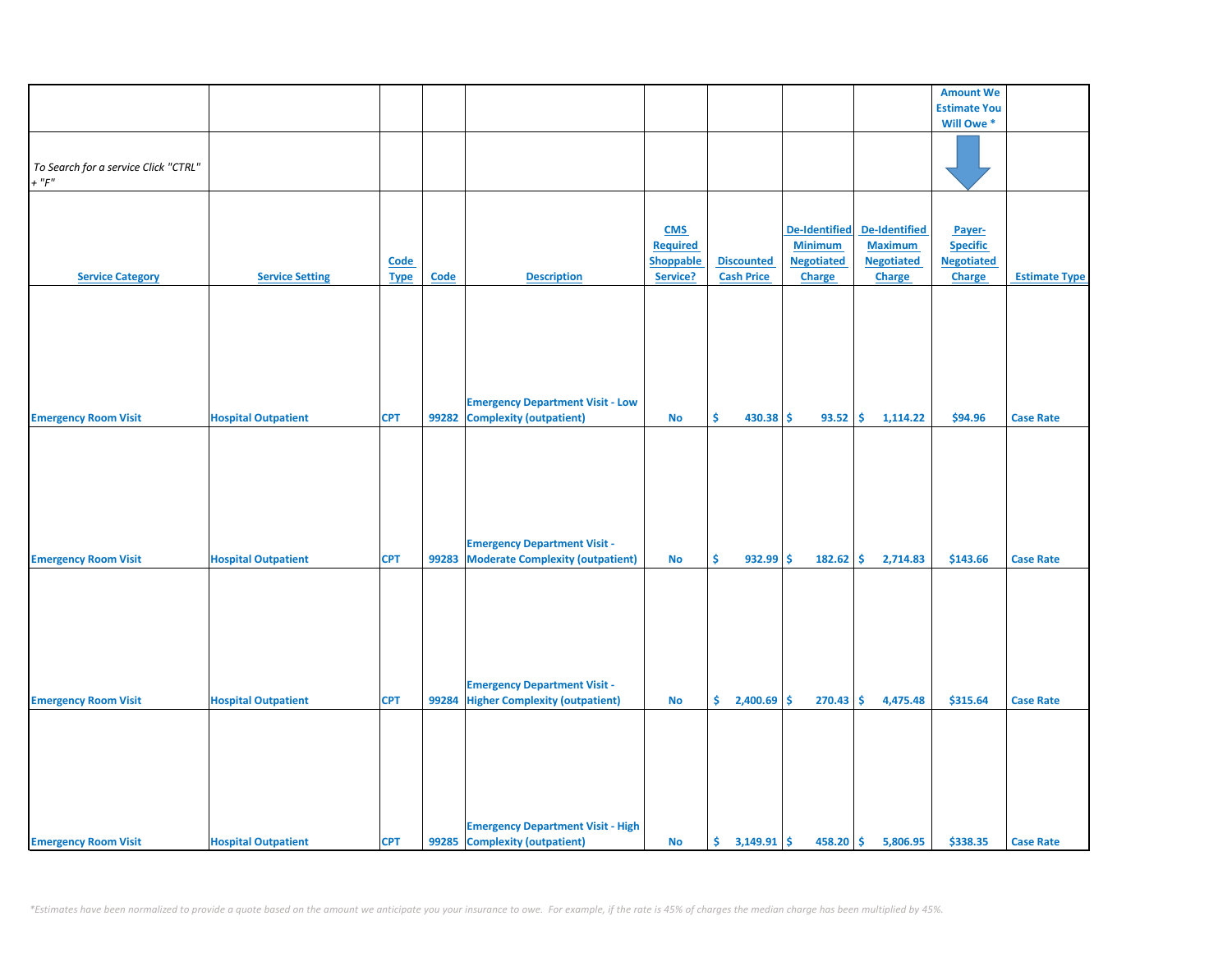|                                                                   |                            |                            |       |                                                                                                                                         |                                                        |                                        |                                                                       |                                                                       | <b>Amount We</b>                                         |                      |
|-------------------------------------------------------------------|----------------------------|----------------------------|-------|-----------------------------------------------------------------------------------------------------------------------------------------|--------------------------------------------------------|----------------------------------------|-----------------------------------------------------------------------|-----------------------------------------------------------------------|----------------------------------------------------------|----------------------|
|                                                                   |                            |                            |       |                                                                                                                                         |                                                        |                                        |                                                                       |                                                                       | <b>Estimate You</b>                                      |                      |
|                                                                   |                            |                            |       |                                                                                                                                         |                                                        |                                        |                                                                       |                                                                       | Will Owe <sup>*</sup>                                    |                      |
| To Search for a service Click "CTRL"<br>$+$ " $F$ "               |                            |                            |       |                                                                                                                                         |                                                        |                                        |                                                                       |                                                                       |                                                          |                      |
| <b>Service Category</b>                                           | <b>Service Setting</b>     | <b>Code</b><br><b>Type</b> | Code  | <b>Description</b>                                                                                                                      | <b>CMS</b><br><b>Required</b><br>Shoppable<br>Service? | <b>Discounted</b><br><b>Cash Price</b> | <b>De-Identified</b><br><b>Minimum</b><br><b>Negotiated</b><br>Charge | <b>De-Identified</b><br><b>Maximum</b><br><b>Negotiated</b><br>Charge | Payer-<br><b>Specific</b><br><b>Negotiated</b><br>Charge | <b>Estimate Type</b> |
| <b>Emergency Room Visit</b>                                       | <b>Hospital Outpatient</b> | <b>CPT</b>                 | 99291 | <b>Emergency Department Visit -</b><br><b>Critical Care (outpatient)</b>                                                                | No                                                     | \$17,860.61                            | 425.50                                                                | \$<br>6,308.07                                                        | \$2,450.24                                               | <b>Case Rate</b>     |
|                                                                   |                            |                            |       |                                                                                                                                         |                                                        |                                        |                                                                       |                                                                       |                                                          |                      |
| <b>Evaluation &amp; Management Services Professional Services</b> |                            | <b>CPT</b>                 | 99381 | <b>Office Visit - Comprehensive</b><br><b>Preventive Medicine Evaluation</b><br>and Management, New Patient,<br>Younger than 1 Year Old | No                                                     | Š.<br>$156.75$ \$                      | $\omega$ .                                                            | \$<br>225.38                                                          | \$59.23                                                  | <b>Per Unit</b>      |
| <b>Evaluation &amp; Management Services Professional Services</b> |                            | <b>CPT</b>                 |       | <b>Office Visit - Comprehensive</b><br><b>Preventive Medicine Evaluation</b><br>and Management, New Patient, 1-<br>99382 4 Years Old    | No                                                     | \$<br>$163.82 \mid \frac{1}{2}$        | $\sim$                                                                | \$<br>236.91                                                          | \$59.23                                                  | <b>Per Unit</b>      |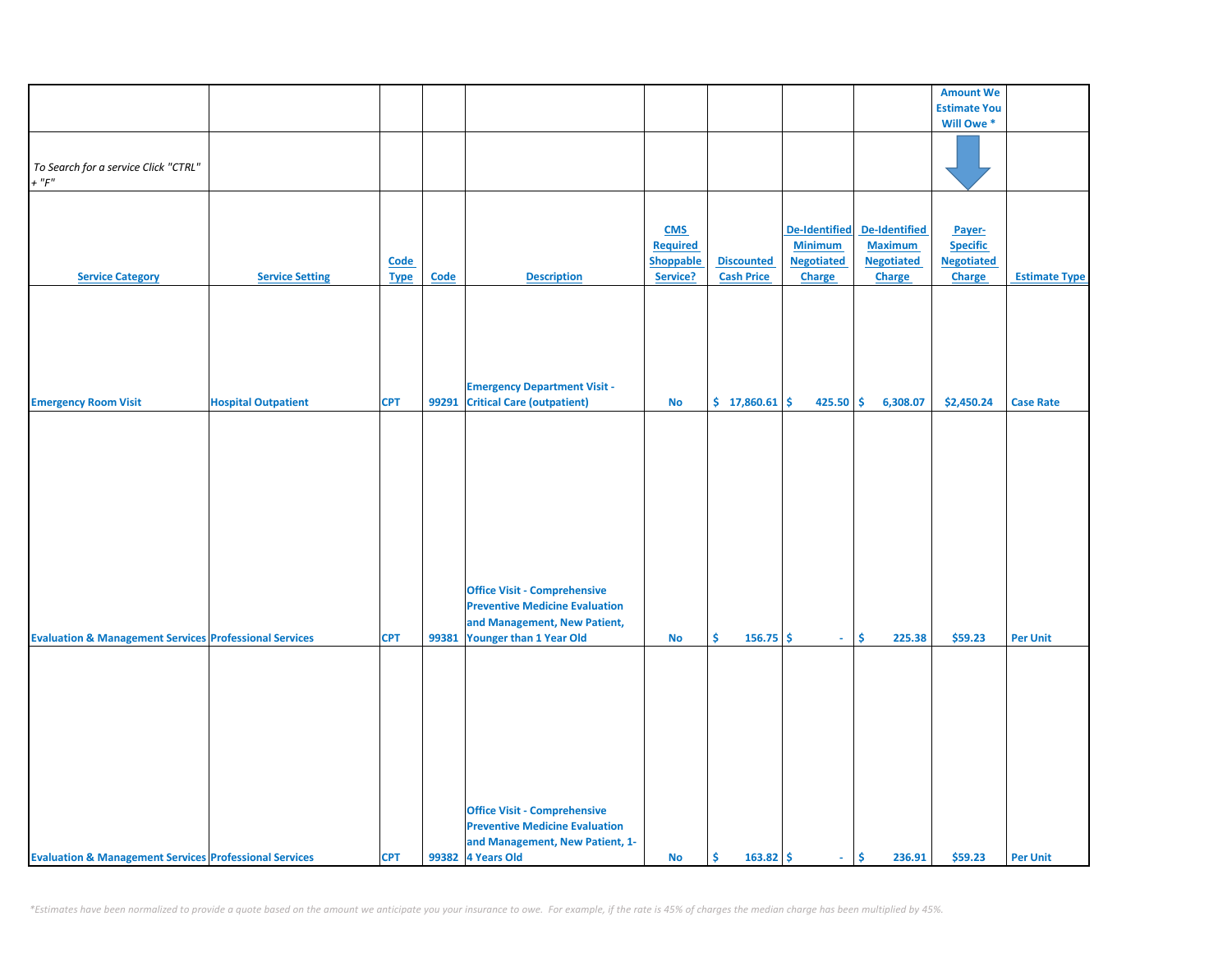|                                                                                                                                        |                        |             |       |                                                                                                                                                                           |                  |                   |                      |                      | <b>Amount We</b>    |                      |
|----------------------------------------------------------------------------------------------------------------------------------------|------------------------|-------------|-------|---------------------------------------------------------------------------------------------------------------------------------------------------------------------------|------------------|-------------------|----------------------|----------------------|---------------------|----------------------|
|                                                                                                                                        |                        |             |       |                                                                                                                                                                           |                  |                   |                      |                      | <b>Estimate You</b> |                      |
|                                                                                                                                        |                        |             |       |                                                                                                                                                                           |                  |                   |                      |                      |                     |                      |
|                                                                                                                                        |                        |             |       |                                                                                                                                                                           |                  |                   |                      |                      | Will Owe *          |                      |
|                                                                                                                                        |                        |             |       |                                                                                                                                                                           |                  |                   |                      |                      |                     |                      |
| To Search for a service Click "CTRL"                                                                                                   |                        |             |       |                                                                                                                                                                           |                  |                   |                      |                      |                     |                      |
| $+$ " $F$ "                                                                                                                            |                        |             |       |                                                                                                                                                                           |                  |                   |                      |                      |                     |                      |
|                                                                                                                                        |                        |             |       |                                                                                                                                                                           |                  |                   |                      |                      |                     |                      |
|                                                                                                                                        |                        |             |       |                                                                                                                                                                           |                  |                   |                      |                      |                     |                      |
|                                                                                                                                        |                        |             |       |                                                                                                                                                                           |                  |                   |                      |                      |                     |                      |
|                                                                                                                                        |                        |             |       |                                                                                                                                                                           | <b>CMS</b>       |                   | <b>De-Identified</b> | <b>De-Identified</b> | Payer-              |                      |
|                                                                                                                                        |                        |             |       |                                                                                                                                                                           | <b>Required</b>  |                   | <b>Minimum</b>       | <b>Maximum</b>       | <b>Specific</b>     |                      |
|                                                                                                                                        |                        | <b>Code</b> |       |                                                                                                                                                                           | <b>Shoppable</b> | <b>Discounted</b> | <b>Negotiated</b>    | <b>Negotiated</b>    | <b>Negotiated</b>   |                      |
| <b>Service Category</b>                                                                                                                | <b>Service Setting</b> | <b>Type</b> | Code  | <b>Description</b>                                                                                                                                                        | Service?         | <b>Cash Price</b> | Charge               | Charge               | <b>Charge</b>       | <b>Estimate Type</b> |
|                                                                                                                                        |                        |             |       |                                                                                                                                                                           |                  |                   |                      |                      |                     |                      |
|                                                                                                                                        |                        |             |       |                                                                                                                                                                           |                  |                   |                      |                      |                     |                      |
|                                                                                                                                        |                        |             |       |                                                                                                                                                                           |                  |                   |                      |                      |                     |                      |
|                                                                                                                                        |                        |             |       |                                                                                                                                                                           |                  |                   |                      |                      |                     |                      |
|                                                                                                                                        |                        |             |       |                                                                                                                                                                           |                  |                   |                      |                      |                     |                      |
|                                                                                                                                        |                        |             |       |                                                                                                                                                                           |                  |                   |                      |                      |                     |                      |
|                                                                                                                                        |                        |             |       |                                                                                                                                                                           |                  |                   |                      |                      |                     |                      |
|                                                                                                                                        |                        |             |       |                                                                                                                                                                           |                  |                   |                      |                      |                     |                      |
|                                                                                                                                        |                        |             |       |                                                                                                                                                                           |                  |                   |                      |                      |                     |                      |
|                                                                                                                                        |                        |             |       |                                                                                                                                                                           |                  |                   |                      |                      |                     |                      |
|                                                                                                                                        |                        |             |       |                                                                                                                                                                           |                  |                   |                      |                      |                     |                      |
|                                                                                                                                        |                        |             |       |                                                                                                                                                                           |                  |                   |                      |                      |                     |                      |
|                                                                                                                                        |                        |             |       |                                                                                                                                                                           |                  |                   |                      |                      |                     |                      |
|                                                                                                                                        |                        |             |       |                                                                                                                                                                           |                  |                   |                      |                      |                     |                      |
|                                                                                                                                        |                        | <b>CPT</b>  | 99383 | 11 Years Old                                                                                                                                                              | <b>No</b>        | Ŝ.<br>$170.96$ \$ | $\sim$               | \$.<br>413.46        | \$59.23             | <b>Per Unit</b>      |
|                                                                                                                                        |                        |             |       |                                                                                                                                                                           |                  |                   |                      |                      |                     |                      |
|                                                                                                                                        |                        |             |       |                                                                                                                                                                           |                  |                   |                      |                      |                     |                      |
|                                                                                                                                        |                        |             |       |                                                                                                                                                                           |                  |                   |                      |                      |                     |                      |
|                                                                                                                                        |                        |             |       |                                                                                                                                                                           |                  |                   |                      |                      |                     |                      |
|                                                                                                                                        |                        |             |       |                                                                                                                                                                           |                  |                   |                      |                      |                     |                      |
|                                                                                                                                        |                        |             |       |                                                                                                                                                                           |                  |                   |                      |                      |                     |                      |
|                                                                                                                                        |                        |             |       |                                                                                                                                                                           |                  |                   |                      |                      |                     |                      |
|                                                                                                                                        |                        |             |       |                                                                                                                                                                           |                  |                   |                      |                      |                     |                      |
|                                                                                                                                        |                        |             |       |                                                                                                                                                                           |                  |                   |                      |                      |                     |                      |
|                                                                                                                                        |                        |             |       |                                                                                                                                                                           |                  |                   |                      |                      |                     |                      |
|                                                                                                                                        |                        |             |       |                                                                                                                                                                           |                  |                   |                      |                      |                     |                      |
|                                                                                                                                        |                        |             |       | <b>Office Visit - Comprehensive</b>                                                                                                                                       |                  |                   |                      |                      |                     |                      |
|                                                                                                                                        |                        |             |       | <b>Preventive Medicine Evaluation</b>                                                                                                                                     |                  |                   |                      |                      |                     |                      |
|                                                                                                                                        |                        |             |       |                                                                                                                                                                           |                  |                   |                      |                      |                     |                      |
|                                                                                                                                        |                        | <b>CPT</b>  |       |                                                                                                                                                                           | <b>No</b>        | Ŝ.<br>$193.58$ \$ | $\omega_{\rm c}$     | \$<br>280.75         | \$59.23             | <b>Per Unit</b>      |
| <b>Evaluation &amp; Management Services Professional Services</b><br><b>Evaluation &amp; Management Services Professional Services</b> |                        |             |       | <b>Office Visit - Comprehensive</b><br><b>Preventive Medicine Evaluation</b><br>and Management, New Patient, 5-<br>and Management, New Patient, 12-<br>99384 17 Years Old |                  |                   |                      |                      |                     |                      |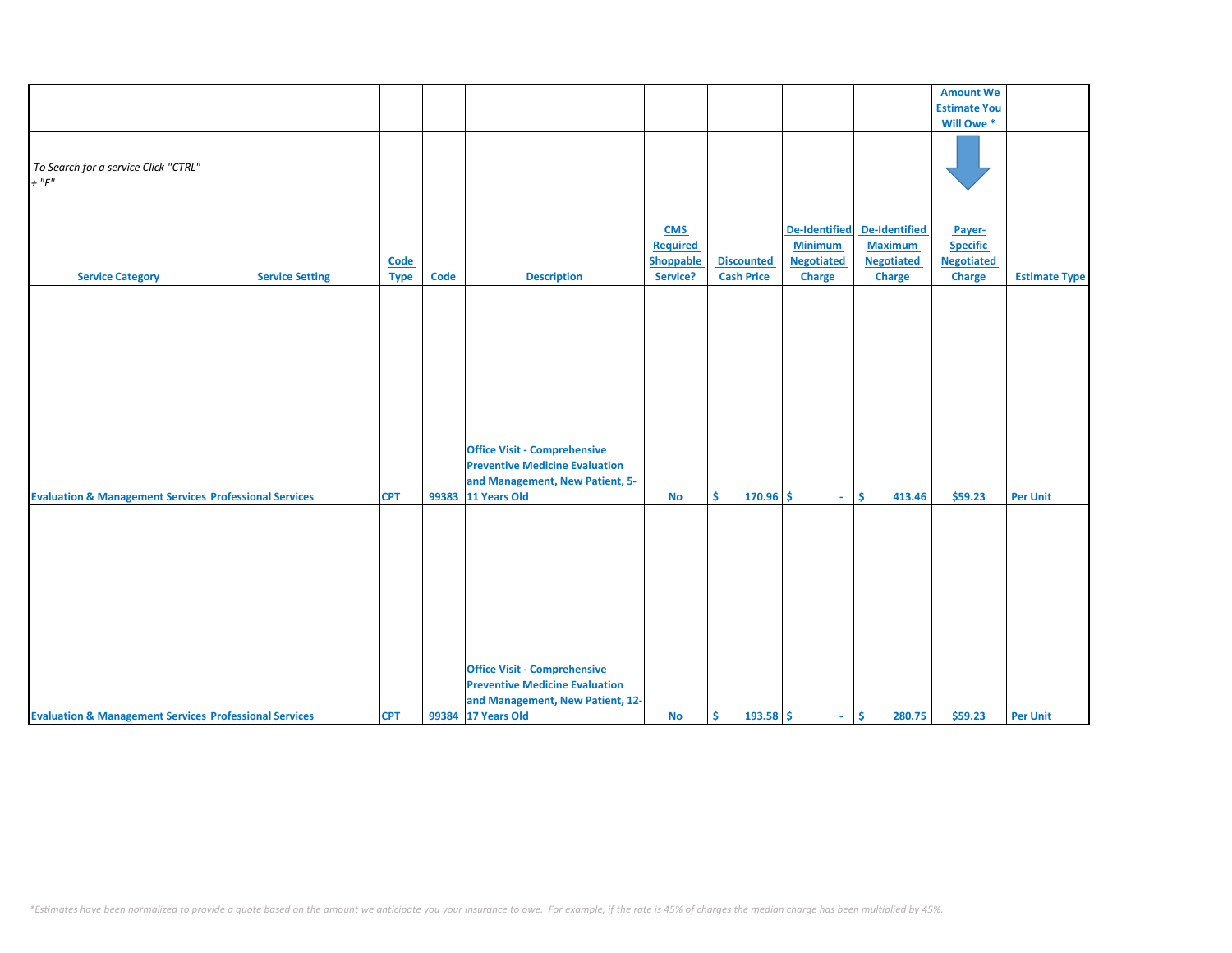| To Search for a service Click "CTRL"                              |                        |             |       |                                                                                                                  |                  |                   |                      |                      | <b>Amount We</b><br><b>Estimate You</b> |                      |
|-------------------------------------------------------------------|------------------------|-------------|-------|------------------------------------------------------------------------------------------------------------------|------------------|-------------------|----------------------|----------------------|-----------------------------------------|----------------------|
|                                                                   |                        |             |       |                                                                                                                  |                  |                   |                      |                      |                                         |                      |
|                                                                   |                        |             |       |                                                                                                                  |                  |                   |                      |                      |                                         |                      |
|                                                                   |                        |             |       |                                                                                                                  |                  |                   |                      |                      | Will Owe *                              |                      |
|                                                                   |                        |             |       |                                                                                                                  |                  |                   |                      |                      |                                         |                      |
|                                                                   |                        |             |       |                                                                                                                  |                  |                   |                      |                      |                                         |                      |
| $+$ " $F$ "                                                       |                        |             |       |                                                                                                                  |                  |                   |                      |                      |                                         |                      |
|                                                                   |                        |             |       |                                                                                                                  |                  |                   |                      |                      |                                         |                      |
|                                                                   |                        |             |       |                                                                                                                  |                  |                   |                      |                      |                                         |                      |
|                                                                   |                        |             |       |                                                                                                                  |                  |                   |                      |                      |                                         |                      |
|                                                                   |                        |             |       |                                                                                                                  | <b>CMS</b>       |                   | <b>De-Identified</b> | <b>De-Identified</b> | Payer-                                  |                      |
|                                                                   |                        |             |       |                                                                                                                  | <b>Required</b>  |                   | <b>Minimum</b>       | <b>Maximum</b>       | <b>Specific</b>                         |                      |
|                                                                   |                        | <b>Code</b> |       |                                                                                                                  | <b>Shoppable</b> | <b>Discounted</b> | <b>Negotiated</b>    | <b>Negotiated</b>    | <b>Negotiated</b>                       |                      |
| <b>Service Category</b>                                           | <b>Service Setting</b> | <b>Type</b> | Code  | <b>Description</b>                                                                                               | Service?         | <b>Cash Price</b> | Charge               | Charge               | <b>Charge</b>                           | <b>Estimate Type</b> |
|                                                                   |                        |             |       |                                                                                                                  |                  |                   |                      |                      |                                         |                      |
|                                                                   |                        |             |       |                                                                                                                  |                  |                   |                      |                      |                                         |                      |
|                                                                   |                        |             |       |                                                                                                                  |                  |                   |                      |                      |                                         |                      |
|                                                                   |                        |             |       |                                                                                                                  |                  |                   |                      |                      |                                         |                      |
|                                                                   |                        |             |       |                                                                                                                  |                  |                   |                      |                      |                                         |                      |
|                                                                   |                        |             |       |                                                                                                                  |                  |                   |                      |                      |                                         |                      |
|                                                                   |                        |             |       |                                                                                                                  |                  |                   |                      |                      |                                         |                      |
|                                                                   |                        |             |       |                                                                                                                  |                  |                   |                      |                      |                                         |                      |
|                                                                   |                        |             |       |                                                                                                                  |                  |                   |                      |                      |                                         |                      |
|                                                                   |                        |             |       |                                                                                                                  |                  |                   |                      |                      |                                         |                      |
|                                                                   |                        |             |       |                                                                                                                  |                  |                   |                      |                      |                                         |                      |
|                                                                   |                        |             |       |                                                                                                                  |                  |                   |                      |                      |                                         |                      |
|                                                                   |                        |             |       |                                                                                                                  |                  |                   |                      |                      |                                         |                      |
|                                                                   |                        |             |       |                                                                                                                  |                  |                   |                      |                      |                                         |                      |
|                                                                   |                        | <b>CPT</b>  | 99385 | 39 Years Old                                                                                                     | Yes              | Ŝ.<br>187.80      | Ŝ.<br>59.23          | Ŝ<br>347.60          | \$59.23                                 | <b>Per Unit</b>      |
|                                                                   |                        |             |       |                                                                                                                  |                  |                   |                      |                      |                                         |                      |
|                                                                   |                        |             |       |                                                                                                                  |                  |                   |                      |                      |                                         |                      |
|                                                                   |                        |             |       |                                                                                                                  |                  |                   |                      |                      |                                         |                      |
|                                                                   |                        |             |       |                                                                                                                  |                  |                   |                      |                      |                                         |                      |
|                                                                   |                        |             |       |                                                                                                                  |                  |                   |                      |                      |                                         |                      |
|                                                                   |                        |             |       |                                                                                                                  |                  |                   |                      |                      |                                         |                      |
|                                                                   |                        |             |       |                                                                                                                  |                  |                   |                      |                      |                                         |                      |
|                                                                   |                        |             |       |                                                                                                                  |                  |                   |                      |                      |                                         |                      |
|                                                                   |                        |             |       |                                                                                                                  |                  |                   |                      |                      |                                         |                      |
|                                                                   |                        |             |       |                                                                                                                  |                  |                   |                      |                      |                                         |                      |
|                                                                   |                        |             |       |                                                                                                                  |                  |                   |                      |                      |                                         |                      |
|                                                                   |                        |             |       | <b>Office Visit - Comprehensive</b>                                                                              |                  |                   |                      |                      |                                         |                      |
|                                                                   |                        |             |       | <b>Preventive Medicine Evaluation</b>                                                                            |                  |                   |                      |                      |                                         |                      |
|                                                                   |                        |             |       |                                                                                                                  |                  |                   |                      |                      |                                         |                      |
|                                                                   |                        |             |       | and Management, New Patient, 40-                                                                                 |                  |                   |                      |                      |                                         |                      |
| <b>Evaluation &amp; Management Services Professional Services</b> |                        |             |       | <b>Office Visit - Comprehensive</b><br><b>Preventive Medicine Evaluation</b><br>and Management, New Patient, 18- |                  |                   |                      |                      |                                         |                      |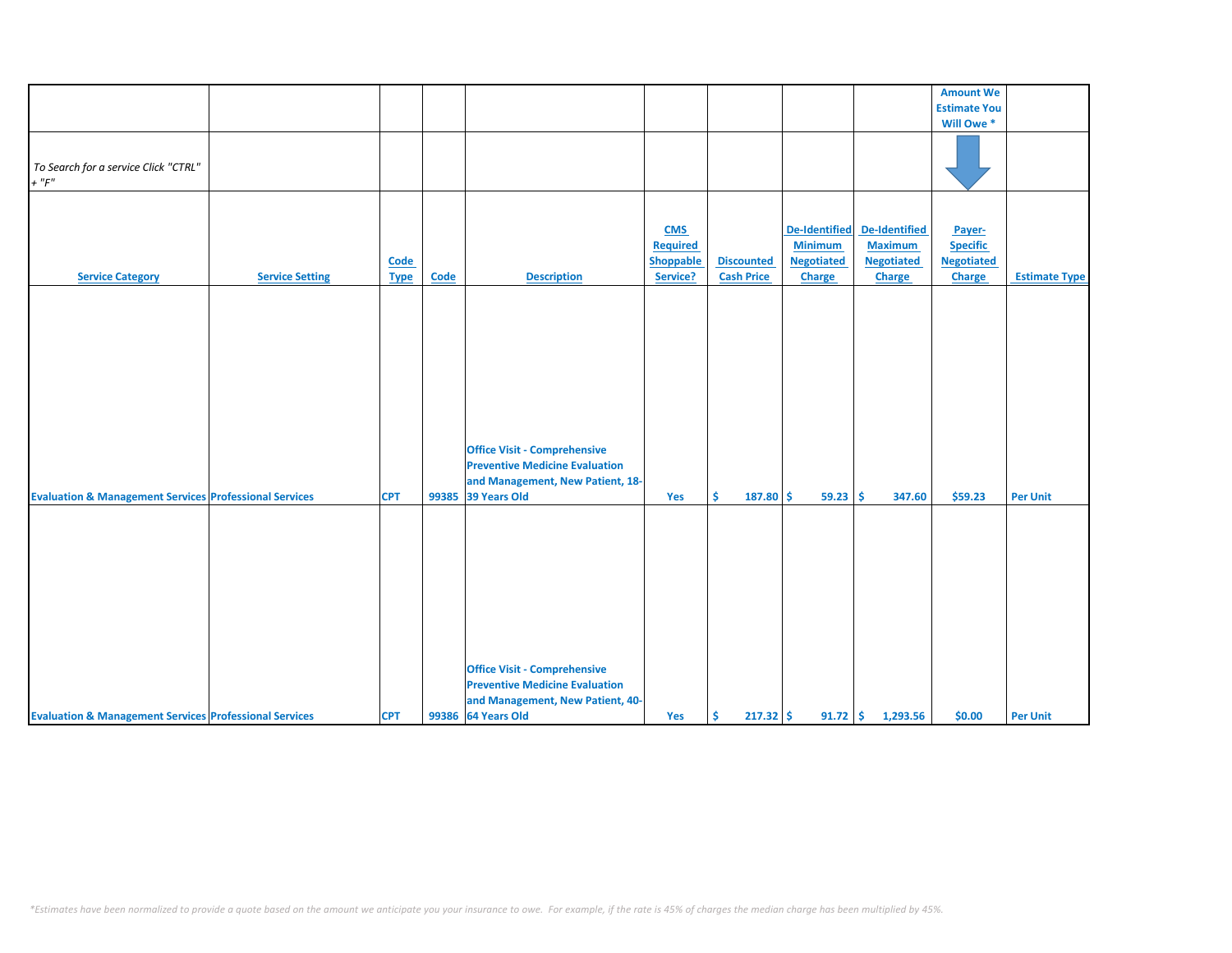|                                                                   |                        |                     |             |                                                                                                                                    |                                                        |                                        |                                                                |                                                                | <b>Amount We</b>                                                |                      |
|-------------------------------------------------------------------|------------------------|---------------------|-------------|------------------------------------------------------------------------------------------------------------------------------------|--------------------------------------------------------|----------------------------------------|----------------------------------------------------------------|----------------------------------------------------------------|-----------------------------------------------------------------|----------------------|
|                                                                   |                        |                     |             |                                                                                                                                    |                                                        |                                        |                                                                |                                                                |                                                                 |                      |
|                                                                   |                        |                     |             |                                                                                                                                    |                                                        |                                        |                                                                |                                                                | <b>Estimate You</b>                                             |                      |
|                                                                   |                        |                     |             |                                                                                                                                    |                                                        |                                        |                                                                |                                                                | Will Owe *                                                      |                      |
| To Search for a service Click "CTRL"<br>$+$ " $F$ "               |                        |                     |             |                                                                                                                                    |                                                        |                                        |                                                                |                                                                |                                                                 |                      |
| <b>Service Category</b>                                           | <b>Service Setting</b> | Code<br><b>Type</b> | <b>Code</b> | <b>Description</b>                                                                                                                 | <b>CMS</b><br>Required<br><b>Shoppable</b><br>Service? | <b>Discounted</b><br><b>Cash Price</b> | De-Identified<br><b>Minimum</b><br><b>Negotiated</b><br>Charge | De-Identified<br><b>Maximum</b><br><b>Negotiated</b><br>Charge | Payer-<br><b>Specific</b><br><b>Negotiated</b><br><b>Charge</b> | <b>Estimate Type</b> |
| <b>Evaluation &amp; Management Services Professional Services</b> |                        | <b>CPT</b>          |             | <b>Office Visit - Comprehensive</b><br><b>Preventive Medicine Reevaluation</b><br>and Management, Younger than 1<br>99391 Year Old | <b>No</b>                                              | Ŝ.<br>$141.19$ \$                      | $\sim$                                                         | \$<br>267.83                                                   | \$59.23                                                         | <b>Per Unit</b>      |
| <b>Evaluation &amp; Management Services Professional Services</b> |                        | <b>CPT</b>          |             | <b>Office Visit - Comprehensive</b><br><b>Preventive Medicine Reevaluation</b><br>99392 and Management, 1-4 Years Old              | <b>No</b>                                              | $150.93$ \$<br>Ŝ.                      | $\sim$                                                         | Ŝ.<br>305.91                                                   | \$59.23                                                         | <b>Per Unit</b>      |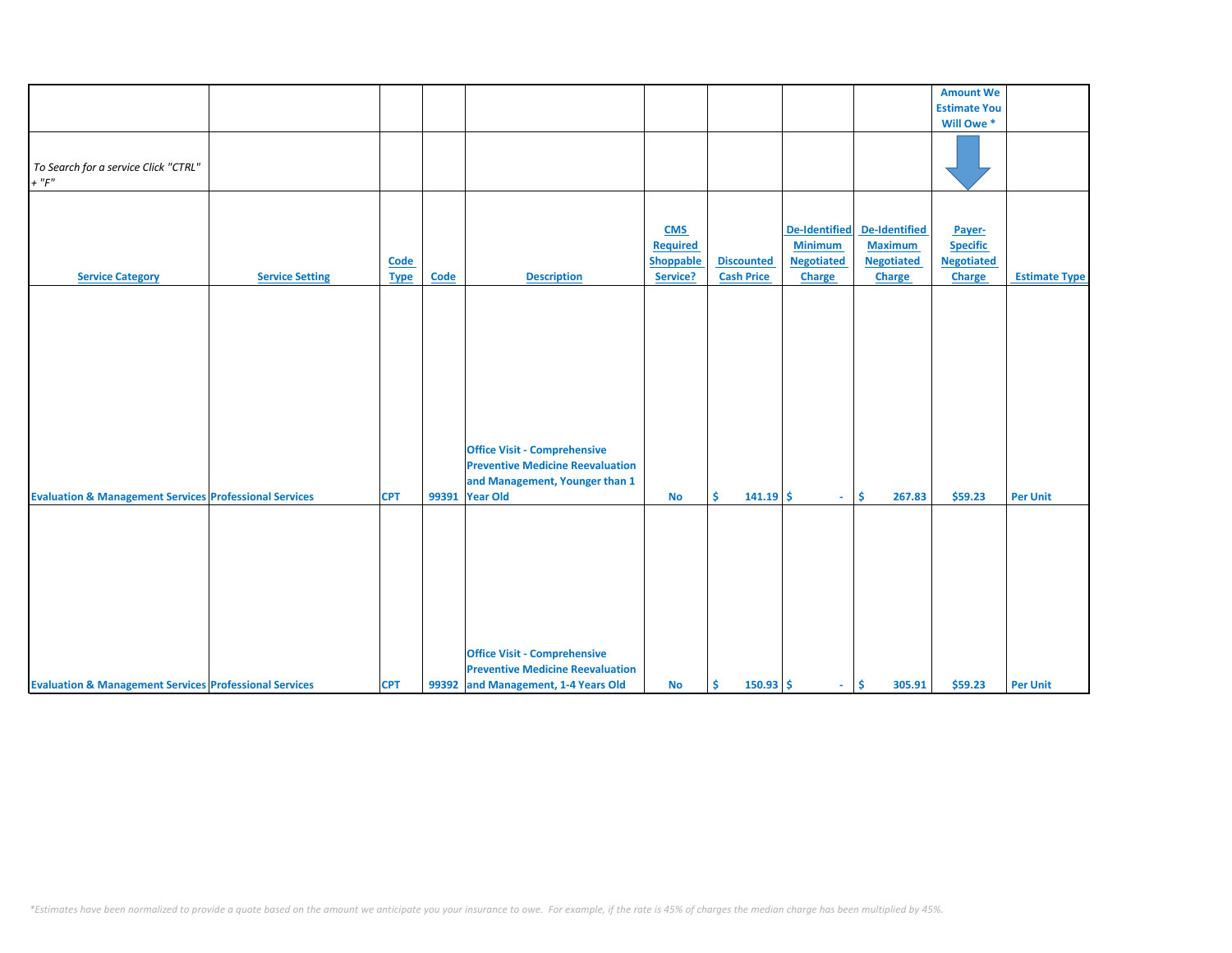|                                                                   |                        |             |             |                                         |                  |                   |                      |                   | <b>Amount We</b>    |                      |
|-------------------------------------------------------------------|------------------------|-------------|-------------|-----------------------------------------|------------------|-------------------|----------------------|-------------------|---------------------|----------------------|
|                                                                   |                        |             |             |                                         |                  |                   |                      |                   | <b>Estimate You</b> |                      |
|                                                                   |                        |             |             |                                         |                  |                   |                      |                   | Will Owe *          |                      |
|                                                                   |                        |             |             |                                         |                  |                   |                      |                   |                     |                      |
|                                                                   |                        |             |             |                                         |                  |                   |                      |                   |                     |                      |
|                                                                   |                        |             |             |                                         |                  |                   |                      |                   |                     |                      |
| To Search for a service Click "CTRL"                              |                        |             |             |                                         |                  |                   |                      |                   |                     |                      |
| $+$ " $F$ "                                                       |                        |             |             |                                         |                  |                   |                      |                   |                     |                      |
|                                                                   |                        |             |             |                                         |                  |                   |                      |                   |                     |                      |
|                                                                   |                        |             |             |                                         |                  |                   |                      |                   |                     |                      |
|                                                                   |                        |             |             |                                         |                  |                   |                      |                   |                     |                      |
|                                                                   |                        |             |             |                                         | <b>CMS</b>       |                   | <b>De-Identified</b> | De-Identified     | Payer-              |                      |
|                                                                   |                        |             |             |                                         |                  |                   |                      |                   |                     |                      |
|                                                                   |                        |             |             |                                         | <b>Required</b>  |                   | <b>Minimum</b>       | <b>Maximum</b>    | <b>Specific</b>     |                      |
|                                                                   |                        | <b>Code</b> |             |                                         | <b>Shoppable</b> | <b>Discounted</b> | <b>Negotiated</b>    | <b>Negotiated</b> | <b>Negotiated</b>   |                      |
| <b>Service Category</b>                                           | <b>Service Setting</b> | <b>Type</b> | <b>Code</b> | <b>Description</b>                      | Service?         | <b>Cash Price</b> | Charge               | Charge            | <b>Charge</b>       | <b>Estimate Type</b> |
|                                                                   |                        |             |             |                                         |                  |                   |                      |                   |                     |                      |
|                                                                   |                        |             |             |                                         |                  |                   |                      |                   |                     |                      |
|                                                                   |                        |             |             |                                         |                  |                   |                      |                   |                     |                      |
|                                                                   |                        |             |             |                                         |                  |                   |                      |                   |                     |                      |
|                                                                   |                        |             |             |                                         |                  |                   |                      |                   |                     |                      |
|                                                                   |                        |             |             |                                         |                  |                   |                      |                   |                     |                      |
|                                                                   |                        |             |             |                                         |                  |                   |                      |                   |                     |                      |
|                                                                   |                        |             |             |                                         |                  |                   |                      |                   |                     |                      |
|                                                                   |                        |             |             |                                         |                  |                   |                      |                   |                     |                      |
|                                                                   |                        |             |             |                                         |                  |                   |                      |                   |                     |                      |
|                                                                   |                        |             |             |                                         |                  |                   |                      |                   |                     |                      |
|                                                                   |                        |             |             |                                         |                  |                   |                      |                   |                     |                      |
|                                                                   |                        |             |             |                                         |                  |                   |                      |                   |                     |                      |
|                                                                   |                        |             |             | <b>Office Visit - Comprehensive</b>     |                  |                   |                      |                   |                     |                      |
|                                                                   |                        |             |             | <b>Preventive Medicine Reevaluation</b> |                  |                   |                      |                   |                     |                      |
| <b>Evaluation &amp; Management Services Professional Services</b> |                        | <b>CPT</b>  | 99393       | and Management, 5-11 Years Old          | No               | Ŝ.<br>150.44      | -\$<br>$\sim$        | Ŝ.<br>305.91      | \$59.23             | <b>Per Unit</b>      |
|                                                                   |                        |             |             |                                         |                  |                   |                      |                   |                     |                      |
|                                                                   |                        |             |             |                                         |                  |                   |                      |                   |                     |                      |
|                                                                   |                        |             |             |                                         |                  |                   |                      |                   |                     |                      |
|                                                                   |                        |             |             |                                         |                  |                   |                      |                   |                     |                      |
|                                                                   |                        |             |             |                                         |                  |                   |                      |                   |                     |                      |
|                                                                   |                        |             |             |                                         |                  |                   |                      |                   |                     |                      |
|                                                                   |                        |             |             |                                         |                  |                   |                      |                   |                     |                      |
|                                                                   |                        |             |             |                                         |                  |                   |                      |                   |                     |                      |
|                                                                   |                        |             |             |                                         |                  |                   |                      |                   |                     |                      |
|                                                                   |                        |             |             |                                         |                  |                   |                      |                   |                     |                      |
|                                                                   |                        |             |             |                                         |                  |                   |                      |                   |                     |                      |
|                                                                   |                        |             |             |                                         |                  |                   |                      |                   |                     |                      |
|                                                                   |                        |             |             |                                         |                  |                   |                      |                   |                     |                      |
|                                                                   |                        |             |             | <b>Office Visit - Comprehensive</b>     |                  |                   |                      |                   |                     |                      |
|                                                                   |                        |             |             | <b>Preventive Medicine Reevaluation</b> |                  |                   |                      |                   |                     |                      |
| <b>Evaluation &amp; Management Services Professional Services</b> |                        | <b>CPT</b>  | 99394       | and Management, 12-17 Years Old         | <b>No</b>        | Ŝ.<br>165.14      | \$<br>$\sim$         | \$<br>398.57      | \$59.23             | <b>Per Unit</b>      |
|                                                                   |                        |             |             |                                         |                  |                   |                      |                   |                     |                      |
|                                                                   |                        |             |             |                                         |                  |                   |                      |                   |                     |                      |
|                                                                   |                        |             |             |                                         |                  |                   |                      |                   |                     |                      |
|                                                                   |                        |             |             |                                         |                  |                   |                      |                   |                     |                      |
|                                                                   |                        |             |             |                                         |                  |                   |                      |                   |                     |                      |
|                                                                   |                        |             |             |                                         |                  |                   |                      |                   |                     |                      |
|                                                                   |                        |             |             |                                         |                  |                   |                      |                   |                     |                      |
|                                                                   |                        |             |             |                                         |                  |                   |                      |                   |                     |                      |
|                                                                   |                        |             |             |                                         |                  |                   |                      |                   |                     |                      |
|                                                                   |                        |             |             |                                         |                  |                   |                      |                   |                     |                      |
|                                                                   |                        |             |             |                                         |                  |                   |                      |                   |                     |                      |
|                                                                   |                        |             |             |                                         |                  |                   |                      |                   |                     |                      |
|                                                                   |                        |             |             |                                         |                  |                   |                      |                   |                     |                      |
|                                                                   |                        |             |             | <b>Office Visit - Comprehensive</b>     |                  |                   |                      |                   |                     |                      |
|                                                                   |                        |             |             | <b>Preventive Medicine Reevaluation</b> |                  |                   |                      |                   |                     |                      |
| <b>Evaluation &amp; Management Services Professional Services</b> |                        | <b>CPT</b>  |             | 99395 and Management, 18-39 Years Old   | <b>No</b>        | \$.<br>168.81     | Ŝ.<br>37.07          | -\$<br>304.60     | \$59.23             | <b>Per Unit</b>      |
|                                                                   |                        |             |             |                                         |                  |                   |                      |                   |                     |                      |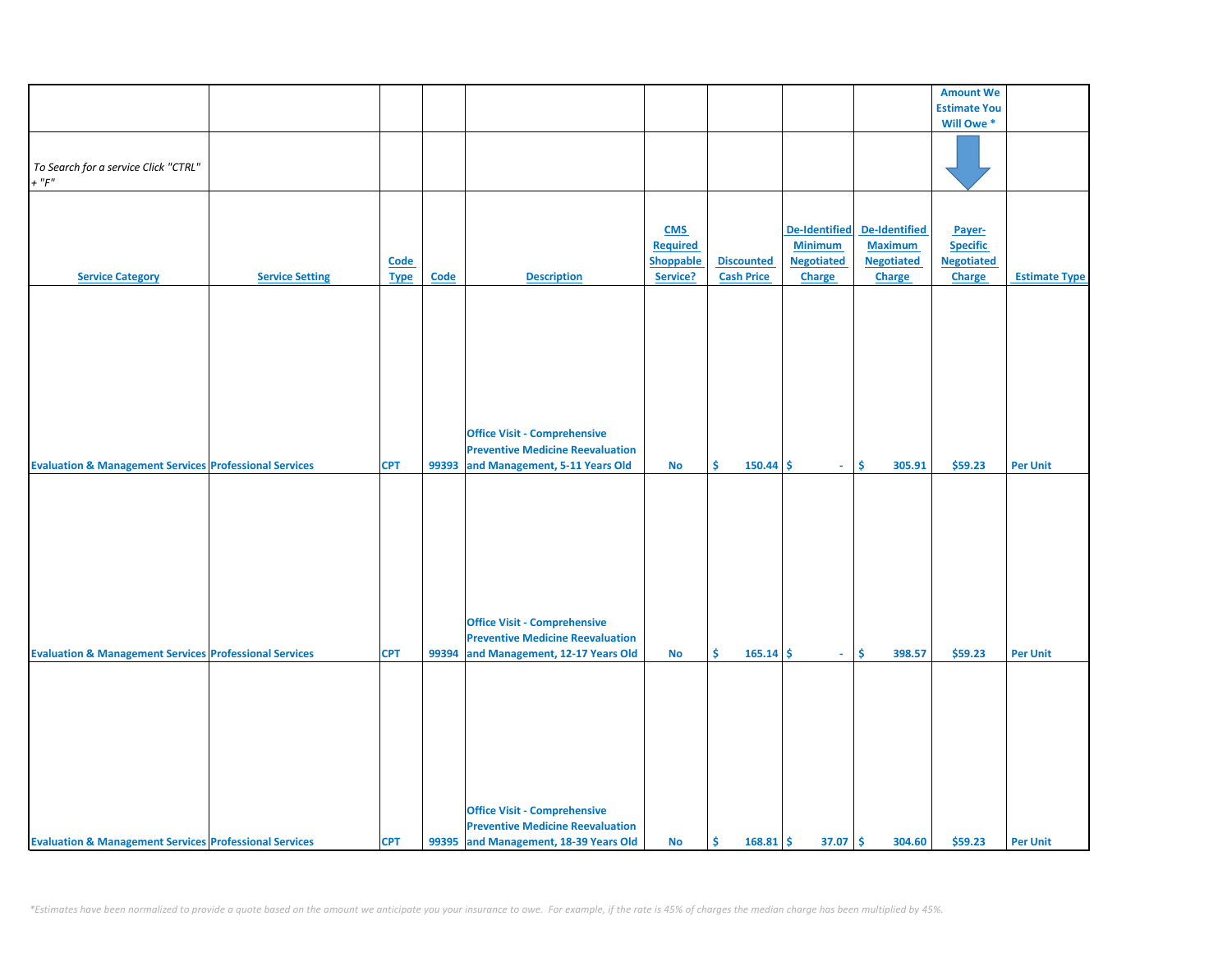|                                                                   |                            |             |             |                                         |                  |                           |                      |                       | <b>Amount We</b>    |                      |
|-------------------------------------------------------------------|----------------------------|-------------|-------------|-----------------------------------------|------------------|---------------------------|----------------------|-----------------------|---------------------|----------------------|
|                                                                   |                            |             |             |                                         |                  |                           |                      |                       | <b>Estimate You</b> |                      |
|                                                                   |                            |             |             |                                         |                  |                           |                      |                       | Will Owe *          |                      |
|                                                                   |                            |             |             |                                         |                  |                           |                      |                       |                     |                      |
|                                                                   |                            |             |             |                                         |                  |                           |                      |                       |                     |                      |
| To Search for a service Click "CTRL"                              |                            |             |             |                                         |                  |                           |                      |                       |                     |                      |
|                                                                   |                            |             |             |                                         |                  |                           |                      |                       |                     |                      |
| $+$ " $F$ "                                                       |                            |             |             |                                         |                  |                           |                      |                       |                     |                      |
|                                                                   |                            |             |             |                                         |                  |                           |                      |                       |                     |                      |
|                                                                   |                            |             |             |                                         |                  |                           |                      |                       |                     |                      |
|                                                                   |                            |             |             |                                         | <b>CMS</b>       |                           |                      | De-Identified         |                     |                      |
|                                                                   |                            |             |             |                                         |                  |                           | <b>De-Identified</b> |                       | Payer-              |                      |
|                                                                   |                            |             |             |                                         | <b>Required</b>  |                           | <b>Minimum</b>       | <b>Maximum</b>        | <b>Specific</b>     |                      |
|                                                                   |                            | Code        |             |                                         | <b>Shoppable</b> | <b>Discounted</b>         | <b>Negotiated</b>    | <b>Negotiated</b>     | <b>Negotiated</b>   |                      |
| <b>Service Category</b>                                           | <b>Service Setting</b>     | <b>Type</b> | <b>Code</b> | <b>Description</b>                      | Service?         | <b>Cash Price</b>         | <b>Charge</b>        | <b>Charge</b>         | <b>Charge</b>       | <b>Estimate Type</b> |
|                                                                   |                            |             |             |                                         |                  |                           |                      |                       |                     |                      |
|                                                                   |                            |             |             |                                         |                  |                           |                      |                       |                     |                      |
|                                                                   |                            |             |             |                                         |                  |                           |                      |                       |                     |                      |
|                                                                   |                            |             |             |                                         |                  |                           |                      |                       |                     |                      |
|                                                                   |                            |             |             |                                         |                  |                           |                      |                       |                     |                      |
|                                                                   |                            |             |             |                                         |                  |                           |                      |                       |                     |                      |
|                                                                   |                            |             |             |                                         |                  |                           |                      |                       |                     |                      |
|                                                                   |                            |             |             |                                         |                  |                           |                      |                       |                     |                      |
|                                                                   |                            |             |             |                                         |                  |                           |                      |                       |                     |                      |
|                                                                   |                            |             |             |                                         |                  |                           |                      |                       |                     |                      |
|                                                                   |                            |             |             |                                         |                  |                           |                      |                       |                     |                      |
|                                                                   |                            |             |             |                                         |                  |                           |                      |                       |                     |                      |
|                                                                   |                            |             |             | <b>Office Visit - Comprehensive</b>     |                  |                           |                      |                       |                     |                      |
|                                                                   |                            |             |             |                                         |                  |                           |                      |                       |                     |                      |
|                                                                   |                            |             |             | <b>Preventive Medicine Reevaluation</b> |                  |                           |                      |                       |                     |                      |
| <b>Evaluation &amp; Management Services Professional Services</b> |                            | <b>CPT</b>  | 99396       | and Management, 40-64 Years Old         | <b>No</b>        | \$<br>180.12              | -\$<br>64.57         | \$.<br>429.79         | \$0.00              | <b>Per Unit</b>      |
|                                                                   |                            |             |             |                                         |                  |                           |                      |                       |                     |                      |
|                                                                   |                            |             |             |                                         |                  |                           |                      |                       |                     |                      |
|                                                                   |                            |             |             |                                         |                  |                           |                      |                       |                     |                      |
|                                                                   |                            |             |             |                                         |                  |                           |                      |                       |                     |                      |
|                                                                   |                            |             |             |                                         |                  |                           |                      |                       |                     |                      |
|                                                                   |                            |             |             |                                         |                  |                           |                      |                       |                     |                      |
|                                                                   |                            |             |             |                                         |                  |                           |                      |                       | <b>Service Not</b>  |                      |
|                                                                   |                            |             |             |                                         |                  |                           |                      |                       |                     |                      |
|                                                                   |                            |             |             |                                         |                  |                           |                      |                       | <b>Covered by</b>   |                      |
| <b>Exablate</b>                                                   | <b>Hospital Outpatient</b> | <b>CPT</b>  | 0398T       | <b>Focused Ultrasound</b>               | No               | $$32,139.56$ $$11,272.90$ |                      | \$11,272.90           | Payer               | <b>Case Rate</b>     |
|                                                                   |                            |             |             |                                         |                  |                           |                      |                       |                     |                      |
|                                                                   |                            |             |             |                                         |                  |                           |                      |                       |                     |                      |
|                                                                   |                            |             |             |                                         |                  |                           |                      |                       |                     |                      |
|                                                                   |                            |             |             |                                         |                  |                           |                      |                       |                     |                      |
| <b>Vaccinations</b>                                               | <b>Hospital Outpatient</b> | <b>CPT</b>  |             | G0008 Admin influenza virus vaccine     | No               | \$<br>70.15               | Ŝ.<br>$\sim$         | Ŝ.<br>126.95          | \$15.45             | <b>Per Unit</b>      |
|                                                                   |                            |             |             |                                         |                  |                           |                      |                       |                     |                      |
|                                                                   |                            |             |             |                                         |                  |                           |                      |                       |                     |                      |
|                                                                   |                            |             |             |                                         |                  |                           |                      |                       |                     |                      |
|                                                                   |                            |             |             |                                         |                  |                           |                      |                       |                     |                      |
| <b>Vaccinations</b>                                               | <b>Hospital Outpatient</b> | <b>CPT</b>  |             | G0009 Admin pneumococcal vaccine        | No               | \$<br>$27.43$ \$          | $\sim$               | \$<br>$\sim$          | \$0.00              | <b>Per Unit</b>      |
|                                                                   |                            |             |             |                                         |                  |                           |                      |                       |                     |                      |
|                                                                   |                            |             |             |                                         |                  |                           |                      |                       |                     |                      |
|                                                                   |                            |             |             |                                         |                  |                           |                      |                       |                     |                      |
|                                                                   |                            |             |             |                                         |                  |                           |                      |                       |                     |                      |
| <b>Medicine Hyberbaric</b>                                        | <b>Hospital Outpatient</b> | <b>CPT</b>  |             | G0277 Hbot, full body chamber, 30m      | No               | \$<br>$773.99$ \$         | 46.24                | \$.<br>1,424.46       | \$0.00              | <b>Per Unit</b>      |
|                                                                   |                            |             |             |                                         |                  |                           |                      |                       |                     |                      |
|                                                                   |                            |             |             |                                         |                  |                           |                      |                       |                     |                      |
|                                                                   |                            |             |             |                                         |                  |                           |                      |                       |                     |                      |
| <b>Hospital Observation Per Hour</b>                              | <b>Hospital Outpatient</b> | <b>CPT</b>  |             | G0378 Hospital observation per hr       | No               | \$15,685.71               |                      | $605.00$ \$ 24,131.86 | \$702.14            | <b>Per Unit</b>      |
|                                                                   |                            |             |             |                                         |                  |                           |                      |                       |                     |                      |